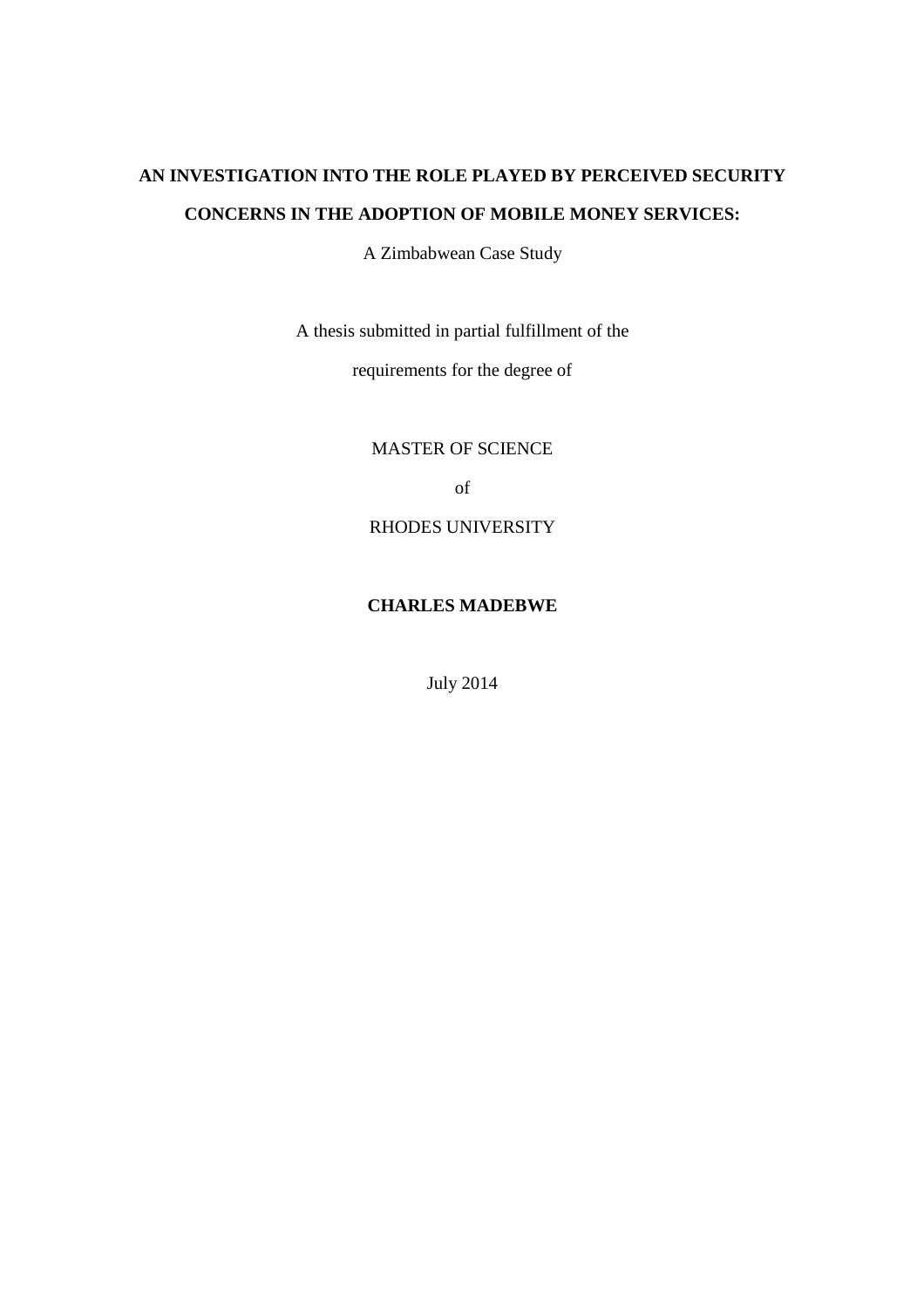#### **Abstract**

The ubiquitous nature of mobile phones and their popularity has led to opportunistic value added services (VAS), such as mobile money, riding on this phenomenon to be implemented. Several studies have been done to find factors that influence the adoption of mobile money and other information systems. The thesis looks at factors determining the uptake of mobile money over cellular networks with a special emphasis on aspects relating to perceived security even though other factors namely perceived usefulness, perceived ease of use, perceived trust and perceived cost were also looked at. The research further looks at the security threats introduced to mobile money by virtue of the nature, architecture, standards and protocols of Global System for Mobile Communications (GSM). The model employed for this research was the Technology Acceptance Model (TAM).

Literature review was done on the security of GSM. Data was collected from a sample population around Harare, Zimbabwe using physical questionnaires. Statistical tests were performed on the collected data to find the significance of each construct to mobile money adoption. The research has found positive correlation between perceived security concerns and the adoption of money mobile money services over cellular networks. Perceived usefulness was found to be the most important factor in the adoption of mobile money.

The research also found that customers need to trust the network service provider and the systems in use for them to adopt mobile money. Other factors driving consumer adoption were found to be perceived ease of use and perceived cost. The findings show that players who intend to introduce mobile money should strive to offer secure and useful systems that are trustworthy without making the service expensive or difficult to use. Literature review done showed that there is a possibility of compromising mobile money transactions done over GSM.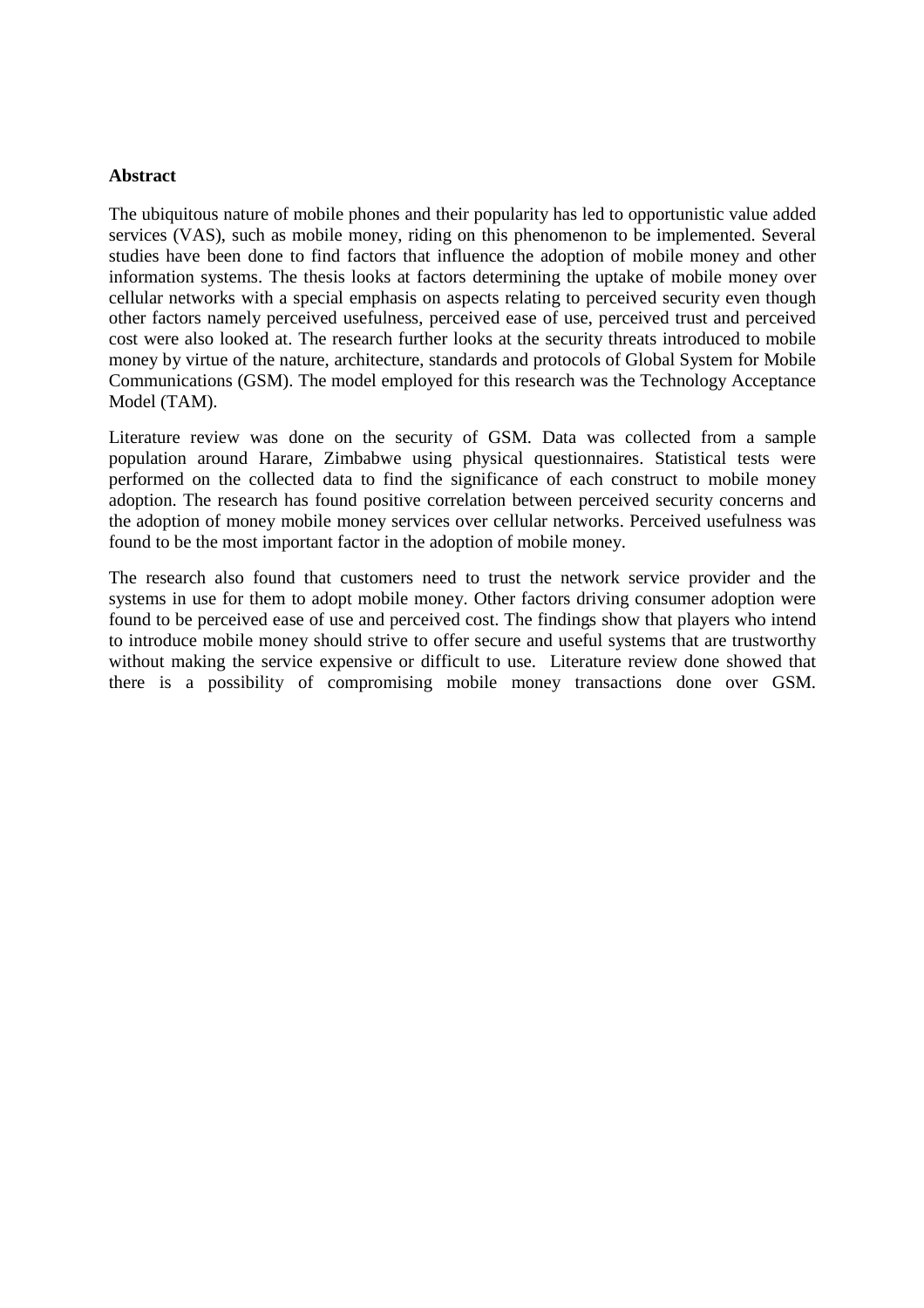## **Acknowledgements**

I wish to express my sincere gratitude to my supervisor, Professor Barry Irwin and co-supervisor John Ritcher for their guidance and support. I also wish to thank the participants who completed the circulated questionnaire. I wish to thank my employer NetOne Cellular for affording me time away to conduct my studies. I would like to thank my family for the support and God Almighty for the wisdom, inspiration and good health throughout my studies.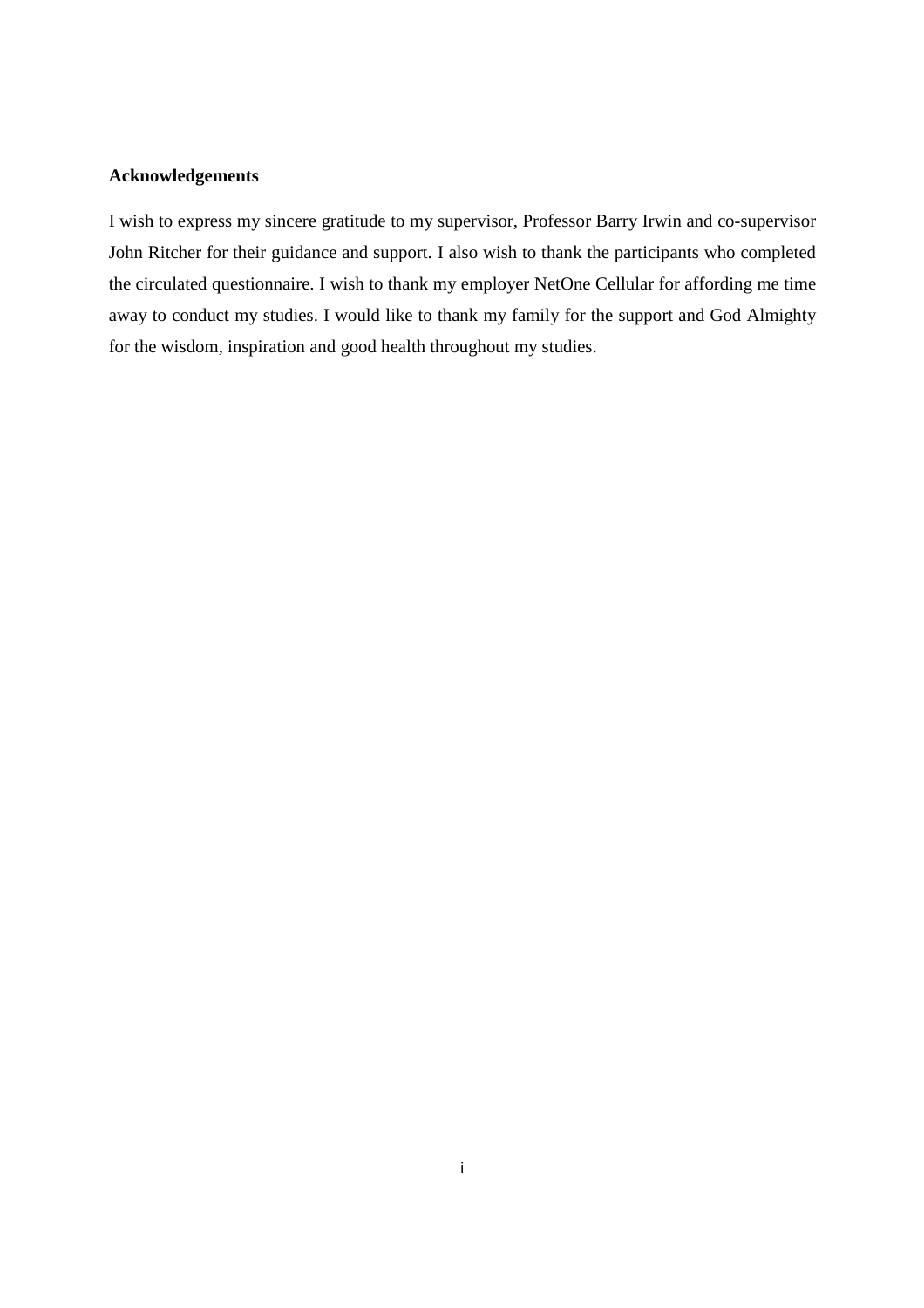## **Table of Contents**

| 1.1 |  |
|-----|--|
| 1.2 |  |
| 1.3 |  |
| 1.4 |  |
| 1.5 |  |
| 1.6 |  |
| 1.7 |  |
| 1.8 |  |
|     |  |
| 2.1 |  |
| 2.2 |  |
|     |  |
|     |  |
|     |  |
|     |  |
| 2.3 |  |
|     |  |
| 2.4 |  |
|     |  |
|     |  |
|     |  |
|     |  |
|     |  |
| 2.5 |  |
| 2.6 |  |
|     |  |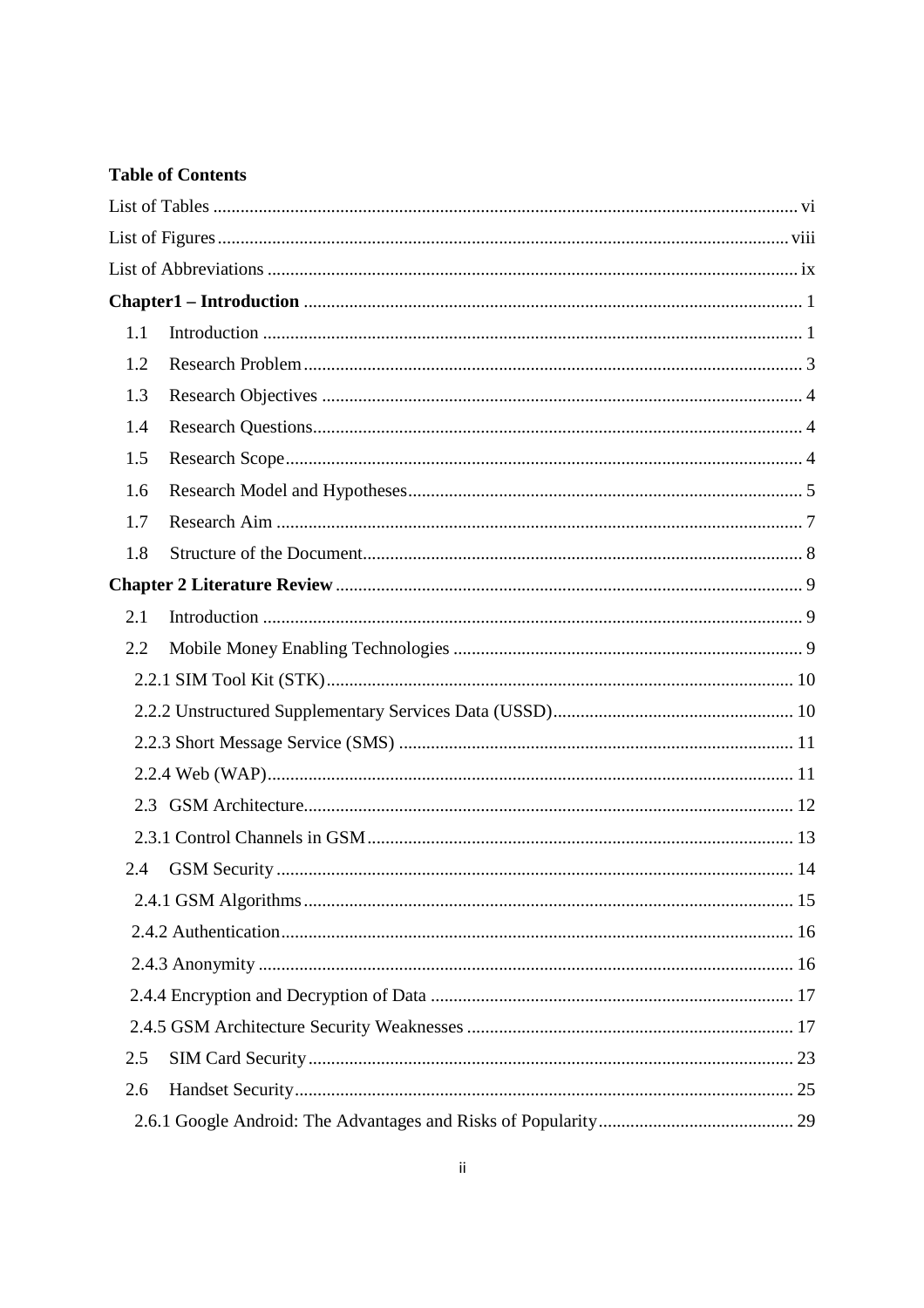| 2.7 |                                                                             |  |
|-----|-----------------------------------------------------------------------------|--|
|     |                                                                             |  |
| 2.8 |                                                                             |  |
| 2.9 |                                                                             |  |
|     |                                                                             |  |
| 3.1 |                                                                             |  |
| 3.2 |                                                                             |  |
|     |                                                                             |  |
|     |                                                                             |  |
|     |                                                                             |  |
| 3.3 |                                                                             |  |
| 3.4 |                                                                             |  |
| 3.5 |                                                                             |  |
| 3.6 |                                                                             |  |
| 3.7 |                                                                             |  |
| 3.8 |                                                                             |  |
|     |                                                                             |  |
| 4.1 |                                                                             |  |
| 4.2 |                                                                             |  |
|     |                                                                             |  |
|     |                                                                             |  |
|     |                                                                             |  |
|     |                                                                             |  |
|     |                                                                             |  |
| 4.3 |                                                                             |  |
| 4.4 |                                                                             |  |
|     |                                                                             |  |
|     | 4.4.2 Summary on Users Conceptual Beliefs on Mobile Money Security  60      |  |
|     | 4.4.3 Conceptual Beliefs of Respondents – Potential Users and Non Users  60 |  |
|     |                                                                             |  |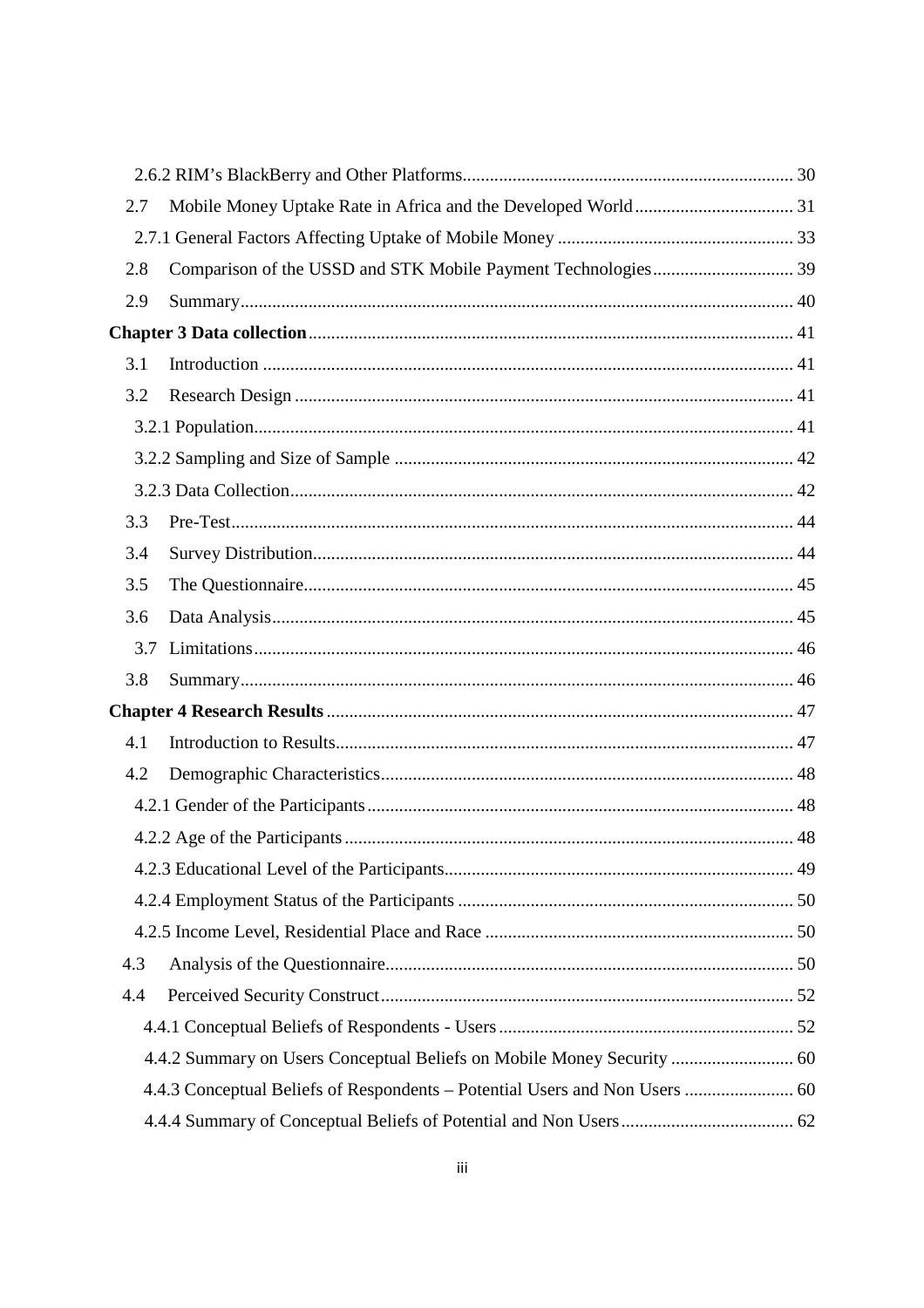| 5.1   |                                                                                             |  |
|-------|---------------------------------------------------------------------------------------------|--|
| 5.2   |                                                                                             |  |
|       |                                                                                             |  |
|       |                                                                                             |  |
|       |                                                                                             |  |
| 5.3   |                                                                                             |  |
| 5.4   |                                                                                             |  |
| 5.5   |                                                                                             |  |
|       | 5.5.1 Relationship Between Mobile Money Usage and Respondent Residential Area 84            |  |
|       | 5.5.2 Relationship Between Mobile Money Usage and Employment Status  84                     |  |
|       |                                                                                             |  |
|       |                                                                                             |  |
|       |                                                                                             |  |
| 5.6   |                                                                                             |  |
| 5.7   |                                                                                             |  |
|       | 5.7.1 To establish whether there exists a correlation between security concerns of GSM      |  |
|       |                                                                                             |  |
| 5.7.2 | To find factors that affect uptake rate of GSM mobile money by users in order of            |  |
|       |                                                                                             |  |
| 5.7.3 | To give a guideline of the acceptable tradeoff between security and other system            |  |
|       | critical factors to be considered by operators on GSM mobile money product                  |  |
|       |                                                                                             |  |
| 5.8   |                                                                                             |  |
|       | 5.8.1 What are the security risks associated with mobile money over cellular networks? 89   |  |
|       | 5.8.2 Why is mobile money uptake rate higher in Africa compared to the developed world? .89 |  |
|       | 5.8.3 How does the security of USSD and STK based systems compare? 89                       |  |
|       | 5.8.4 Do users in Africa value security when adopting a mobile money technology? 89         |  |
|       |                                                                                             |  |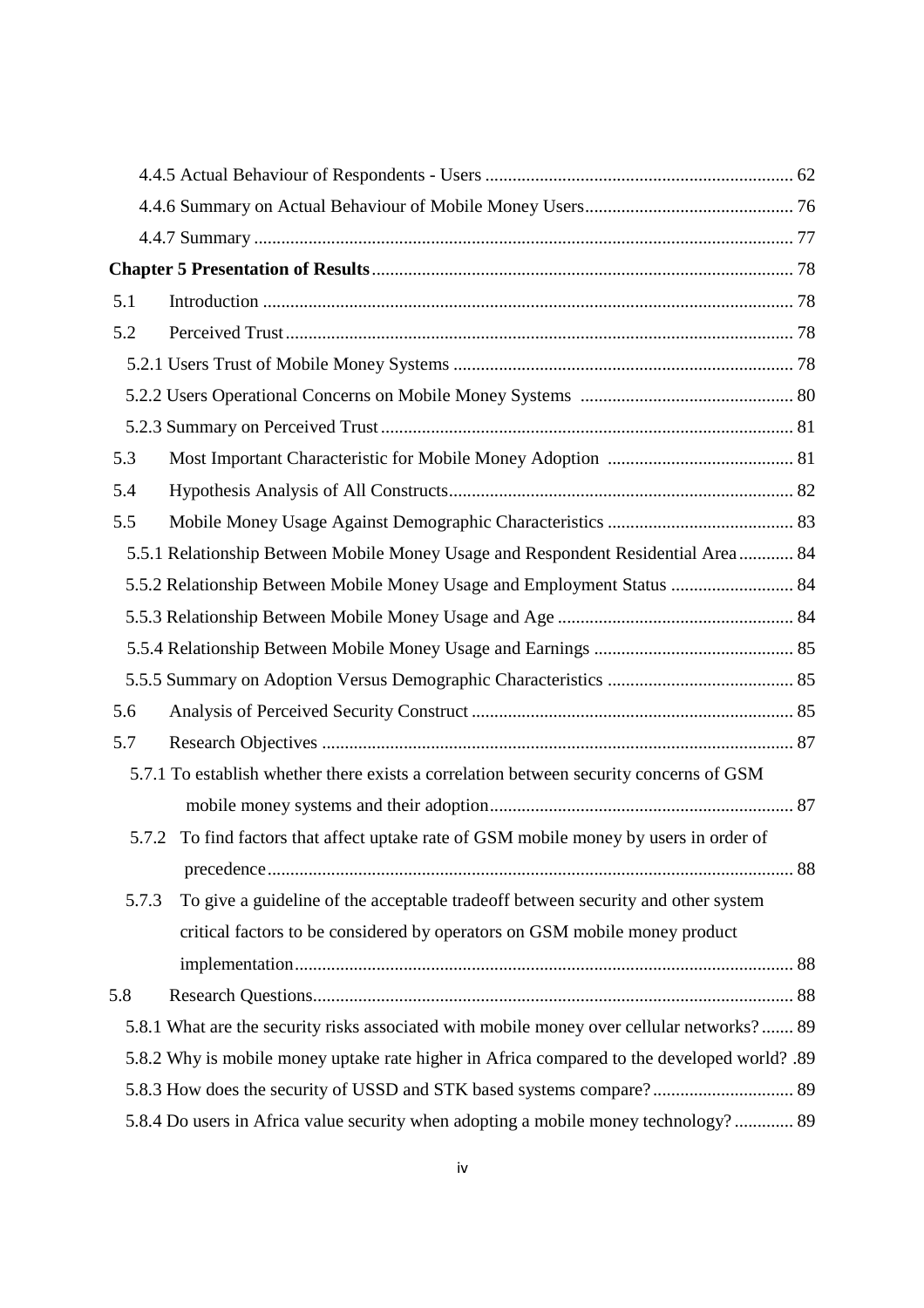|     | 5.8.5 What was the best way for NetOne to follow in rolling out its Mobile Money project?. 90 |  |
|-----|-----------------------------------------------------------------------------------------------|--|
| 5.9 |                                                                                               |  |
|     |                                                                                               |  |
| 6.1 |                                                                                               |  |
| 6.2 |                                                                                               |  |
| 6.3 |                                                                                               |  |
| 6.4 |                                                                                               |  |
| 6.5 |                                                                                               |  |
|     |                                                                                               |  |
|     |                                                                                               |  |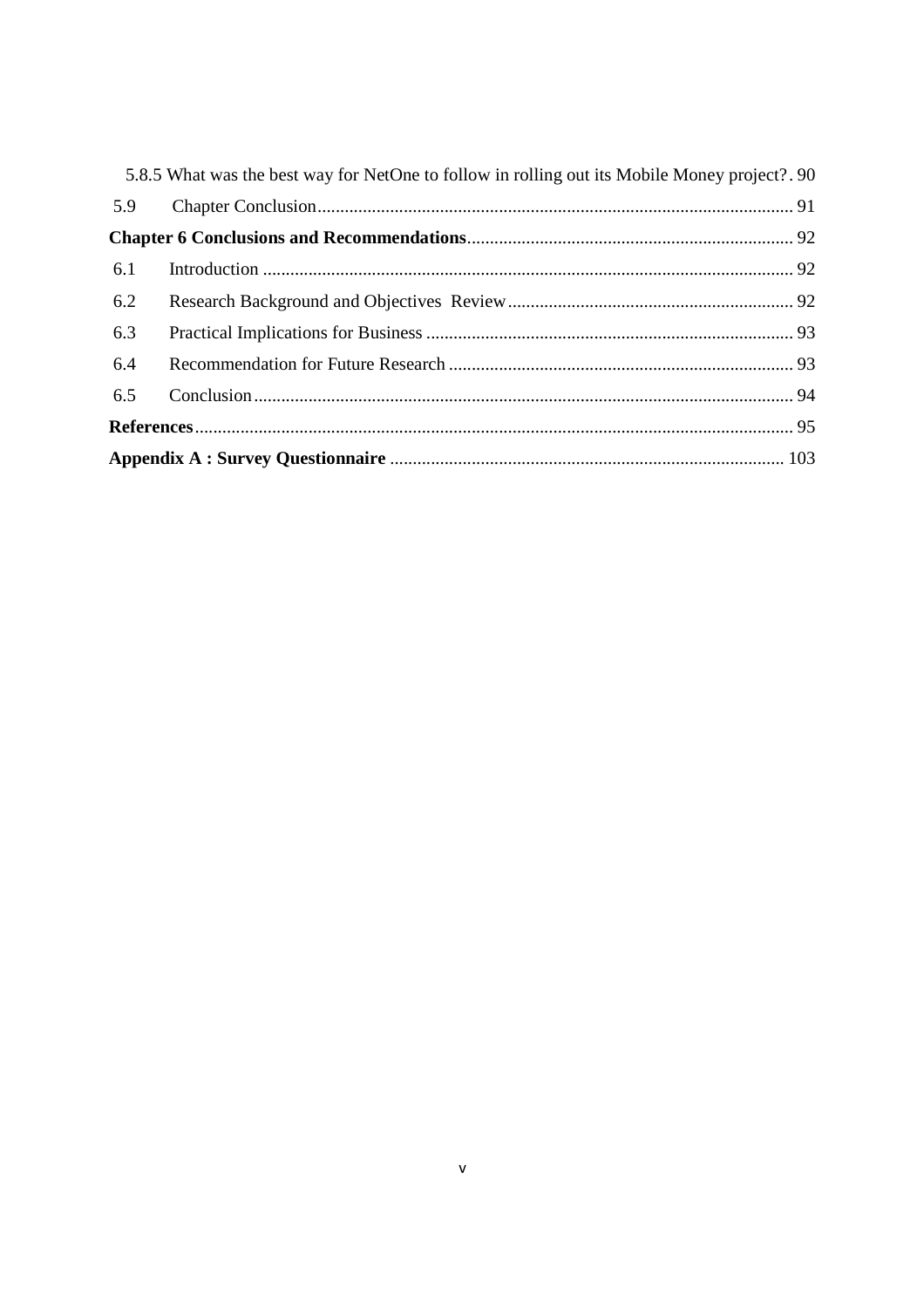# **List of Tables**

| Table 2.2 Comparison of USSD and STK mobile payment technologies  39                    |  |
|-----------------------------------------------------------------------------------------|--|
|                                                                                         |  |
|                                                                                         |  |
|                                                                                         |  |
| Table 4.4 Importance of Mobile Money Security Awareness Prior to Adoption  54           |  |
|                                                                                         |  |
|                                                                                         |  |
| Table 4.7 Role of Users in Safeguarding Mobile Money Transactions 56                    |  |
| Table 4.8 Perception of Users on Security of Sensitive Information on Mobile Money 56   |  |
|                                                                                         |  |
|                                                                                         |  |
|                                                                                         |  |
| Table 4.12 Users View on Importance of Security to Mobile Money Systems 59              |  |
|                                                                                         |  |
| Table 4.14 Most Important Characteristics of Mobile Money to Potential and Non Users 62 |  |
| Table 4.15 Awareness of Security Features on Adopted Mobile Money System 63             |  |
| Table 4.16 Customer Reaction To Enhanced Security Features on Mobile Money 64           |  |
|                                                                                         |  |
| Table 4.18 Attendance of Mobile Money Security Awareness Campaigns  65                  |  |
| Table 4.19 Customer Awareness of Official Mobile Money SMS Notification Shortcodes 66   |  |
| Table 4.20 Origin Verification of Mobile Money SMS Messages By Users  66                |  |
| Table 4.21 Most Important Characteristics of Mobile Money to Non Users 67               |  |
|                                                                                         |  |
|                                                                                         |  |
|                                                                                         |  |
|                                                                                         |  |
|                                                                                         |  |
|                                                                                         |  |
|                                                                                         |  |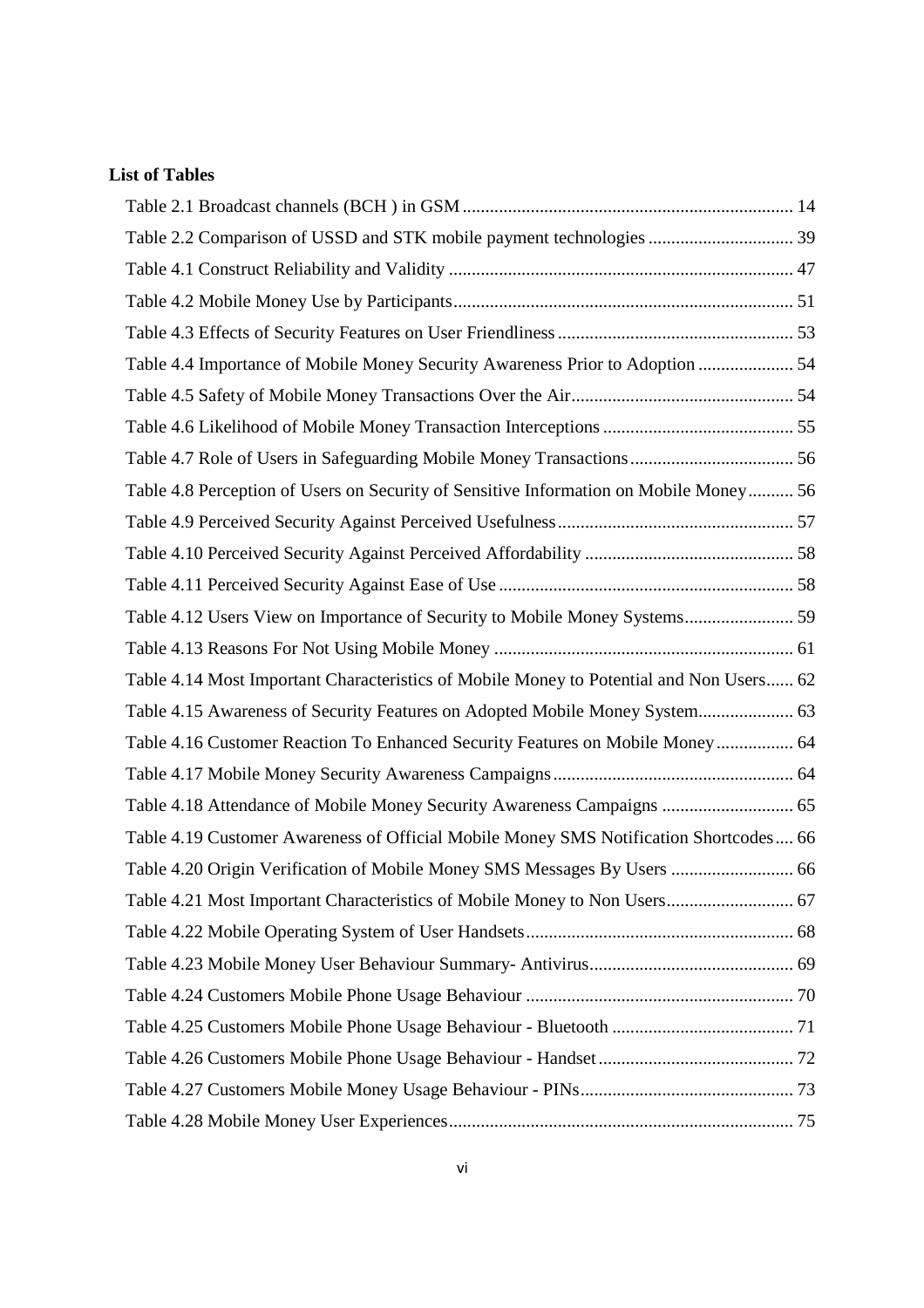| Table 5.5 Chi-Square Mobile Money Usage Versus Demographic Characteristics 83 |  |
|-------------------------------------------------------------------------------|--|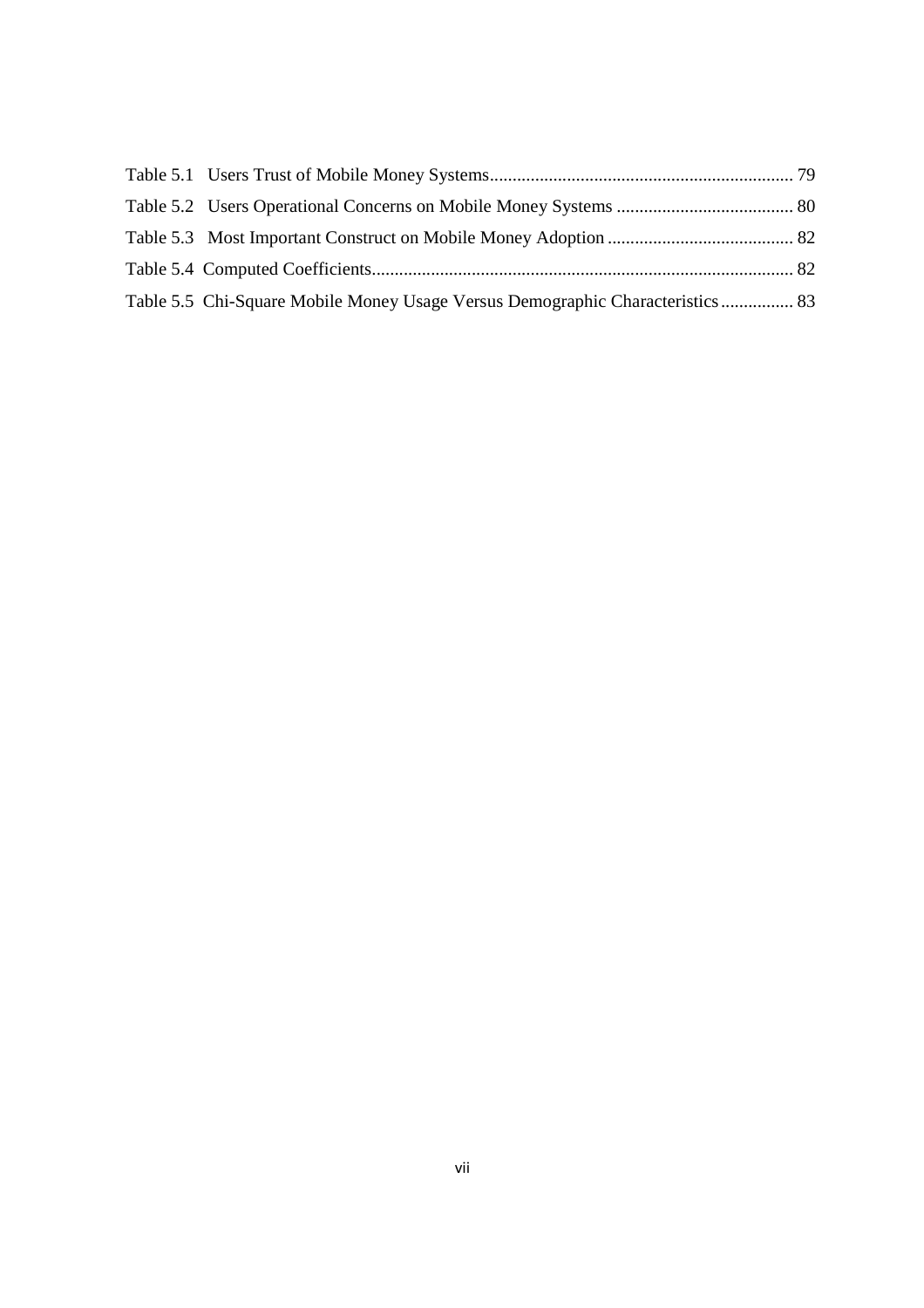# **List of Figures**

| Figure 1.1 TAM based research model with hypotheses based on perceived security and |  |
|-------------------------------------------------------------------------------------|--|
|                                                                                     |  |
|                                                                                     |  |
|                                                                                     |  |
|                                                                                     |  |
|                                                                                     |  |
|                                                                                     |  |
|                                                                                     |  |
|                                                                                     |  |
|                                                                                     |  |
|                                                                                     |  |
|                                                                                     |  |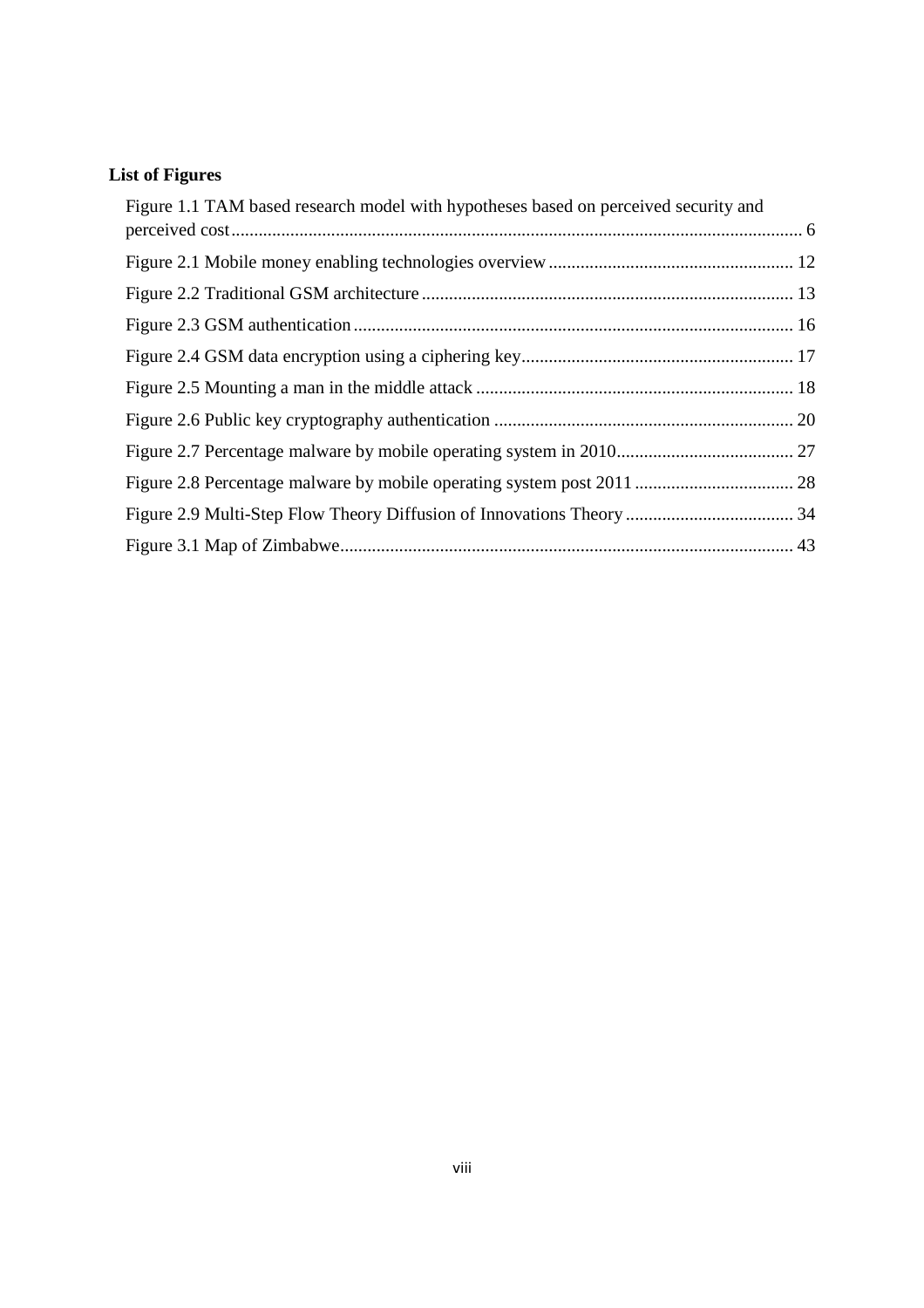# **List of Abbreviations**

| A <sub>3</sub> | GSM Authentication algorithm A3                     |
|----------------|-----------------------------------------------------|
| A5/A8          | One algorithm performing the functions of A5 and A8 |
| A5/1           | GSM Encryption algorithm A5/1                       |
| A5/2           | GSM Encryption algorithm A5/2                       |
| A8             | GSM Encryption key generating algorithm A8          |
| <b>ANOVA</b>   | Analysis of Variance                                |
| <b>ARPU</b>    | Average Revenue Per User                            |
| <b>BCCH</b>    | <b>Broadcast Control Channel</b>                    |
| <b>DES</b>     | Data Encryption Standard                            |
| DoI            | Diffusion of Innovation Theory                      |
| <b>FCCH</b>    | <b>Frequency Control Channel</b>                    |
| <b>FDMA</b>    | <b>Frequency Division Multiple Access</b>           |
| <b>GSM</b>     | Global System for Mobile Communications             |
| <b>HLR</b>     | Home Location Register                              |
| <b>IMSI</b>    | <b>International Mobile Subscriber Identity</b>     |
| <b>MFS</b>     | <b>Mobile Financial Services</b>                    |
| MM             | Mobile Money                                        |
| <b>MNO</b>     | <b>Mobile Network Operator</b>                      |
| MS             | <b>Mobile Station</b>                               |
| <b>MSC</b>     | Mobile Switching Centre                             |
| <b>NFC</b>     | <b>Near Field Communications</b>                    |
| <b>OTA</b>     | Over-The-Air                                        |
| <b>PIN</b>     | <b>Personal Identification Number</b>               |
| PKI            | Public Key Infrastructure                           |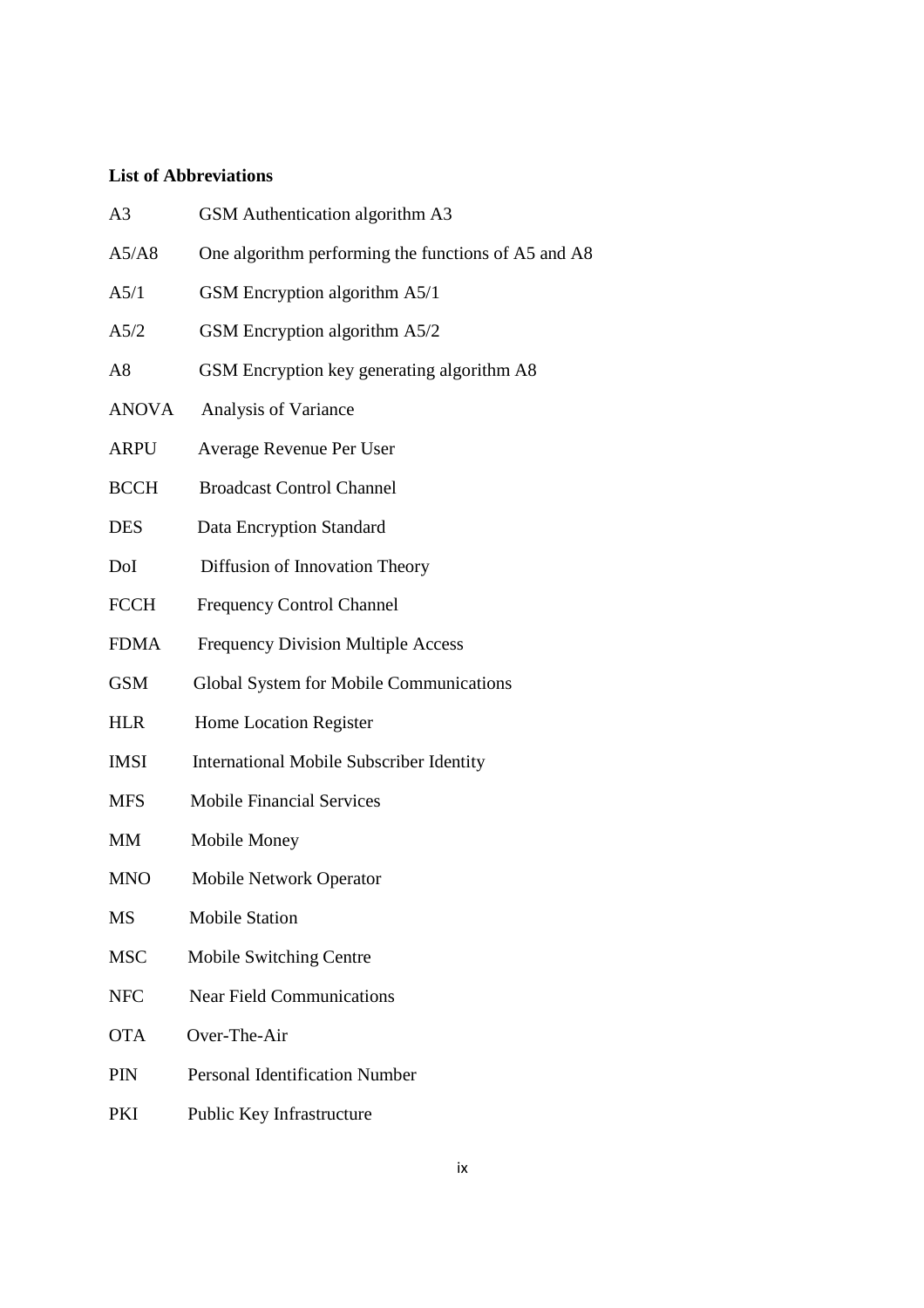| <b>RBTS</b>  | <b>Rogue Base Station</b>                          |
|--------------|----------------------------------------------------|
| <b>SCH</b>   | <b>Synchronisation Channel</b>                     |
| <b>SIM</b>   | <b>Subscriber Identity Module</b>                  |
| <b>SMS</b>   | <b>Short Message Service</b>                       |
| <b>SMSC</b>  | <b>Short Message Service Centre</b>                |
| <b>SPSS</b>  | <b>Statistical Package for the Social Sciences</b> |
| <b>SRES</b>  | <b>Signed Response</b>                             |
| <b>STK</b>   | Subscriber Identity Module Tool Kit (SIM ToolKit)  |
| <b>TAM</b>   | <b>Technology Acceptance Module</b>                |
| <b>TBP</b>   | Theory of Planned Behavior                         |
| <b>TDMA</b>  | <b>Time Division Multiple Access</b>               |
| <b>TMSI</b>  | Temporary Mobile Subscriber Identity               |
| <b>USSD</b>  | <b>Unstructured Supplementary Services Data</b>    |
| <b>UTAUT</b> | Unified Theory of Acceptance and Use of Technology |
| <b>VAS</b>   | <b>Value Added Services</b>                        |
| <b>VLR</b>   | Visitor Location Register                          |

WAP Wireless Application Protocol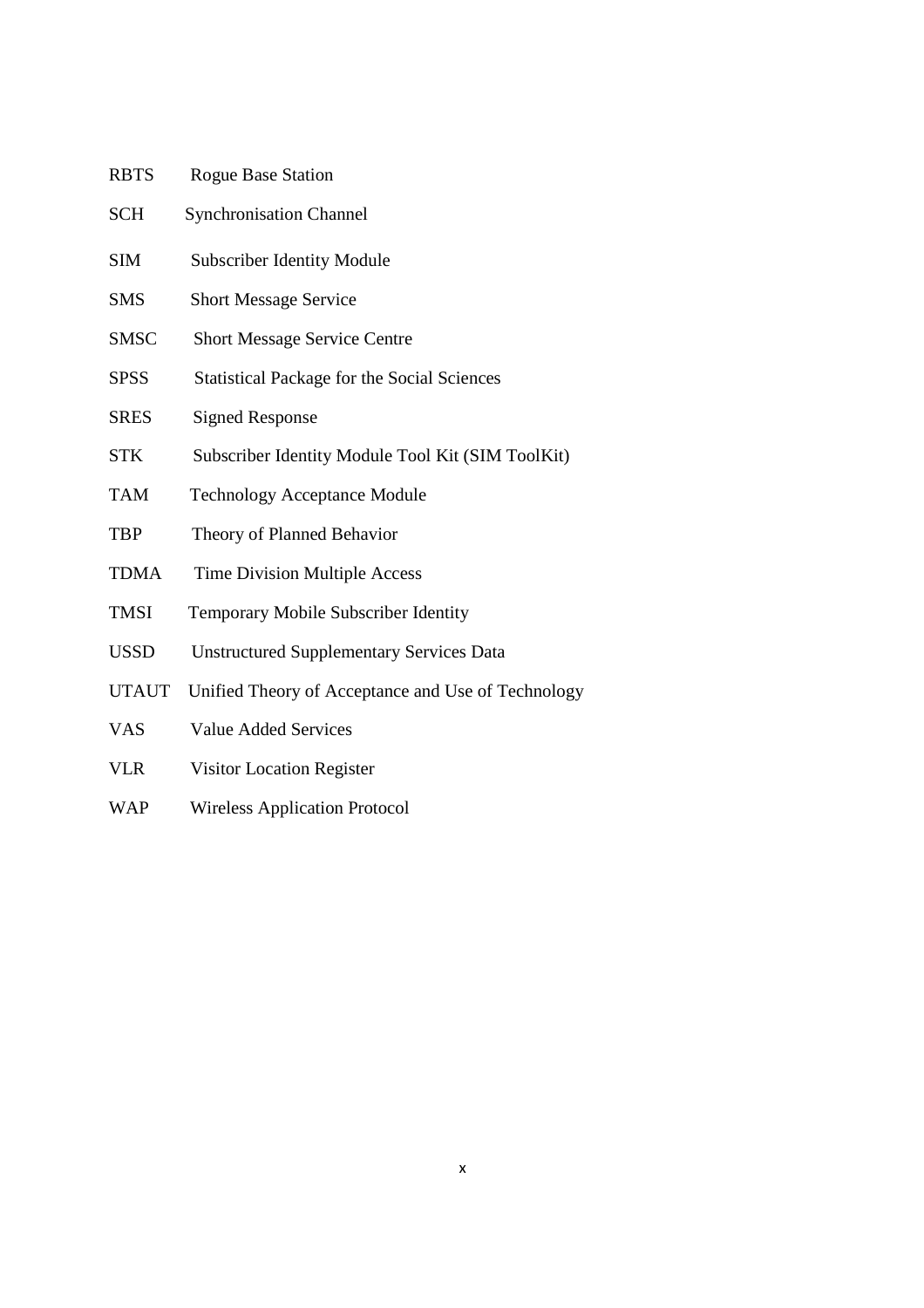# **Chapter 1 – Introduction**

## **1.1 Introduction**

When Global System for Mobile communications (GSM) was developed it was meant for communication and not to be as secure as banking platforms. The security of GSM has been criticized mainly because the GSM consortium chose to develop their security away from the public domain (Van de Merwe, 2003). There exists security concerns with GSM networks and the SMS/GPRS protocol and mobile banking solutions implemented by banks. In a study covering 13 000 consumers by Javelin Strategy and Research, mobile banking was shown to have been less used in developed countries in spite of the explosive growth of smart phone ownership to levels above forty percent (ABA Banking Journal, 2011).

According to ABA Banking Journal (2011), tech-savvy consumers are increasingly using smartphones for almost everything with the exception of mobile banking and purchasing. Between 2010 and 2011 the adoption rate of mobile banking never changed irrespective of the aggressive marketing. Rates of mobile purchasing also remained unchanged. Consumers regard mobile banking as risky such that between 2009 and 2010 there was an increase of 54% in those who formerly rated it as unsafe now classifying it as very unsafe (ABA Banking Journal, 2011).

Sub–Saharan Africa has part of the least developed telecommunication infrastructure in the world (Aker and Mbiti, 2010). There exists fewer than 3 landlines per 100 people in Africa (International Telecommunications Union, 2009). In spite of this, the access and use of mobile telephony has increased significantly such that the number of mobile phones is ten times that of landlines in Sub-Saharan Africa (International Telecommunications Union, 2009). Mobile phone coverage is enjoyed by 60% of the population. Mobile phone subscriptions went up by 49% yearly for the period spanning the years 2002 to 2007 compared to 17% achieved by Europe (Aker and Mbiti, 2010).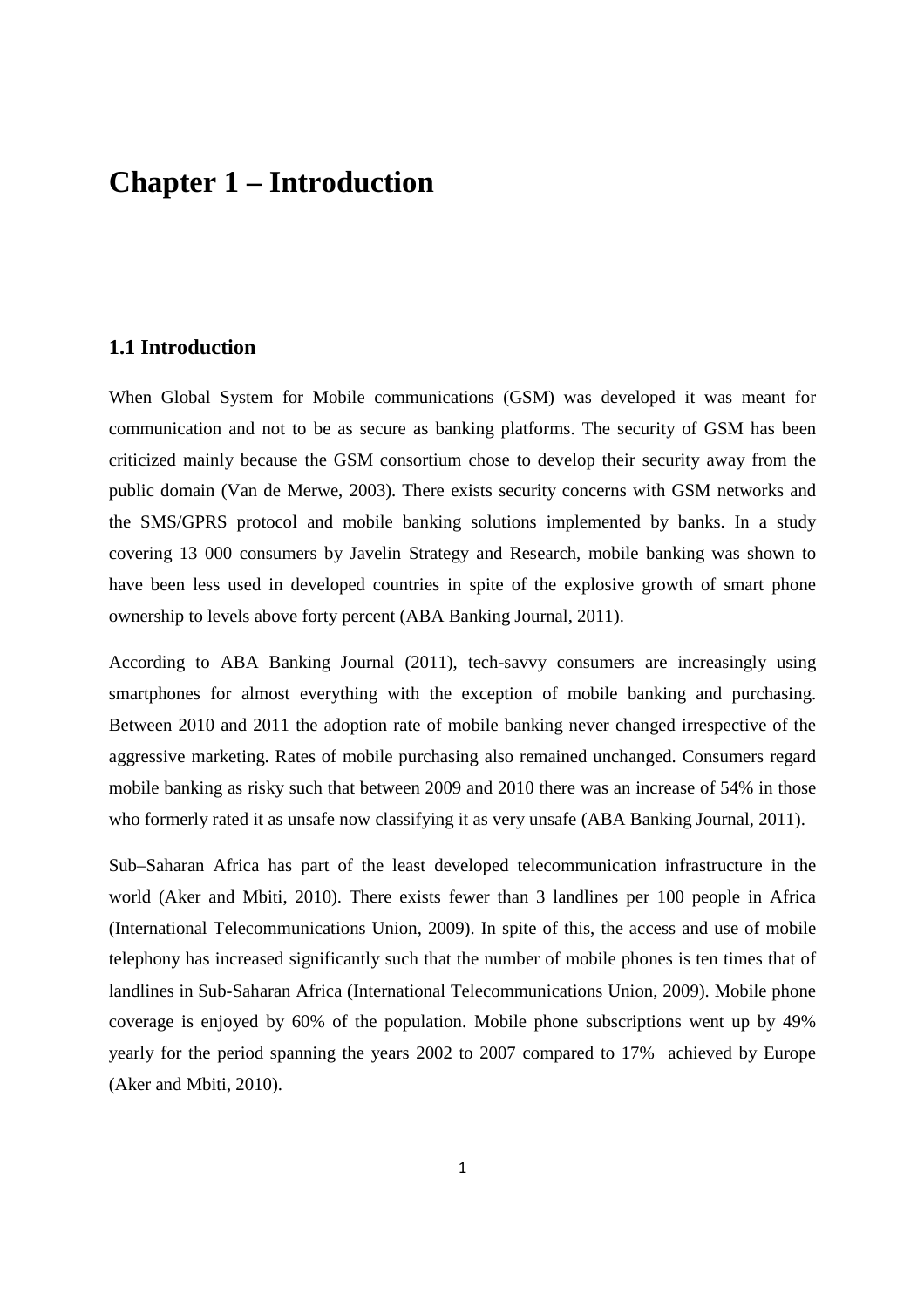This rapid adoption of mobile phones has prompted business to introduce value added services (VAS) to increase revenues. Safaricom of Kenya launched M-Pesa<sup>1</sup>, a mobile wallet in the year 2007 that achieved its first year targets in terms of subscribers in two months (Michaels, 2011). It still continues to grow and had 16 million users in 2011 representing 40% of the population (Michaels, 2011). Mobile Money is particularly well embraced by the developing world (Smart City Magazine, 2013).

M-Pesa handles two million transactions daily, US\$4.98 billion annually which is equivalent to 17% of Kenya's GDP (Michaels, 2011). Kenya is now the leading country in mobile money market (International Telecommunications Union, 2009). Other telecommunication players in Kenya and other nations like South Africa and Zimbabwe have also taken up mobile money.

In Zimbabwe, NetOne<sup>2</sup>, a telecommunications firm, was the first to embark on such a project called OneWallet in 2010, before its rival Econet Wireless<sup>3</sup> introduced EcoCash in 2011. The uptake rate of EcoCash has also been rapid compared to OneWallet (Kabweza, 2012). It now stands at 1.7 million subscribers. NetOne uses a SIM ToolKit (STK) based system while Econet Wireless uses a system based on a technology called Unstructured Supplementary Services Data (USSD). STK based systems are generally considered to be more secure than USSD based systems (Telecom-week, 2012). NetOne took a security based initiative in rolling out its product but the uptake rate of its system has not been as high as that based on USSD technology despite the latter being considered less secure.

The research seeks to find security loopholes in GSM mobile money systems and whether these security concerns are of significance in the adoption of mobile money technologies in Sub-Saharan Africa. It seeks to compare the background in the developed world and Africa to see the factors that affect adoption rate. Is there a correlation between security of mobile money products and usage or is it the availability of service and ease of use that matter?

<u>.</u>

<sup>1</sup> http://www.merchantpro.co/betterthancash.pdf

<sup>&</sup>lt;sup>2</sup> http://www.netone.co.zw/

<sup>3</sup> https://www.econet.co.zw/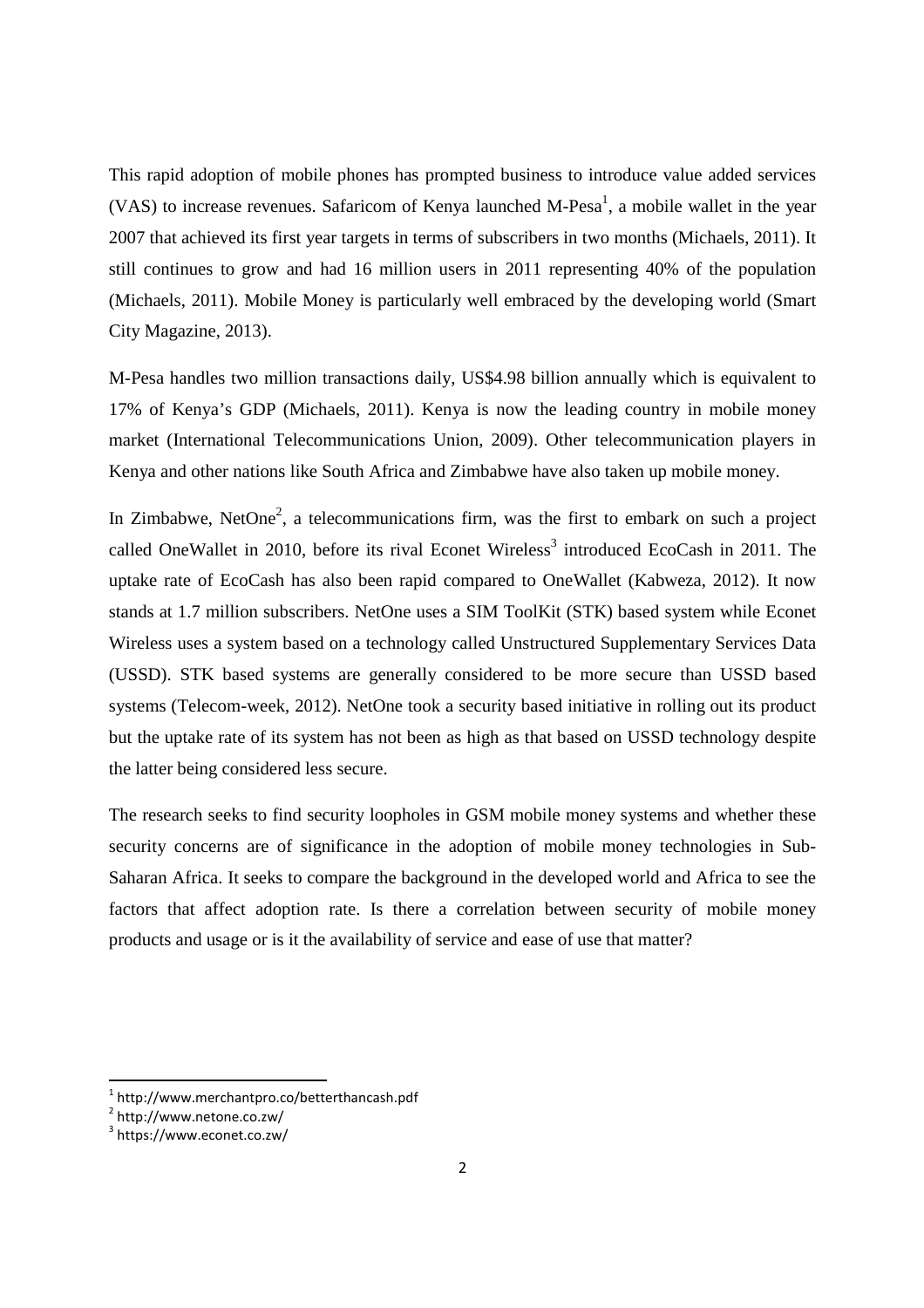#### **1.2 Research Problem**

Mobile money as a VAS service provides convenience to users and increases average revenue per user (ARPU) for mobile network operators (MNOs) as well as reducing customer churn (Aweda, 2010). Customers need to know the risks associated with mobile money. MNOs need to know the behaviour patterns of consumers so that they tailor make their products for the market segment they wish to target (Penicaud, 2012). They do not need to over-commit resources towards unimportant areas whilst neglecting the important aspects of their systems.

There are questions that need to be answered: what are the security risks associated with mobile money? What factors influence the adoption of mobile money by members of the target market? Does security affect the customer's choice of a mobile money service provider?

Research pertaining to this has been done with focus on mobile commerce and mobile banking. There are various studies done on effects of perceived risk concentrating mainly on online banking (Masinge, 2010). Masinge (2010) who focused his mobile money studies in the context of South Africa, argues that perceived risk should not be modelled as a single construct as this will fail to make it highlight the risk factor characteristics. In Zimbabwe studies to do with mobile banking were done by Chitungo and Munong (2013) focusing on the rural population and they found perceived ease of use to have a significant effect on user's attitude thereby influencing intention to adopt.

Other studies done in Sub-Saharan Africa were done in Ghana, Tanzania and Kenya to investigate key factors that influence mobile money adoption using key constructs from the Technology Acceptance Model (TAM) and Diffusion of Innovation (DoI) theory (Tobbin and Kuwornu, 2011). Demographics and socioeconomic factors have an effect on mobile money services uptake while regulation is the only external component that can hinder the progress of a service (Penicaud, 2012).

Penicaud (2012) notes that following best practices is critical for adoption of a service but there is need to adapt services to the local market context. For the service to survive in markets with diverse demographic and socio-economic circumstances operators need to tune the product to meet the specific market requirements.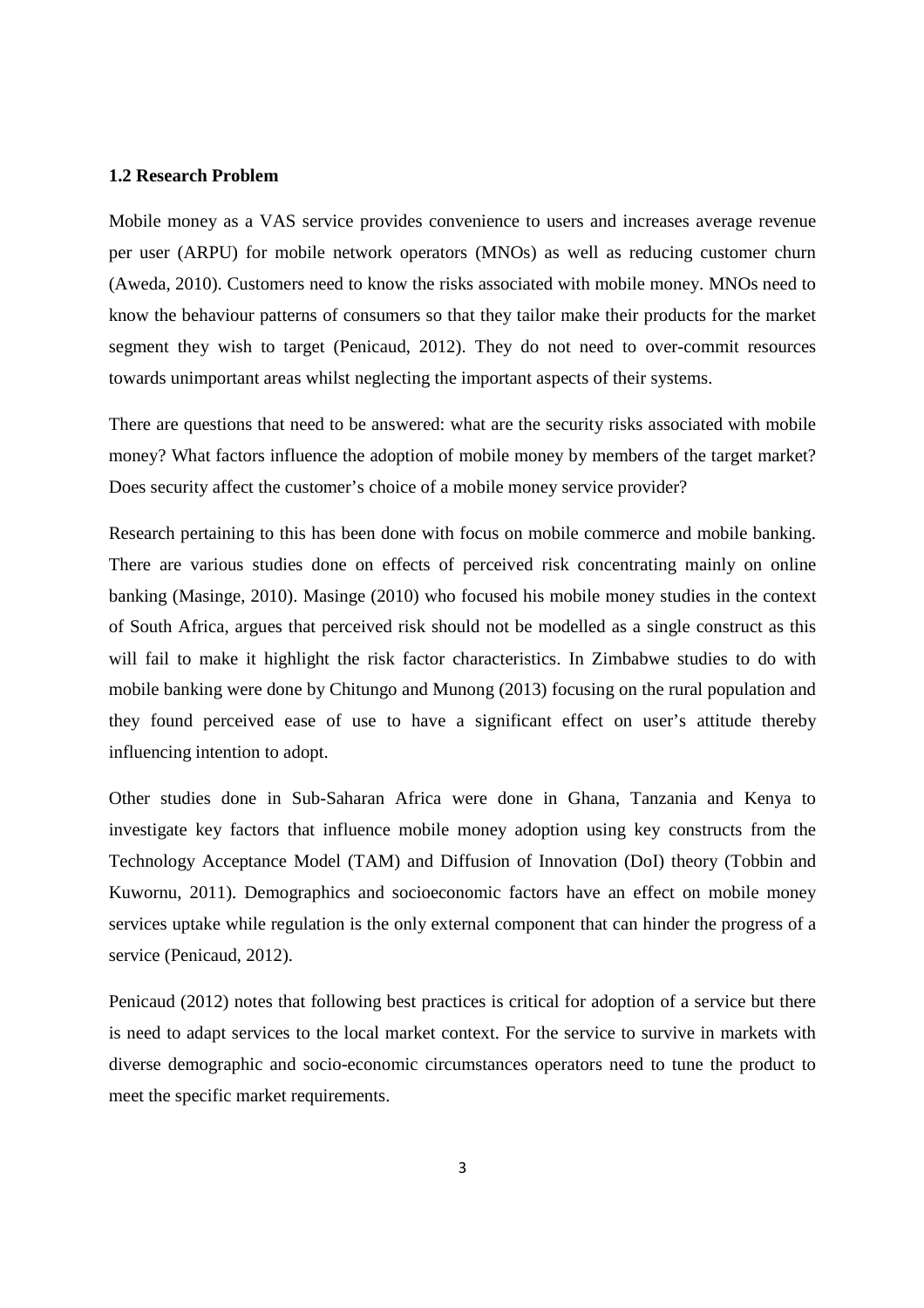According to Tobbin and Kuwornu (2011) research done on the adoption determinants of mcommerce and mobile banking can be applied to mobile money since mobile money is an extension of mobile banking. This research seeks to add value to previous studies by narrowing the focus to mobile money only and limiting the scope to Sub-Saharan Africa, Zimbabwe. This will give a better view of factors to consider when implementing mobile money to would be providers and assist in improving mobile money services already being offered in Zimbabwe by Econet wireless and NetOne.

#### **1.3 Research Objectives**

The following are the goals that this research seeks to achieve.

- To establish whether there exists a correlation between security concerns of GSM mobile money systems and their adoption.
- To find factors that affect uptake rate of GSM mobile money by users in order of precedence.
- To give a guideline of the acceptable tradeoff between security and other system critical factors to be considered by operators on GSM mobile money product implementation.

#### **1.4 Research Questions**

In order to meet the research goals, the research seeks to answer following questions.

- What are the security risks associated with mobile money over cellular networks?
- Why is mobile money uptake rate higher in Africa compared to the developed world?
- How does the security of USSD and STK based systems compare?
- Do users in Africa value security when adopting a mobile money technology?
- What was the best way for NetOne to follow in rolling out its mobile money project?

#### **1.5 Research Scope**

This research was conducted in both urban and peri-urban centres of Zimbabwe. The constructs covered by the survey are: perceived security, perceived usefulness, perceived ease of use, perceived cost and perceived trust. The research will also focus on security issues associated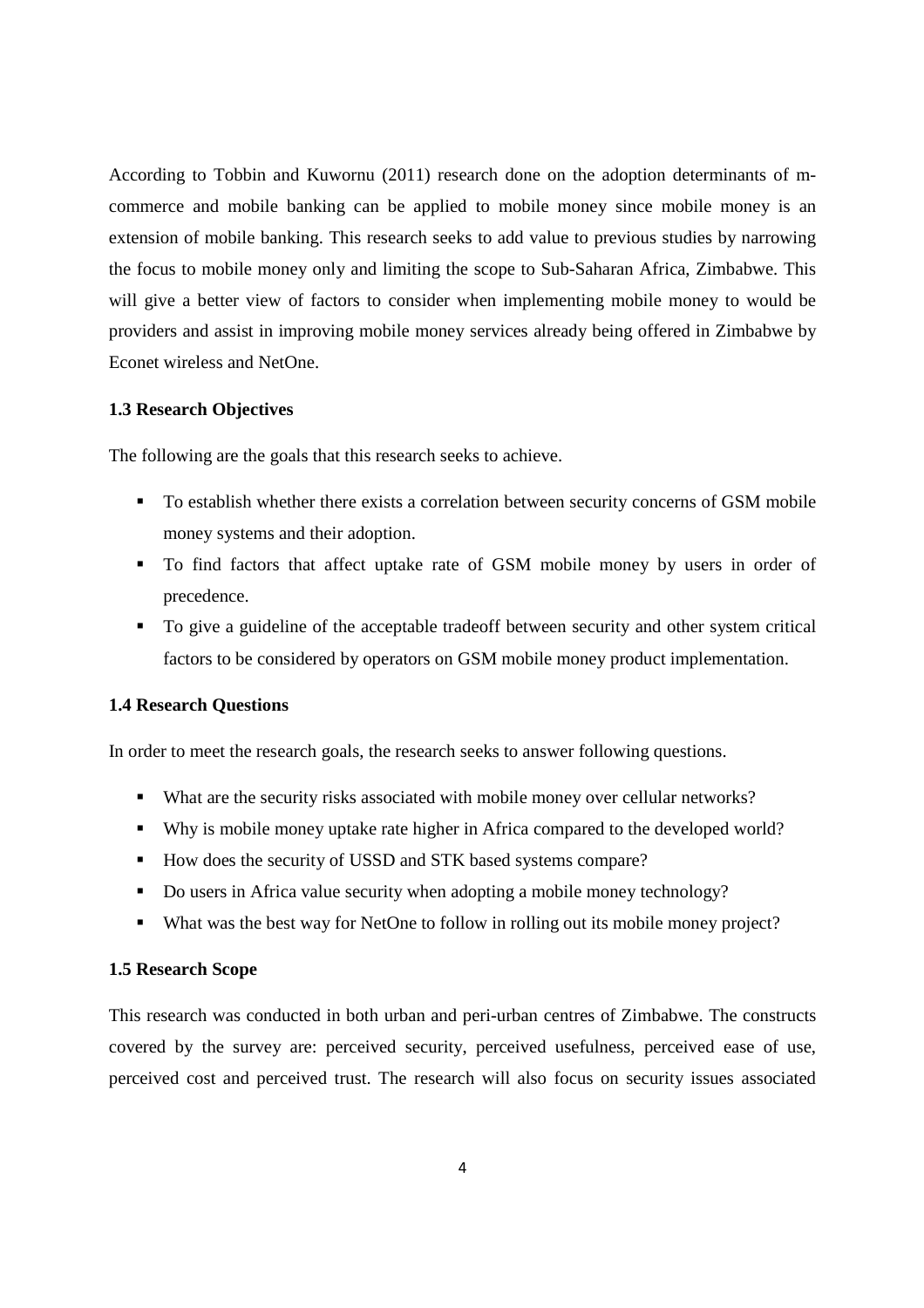with mobile money systems as posed by the nature of GSM, mobile stations and their operating systems.

The research scope can be described by the definitions that follow:

- Perceived security will cover the following facets: privacy risk, performance risk, financial risk, integrity, reliability.
- Perceived ease of use will encompass registration procedures, ease of product learning, ease of use of the payment procedures, fewer steps required to make a payment, readily available customers services, correct screen size and input capabilities and a readily available agent network.
- Perceived usefulness will mean the extent to which mobile money will dovetail into the daily activities of consumers and enhance their way of transacting.
- Perceived cost refers to tariff charges incurred as transactional cost per mobile money transaction.
- Perceived trust is the customer belief that a third party will not act opportunistically.

#### **1.6 Research Model and Hypotheses**

This research extends Technology Acceptance Model (TAM) by additionally examining the effects of perceived trust and perceived security/risk.

#### **TAM based hypotheses**

Perceived usability (PU) and perceived ease of use (PEOU) are determinants of behaviour intention (BI). This means PEOU and PU are two factors that greatly affect adoption of mobile money by a user since BI is analogous to adoption of mobile money (Masinge, 2010). Actual usage of a technology is determined by the intention to adopt the technology (Venkatesh and Davis, 2000). This study looks at people from all categories of life for as long as they are 16 years and above. The following hypotheses are proposed.

H1: Perceived usefulness (PU) influences the adoption of mobile money over cellular networks.

H2: Perceived ease of use (PEOU) influences the adoption of mobile money over cellular networks.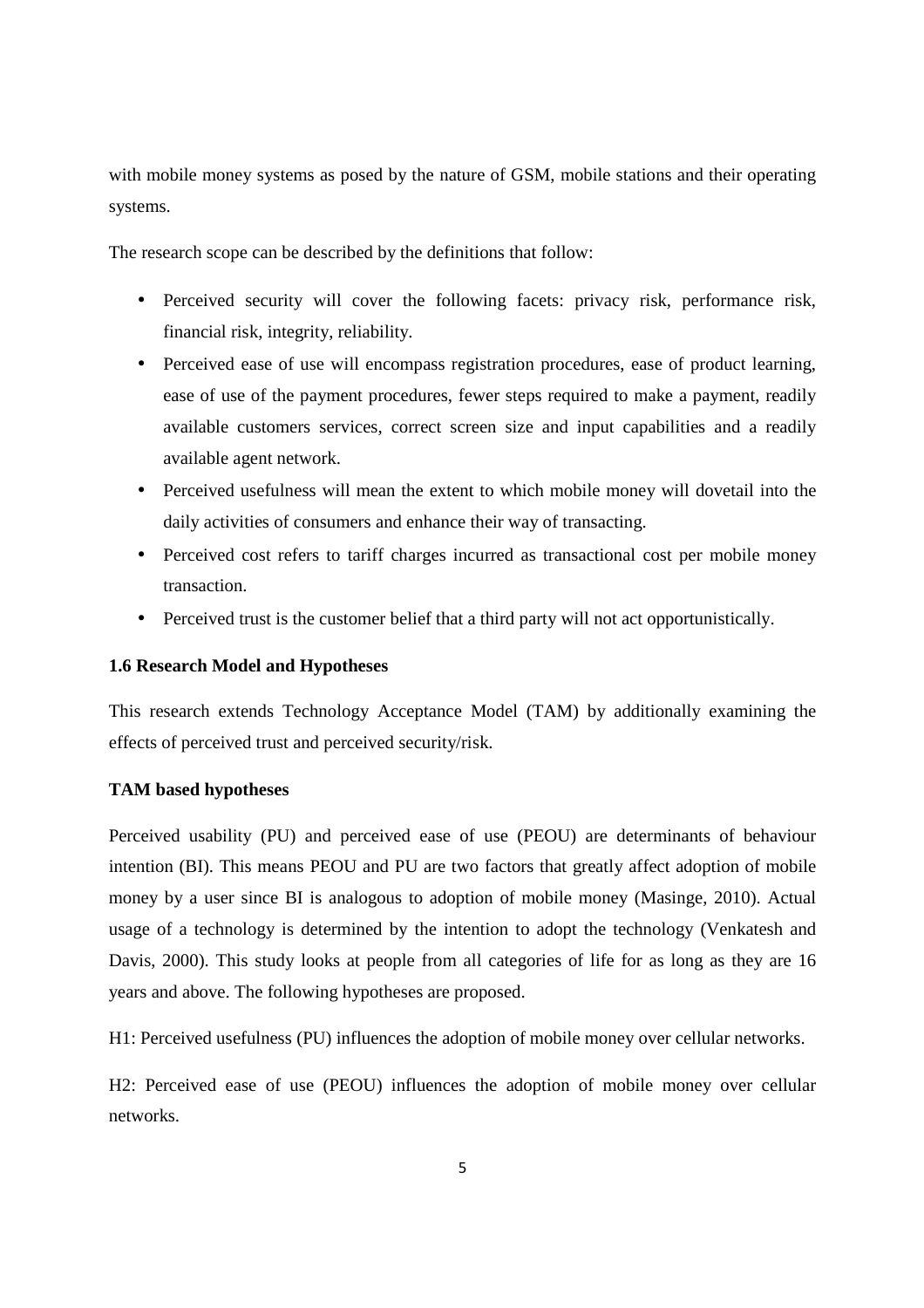#### **Perceived cost hypothesis**

Poor people have very little disposable income thus prefer the cheapest prices. We hypothesize that cost of mobile money negatively affects adoption.

H3: Perceived cost influences adoption of mobile money.

### **Perceived risk/security hypothesis**

Risk is a notable factor that affects adoption of mobile banking (Masinge, 2010). All risk facets : security, performance, financial, time and social risks also act as deterrents to mobile money adoption. For the study the perceived security hypotheses reads as follows:

H4: The level of security has an impact on the usage of mobile money over cellular networks.

H5: The level of trust a customer has in a mobile money service provider affects the adoption of mobile money .



**Figure 1.1: TAM based research model with hypotheses based on perceived security and perceived cost**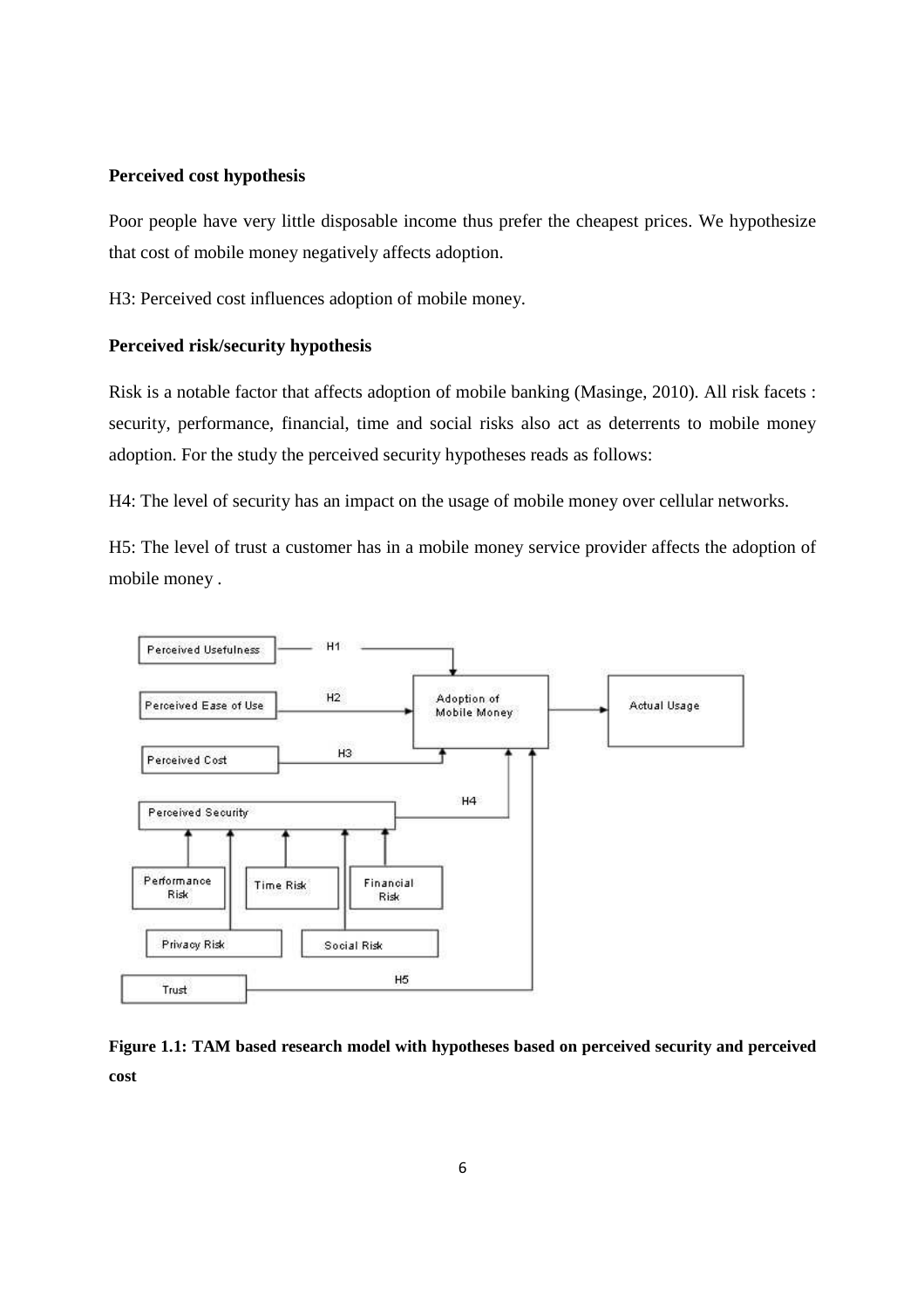#### **1.7 Research Aim**

The major research target is to find the extent of influence possessed by security issues in the adoption of mobile money over GSM. It also seeks to find other factors that influence adoption of mobile money and the extent to which they do as well as security loopholes that exist in mobile money systems over GSM. Reasons for different mobile money adoption patterns in the developed world and developing world are also investigated.

The research adds to knowledge already present concerning customer behaviour with regards to mobile money services. Since mobile money is an extension of m-commerce, the research will add a dimension of understanding to m-banking as well. It also adds to academic research on general technology adoption drivers. The research gives an insight into security loopholes posed by using mobile money over GSM.

The research objectives were met by conducting both an empirical study using questionnaires and an explorative research through literature review on the adoption of mobile banking as well as mobile money . Since mobile money is an extension of mobile commerce, which in turn is just another information system (Tobbin and Kuwornu, 2011), research previously done on adoption of information systems was also reviewed. The technology acceptance model was adopted. Research was also done on security loopholes presented by mobile money over GSM because of the technologies and equipment used as well as procedures in place.

Mobile money service providers need to understand the security loopholes posed by offering mobile money over GSM. They need to understand the technology adoption behaviour of consumers in their target markets so that they tailor make their products to suit the target market (Penicaud, 2012). They need to know the optimal resources to commit to security aspects of mobile money systems as well as other system critical requirements, like performance speed, so that no resources (financial/computer) are committed superfluously.

The research will equip mobile money service providers with better understanding of patterns and behaviours of Sub-Saharan Africa customers as far as mobile money systems security aspects are concerned to allow them to formulate appropriate marketing and business models (Masinge, 2010).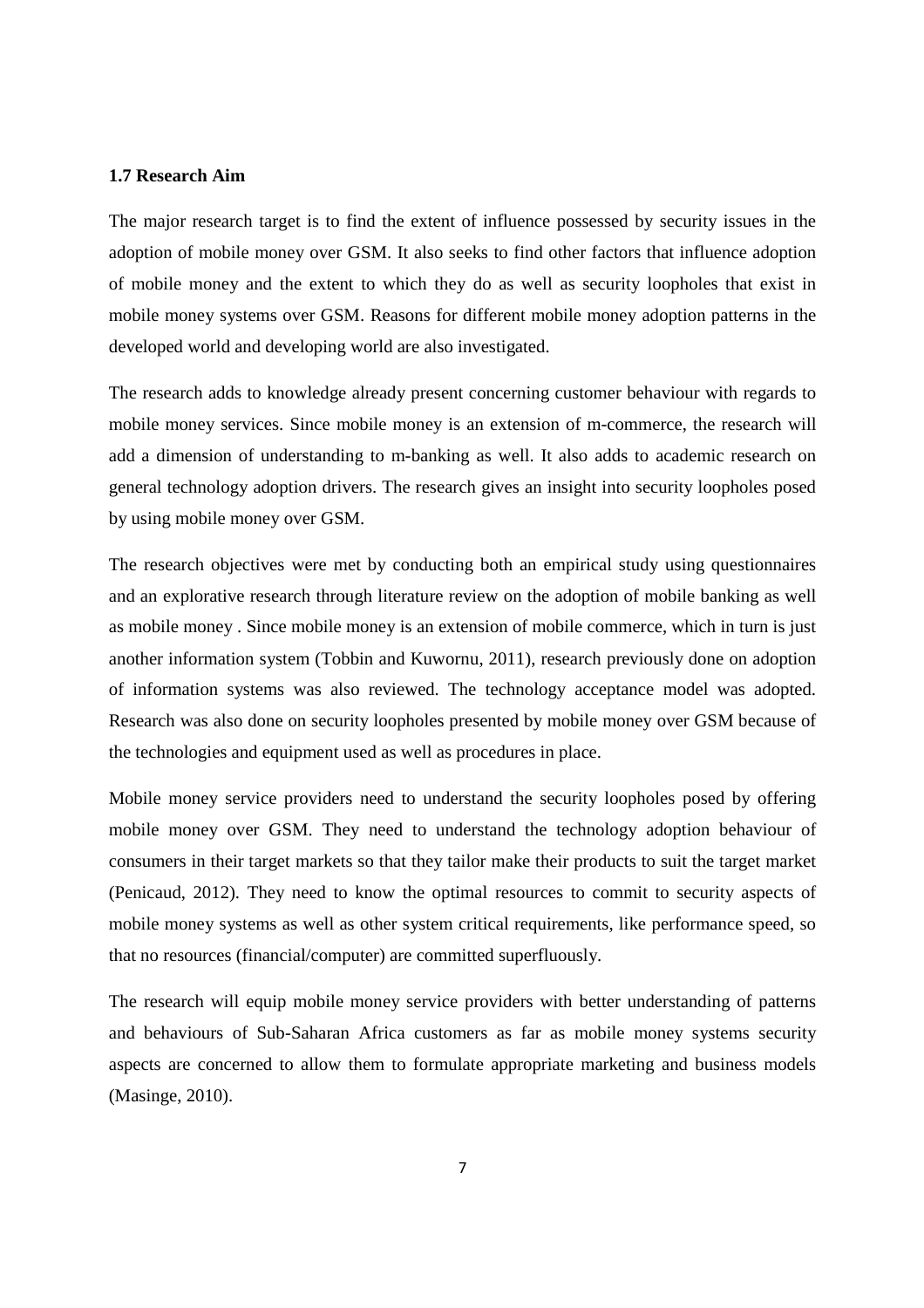#### **1.8 Structure of the Document**

The remaining part of this document is organised as follows.

Chapter 2: This chapter takes the reader through a literature review, provides a background to and current mobile money services in Sub Saharan Africa using Zimbabwe as an example. The chapter gives an insight into other studies done on main conceptual elements in this research like perceived security and perceived cost. An assessment of numerous technology adoption models is done with a view to chose a model that fits this research.

Chapter 3: Methodology details of the research are given in the chapter. Empirical research was used to test the hypotheses.

Chapter 4: Data analysis is done in the chapter.

Chapter 5: This chapter looks at presentation of results.

Chapter 6: Concludes this research and discusses implications of findings to business then closes by giving recommendations for future studies.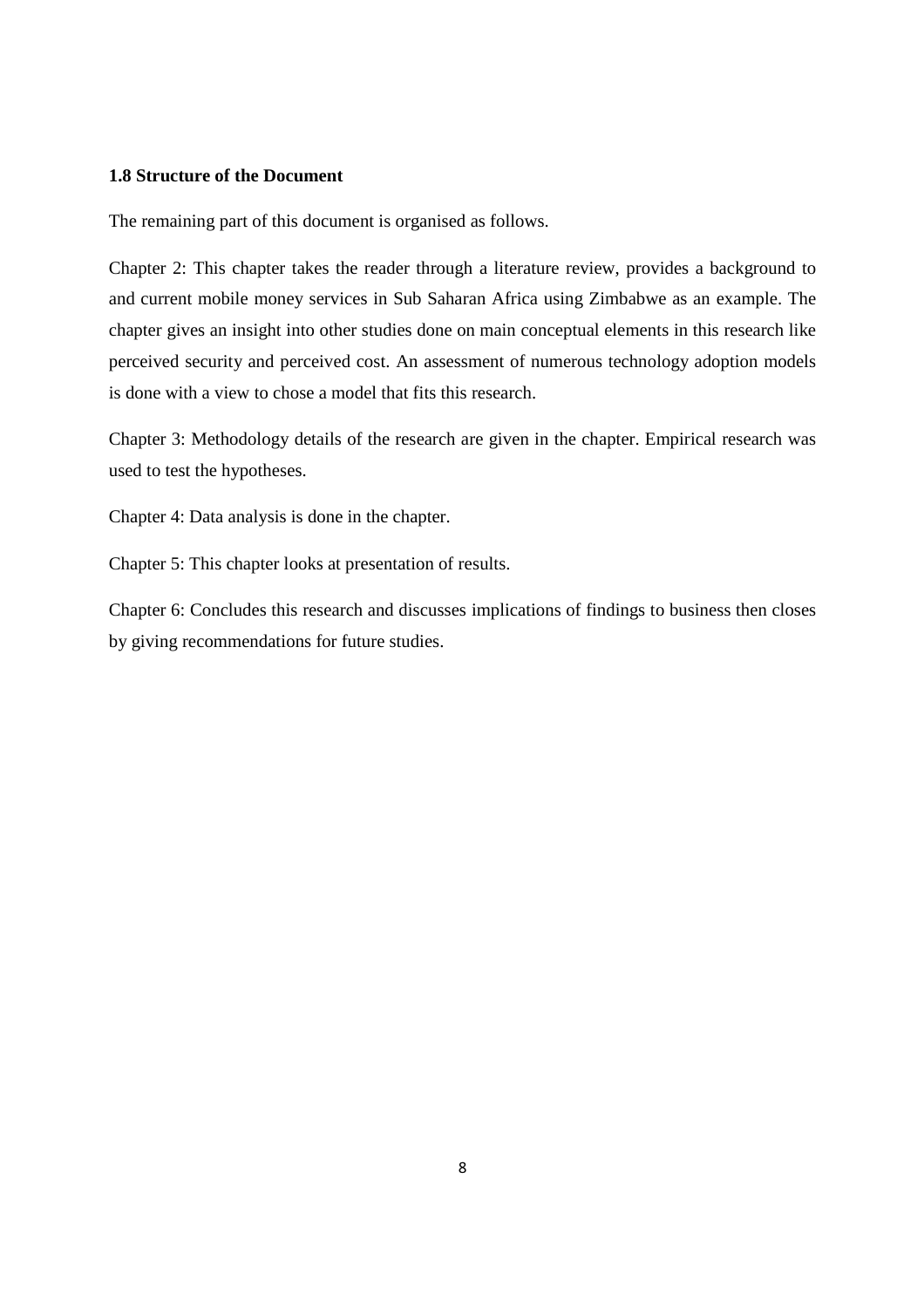# **Chapter 2 – Literature Review**

#### **2.1 Introduction**

The chapter gives an insight into related work done with regards to adoption of mobile money over GSM and CDMA in Sub Saharan Africa by other scholars. It also considers work done on mobile banking adoption, m-commerce adoption and adoption of other information systems which fit in the context of the study. Literature review of security risks posed by offering mobile money over GSM is also reviewed. An insight into the factors affecting mobile money adoption in the developed world is also given. A thorough comparison of the security of Unstructured Supplementary Services Data (USSD) protocol versus that of Subscriber Identifier Module ToolKit (SIM Toolkit) is also given.

This chapter starts by looking at the mobile money enabling technologies. It then gives a background of GSM and looks at the architecture of GSM and the algorithms that are used so that the reader can have an appreciation of the effects of the components and algorithms to mobile money security. It then looks at the reasons behind different mobile money adoption patterns in Africa and the developing world as well as the general factors that affect mobile money adoption. The chapter proceeds to look at the security concerns brought about by SIM cards and handsets used by mobile money users and compares USSD and STK based mobile money systems security.

#### **2.2 Mobile Money Enabling Technologies**

Mobile money is the term used for using a cell phone to make payments to others where value can be stored on a mobile wallet before and after the transaction. A sender can put money into his mobile wallet by going to a registered agent after which they use a secure electronic approach to transfer funds to the mobile wallet of the recipient who can then either keep the funds in his mobile wallet or visit an agent to convert the mobile money to cash (Smart City Magazine, 2013). Mobile financial services (MFS) also referred to as mobile money (MM) is a term used to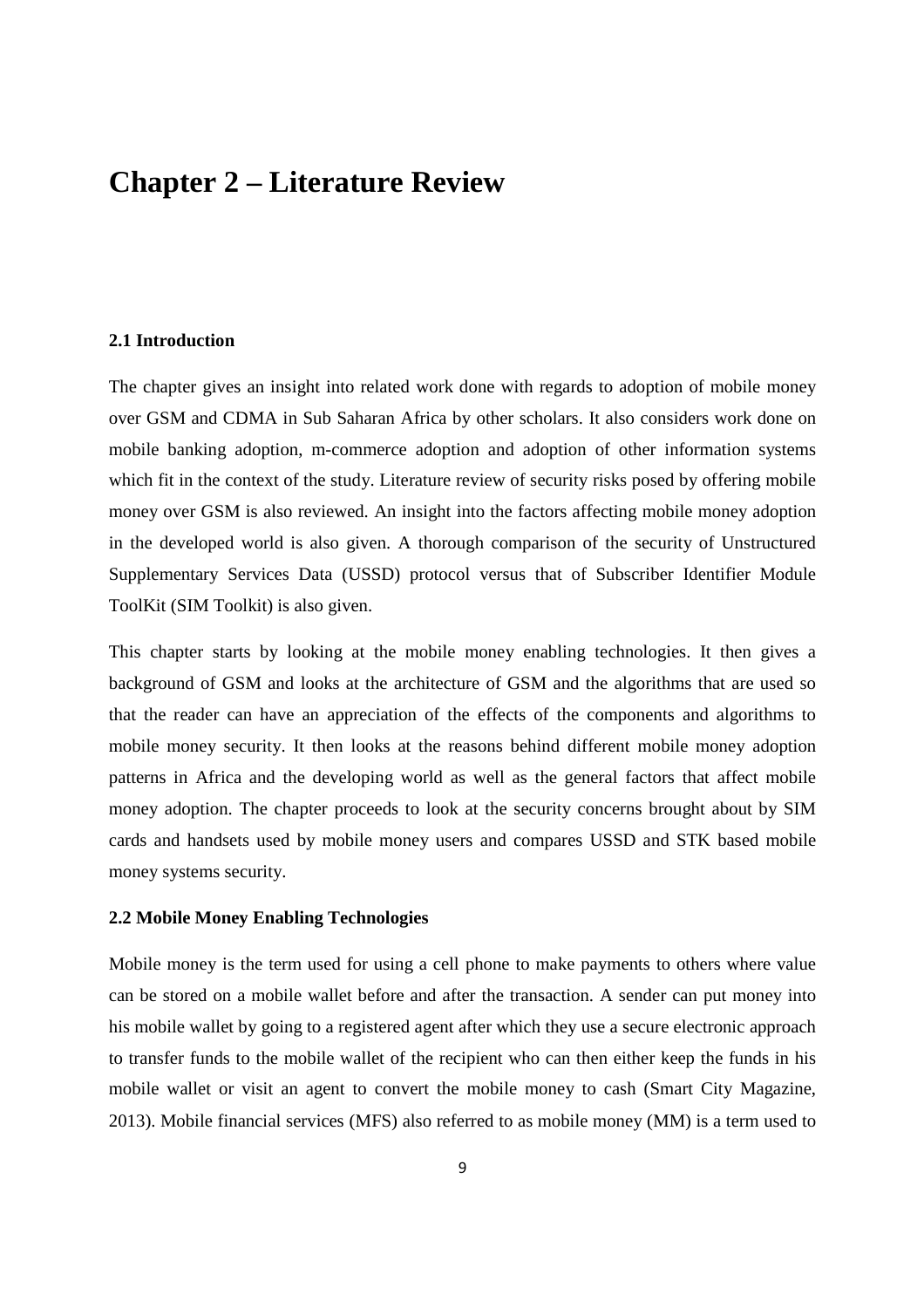refer to provision and availability of banking and financial services with the help of mobile telecommunication devices (Tiwari, Buse, and Herstatt, 2007).

Mobile money can be made available by making use of any of the following technologies.

#### **2.2.1 SIM Tool Kit (STK)**

This is the way through which mobile money is often delivered. It allows mobile operators to load a set of menus and applications on to the subscriber identity module (SIM) thereby housing the subscriber's mobile money menu within the SIM card. STK works on most devices allowing mobile money accessibility to a wide range of customers, both rich and poor. User input is obtained through a menu presented by a SIM programmed application and transaction data is transmitted through encrypted SMS. The STK option is available for GSM networks and involves swapping of a subscriber SIM in exchange with one that houses the required application.

SIM Tool Kit is a GSM standard which allows the SIM card to initiate actions which can be used for a number of value added services. It consists of commands programmed on to the SIM specifying how the SIM must interact with the external environment. For applications that require a basic, easy to understand user interface, it is the ideal technology. It is secure, usable and portable thus caters for low cost mobile stations.

#### **2.2.2 Unstructured Supplementary Services Data (USSD)**

This is the technology used by Econet Wireless in Zimbabwe and MPESA-Tanzania. USSD is a communication protocol that works by sending text messages between a mobile phone and applications resident on a network. It is a standard for sending and receiving information over GSM signaling channels and is used mainly for balance querying in prepaid GSM services (Smart City Magazine, 2013). It is faster than SMS by nearly seven times and is very cost effective. Its operations are simple and handset independent allowing accessibility by old cellphones to the latest smartphone (Sanganagouda, 2011).

USSD does not require as a pre-requisite, any application to be installed on the SIM card or handset. USSD requires that a subscriber dial a short code number for the menu to be activated. At each user input data is sent to the server and the new menu screen is sent back which is time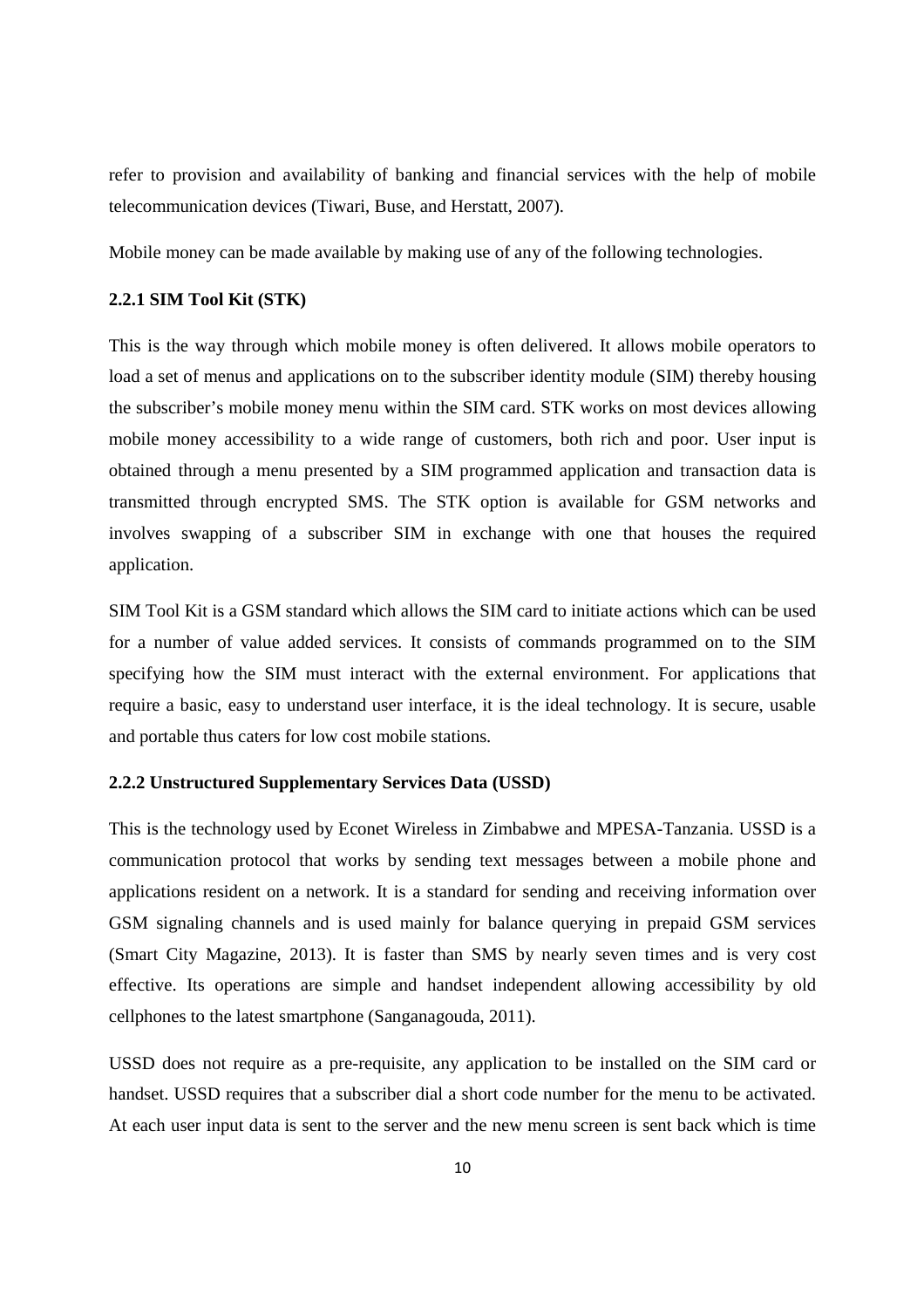consuming. USSD allows for session based communication between the mobile device and the server unlike SMS which employs a store and forward oriented message transaction therefore is more secure than SMS (Sanganagouda, 2011).

#### **2.2.3 Short Message Service (SMS)**

This technology involves a direct connection from the SMS gateway to the mobile money platform. It uses standard SMS messages in transmitting transaction data implying that no specific applications are pre-requisites for the SIM or handset (Smart City Magazine, 2013). SMS is less secure compared to other options and has usability difficulties since it does not use menus. SMS allows for 160 alphanumeric characters (Hord, 2005).

#### **2.2.4 Web (WAP)**

This is a set of protocols used to connect mobile phones and radio devices to the internet. The technology rewrites existing web pages into a simplified language (Rouse, 2010). Consumers will use these installed web pages for making payments. WAP has cost and speed setbacks. It has the benefit of possible follow-on sales because mobile lead back to visited stores. It also has high consumer satisfaction due to quick payments. WAP is normally used alongside other systems like SMS, USSD, STK and Voice eg YuCash of Kenya (Smart City Magazine, 2013). Lipuka of SubSaharan Africa that had in excess of 60 million subscribers in 2013 use WAP for bill payment.

Mobile money can also be provided through a contactless radio technology that is able to transmit data between devices that are a few centimeters away from each other called Near Field Communication (NFC). The NFC chips can be embedded into mobile phone SIM cards paving way for a whole range of digital services like e-ticketing and payments (Kessler, 2011). Quick Response codes which are square bar codes read by an imaging device and decoded by a specific software are also a possible technology through which mobile money can be provided. The technology allows customers to purchase goods through their mobile phone (Korhan, 2011). They are originally from Japan were they are very common. They enable a piece of information from a transitory media to be put in a cellphone (Lyne, 2009).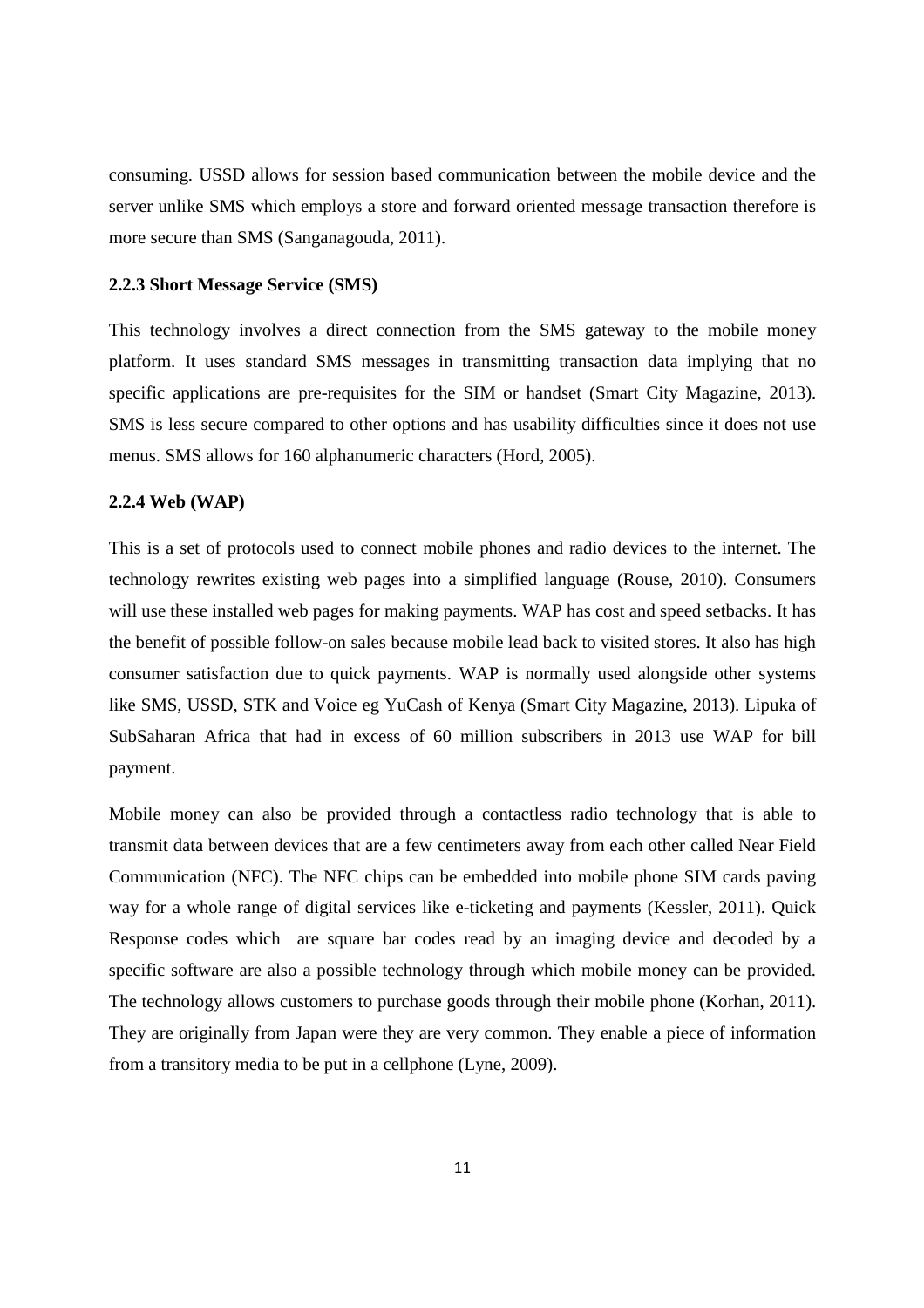



Figure 2.1 shows a visual summary of the technologies that enable mobile money. It shows how the interaction between a merchant and a customer is enabled by each of the technologies.

#### **2.3 GSM Architecture**

To offer a complete mobile money service there is need for a partnership between a mobile network operator (MNO) and a financial institution. A financial institution is not mandatory though. A GSM network is mandatory. Figure 2.2 represents a traditional GSM architecture. Lines show communication between components in operation.

A Mobile Station (MS) which can be a cell phone initiates a session and signals come from it to the Base Transceiver Station (BTS). The BTS serves the purpose of routing signals to and from the MS and translates to digital format the received radio signals then forwards them to the Base Station Controller (BSC). The BSC transmits the received signals to the Mobile Switching Centre (MSC) which then queries Home Location Registers (HLR) and Visitor Location Register (VLR) which are databases that keep information about the destination MS (Nokia, 2002). The HLR keeps data about all customers who belong to an area serviced by a MSC. Such data include the International Mobile Subscriber Identity (IMSI), services subscribed by a user,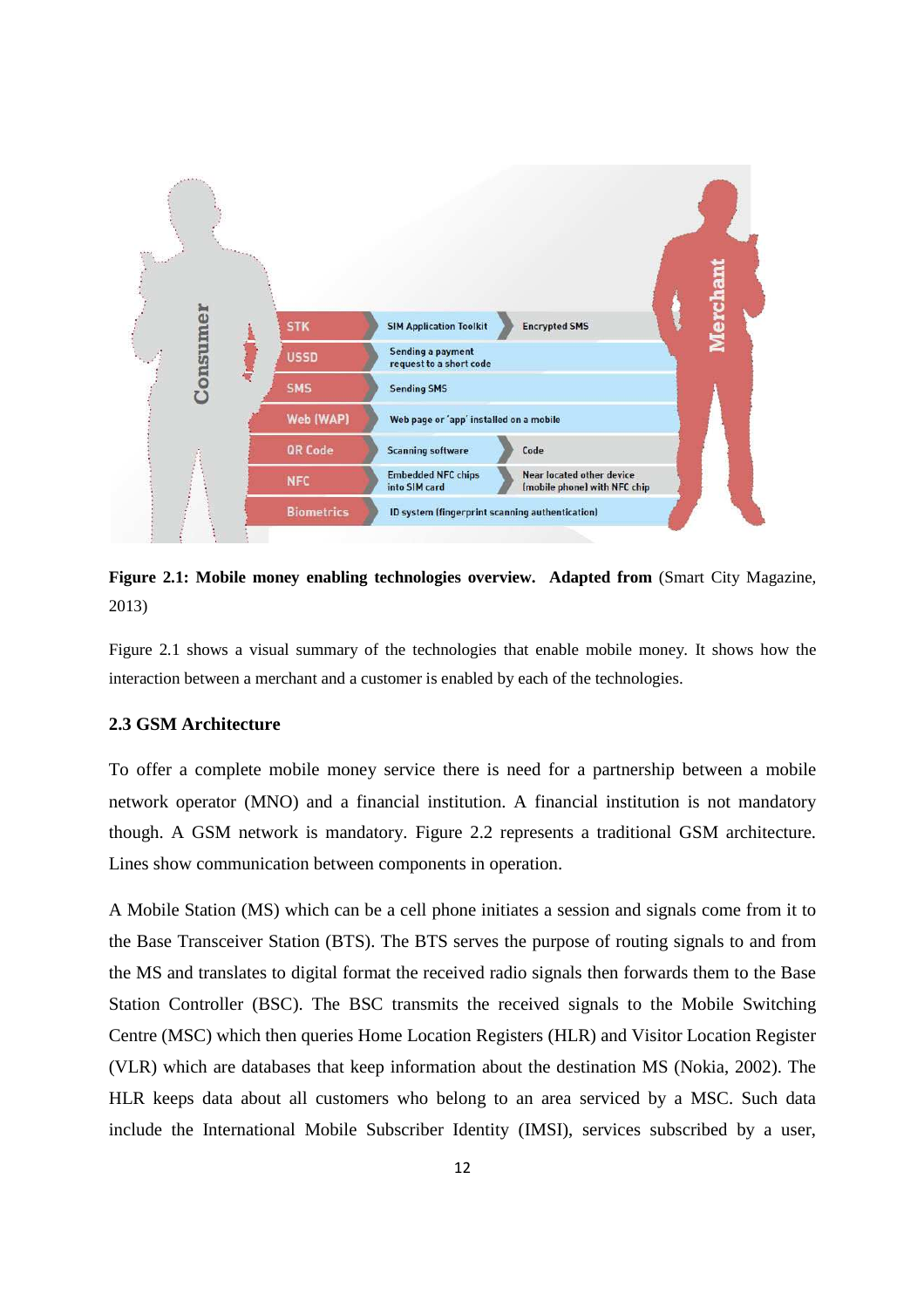authentication data (Ki) and some other temporary data (SANS Institute, 2001). The VLR contains relevant data for all subscribers a MSC is currently serving.



**Figure 2.2: A Traditional GSM architecture** 

If the signal that is received is an SMS message it is forwarded to the Short Message Service Centre (SMSC) for delivery with a copy remaining in the SMSC. The International Switching Centre (ISC) is used for international connections.

Equipment verification and user authentication are tasks performed by the Equipment Identity Register (EIR) and Authentications Register (AR) databases respectively. Maintenance operations are controlled by the Operation and Management Centre (OMC). The Authentication Centre (AuC) is a database that keeps the Ki, the A3 authentication algorithm, the A5 ciphering algorithm and the A8 algorithm that generates ciphering keys. It creates the sets of random numbers (RAND), Signed Response (SRES) and the Cipher Key (Kc) and the sets are then stored in the HLR and VLR (Rhee, 2009).

### **2.3.1 Control Channels in GSM**

GSM uses a variety of channels in which data is carried namely *traffic channels*, which are reserved for user data and *control channels* which are used for network management messages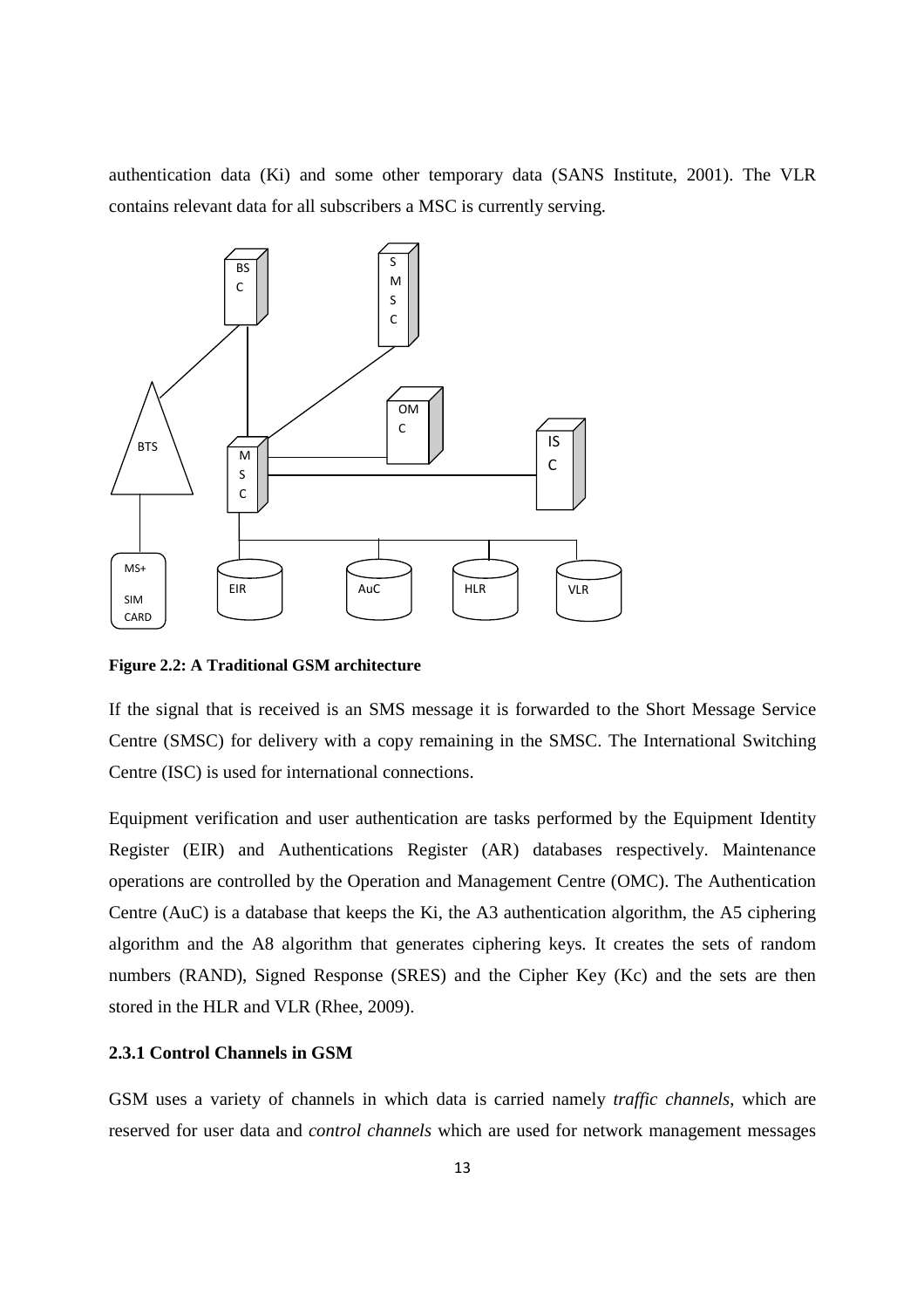and channel housekeeping tasks (Singh, Kumar, & Liu, 2011). Control channels are categorized into four namely

- broadcast channels
- common control channels
- dedicated channels
- associated control channels

For the purposes of this research we look at the broadcast channels whose function and components will be referred to later in the document. Table 2.1 lists the broadcast channels and explains their use.

| Usage                                                                           |
|---------------------------------------------------------------------------------|
| Broadcasts continually on the downlink information<br>Broadcast Control Channel |
| like on which frequencies the neighboring cells may be                          |
| found, different cell options and access parameters.                            |
|                                                                                 |
| Synchronises the mobile to time slot structure of a cell                        |
| by defining the boundaries of burst periods and the time                        |
| slot numbering. Every cell in a GSM network                                     |
| broadcasts exactly one FCCH and one SCH which are                               |
| by definition on time slot number 0 within a TDMA                               |
| frame.                                                                          |
|                                                                                 |

### **Table 2.1: Broadcast channels (BCH ) in GSM**.

**Source** (Yousef, 2004)

## **2.4 GSM security**

Cellular communications are sent over the air thus are less secure than wired networks as this introduces the possibility of eavesdropping with appropriate receivers (SANS Institute, 2001). GSM has built-in security functions meant to guide against subscriber privacy which include

- Securely stored authentication keys  $(K_{Is})$
- Rejection of duplicate SIMs on the network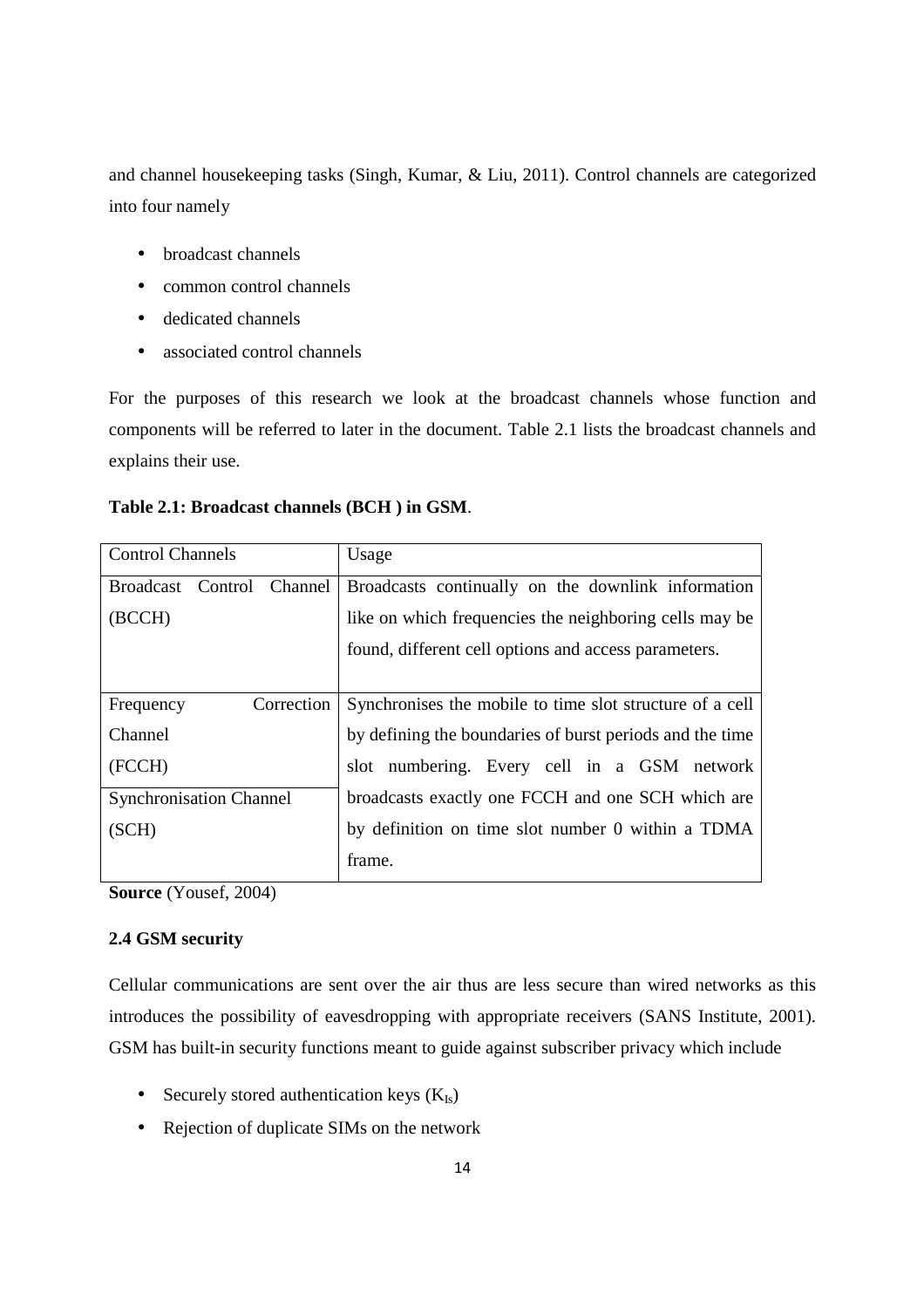- Authentication allowed for registered subscribers only.
- Data transfer security through encryption
- Subscriber identity protection
- Mobile phones rendered inoperable without a SIM card.

The security services provided by GSM are:

- *Authentication*  to allow the operator to know who is using the system for billing purposes
- *Anonymity* To make it difficult to identify a system user.
- *User data protection* to protect user data passing over the radio path
- *Signaling protection* To protect sensitive information like telephone numbers on the signaling channel

#### **2.4.1 GSM Algorithms**

GSM makes use of security algorithms to enhance security. The strength of these algorithms is directly related to the suitability of GSM in delivering security sensitive services like mobile money. In order to understand security issues brought about by using mobile money over GSM it is necessary to have some basic knowledge about the algorithms in use. There are three algorithms in use namely:

- *Authentication algorithm A3* which is one way function, implying that computing the signed response (SRES) using A3 is very easy but its complex to retrieve the input parameters, random number (RAND) and authentication key  $(K<sub>D</sub>)$  from SRES. This ensures  $K_I$  remains secret. The algorithm is operator-dependent.
- *Ciphering Algorithm A5* there exists several implementations of this algorithm due to export restrictions on encryption technologies. Three variants of the algorithm are used A5/0, A5/1 and A5/2. The strongest is A5/1 and is used in America and Europe with A5/2 being used in Asia. Poor countries and those under UN sanctions use the A5/0 with no encryption.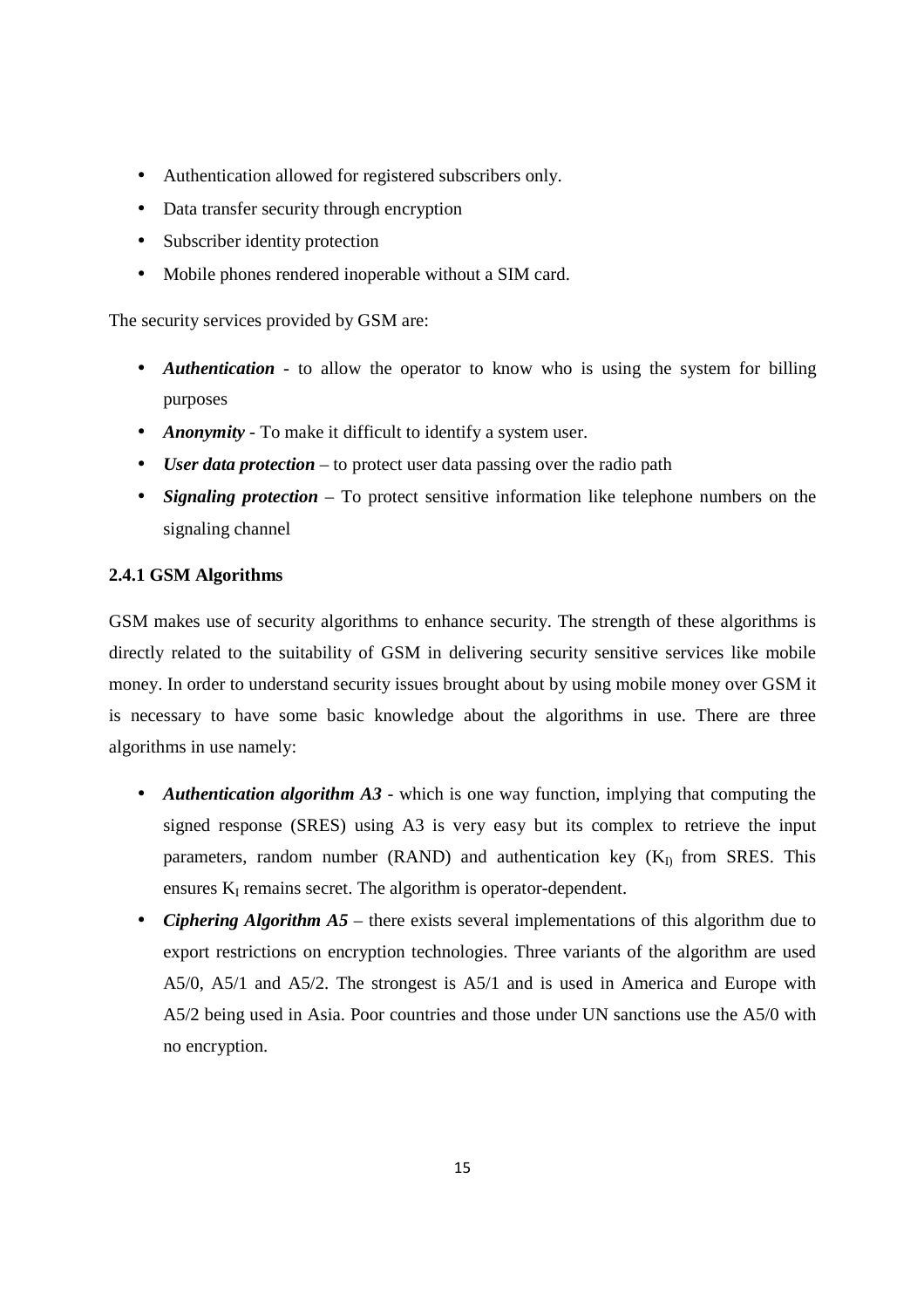• *Ciphering Key Generating Algorithm A8* – this is operator dependent and is mostly combined with the A3 to form a single hash function called the COMP128 which creates Kc and SRES on the fly.

## **2.4.2 Authentication**

When authenticating a subscriber the validity of the subscriber's SIM card is checked then a check on whether the mobile station is allowed on a particular network is performed as shown on Figure 2.3. The network performs this authentication through a challenge response method whereby a 128 bit random number (RAND) is sent over the air to the mobile station. The RAND is then sent to the SIM card where it is processed using the A3 authentication algorithm and the Ki.



#### **Figure 2.3: GSM Authentication (Brookson, 1994)**

The output of this A3 algorithm is the signed response (SRES) which is transmitted back to the network via over-the-air interface back to the network. The network uses the AuC to compare its SRES (stored in the HLR or VLR) with the received SRES where a match results in the subscriber being allowed on to the network (SANS Institute, 2001).

#### **2.4.3 Anonymity**

Anonymity is achieved by using temporary identifiers called the Temporary Mobile Subscriber Identity (TMSI). The TMSI is issued the first time a subscriber switches on the mobile phone and the IMSI reaches AuC to prevent the use of the IMSI. Unless if it is really necessary, the IMSI is never transmitted beyond this point. This makes it difficult for a potential eavesdropper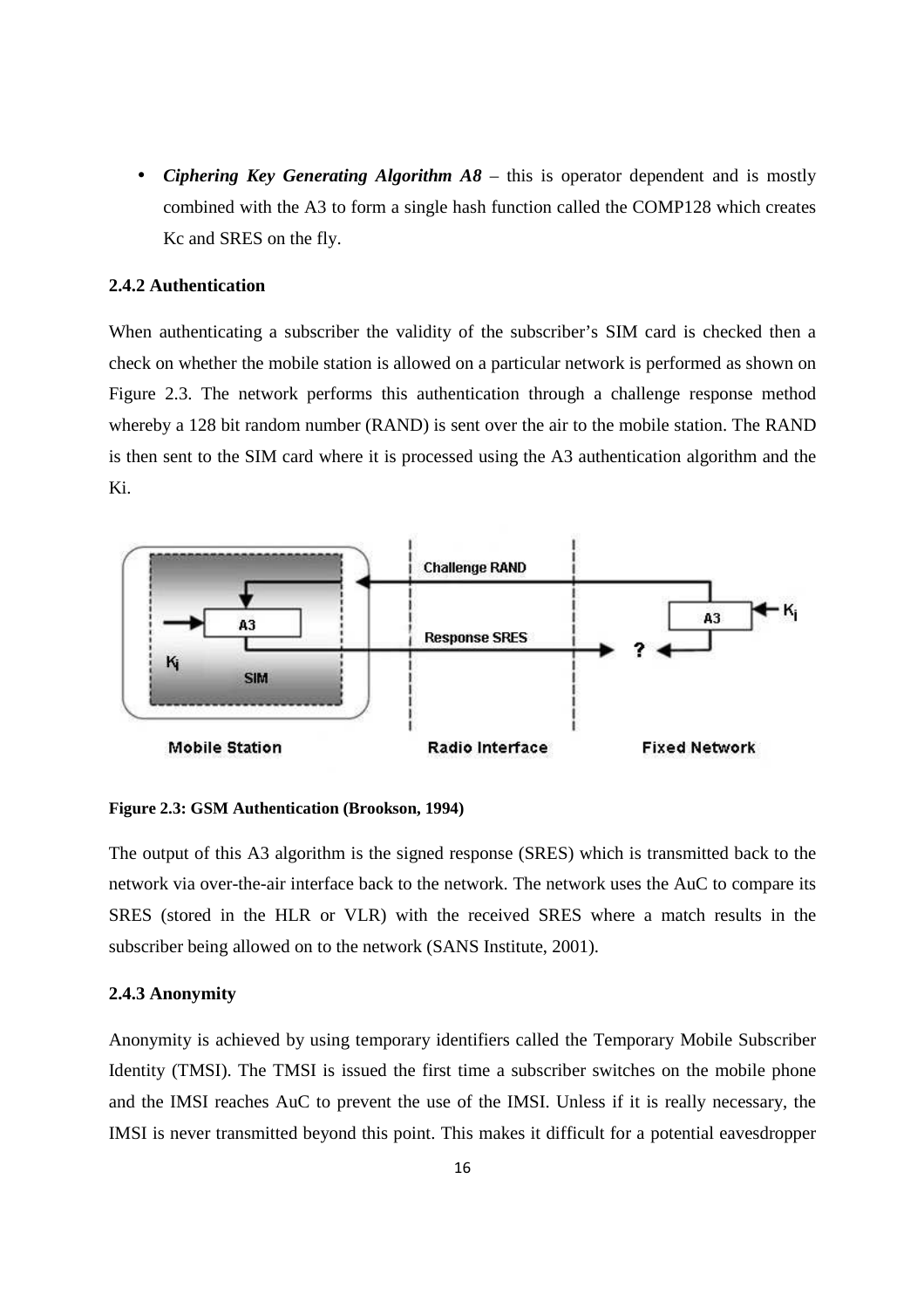to track the GSM subscriber using the IMSI. All further communication between the network and mobile subscriber will be done using the TMSI as the unique identifier of the subscriber. The TMSI is only changed during a location update of which a new TMSI is immediately allocated by the VLR which manages TMSI assignment. Should the mobile station be switched off the SIM card stores the TMSI for the next time (Golde, 2012).

#### **2.4.4 Encryption and Decryption of Data**

A ciphering key is used by GSM to protect both signaling and user data on the susceptible air interface. After authenticating a user on the network the RAND originally from the network together with the SIM's Ki are sent through the A8 ciphering key generating algorithm producing a ciphering key (Kc). The resultant Kc from the A8 algorithm is used with the A5 ciphering algorithm to encipher or decipher data. The SIM card has stored on it the A8 algorithm while A5 algorithm is resident on the hardware of the mobile phone to allow it to encrypt and decrypt data on the fly.



**Figure 2.4: GSM data encryption using a ciphering key** 

#### **2.4.5 GSM Architecture Security Weaknesses**

GSM has got limitations in security issues such as lack of data integrity and cryptographic issues with regard to authentication and encryption algorithms (Abunyang, 2007). The A5 encryption algorithm commonly used has been reverse engineered. The A3/A8 authentication algorithm have been proven to be vulnerable after flaws were indentified (Abunyang, 2007; Rao, Rothagi, & Scherzer, 2002; Van de Merwe, 2003). The security of mobile money is dependent on the security of the backbone GSM components it rides on. If the GSM security is compromised this has an effect of affecting mobile money transactions.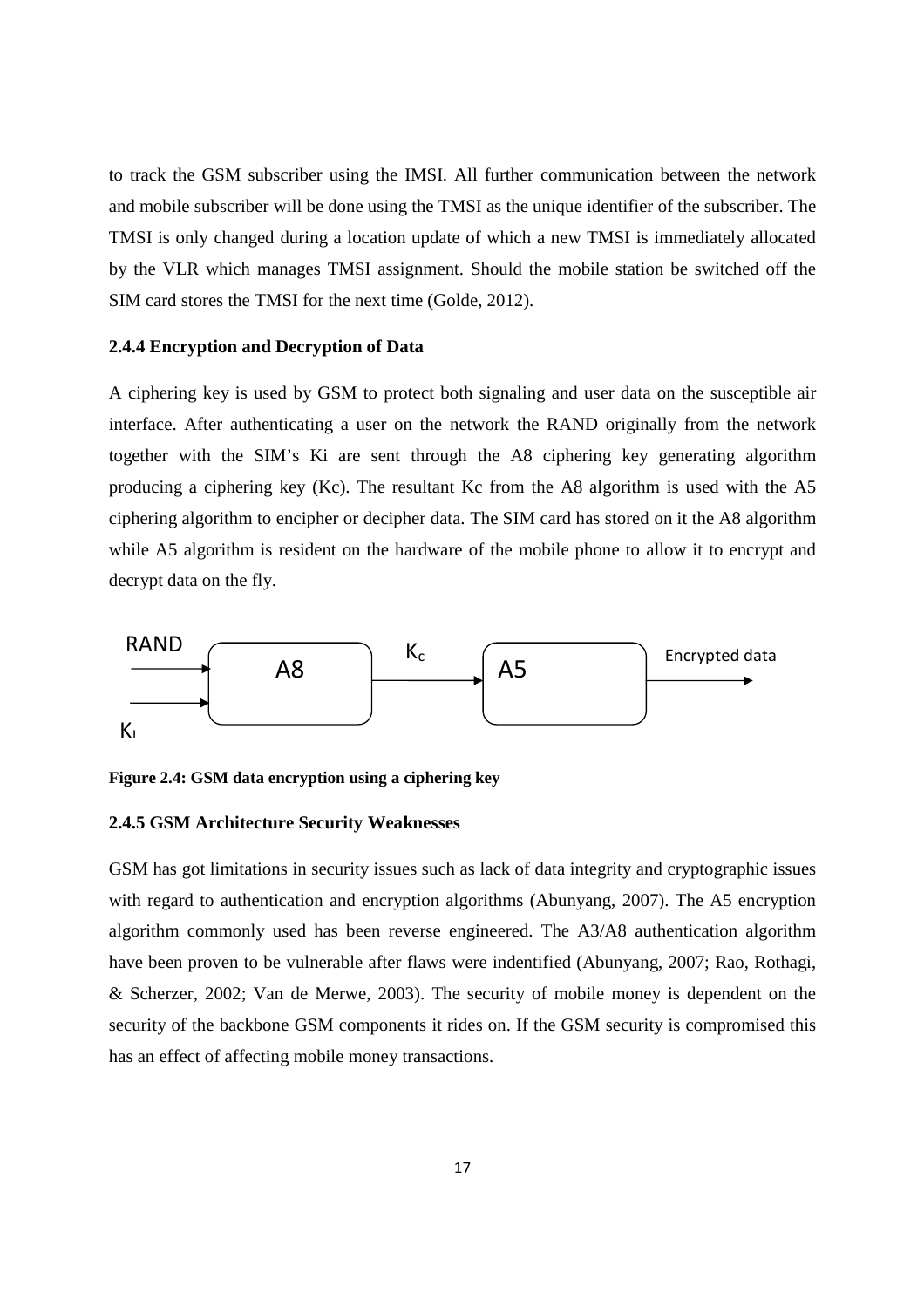A survey has revealed that more than two thirds of smart phone owners are yet to adopt mobile banking applications because of security issues (Ashford, 2012). The survey further states that only fourteen percent of PC-based online bankers confessed security based hindrance (Metaforic, 2012). The GSM standard was created in secrecy hiding all the used algorithms from the public domain. This implies they can be attacked and compromised easily if they lose this obscurity (Chemwe, 2010). Analysts argue that a system not exposed to scrutiny by the world's most able minds can not be referred to as very secure (SANS Institute, 2001). Mobile money cash transfer and banking application security ride on GSM security thus is also affected.

Many of the valuable aspects of GSM can be attacked. GSM's privacy, authentication and confidentiality mechanisms can be compromised by an attacker with the correct tools. To break protection an attacker needs to use active attacks, which is base station functionality. If the attacker can decrypt GSM traffic i.e A5/1 and A5/2, passive attacks are enough (Yousef, 2004).



#### **Figure 2.5: Mounting a man in the middle attack (Yousef, 2004)**

The cryptographic algorithms used to encrypt GSM traffic are cryptographically weak and can be cryptanalysed in real time affecting confidentiality (Matuszewski, 2012). Though cryptanalysis of A5 algorithm is difficult and requires huge amounts of computational power, GSM does not provide satisfactory security for users with valuable information to communicate (Yousef, 2004). GSM security functions are adequate for normal cellular communication but are however not suitable for mobile commerce applications traversing these networks (Van de Merwe, 2003). Mobile money falls in this category. An additional layer of security would be advisable for such users.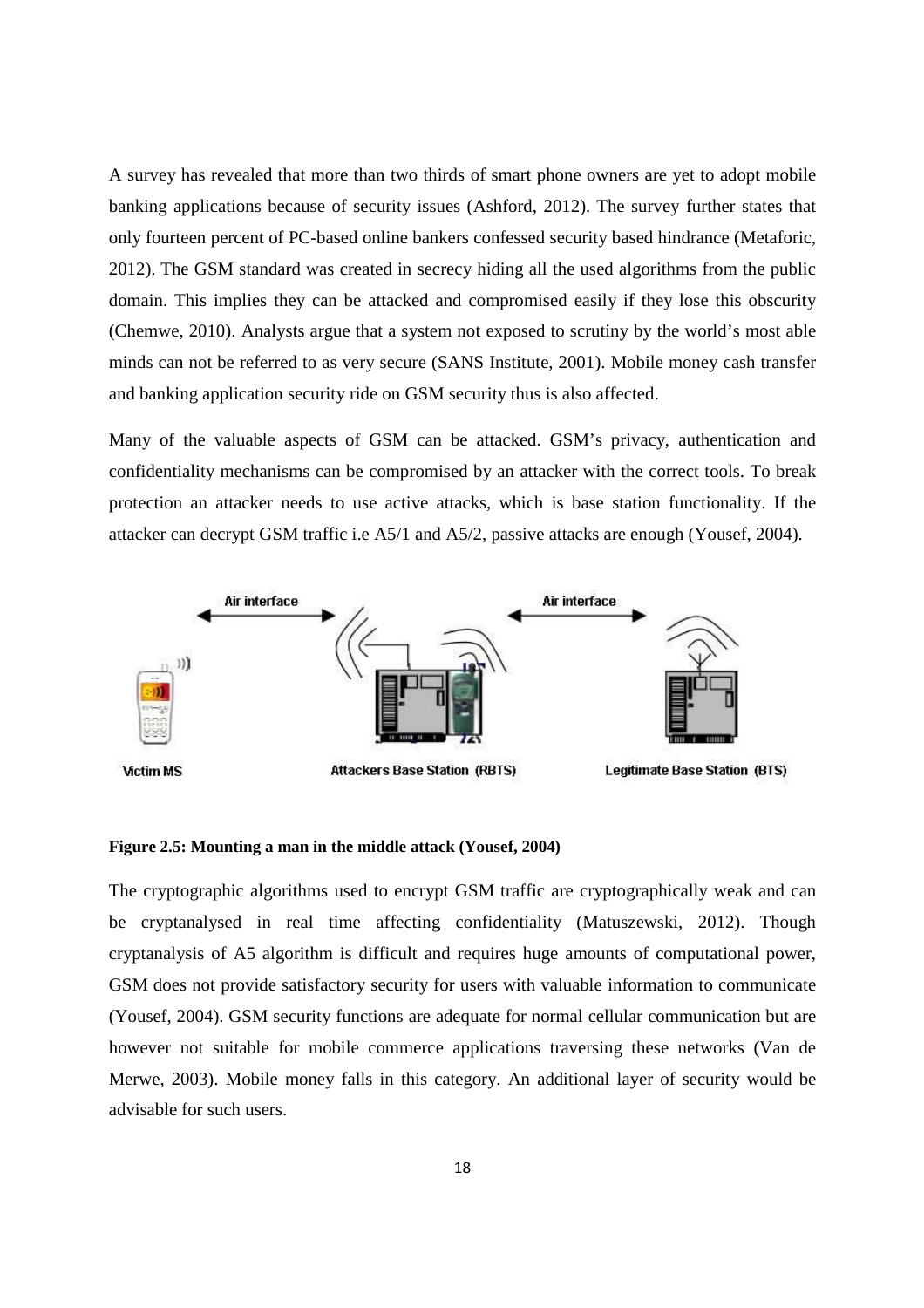GSM has one way authentication which allows false base stations to be setup as shown in Figure 2.5. It is only the network that authenticates a subscriber who attempts to log on to it but the subscriber has no way of checking the legitimacy of the network they are connecting to (Toorani and Beheshti, 2008). The presence of communication in GSM does not identify the originators uniquely (Gold, 2011). The wireless infrastructure that terminals use to access the network makes these technologies vulnerable to attack (Rizzo and Brookson, 2014). The ubiquitous nature of wireless networks make GSM very susceptible.

It is technically feasible to perform man in the middle attack by creating a rogue base station (RBTS) to fool a mobile station as shown in Figure 2.5. When a mobile station is turned on it orients itself with the network by synchronizing itself in frequency and time then reading system cell data from the BCCH (Yousef, 2004). The mobile station finds the frequency where the FCCH, SCH and BCCH are being transmitted.

GSM requires that a base station transmit something in every time slot of the base channel which is the broadcast carrier. Base channel is the network beacon that contains the FCCH, SCH and BCCH. If a base station tasked with broadcasting the base channel fill its time slots the power density for its frequency becomes higher than any of the other channels which may utilize only a few of the allocated eight. This uniqueness of the base channel makes it simple for an attacker to pick the right frequency (Yousef, 2004).

Since a mobile station looks for physical channels with the highest power levels, an outsider who can transmit dummy outbursts more frequently can fool a mobile station. The attacker will then manage to control traffic between the mobile station and the real network as well as messages in the other direction.

The attack described above is called man-in-the-middle attack. It allows the attacker to eavesdrop, modify, delete, re-order, replay, signaling and user data messages exchanged between the mobile station and the legitimate network (Gadaix, 2001). Mobile money users who use GSM to transmit alerts for financial transactions can fall prey to this kind of attack.

GSM does not use public key encryption citing speed issues but public key cryptographic approach is the best way of authentication and securing the communication used on financial transactions (Khan and Ullah, 2010). Today there is an increase in computing power accessible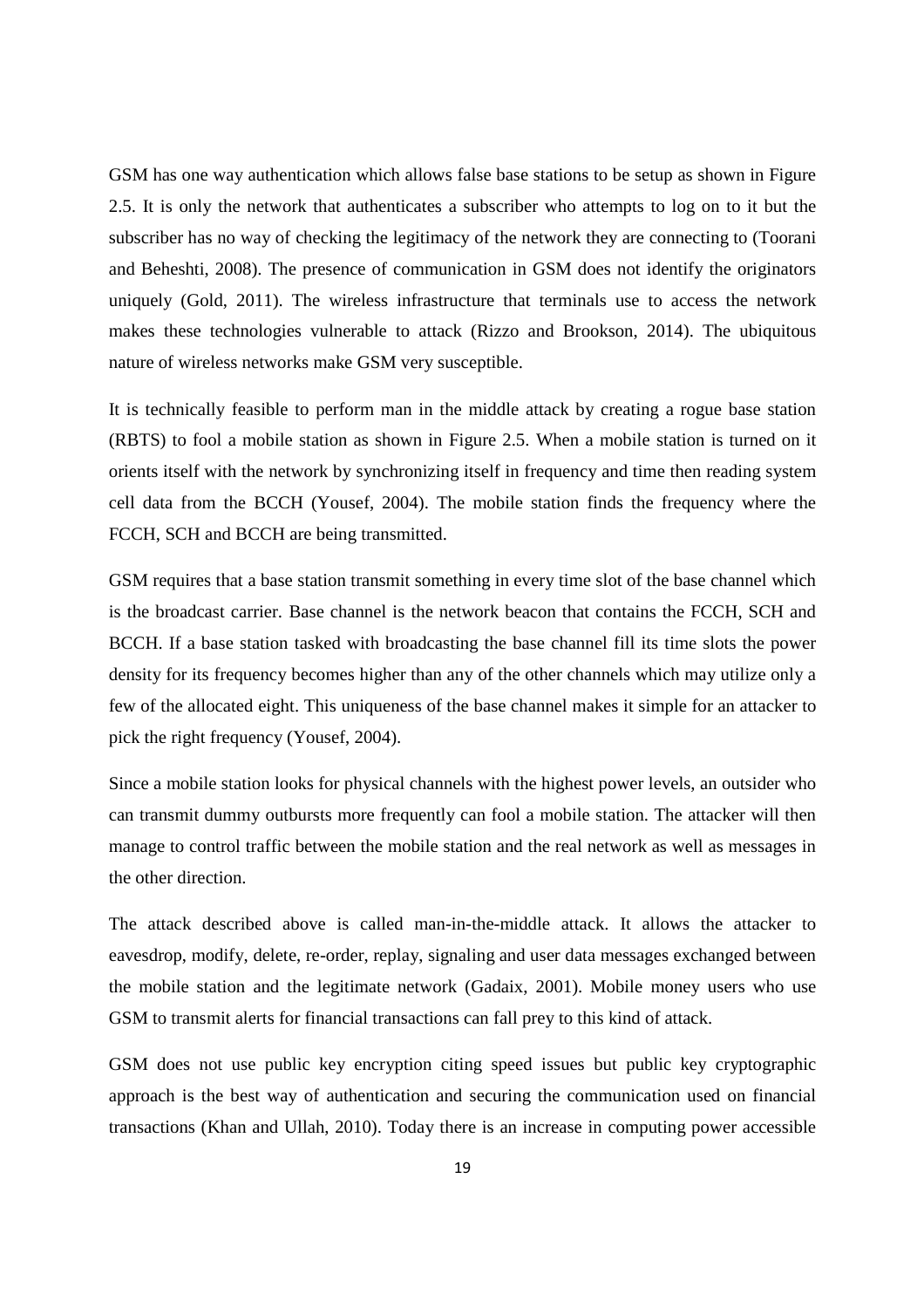at lower cost meaning cryptosystems must be able to resist brute force attacks which were thought unthinkable in the past. The algorithms should be the source of strength not the keys. GSM takes ciphering of information sent over the air as one of its security aspects but the ciphering algorithms for data encryption are weak (Matuszewski, 2012). To enable trust of terminal identity in MFS public key encryption as shown in Figure 2.6 is essential.

Mobile money systems require special security where terminals can trust each other. The public key cryptography authentication shown in Figure 2.6 enables terminals to trust each other therefore making mobile money transactions secure.



**Figure 2.6 : Public key cryptography authentication (Khan and Ullah, 2010).** 

Even though it is possible to implement the end-to-end encryption of mobile communication using Public Key Infrastructure (PKI) the prohibitive factor is the complexity of setting up the infrastructure and the fact that most users of mobile phones are not well versed in cryptographic procedures. Users may become overwhelmed when faced with public and private keys, certificates, signatures and revocation lists (Smith, Schridde, & Freisleben, 2008) .

Cryptanalysis take advantage of the fact that traces of the structure pattern may 'survive encryption' and be readable in ciphertext. This loophole will make it possible to deduce the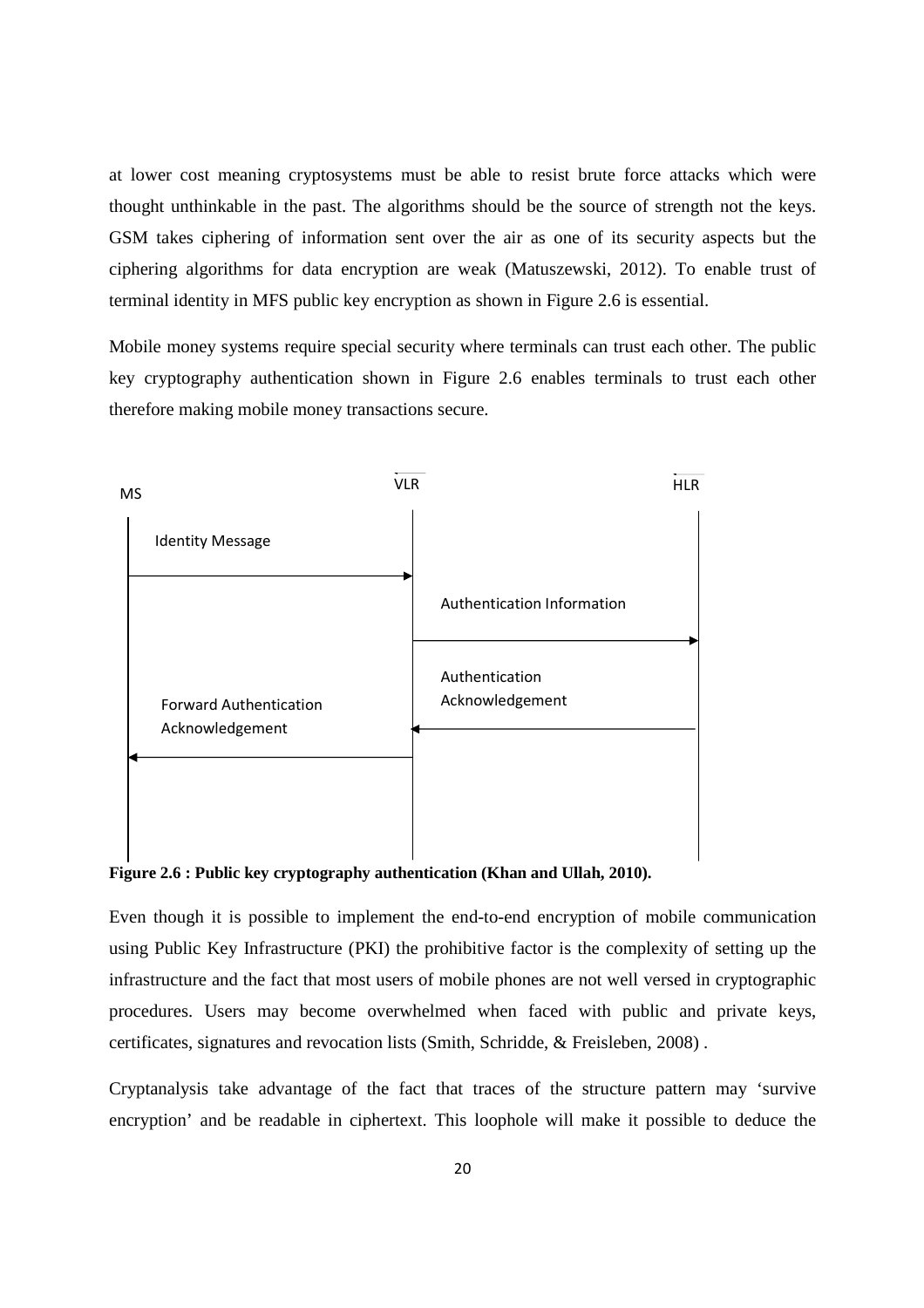plaintext or the key especially in COMP128. This will enable an attacker to get the secret key of a GSM subscriber (Barkan, Biham, and Keller, 2003). A3 and A8 use COMP128 algorithm and are used exclusively the world over. COMP128 was cracked in April 1998 and another named COMP128-2 was developed in mitigation. However due to the costs involved coupled with ignorance most mobile operators are still using the flawed algorithm.

To monitor the movement and call patterns of a subscriber an attacker needs to know the IMSI and TMSI of the mobile station. A mobile station performs an IMSI attach each time it is powered on to indicate the IMSI as active on the network (Dammann, 2011). A network has the capability to request for identification information from a mobile station by making use of the identification procedure whenever it fails to identify a mobile station using the TMSI. The network transfers the IDENTITY REQUEST message to the mobile station asking it to transmit a specific identification parameter using the IDENTITY TYPE information element (Yousef, 2004).

GSM does not use message authentication to check the origin of a message on the radio link (Gadaix, 2001). Attackers can use a device known as an IMSI-Catcher which masquerades as a base station to collect the IMSI of users in a target area by advising the holder of an unknown TMSI that the TMSI is invalid thereby triggering the mobile phone user to send the IMSI again. The IMSI-Catcher can be used to track or even locate a specific user using the signal strength and propagation delay (Dammann, 2011).

With this IMSI the attacker can get the TMSI which will enable the attacker to pair the IMSI and TMSI for unique identification of subscriber thus be able to track him/her. Since TMSI is offered encrypted the attacker can suppress the encryption by fooling the mobile station and the real network to believe that they are using incompatible encryption capabilities therefore A5/0 which means no encryption (Yousef, 2004). In mobile money this can be used to target a prolific customer by possibly monitoring their movements to find a time they are offline then replace their SIM card so as to perform transactions using their account. The card can even be cloned and anytime the legitimate subscriber goes offline the cloned one is switched on so as to avoid duplication detection by the network.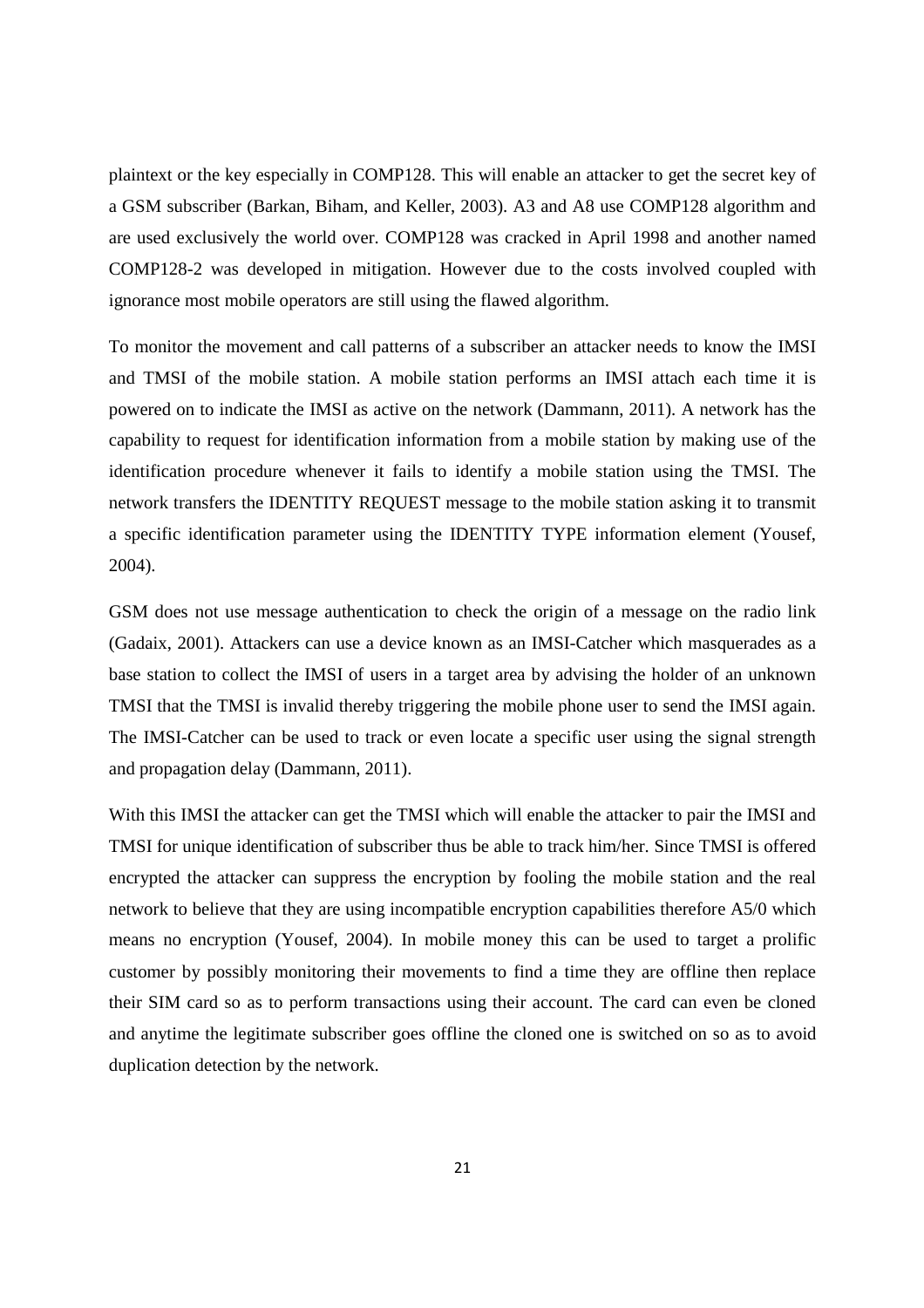An attacker who captures a mobile station can send classmark information on behalf of the captured mobile station informing the network about its ciphering capabilities. The attacker sends a message to the network indicating that it can only use A5/2 or A5/0 (no encryption). Later on when calls are made by the specific captured mobile station, the network will cipher using the earlier specified methods preferably A5/0. The attacker does this to suppress encryption between the target user and the true network (Gadaix, 2001).

An attacker who has captured a mobile station will ask the mobile station to inform about its ciphering capabilities by sending it a CLASMARK ENQUIRY message. The mobile station then responds with a CALSSMARK CHANGE message that contains a mobile station classmark 2 information element. On receiving the CALSSMARK CHANGE message the attacker edits the parts that have to do with encryption capabilities to fool the network into believing that A5/1 and A5/2 are not available to the mobile station. This is done by altering the bits used to indicate encryption algorithm availability for A5/1, A5/2 and A5/3 to 0 as 1 indicates availability.

The attacker then passes the edited classmark information to the unsuspecting network. The network may decide to establish an un-ciphered connection, after which decision the attacker relinquishes connection with the true network and impersonates the network to the target user. From this point onwards all the messages transferred between the mobile station and the legitimate base station will not be encrypted allowing the attacker to eavesdrop.

A subscriber roaming in a foreign land will request a call establishment process when they wish to make a call. The serving VLR of the foreign network does not have the Ki of the subscriber hence request for authentication information from the home network of the subscriber (HLR). Five triplets of RAND, SRES, Kc are then sent to the hosting network's VLR and it authenticates the visitor. Only one set of the triplets is used with four being retained for future use to avoid querying the HLR so often. There is no guarantee however that the hosting network or personnel administering the databases containing such information will be wholly ethical and not think of making financial gain using unorthodox means like selling the data.

All networks based on 3rd Generation Partnership Project (3GPP) standards like Universal Mobile Telecommunications System (UMTS), General packet radio service (GPRS), Enhanced Data for Global Evolution (EDGE) and Long Term Evolution (LTE) resort back to a basic 2G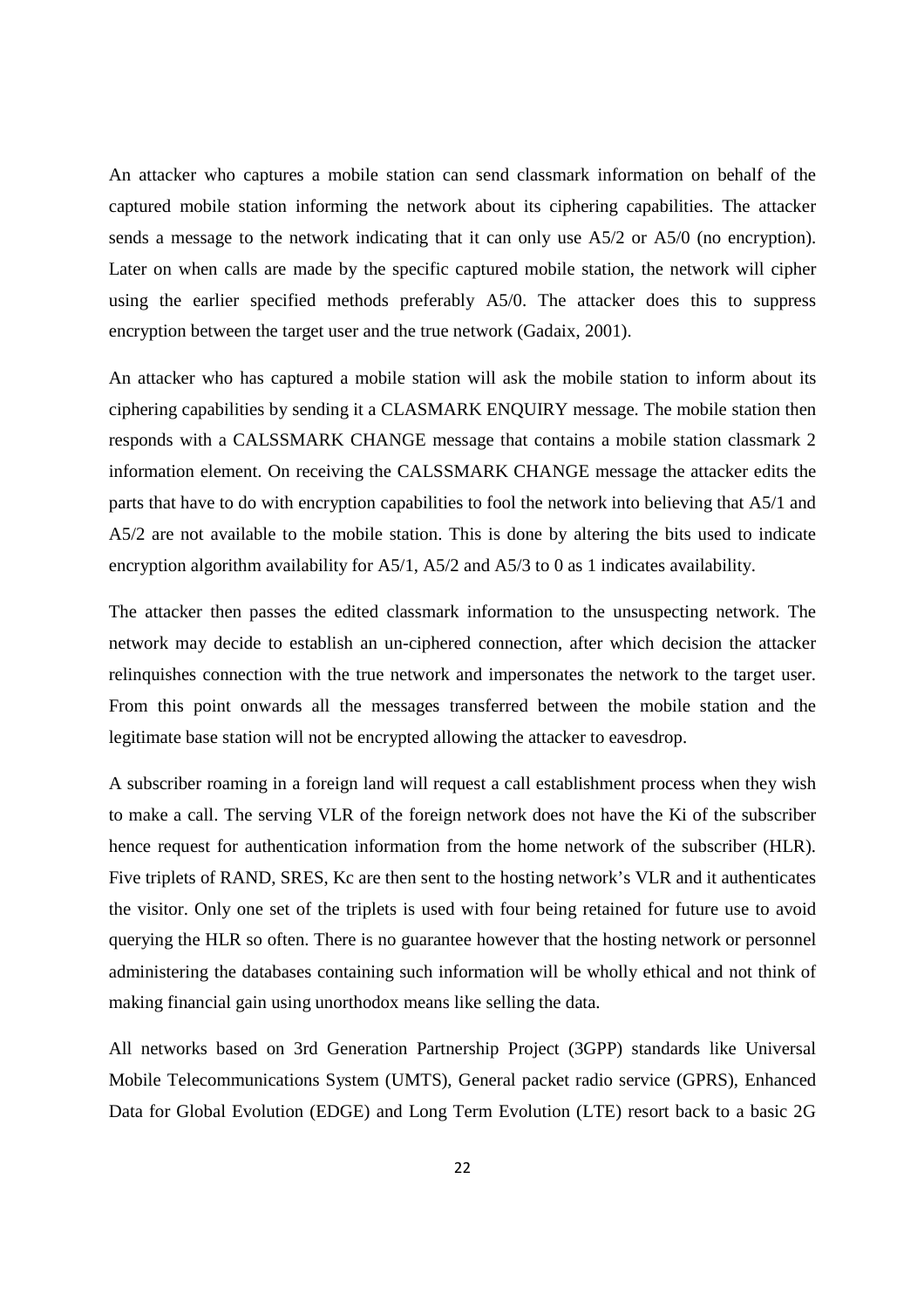(Global Systems for Mobile Communications, GSM) connection when connection on 3G and beyond can not be achieved (Jover and Giura, 2013). Reasons for this fallback are usually an attempt to balance traffic or because reception on the desired radio band is impossible.

It is known that 2G networks provide weak encryption and are not secure (Al-Muhtadi, Mickunas, & Campbell, 2002) . The lack of dual authentication in GSM creates potential security breaches. The fall back to 2G networks introduces potential security breaches like the jamming attack (Jover & Giura, 2013). This is achieved by deliberately transmitting radio signals to disrupt communications to make a cell phone fail to detect any  $3<sup>rd</sup>$  Generation (3G) base station forcing a fall back to GSM for network access.

Another way to break the security of GSM just like many other systems is through social engineering. Foolish as it may sound, an attacker can pretend to be a repair man and enter a suitable building then install a wire tap. It is also very possible that the attacker can bribe an engineer to do it for him or give him all the  $Ki<sub>s</sub>$  for all subscribers of the network.

#### **2.5 SIM Card Security**

SIM cards are the de facto trust anchor for mobile devices worldwide but are vulnerable to SIM cloning<sup>4</sup> which is a great threat (Matuszewski, 2012; Vincent, 2013). These SIM cards associate mobile devices with phone numbers, protect the mobile identity of subscribers and store payment information in NFC-enabled phones and mobile wallets (Vincent, 2013). A subscription can be cloned by having access to the physical card or over the air interface (Brookson, 2005). Cloning a subscription over the air requires base station functionality (Yousef, 2004).

 In the case of GSM mobile money that make use of SIM Toolkit one of the security strengths lie in having the physical SIM in person. Once the SIM card is cloned it will appear as if it has been replaced hence the MFS platform will allow the new card holder an opportunity to key in a new personal identification number (PIN). This will allow the attacker to freely perform transactions as if they were the legitimate owner of the account. SIM cloning is thus a great danger to mobile money over GSM.

.<br>-

<sup>4</sup> http://www.wisegeek.org/what-is-a-sim-clone.htm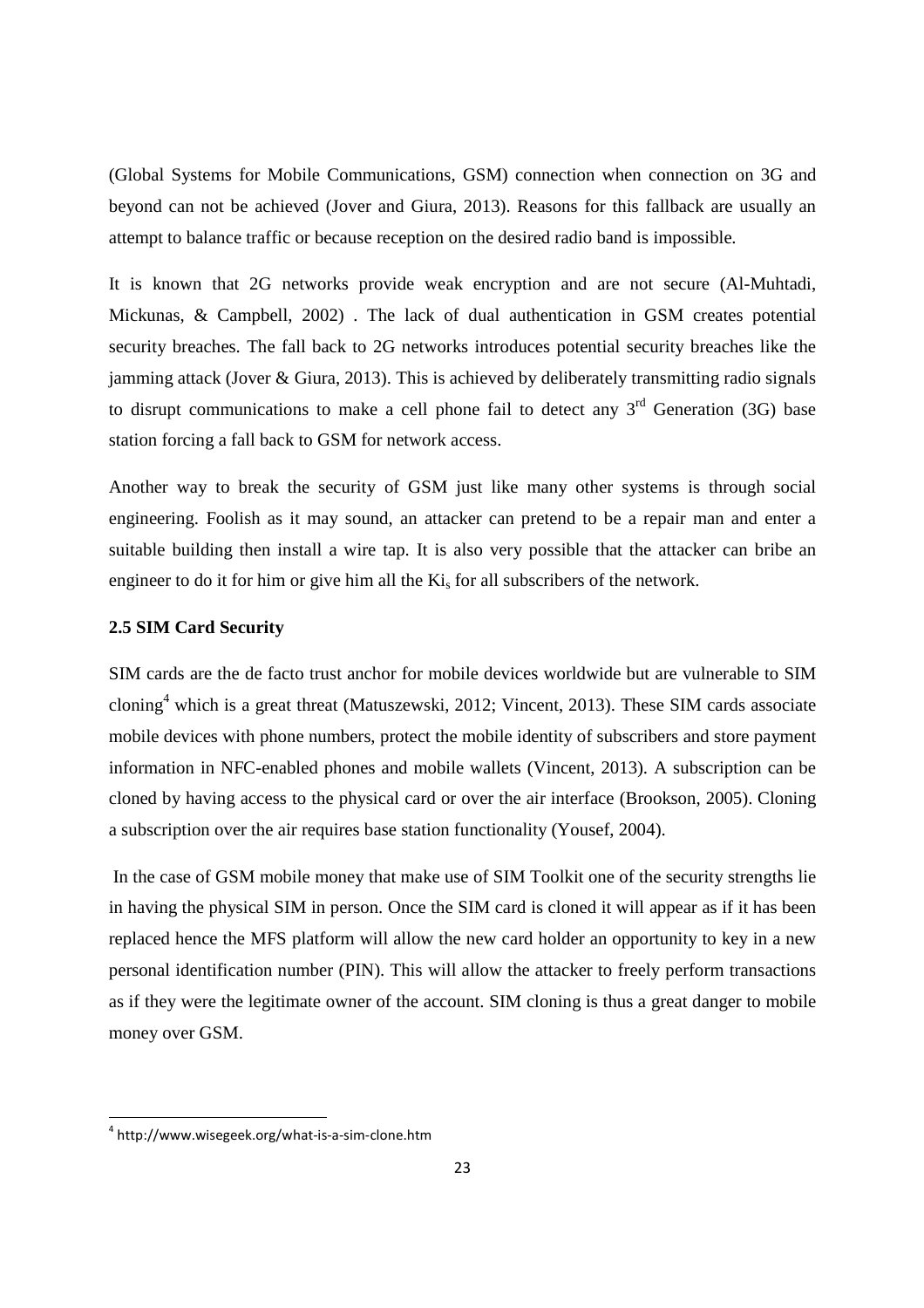There are over 7 billion active SIM cards in use worldwide making the SIM a widely used security token whose security is based on nothing else other than what the manufacturers claim (Nohl, 2013). SIM cards are extensible through custom Java software administered using overthe-air (OTA) updates deployed via SMS. Though this extensibility is rarely used currently its existence poses a critical hacking risk (Srlabs, 2013). Extensibility is the ability to add new software functionality to the SIM cards.

The OTA commands like those used for software updates are cryptographically secured SMS messages delivered directly to the SIM. Whilst there exists state-of-the-art Advanced Encryption Standard (AES) or the outdated 3DES algorithm for OTA many SIM cards use the 70s- era Data Encryption Standard (DES) cipher (Srlabs, 2013). DES keys have long been considered to be insecure with Nohl's method managing to compromise the encryption within two minutes on a standard computer (Vincent, 2013).

An attacker starts by sending a binary SMS to a target device in order to derive a DES OTA key. A SIM card does not execute an improperly signed OTA command but responds to the attacker with an error code carrying a cryptographic signature that is also sent over binary SMS. This plaintext signature tuple can be resolved using a rainbow table<sup>5</sup> to a 56-bit DES key within two minutes on a standard computer (Nohl, 2013).

The DES key obtained enables an attacker to send correctly signed binary SMS which can download java applets on to the SIM card. Java applets on a SIM card are amongst other things, allowed to send SMS, query telephone location and change voice mail numbers. These capabilities can be exploited if availed to a malicious user. Nohl in his research also noted that the Java sandbox of at least two major SIM card vendors are not secure (Srlabs, 2013). A Java applet can break out of its realm to access the rest of the card which allows for remote cloning of millions of SIM cards including their International Mobile Subscriber Identity (IMSI) and authentication key (Ki) together with payment information stored on card. Over 750 million users around the world are affected by SIM cloning (Kumar, 2013).

In the telecommunication business subscribers often lose their SIM cards for different reasons prompting mobile network operators to offer replacement SIM cards. Depending on how

.<br>-

<sup>5</sup> http://www.project-rainbowcrack.com/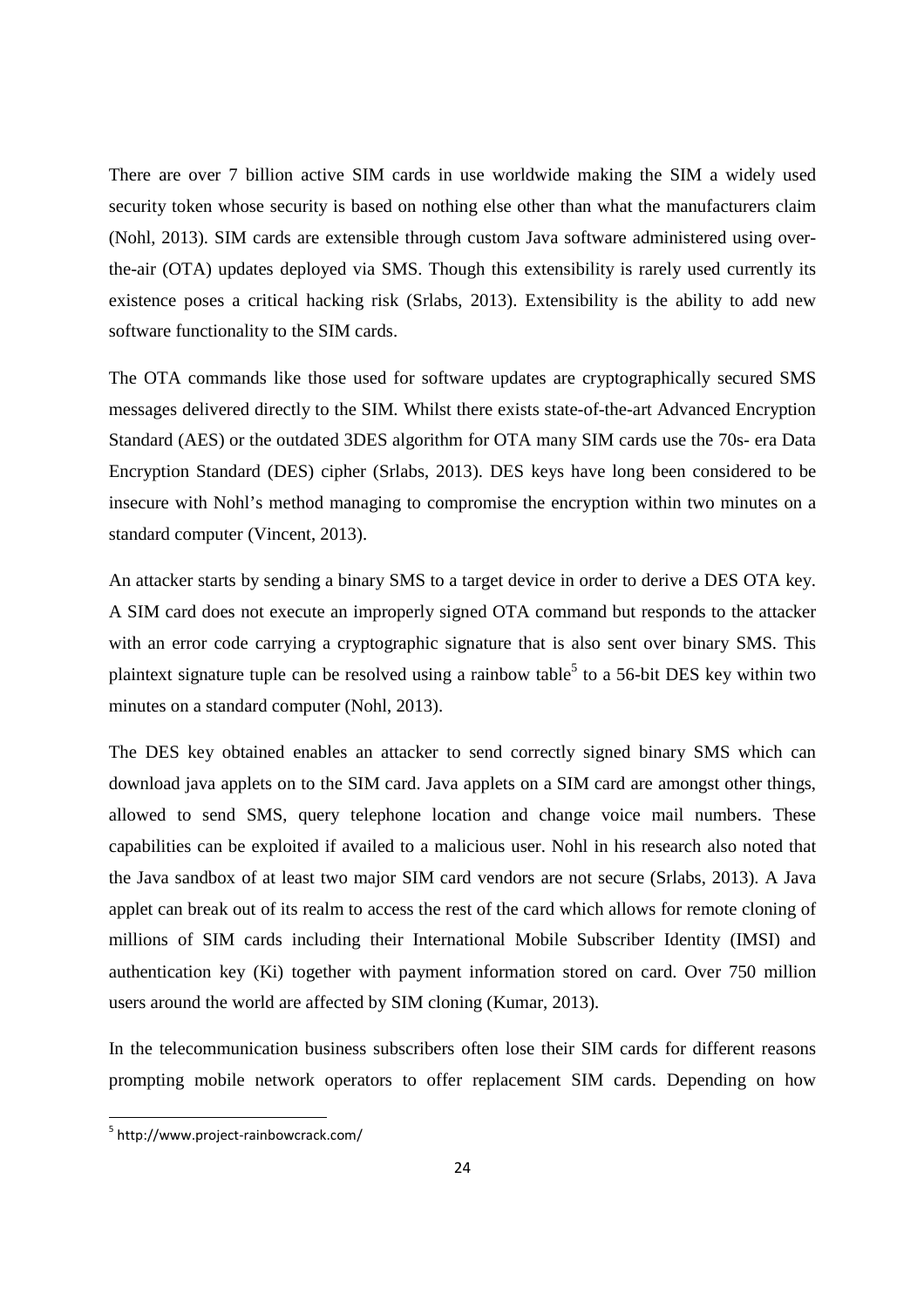rigorous the SIM replacement processes are in checking the authenticity of credentials presented by the SIM replacing subscriber, chances are an attacker can replace a SIM that belongs to a target. Until such a time as and when the legitimate subscriber raises alarm, the attacker can access the MFS account of the victim. This is especially true for SIM Toolkit based MFS services like NetOne's OneWallet because they offer new PIN prompts for every SIM swap.

## **2.6 Handset Security**

In addition to the security concerns posed by GSM, the mobile stations used by subscribers have their own security concerns. This broadens the attack surface (Metaforic, 2012). Threats targeting smart phones and tablets have reached levels where they pose meaningful challenges to users and service providers (Juniper Networks, 2012). Malware threats to mobile phones is anticipated to grow as functionality of mobile phones is enhanced (Yan, Li, Li, & Deng, 2009).

All popular mobile operating systems are similar in that they support some kind of mobile device management (MDM). The devices only differ in the way they support MDM. Some mobile operating systems have device-native capabilities while others require third party MDM agents. For users of smartphones and tablets manageability depended on the mobile operating system capabilities. Ultimately, security depends on device make and model and the mobile operating system and version (Phifer, 2013). Mobile device used and mobile operating system used is of importance to mobile money users.

There are numerous factors on which resistance of mobile operating systems to malware depend. Users should be concerned about the history of an app store (app store provenance) and should not install applications sideloaded<sup>6</sup> from less trustworthy sites. Preventing installation of public applications from sources that are not trusted has proven to be an effective malware deterrent measure basing on results from Apple that exerts tight control over the iTunes App Store in comparison to the more relaxed Google Play Store oversight that caused an increase in Android malware (Phifer, 2013).

Mobile devices and applications have become critical to the lives of people. They are now ubiquitous and produced in volumes such that in 2011 alone mobile handsets shipped were 1.6

.<br>-

 $6$  http://searchconsumerization.techtarget.com/definition/sideloading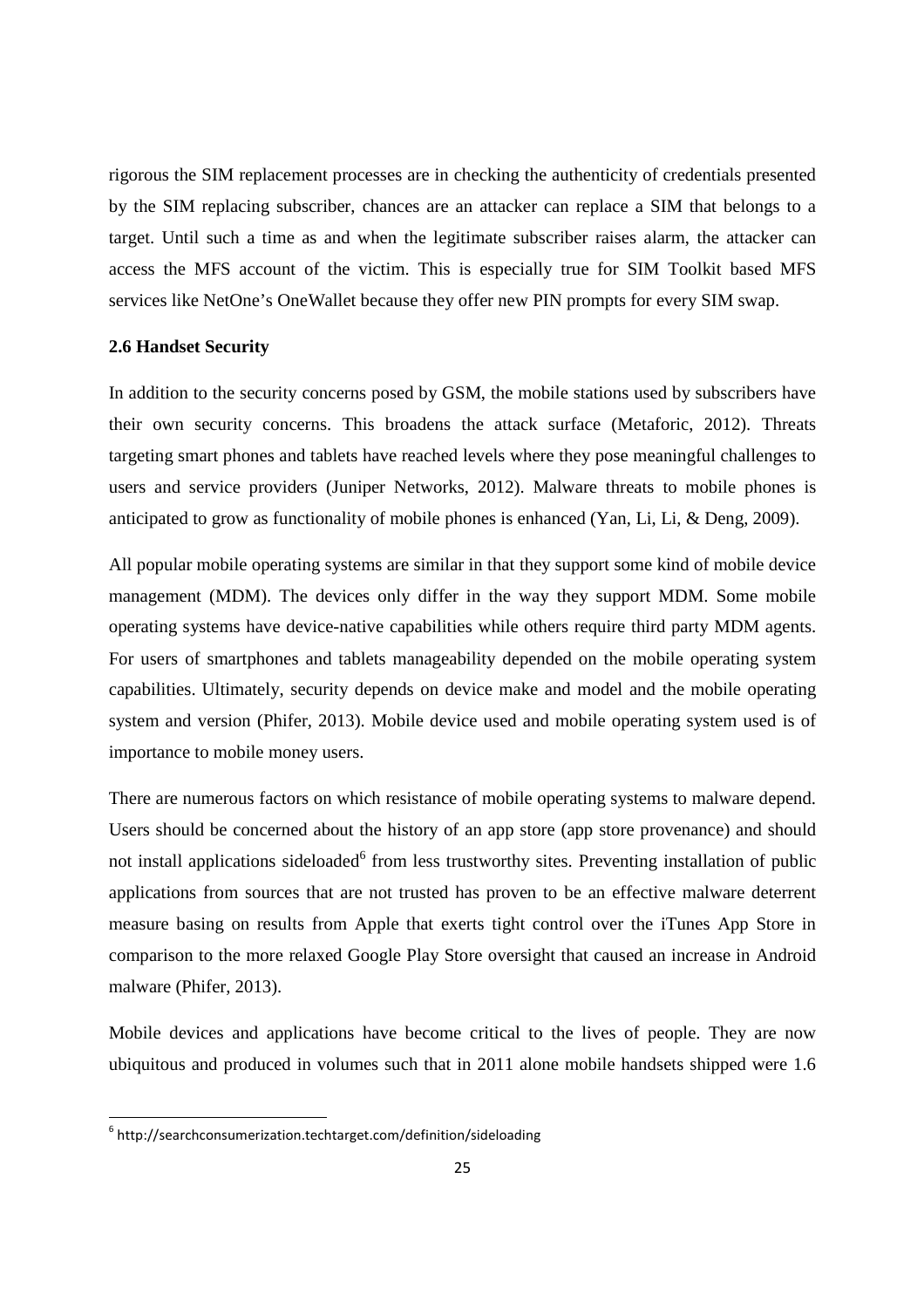billion with 66.9 million tablets (Juniper Networks, 2012). This high volume of devices gave rise to a wide range of possibilities for users to interact and manage personal data while mobile. Smartphones are becoming the major means for people to access information or share it. These opportunities however open avenues for hackers (Jorja, Dawson, & Omar, 2012). Malware is increasing at an exponential rate.

Mobile malware has become smarter and new technology on mobile phones has brought new breed of attack. Google Android platform is the hardest hit because of its dominant share in the market and lack of control over applications in the Android application store (FBI and Department of Homeland Security, 2013). Most users of mobile money over GSM in sub Saharan Africa have handsets that use this mobile operating system therefore would be vulnerable to attacks on Android.

Malicious actors continue to find new ways to exploit vulnerabilities and human behavior. Application stores are becoming the delivery point of infected applications as more and more users are downloading applications. The number of application developers has surged and so has that of attackers. Juniper MTC reports an evolution from 'more sophisticated, complex and deep attacks to attacks that are light weight, fast and application based (Juniper Networks, 2012).

In the PC world malware consists to a greater extend of spyware, Trojans, worms and viruses while for mobile devices most of the malware is spyware and Trojans which come as applications or functionality hidden in applications. There are more malware samples for PC as compared to mobile malware for the sole reason that PC malware needs to evolve to remain potent against anti-malware capabilities available on PCs (Yan et al., 2009). PC security vendors add identifying signatures to pick malware they would have discovered, thus an attacker needs to modify their malware to circumvent detection thereby creating more malware sample.

However mobile malware is a cause for serious public concern since the population of mobile phones is greater than that of PCs and a greater number of these mobile devices lack end-point anti-malware solutions as yet. There were 96% of smartphones without pre-installed security software in 2012 (Jorja et al., 2012). Malware writers simply create malicious applications which they post to application stores waiting for a user to unwittingly download and install.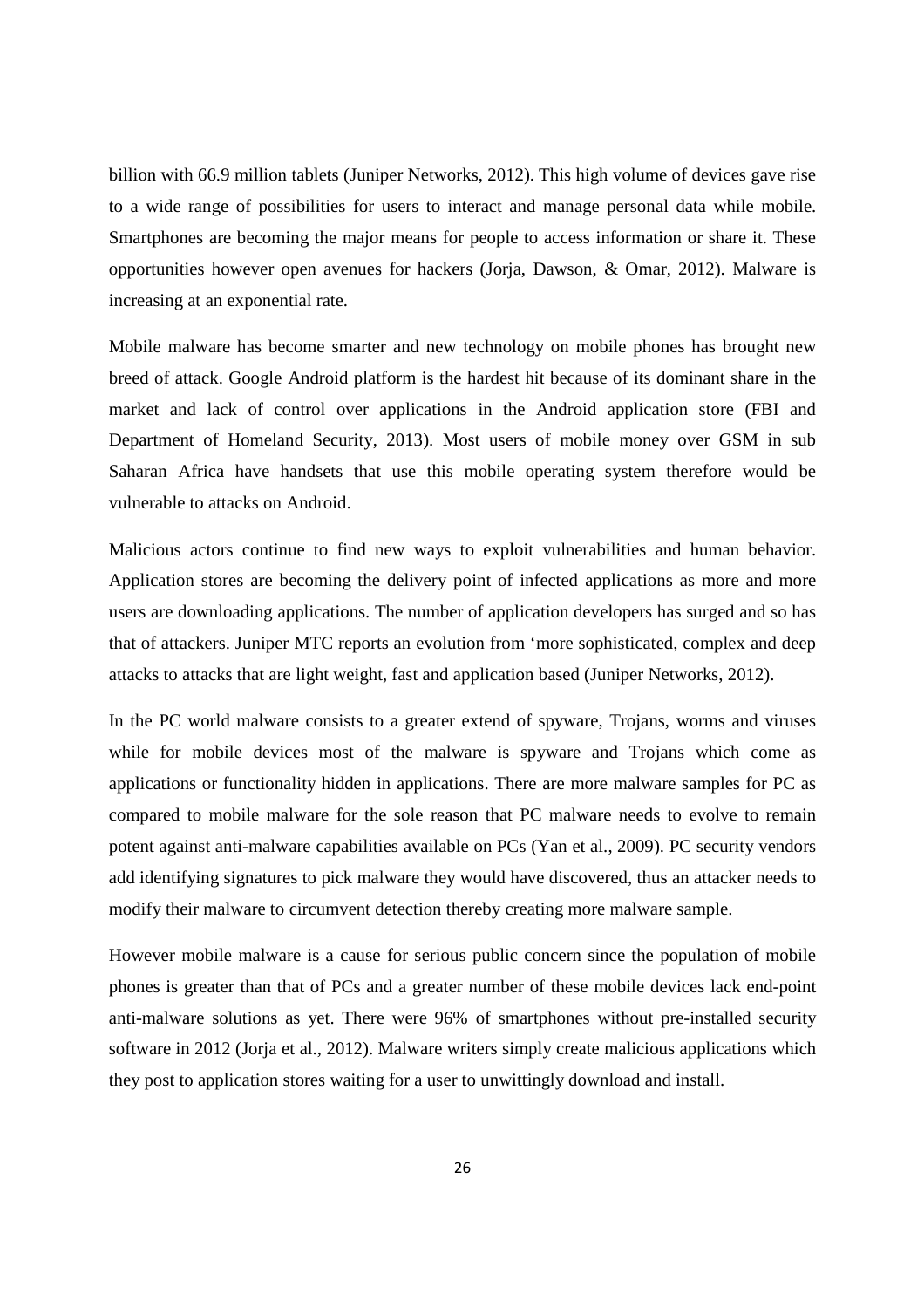Even though operating system developers like Apple and Google now have the capacity to remotely remove malware from devices that downloaded it from official application stores, a workaround has been found by malware developers that modifies versions of common types of malware to escape removal. Moreover downloads from the web and other third party sources are not mitigated by this remediation from Google and Apple (Juniper Networks, 2012). Most users use these third party application stores.

Prior to 2011, the majority of malware targeted Nokia Symbian and Java ME devices but now there is a great shift towards Android. The statistics are as shown in the Figure 2.7 and Figure 2.8



**Figure 2.7: Percentage malware by mobile operating system in 2010** (Juniper Networks, 2012)

Android began to attract a huge share of the malware after 2011. The malware patterns changed to proportions shown by Figure 2.8.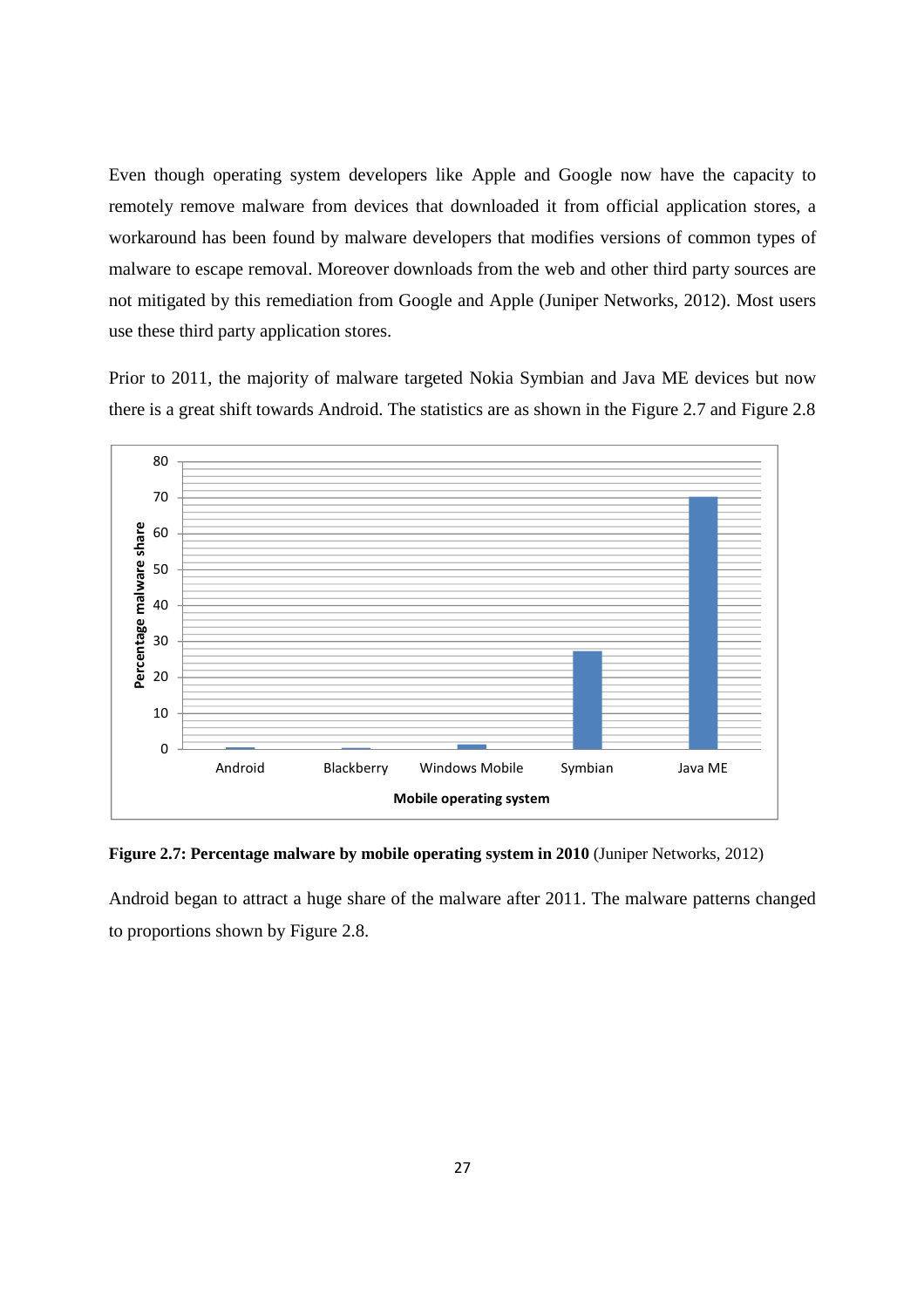

**Figure 2.8: Percentage malware by mobile operating system after 2011 (Juniper Networks, 2012)** 

A study found that from 2009 to 2010 the vulnerabilities in mobile operating systems rose by 42% (Ruggiero & Foote, 2011). The Juniper MTC identified that there was a 155% increase in mobile malware across all platforms in 2011 as compared to 2010 showing a high level of maturity for the emerging threat. Android was mostly affected by a form of malware called spyware in 2011. Spyware has the ability to capture and transfer data such as GPS coordinates, text records or browser history without providing an explicit means for the user to identify the application's actions (Dimov, 2013).

Another form of malware that affects mobile devices is SMS Trojans and accounts for 36% of mobile malware. These run quietly in the background clandestinely sending SMS messages to premium rate numbers owned by attackers. In addition to outright malicious applications meant to steal information or money from user, there are also many suspicious applications that compromise privacy by sharing information with a third party (Wright, 2012).

 Juniper MTC noted that, 30.0% of applications can obtain device location without user's permission, 14.7 % of applications request permissions that can allow them to initiate phone calls with the user not knowing, 6.0 % of applications request ability to scan accounts on the device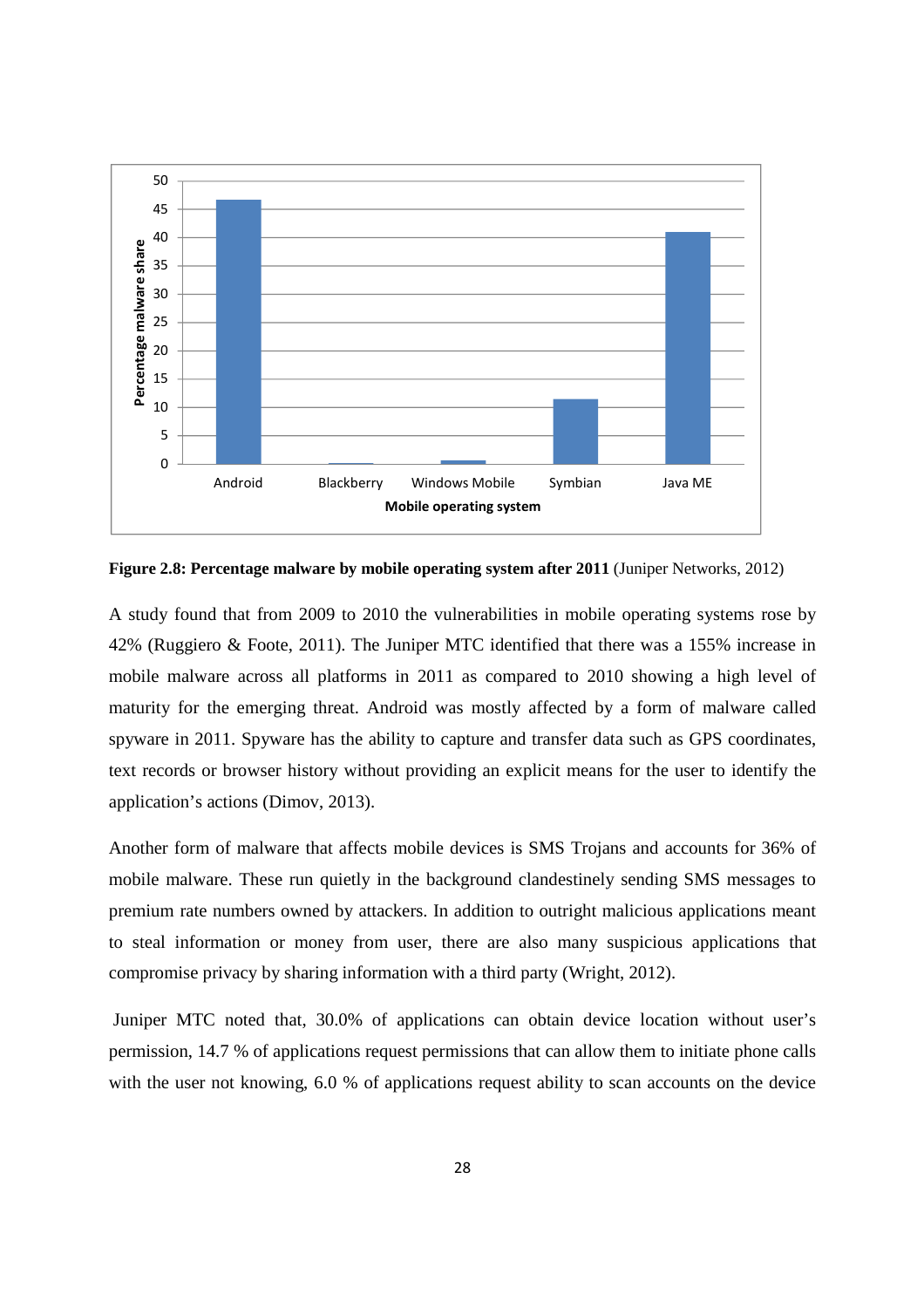including email and social networking sites, and 4.8 % of the applications were able to send SMS messages without user consent.

The ability of malicious applications to perform clandestine actions on a users' handset presents a huge security challenge to mobile money applications. In addition to challenges presented by the GSM network the handset the subscriber uses presents an extra attack surface.

#### **2.6.1 Google Android: The Advantages and Risks of Popularity**

To get a general idea of the extent of the threat to mobile money brought about by the mobile handset the subscriber uses, the most popular mobile operating system, Google Android, was used.

The rapid rise of Google Android operating system adoption made it so popular overtaking strong incumbents like RIMs BlackBerry and Apple's iOS. Since its release in 2007 until the end of 2011 its market share grew to 46.9% with the nearest competitor, the iOS platform coming distant second on 28.7%. The open nature of the Android platform and the Android market simplified it for developers to bring applications to the market quickly, such that there was half a million published Android applications and 10 billion application downloads in 2011 (Juniper Networks, 2012).

The majority of malware programs have Google Android as their main target because Android is the most popular mobile operating system and developers can easily distribute applications through the Google Play application store (Jorja et al., 2012). The same traits that make it succeed have created new risks. Juniper MTC found that malware targeting the Android platform rose by 3.325% to 13,302 samples in seven consecutive months of the year 2011 (Juniper Networks, 2012). Potential attackers look for high return on investment and naturally target the largest audience in the same manner Microsoft Windows is targeted in the computing world.

Android's open application market place simplifies the way attackers reach victims. The official Android Market allows developers to post applications and have them available immediately without vetting to block unwanted applications (Ruggiero & Foote, 2011). Though Google has been quick in removing malicious applications from the official market place, the detection and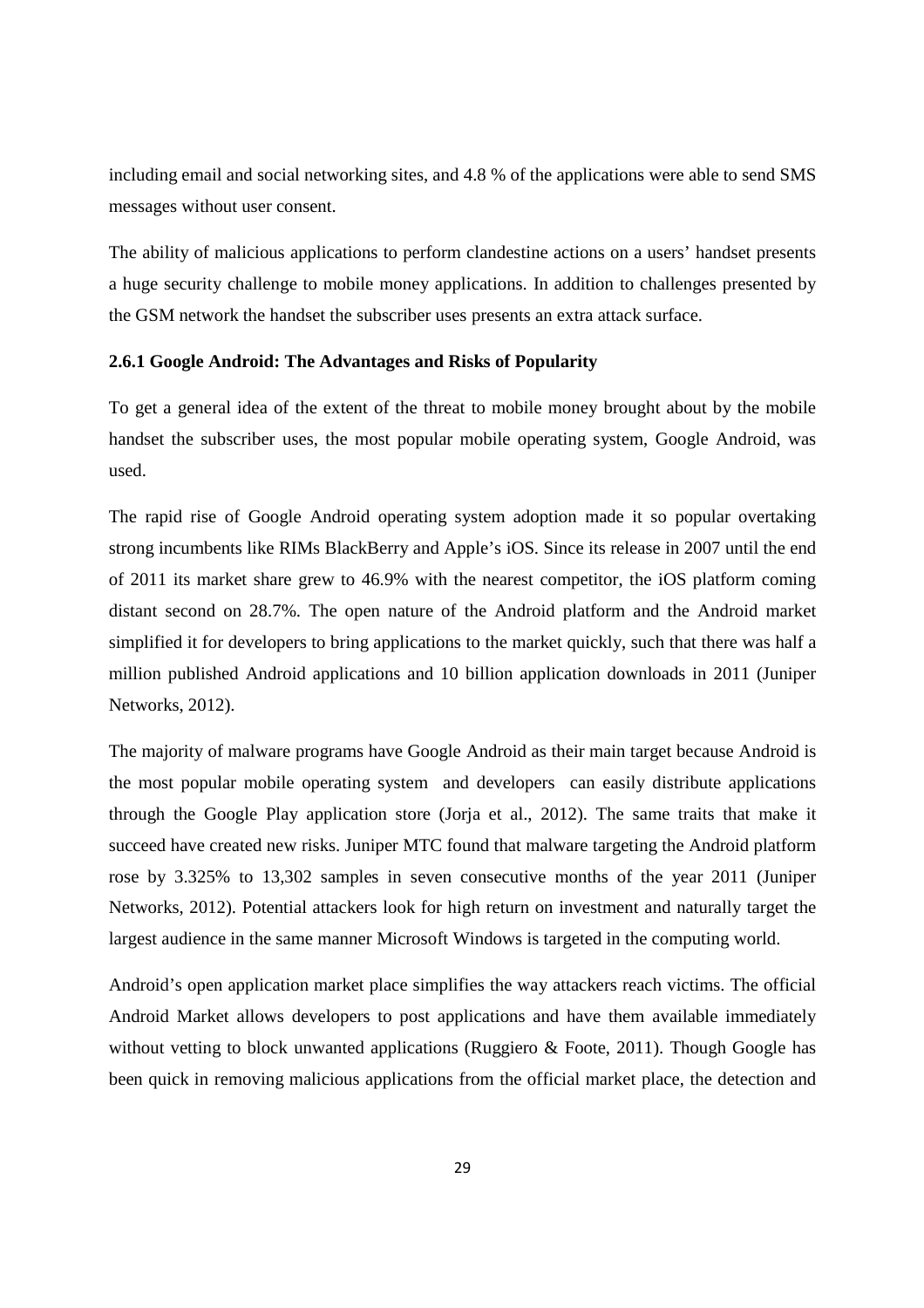deletion process takes days by which time a successful attack would have occurred (Juniper Networks, 2012).

The ability of Android devices to download content from anywhere is a huge security negative. This has seen the sprouting of unofficial third party application stores that make no effort to rid themselves of malicious applications.

Android has challenges when it comes to updating its operating system. Its open source model relies on mobile device manufacturers to push security patches through the devices. Controlling the operations of device manufacturers is not feasible. Some device manufacturers build customized versions of the Android operating system, thus certain devices either fail to receive or have to wait to get security updates. This implies that even patched security vulnerabilities or new security features may not get to all devices rendering them less secure (Juniper Networks, 2012).

#### **2.6.2 RIM's BlackBerry and Other Platforms**

Malware targeting RIM's BlackBerry and Nokia's Symbian and other major operating systems continue to grow albeit at a slower rate than prior. BlackBerry devices were found to be infected by Zeus Trojan. Devices affected by this malware enabled criminals to obtain user credentials to initiate online banking sessions. Mobile devices running Symbian Series 60 platform are affected by a Bluetooth worm called Cabir if they are left in discoverable mode (US-CERT, 2010).

Other major mobile platforms still have the threat of malware though the threat is growing at a rate less than that of Android. There were 3851 new malicious Java ME samples collected in 2011 showing that even though Symbian and Windows mobile devices dwindled in the market compared to Android and iOS, there exists enough users to attract the attention of Java ME malware developers (Juniper Networks, 2012). Users of GSM mobile money use mobile stations that make use of these mobile platforms thus are prone to threats that target these platforms.

GSM mobile money makes use of SMS platforms. The idea that most of the mobile platforms in use by a majority of mobile stations have a chance of having malware sending SMS text messages originating from them without the user's consent means the inclusion of an SMS component in GSM mobile money transaction flows can be exploited (Juniper Networks, 2012).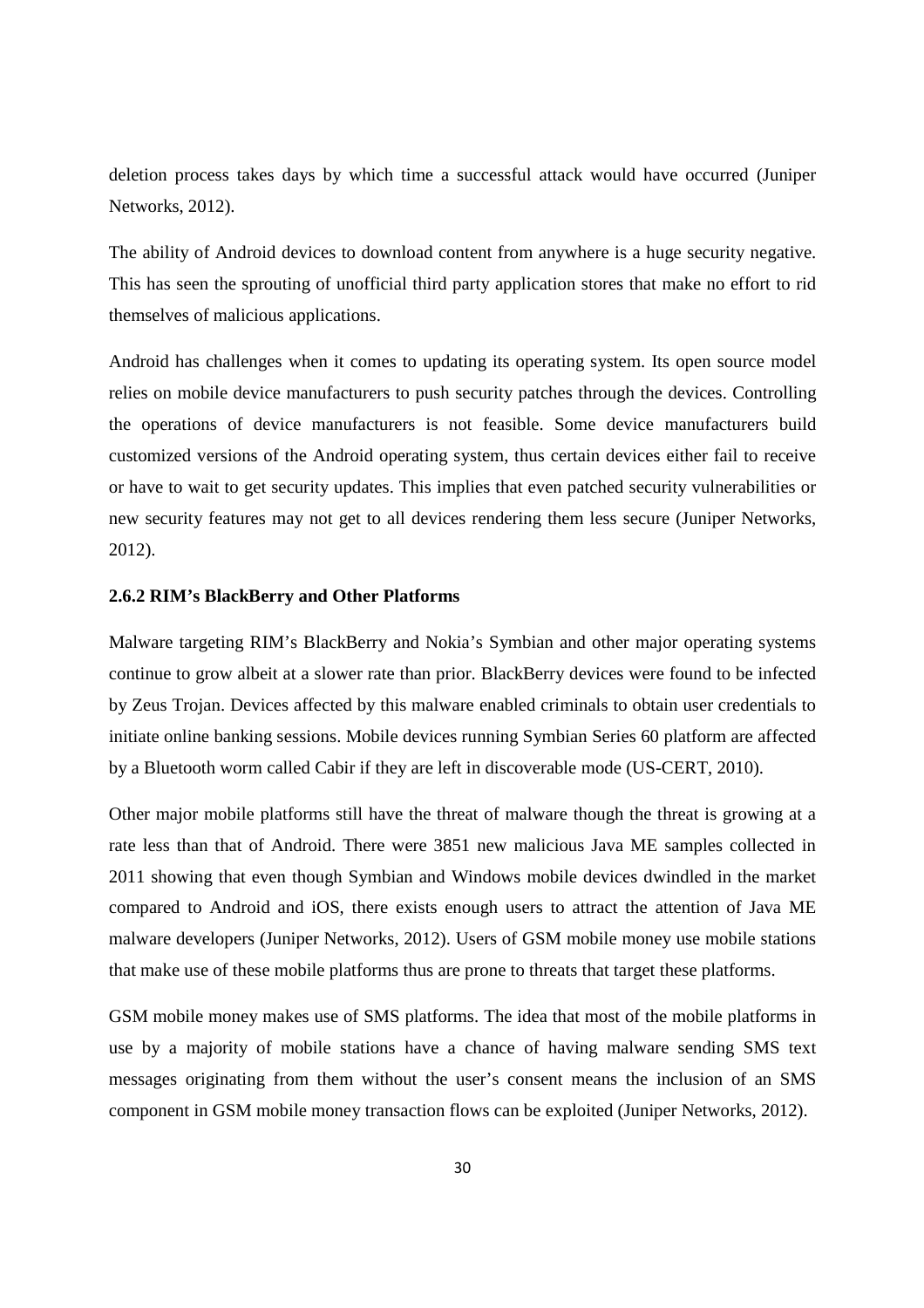SMS was meant for users to transmit non sensitive information over GSM without special emphasis on issues like data confidentiality, mutual authentication, end to end security and non repudiation (Abunyang, 2007). There are SMS simulators that can send an SMS text message on behalf of a user, for example those developed using SMS gateway software like OzekiNG. This is referred to as message spoofing. To accomplish it an attacker sends messages that appear to be from a legitimate user by simply editing the originator address in the field in the SMS message header (Abunyang, 2007). The originator field can be changed to another alphanumeric string thereby enabling masquerading attacks.

The SMS centre servers hosted by mobile network operators store copies of SMS messages (Abunyang, 2007). This property coupled with the default plaintext data format of SMS implies that any person with access to the SMS centre server can easily see sensitive information. Encryption in the GSM system exists only between the mobile phone and the base transmission station with end to end protection being currently unavailable.

## **2.7 Mobile Money Uptake Rate in Africa and the Developed World**

Demographics and socioeconomic forces have an impact on mobile money services uptake (Penicaud, 2012). Regulation is the only external factor that can hinder the progress of the service. Penicaud (2012) notes that following best practices is critical for service adoption but there is need to adapt services to the local market context. For the service to survive in markets with diverse demographic and socio-economic circumstances operators need to design the product to fit the specific market needs.

The uptake rate of mobile money has been skewed globally in favour of the developing world. Six of the eight fastest growing mobile money providers are in East Africa (Smart City Magazine, 2013). Developed nations have more subscribers with smartphones which demands a more sophisticated service such as can be attained using technologies like NFC and QR codes (Smart City Magazine, 2013).

In the United Kingdom 23% of consumers are willing to use mobile wallet instead of cash for purchases (Moran, 2011). This figure rises to two thirds if the survey is conducted amongst smartphone owners only (Boden, 2014). Above half of those interviewed would use a mobile wallet if their security concerns were addressed (Smart City Magazine, 2013). Only 15% of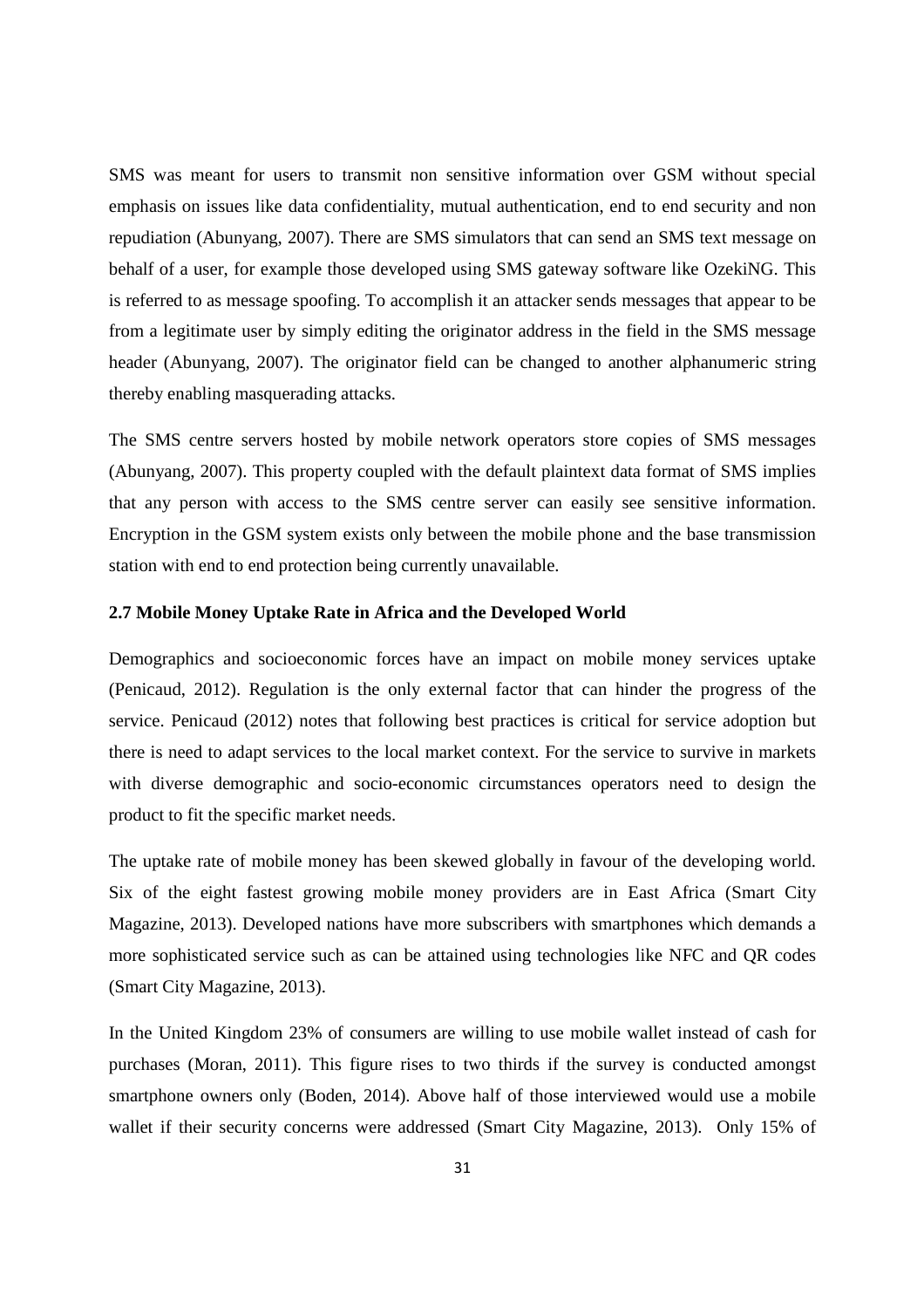consumers would use it for larger payments with the remainder wary about security. These findings indicate that security and the enabling technology are key factors which need to be addressed if mobile money uptake is to improve in the developed world.

The mobile money ideology has been around in developed nations for some time but the demand for adoption has been absent. People can easily access banks, ATMs, online banking and other financial services thus mobile money has been less appealing and not a necessity. Rich nations have cash machines, credit cards, internet banking therefore do not see the need for mobile banking (The Economist, 2012). Developing nations like Kenya have populations with less access to traditional banks and infrastructure is underdeveloped. This has driven the massive embrace of mobile money (Cheney, 2008). In developing nations mobile money adoption has more to do with convenience than need for the service (Cheney, 2008).

 A tenth of the population say they may use the service in the future while 36% of those interviewed were ignorant of the cashless payment capabilities available on their mobile stations which make use of the near field communication technology (Moran, 2011). The anticipated benefits cited by most of those intending to use NFC enabled mobile wallet in future was convenience to pay, speed in paying and the advantage of not carrying cash and credit cards. Reasons cited for unwillingness to use mobile payment were satisfaction with current payment methods and fraud and security concerns (Moran, 2011).

The major reason why subscribers are not anticipating using mobile payment options in future is that they are content with the way they transact now. Sixty seven percent of the population has no plans to use mobile money in the future. Any new technology will always face consumer concerns ranging from data security, changing of mobile provider and the reversal of mistaken payments which are genuine worries that must be eliminated first for consumers to adopt mobile money (Smart City Magazine, 2013).

There are bankers who feel that mobile money and branchless banking is a direct challenge to basic norms of banking and they are against this idea. They feel that they have to be selective of their customers so as to serve higher value customers instead of the general masses. They find retail payments and money transfers as uninteresting issues. Mobile money will reduce the profitability of these bankers therefore they are against it (Mas, 2013).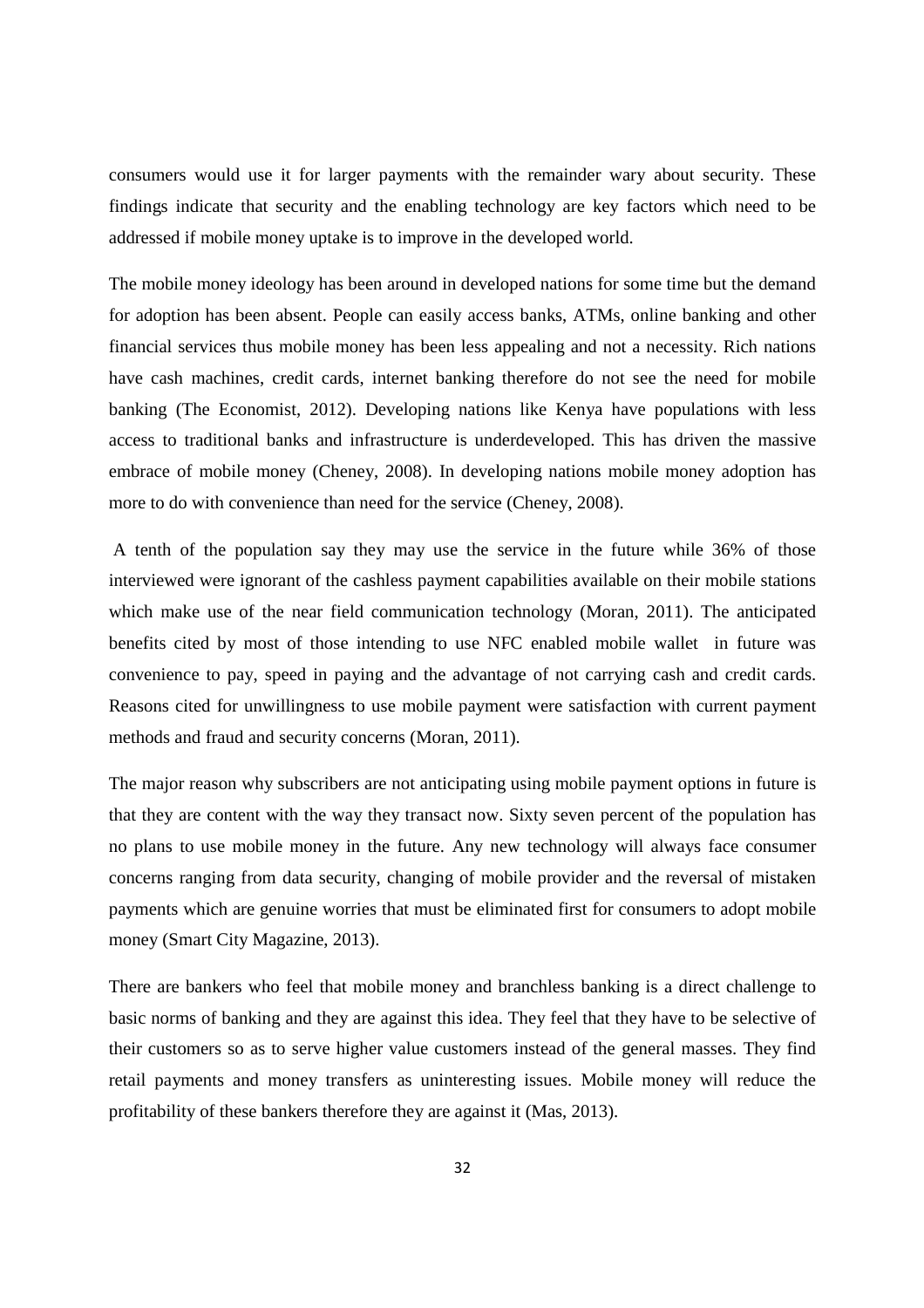Mas (2013) noted that if mobile money in its electronic form does not connect with the way people use their money it will not be accepted as a primary mechanism for holding value by most people. He also notes that as long as people continue to be in possession of cash rather than the electronic money retailers will be unwilling to take payments in electronic money. If the general populace learns to hold electronic money then shops will also use it.

There are a range of mobile wallet products that are being introduced to the market with the sole aim of persuading the developed world to use mobile money. Such products include Google Wallet, Apple's PassBook and Visa. They are all trying harder to get a satisfactory share of the mobile money market. Sayid (2012) notes that there need to make the service secure, accessible and less difficult to operate to increase the uptake rate.

The explosive growth of mobile payments has been noticed in the developing world mainly because of the fewer options to cash available in these markets (Jimenez and Vanguri, 2010). A large number of trials lack the size and connections to the financial ecosystem needed to succeed in areas where there is no banking or telecommunications presence.

## **2.7.1 General Factors Affecting Uptake of Mobile Money**

 Accessibility is a key factor in the choice of a way to send and receive money (Tobbin and Kuwornu, 2011). Perceived usefulness and ease of use are also very important factors of system adoption and use (Tobbin and Kuwornu, 2011). Research done on the adoption of mobile money can be seen as the same when compared to research previously done for mobile banking and mobile payments. This makes it possible to argue that m-banking and m-payment adoption determinants can be applied to mobile money (Tobbin and Kuwornu, 2011). There are a number of models that have been used by scholars in the last twenty years to come up with determinants of technology adoption which also apply to mobile money (Nzoutchoum, 2012).

There is the diffusion of innovation theory (DoI), the technology acceptance model (TAM), theory of planned behavior (TPB), the extended technology acceptance model and the unified theory of acceptance and use of technology (UTAUT). The premises under which the models are established are key to the adoption of any technology (Nzoutchoum, 2012; Tobbin and Kuwornu, 2011). Mobile money services studies have shown that the application of these information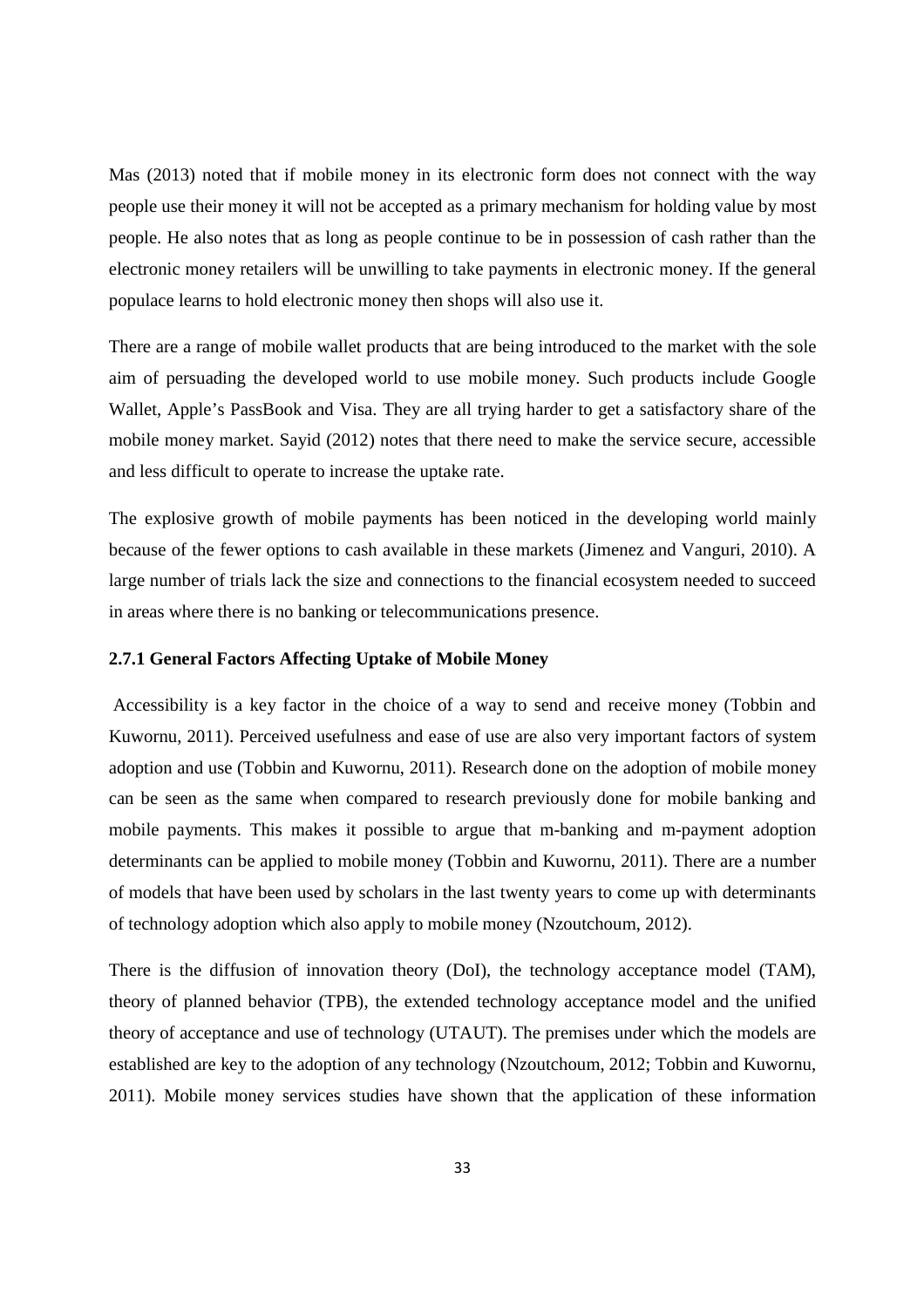systems theories and models have included value added mobile services (Tobbin and Kuwornu, 2011).

Perceived usefulness and ease of use are the premises under which TAM is established (Barati and Mohammad, 2011). Perceived ease of use is defined as the degree of effortlessness in using a certain system. TAM has proven to be a useful theoretical tool and has received extensive empirical support through validations, applications and replications (Tobbin and Kuwornu, 2011).

Diffusion of innovation theory (DoI) is another that can best explain consumer behavior towards a new technology. Innovation is an idea, object or practice which an individual or adoption unit considers new, while diffusion is the process of communicating and spreading the innovation among members of the adopting set. Basing on these definitions innovation diffusion is attained by how a social system accepts and uses a technology.

Innovation according to Rogers (1995) has the following characteristics, relative advantage, compatibility, complexity, trialability, observability. Relative advantage is the extent to which an innovation is better than the predecessor practice. Compatibility is how in line the innovation is with what people do.

Complexity is how difficult or easy it is to use the system. Trialability is the degree to which one can experiment with the innovation before making a decision to adopt or discard. Observability is how the innovation results are noticed by others.



**Figure 2.9: Multi-Step Flow Theory Diffusion of Innovations Theory** (Rogers, 1995)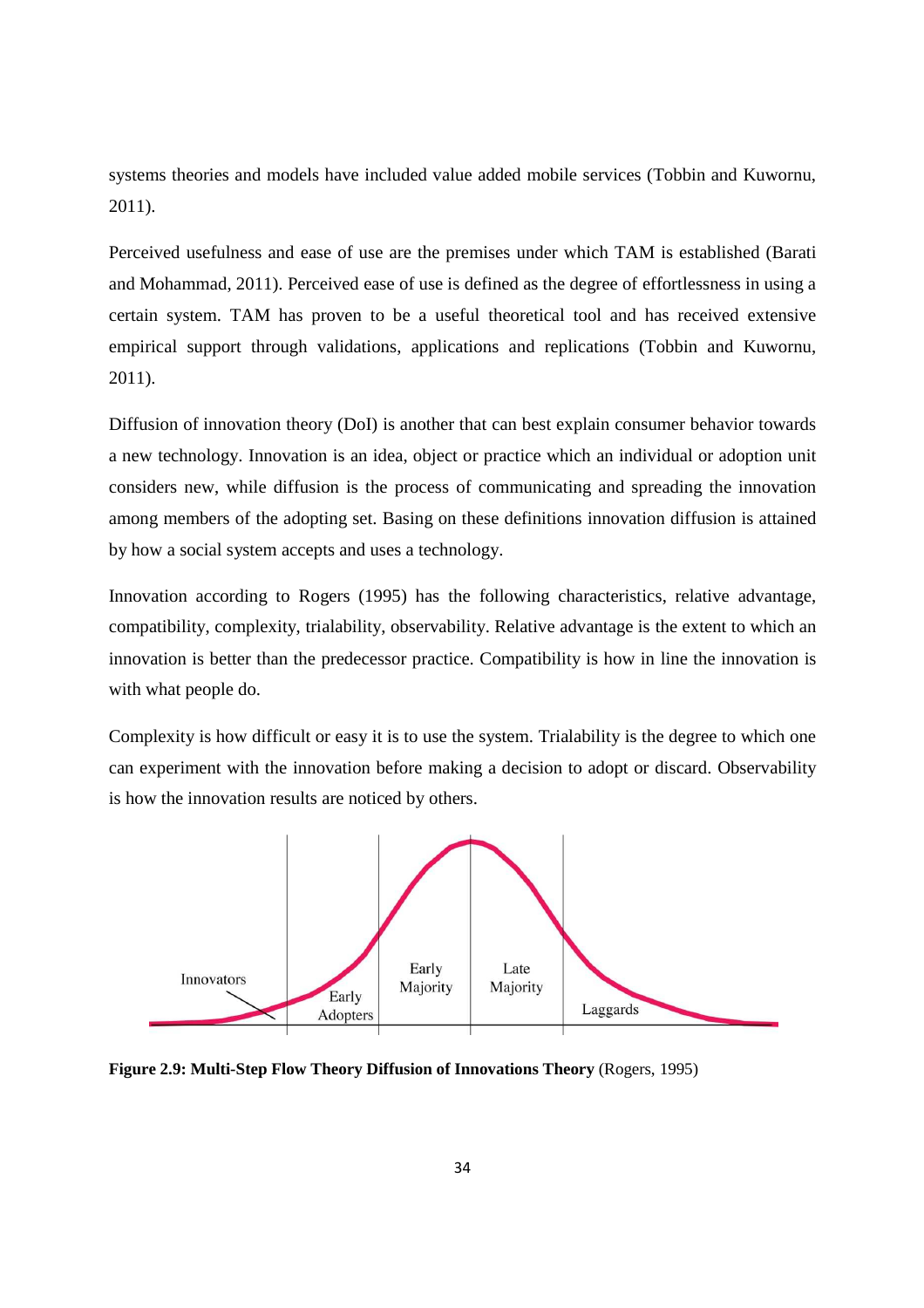Rogers explains the dynamics that occur whenever people adopt a new technology using the innovation adoption curve (Sahin, 2006). He further notes that there are *innovators, early adopters, early majority, late majority* and *laggards* in the adoption curve model.

Innovators are the brave people who pull the change, while the early adopters are those respectable people, opinion leaders who try out new ideas in a careful way. The early majority comprises of the thoughtful people who are careful but still accept change more quickly than others. The late majority is the group of skeptical people who use new ideas and products after seeing the majority using them. The last group of laggards is that group of traditional people who care about the old ways and are very critical of new ideas such that they will only embrace them when they become widely used or mainstream (Sahin, 2006). Mobile money services adoption may also follow the pattern described by the innovations adoption curve.

Adoption of mobile money is slowed down by insufficient understanding of the services (InterMedia, 2013). Amongst the top three reasons cited by respondents for not using mobile money in Tanzania, 13% cite lack of awareness about the service while 12% cited insufficient understanding of mobile money (InterMedia, 2013). Usage barriers may also be noticed when innovation is not dovetailing with existing workflows, practices or habits. This is the most common cause of consumer resistance to innovation (Nzoutchoum, 2012).

The constructs that support TMA and DoI are similar and the models are considered complementary. Relative advantage and perceived usefulness from DoI and TMA models are examples. If mobile money can positively follow constructs that support these models it will be adopted (Tobbin and Kuwornu, 2011).

There are also other constructs that are considered important for the adoption of any system, mobile money included. These are perceived trust (PT), perceived risk (PR), perceived privacy, and transactional cost (TC) (Tobbin and Kuwornu, 2011). Mobile money products should possess these qualities if they are to be adopted. These constructs have got a security inclination meaning security is also an important aspect considered when choosing a mobile money service for adoption (GaneshSankar, 2011).

Higher perceived usefulness leads to a higher behavioural intention to use mobile money (Tobbin and Kuwornu, 2011). Perceived ease of use in mobile money encompasses registration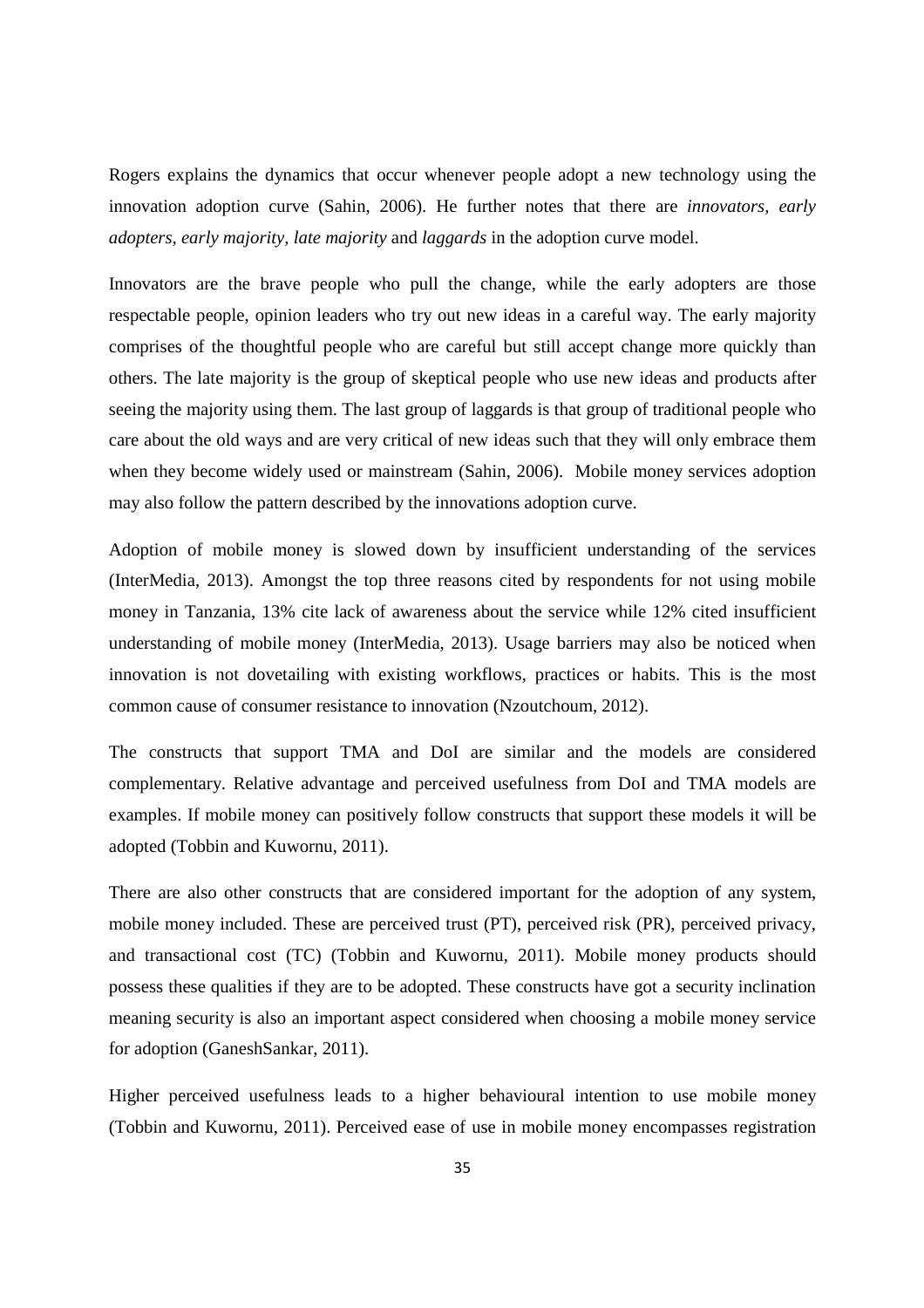procedures, ease of use of the payment procedures, fewer steps required to make a payment, readily available customer services, correct screen size and input capabilities and a readily available agent network. The product must be available or compatible with phones with basic features and software.

According to Tobbin and Kuwornu (2011), studies done before concluded that perceived ease of use is the main factor that determines consumer behavioural intentions. If mobile money is easy to learn and use it will be adopted. Another empirical study by (Yu, 2012) found intention to adopt mobile money to be significantly influenced by social influence, perceived financial cost, performance expectancy and perceived credibility in that order of influencing strength.

Conversely, Tan and Teo (2000) argue that attitudinal and perceived behavioural control factors, rather than social influence play a huge role in influencing internet banking. Other factors they found include compatibility, trialability, risk, customer confidence in service usage and government support for electronic commerce.

The adoption of mobile money requires a certain level of financial understanding for customers to be able to compare and evaluate the financial products on offer, such as saving products, bank accounts and payment instruments (Nzoutchoum, 2012). This means dealing with mobile money needs a basic level of financial literacy from poor low income end users. (Nzoutchoum, 2012), in a study conducted in Uganda, noted that the main issues considered by respondents in using mobile money are speed, safety, cost-effectiveness and accessibility of the service whenever making a saving or transferring money.

David and Penicaud (2011) noted that around 15% of mobile money projects lead to successful service usage. The frequency of use of mobile money is only 3% to 4.5% (Cobert, Helms, and Parker, 2012). The issues that dissuade users from adopting mobile money as noted by the Ugandan populace are unstable mobile money network or platform from the provider, liquidity constraints on the part of agents, poor customer care and inefficient registration in that order of relevance (Nzoutchoum, 2012).

The customer's intention to use a mobile technology is dependent on the mobile experience the customer possesses and the technical support the customer receives when using the mobile technology (Chung & Kwon, 2009). The customer's mobile banking experience and the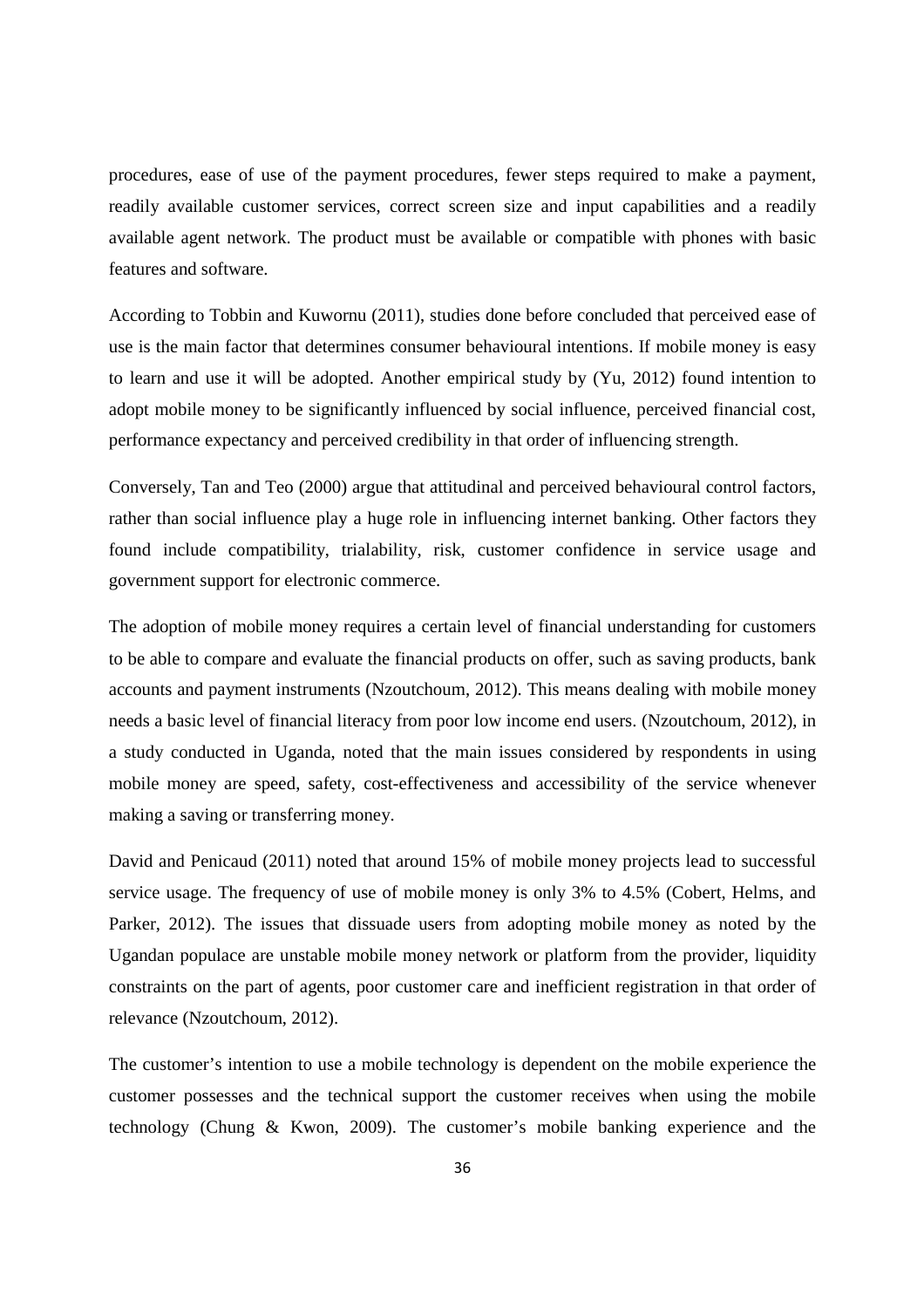technical assistance rendered by the provider are associated with perceived ease of use and perceived usefulness (Chung & Kwon, 2009). Mobile money systems need to be easy to use and useful to the subscriber for them to be adopted.

Mobile experience according to Chung and Kwon (2009) is defined as a customer's general experience with services found on the mobile phone such as short messaging service (SMS) and gaming. Experience is deemed to boost a user's confidence in their ability to use technology gadgets in supporting their task performance. A customer's experience is vital in understanding their perceptions, attitudes as well as behaviour in technological surroundings. A user who uses mobile internet and views it as dovetailing with his her lifestyle is more likely to adopt mobile banking and thus mobile money (Chung & Kwon, 2009).

The Rasch model that looks at the probability of an individual facing challenges on performing a particular mobile banking task with respect to the individual's ability to generally adopt mobile banking assumes that individuals with lower ability are more likely to experience difficulties than individuals of higher ability (Pallant & Tennant, 2007) . This is in agreement with Chung and Kwon (2009) who view experience with technological gadgets as having a role to play in the adoption of mobile money. Technological awareness is thus a significant factor in mobile money adoption.

Dube et al (2011) in a study looking at the challenges faced by banks in Zimbabwe in promoting the adoption of SMS banking noted that the main drivers on adoption of banking technological services is mainly to do with accessibility and affordability in developing countries. The study noted the need for increased awareness campaigns to ensure customers know about the existence of SMS banking services. Mobile money services need to follow suit to lure subscribers (Dube et al., 2011). There is need to make the service affordable and accessible as well as make customers aware of the existence of the services. Uptake of financial intermediation technology is affected by cognitive and unfavorable economic issues (Carlsson, Walden, & Bouwman, 2006).

Numerous scholars and researchers agree that compatibility, where a product dovetails with the lifestyle of a user, perceived usefulness, and risk are significant indicators of mobile banking adoption. Compatibility has a strong direct effect to mobile banking adoption and is the biggest antecedent for perceived ease of use, usefulness and perceived credibility (Koenig-Lewis,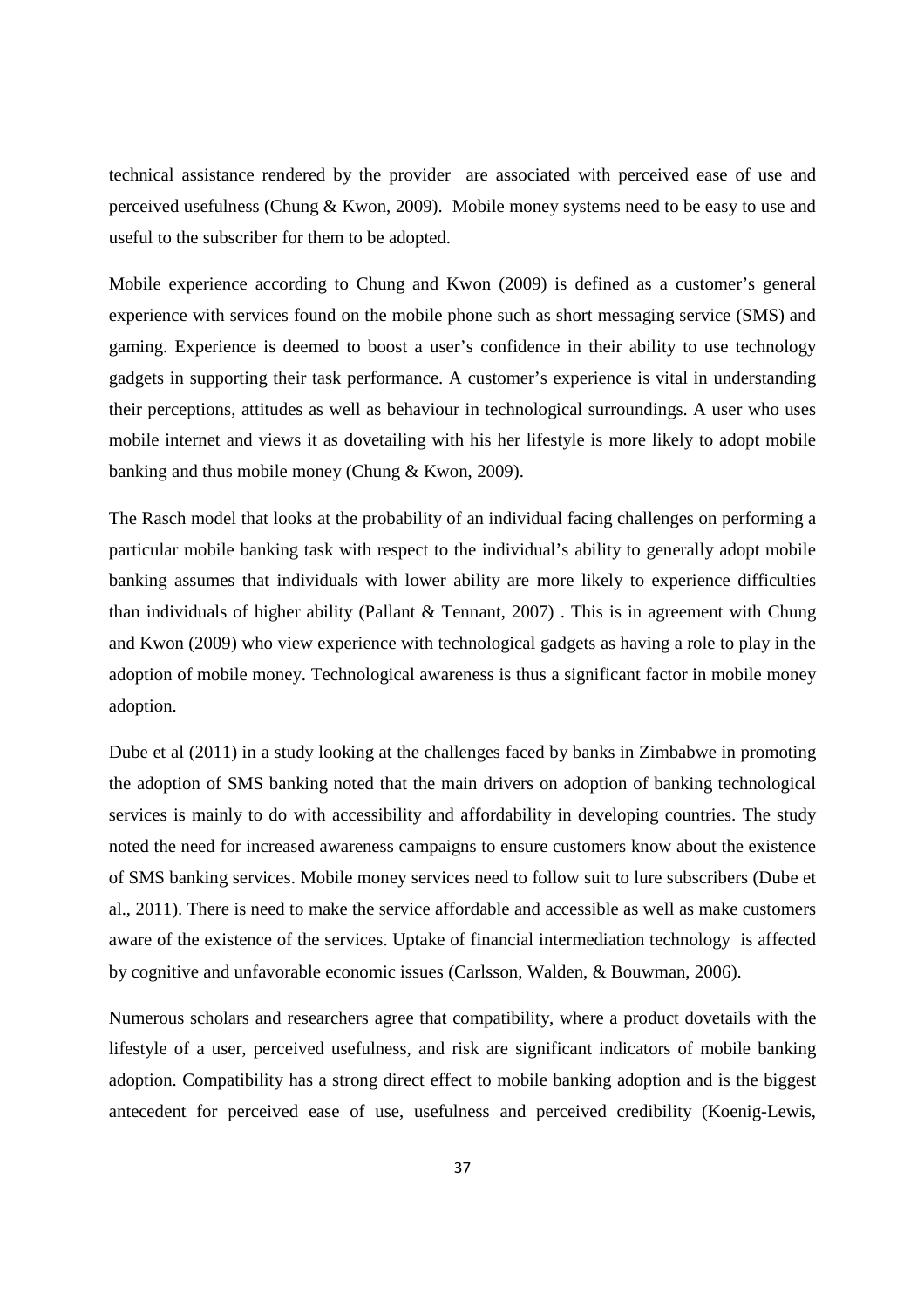Palmer, & Moll, 2010). Perceived trust and credibility are important aspects in diminishing the perceived risk of mobile banking. Mobile money services should also manage their perceived trust aspects and credibility to have a reduced perceived risk score so as to be adopted.

The uptake of mobile banking and consequently mobile money is affected by perceived credibility which is defined as the belief that a partner is trustworthy and has the required expertise to carry out transactions (Erdem & Swait, 2004). Perceived credibility is the degree to which a would be user is convinced the service will be free of security and privacy threats (Wang, Wang, Lin, & Tang, 2003). Reduced perceived credibility makes users fear that money or personal information may be made available to third parties without their consent or knowledge in the process of using mobile banking (Luarn & Lin, 2005). Perceived credibility and consequently perceived security has a significant positive effect on the adoption of mobile money services (Wang et al., 2003).

Saleem and Rashid (2011) agree that the concerns of customers on security and technology reliability issues are hugely significant when it comes to service adoption. Security issues are important to potential users if they are to adopt a mobile money service (Yang, 2009). System configuration security and basic fees for mobile banking web connections were found to be the primary factors causing resistance to mobile banking adoption (Yang, 2009). Concerns around risk and security issues do stall adoption of mobile banking and related systems like mobile money (Brown, Cajee, Davies, & Stroebel, 2003).

A subscriber who wishes to adopt mobile banking is forced to think about issues relating to privacy, password integrity, encryption of data, hacking and the protection of individual information (Benamati & Serva, 2007). Customers will also consider information loss during mobile banking transactions done using mobile phones (Laforet & Li, 2005). Most scholars whose work has been reviewed to this end are in agreement that perceived security plays a significant role in the adoption of mobile banking and consequently mobile money.

The main consideration made by customers to switch their financial activities to the virtual channels is security (Martin, 1998). The key determinant in a consumer's decision to adopt online banking products and consequently mobile money is perceived security (Roboff & Charles, 1998; Sathye, 1999). Service versatility is also important in attracting customers to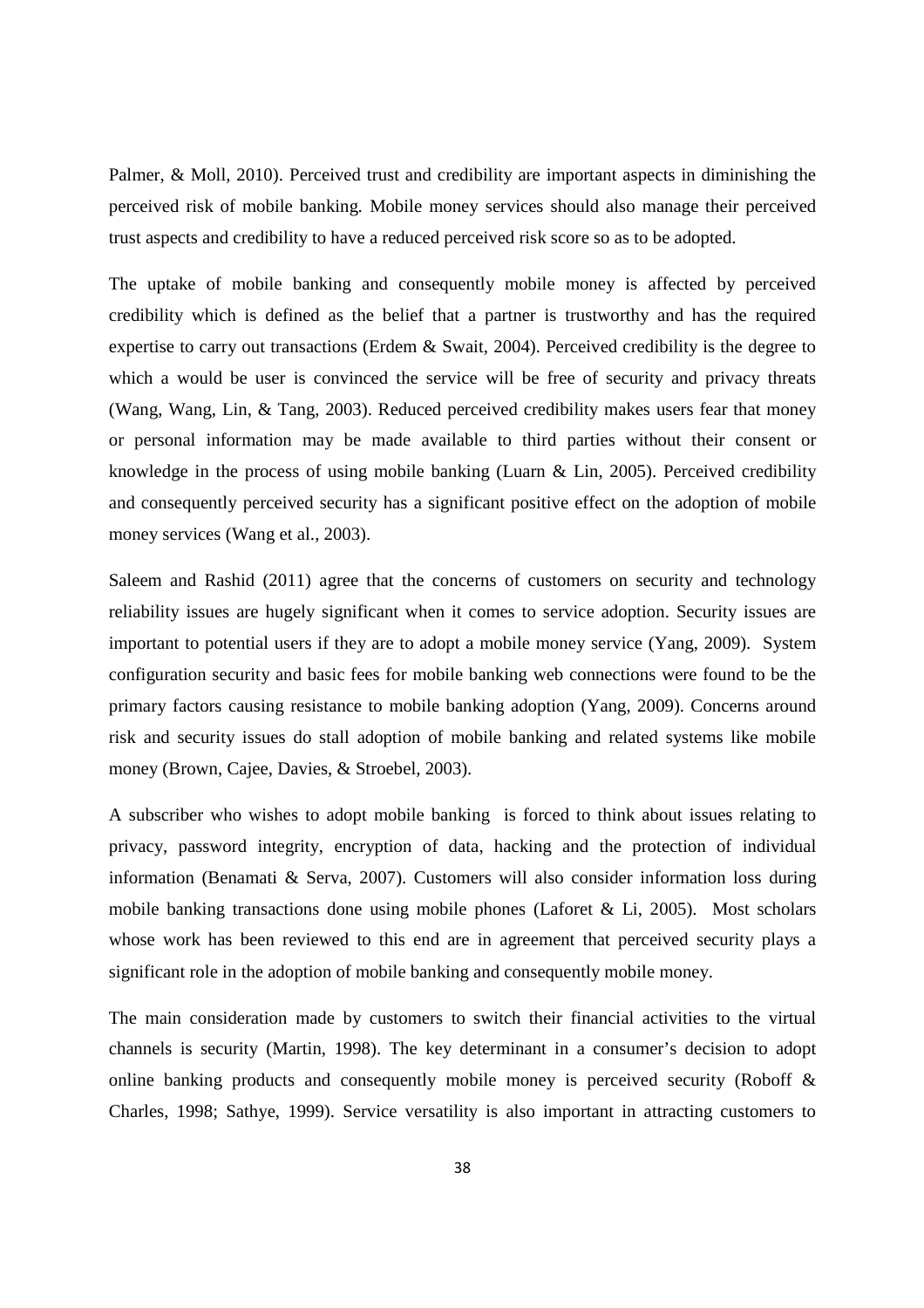mobile money (Saleem & Rashid, 2011). Service versatility is related to service usefulness. Saleem & Rashid (2011) thus agree that service usefulness is important to mobile banking systems.

Lee (2013) showed trust and perceived risk to be direct antecedents of intention to use a new technology service. Research work done around the world has shown that trust and perceived risk are critical factors in understanding the consumer's acceptance of information communications technologies (ICTs) in the e-business environment (Featherman & Pavlou, 2003). Trust and risk are issues related to security aspects of a system. Mobile money, as a subset of the ICT systems, needs to copy the attributes that make other ICT systems adoptable to the users. This implies mobile money services should be trustworthy and attempt to minimize the perceived risk aspect.

Scholars and researchers whose work has been reviewed to this end have pointed out the importance of perceived security, perceived usefulness, perceived cost and perceived ease of use in affecting the behavioural intention to use new technologies and thus mobile money. Users do not want to use systems that expose their personal data or money to risk. Users want affordable mobile money systems that are easy to use and make their tasks easy to accomplish.

# **2.8 Comparison of the USSD and STK Mobile Payment Technologies**

Giving subscribers an STK application is like giving them a dedicated terminal looking at this from a security perspective (Kabweza, 2012; Mikesell, 2012). USSD is less secure than STK, for instance it displays customer personal identification number (PIN) in the clear whereas STK encrypts data using the triple Data Encryption Standard algorithm ( Lee, 2008).

| Table 2.2 Comparison of USSD and STK Mobile Payment Technologies |  |  |  |
|------------------------------------------------------------------|--|--|--|
|                                                                  |  |  |  |

| Technology        | Secure | Universally | Ergonomic   | No telecommunications | N <sub>0</sub> | User privacy |
|-------------------|--------|-------------|-------------|-----------------------|----------------|--------------|
|                   |        | compatible  | (Easy<br>to | cost imposed          | software       |              |
|                   |        |             | use)        |                       | download       |              |
|                   |        |             |             |                       | required       |              |
| SMS/USSD          | ×      |             | ×           | ×                     |                | x            |
| <b>STK</b><br>and |        |             |             |                       |                | ×            |
| Java              |        |             |             |                       |                |              |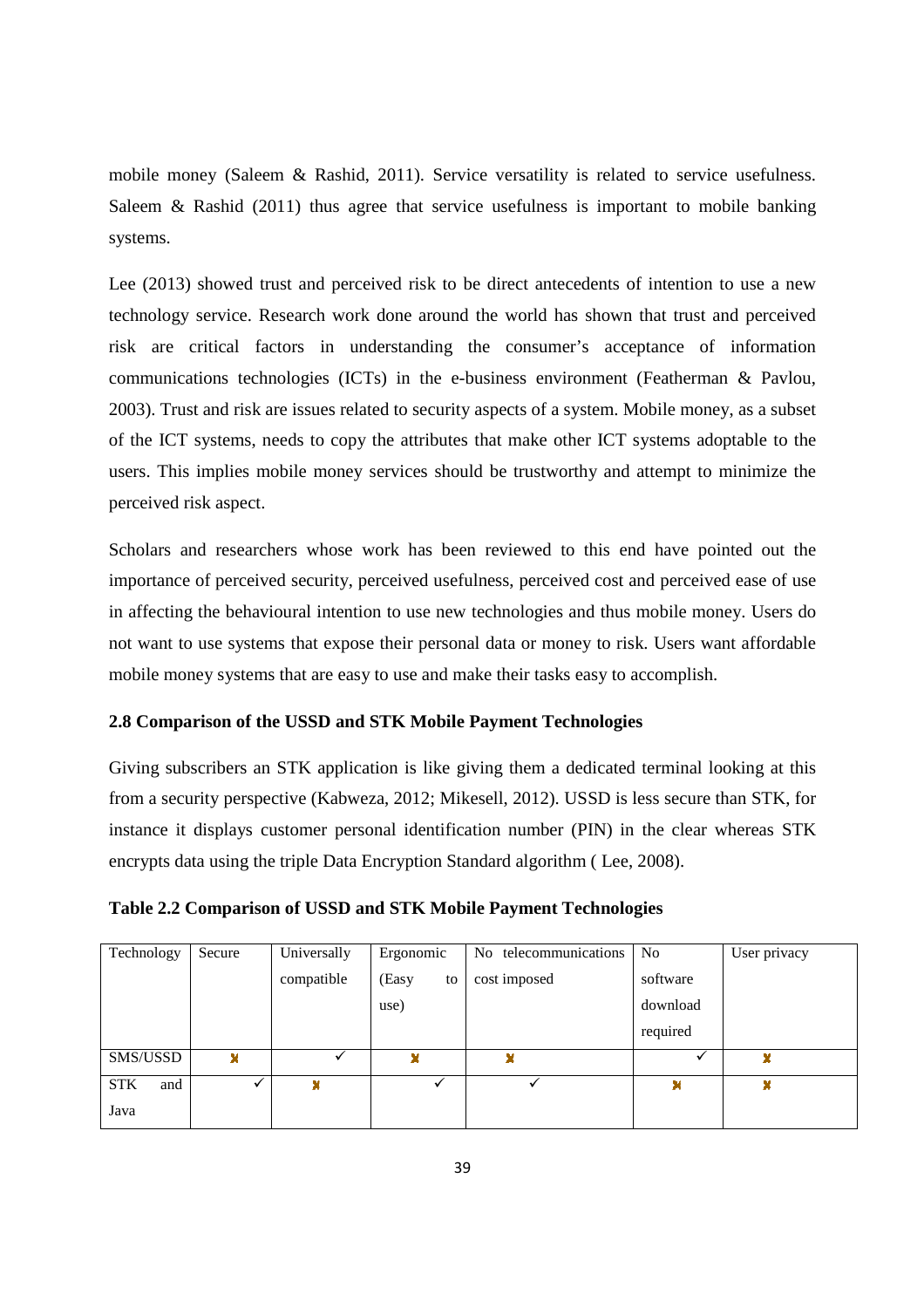STK is ideal for financial or mobile commerce deployments. In terms of compatibility USSD is accessible from virtually every mobile phone whilst STK, though it may theoretically be said to be compatible with most phones it may practically face challenges<sup>7</sup>.

In terms of ease of use STK does not require the subscriber to remember the exact string to dial as it is menu driven. This makes it easy for customers to use. Its drawback is that it requires the MNO to offer a new SIM card. This has an negative economic impact on the mobile network operator as the subscriber would have to obtain a new SIM card to utilize the application (Krugel, 2007). USSD does not require any specific software to be downloaded to a subscriber's SIM card or handset. STK based applications may require that the operator re-load the application over-the-air to all active SIM cards in the market every time changes are made to the application (Krugel, 2007).

## **2.9 Summary**

.<br>-

This chapter has looked at the GSM architecture and the way GSM works. It identified the security concerns brought about by the nature of GSM, the handsets (operating system/hardware) used and the SIM cards (algorithms-A3/A5/A8). It pointed out the factors that affect mobile money in the developed world and the developing world. It looked at prior work done in Africa on adoption drivers of mobile money and mobile banking or m-commerce with a view to make this research add to that knowledge. The next chapter will outline the methodology followed to obtain the results that were achieved.

<sup>7</sup> http://www.advocotek.com/white-papers/TagPay%20Unique.pdf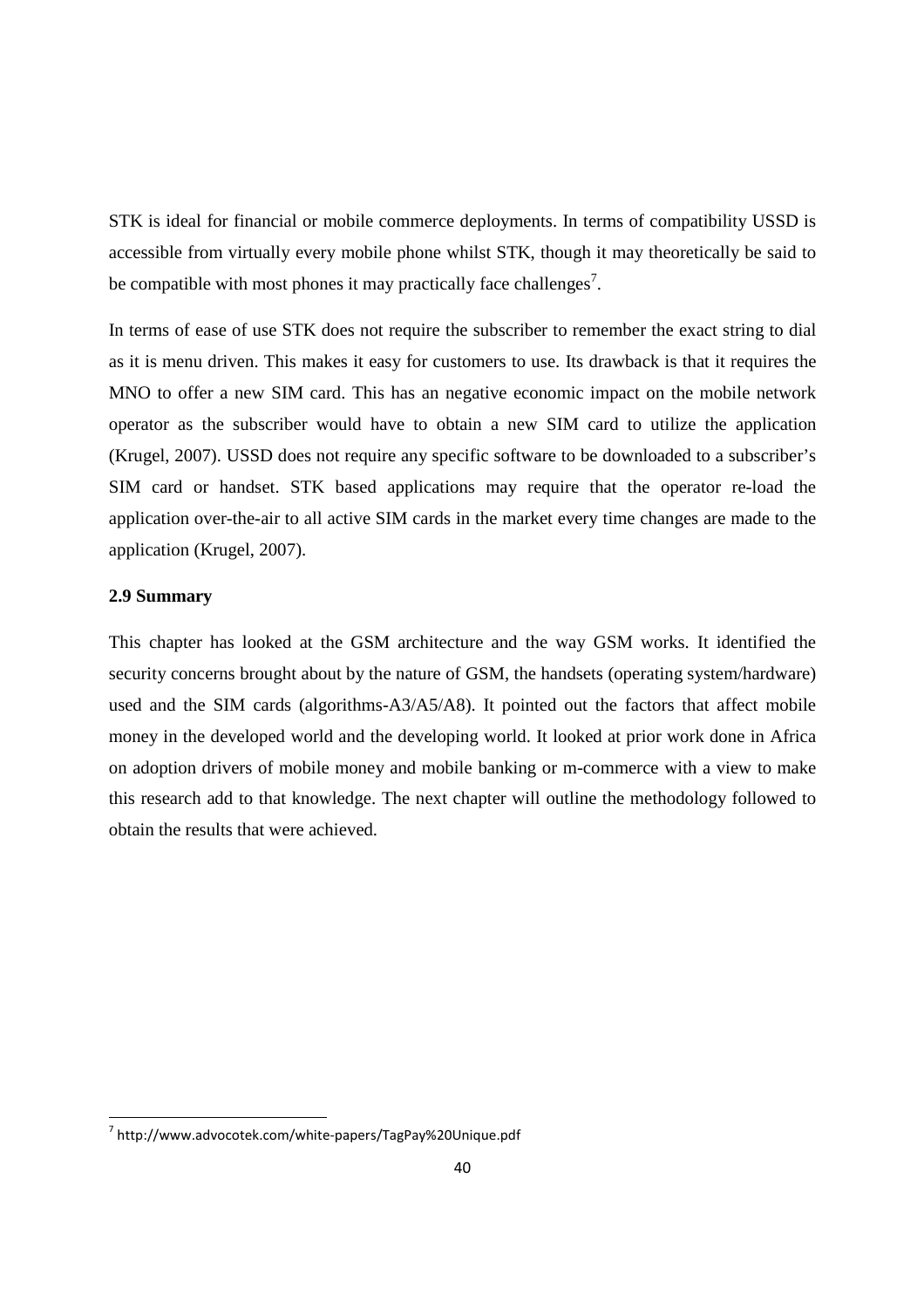# **Chapter 3 – Methodology**

## **3.1 Introduction**

This chapter describes how the research data was collected. It seeks to take the reader through the processes that were involved to collect the data and the processes that will be applied to the resultant data to yield the conclusions reached at. It is the research methodology of the study that deals with research design, setting, population, sample and data collection instrument.

## **3.2 Research Design**

The research was carried out using a quantitative research methodology. Questionnaires were used in the survey. The research aimed to find the statistical importance of factors in the adoption of mobile money over cellular networks. The effect of independent variables on the dependent variable (mobile money uptake) was established. The study was done using a questionnaire because of the distinct advantages of using a questionnaire. Questionnaires are cheaper as compared to methods like personal interviews. They allow confidentiality to be maintained.

#### **3.2.1 Population**

A population is an accessible group of people who a meet well-defined set of eligibility criteria. For the purposes of this study, the population was the whole Zimbabwean populace aged 16 years and above whether they use mobile money or not. The idea was to capture views of those who use the product to pick the traits they considered in choosing their provider as well as get the reasons why those who shun or do not use the technology do so to allow for corrections in future deployments. For this reason the eligible population was huge.

According to Zimbabwe National Statistical Agency, Zimbabwe has a population of 12 973 808 people with over 42% of them aged 15 years and below (ZimStat, 2012). About 55% of the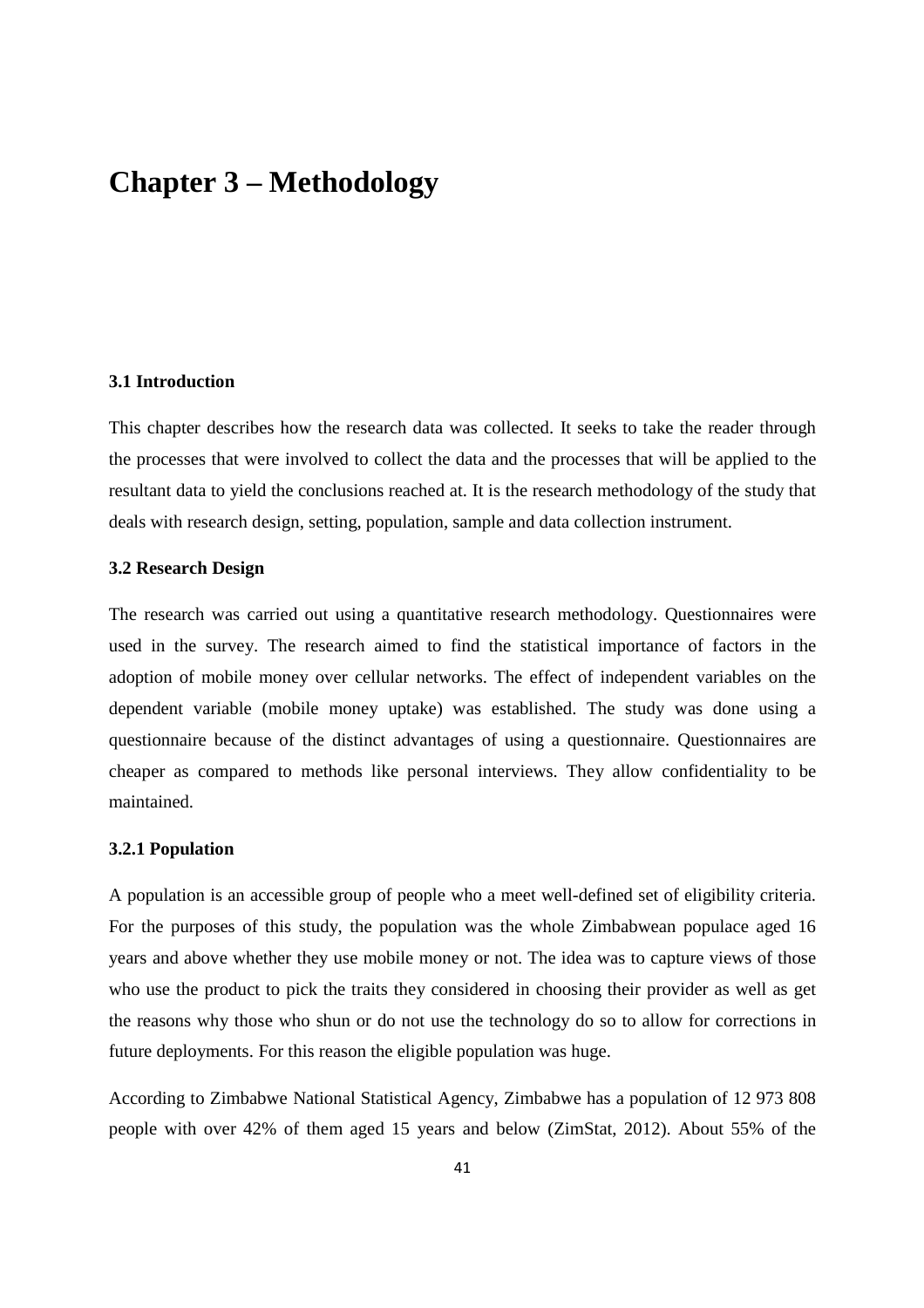population, which translates to 7,1 million is 16 years and above. This is the population that is eligible to respond to the circulated questionnaires.

## **3.2.2 Sampling and Size of Sample**

A sample is a subset of the population that is selected for a study. Sampling is done by choosing some of the members of a population, in order to reach a conclusion about the population as a whole (Masinge, 2010).

The sample size was determined using the Assumption(s) of Normality (Mordkoff, 2011). According to the normality assumption, all data follow a normal distribution as **n** tends to infinity or to **N** or as **N** tends to infinity or when **n** is large where  $\mathbf{n} =$  sample size, **N** is population size and a large **n** was statistically proven to be **n** ≥30 (Mordkoff, 2011). As **n** increases the dataset becomes more representative (Rhiel & Chaffin, 1996).

For academic purposes as well as taking time, resource constraints and the lengthy of the questionnaire into consideration, 250 copies of the questionnaire were printed and distributed. Of these there were 179 that were responded to and were received. Thirty seven (37) questionnaires were discarded because of incomplete data entry or invalid responses using listwise deletion which states that if a record is missing on any one variable it should be thrown out. The analysis was done on 142 remaining questionnaires.

Convenience or non probability sampling was employed as the questionnaires were circulated to eligible people. Not every eligible person had a chance of making part of the sample since there was no prior database of all eligible respondents. The researcher thus used convenience sampling which is the rationale choice in cases were identifying all members of a population is impossible.

## **3.2.3 Data Collection**

To conduct the survey physical copies of the printed questionnaire were circulated in urban and rural communities of Zimbabwe. The respondents were mainly from Harare and Midlands provinces. Harare was chosen mainly because it is a place where people with different socioeconomic circumstances, from diverse cultural backgrounds from almost all towns and cities of Zimbabwe converge. From it you can find responses that are far reaching without travelling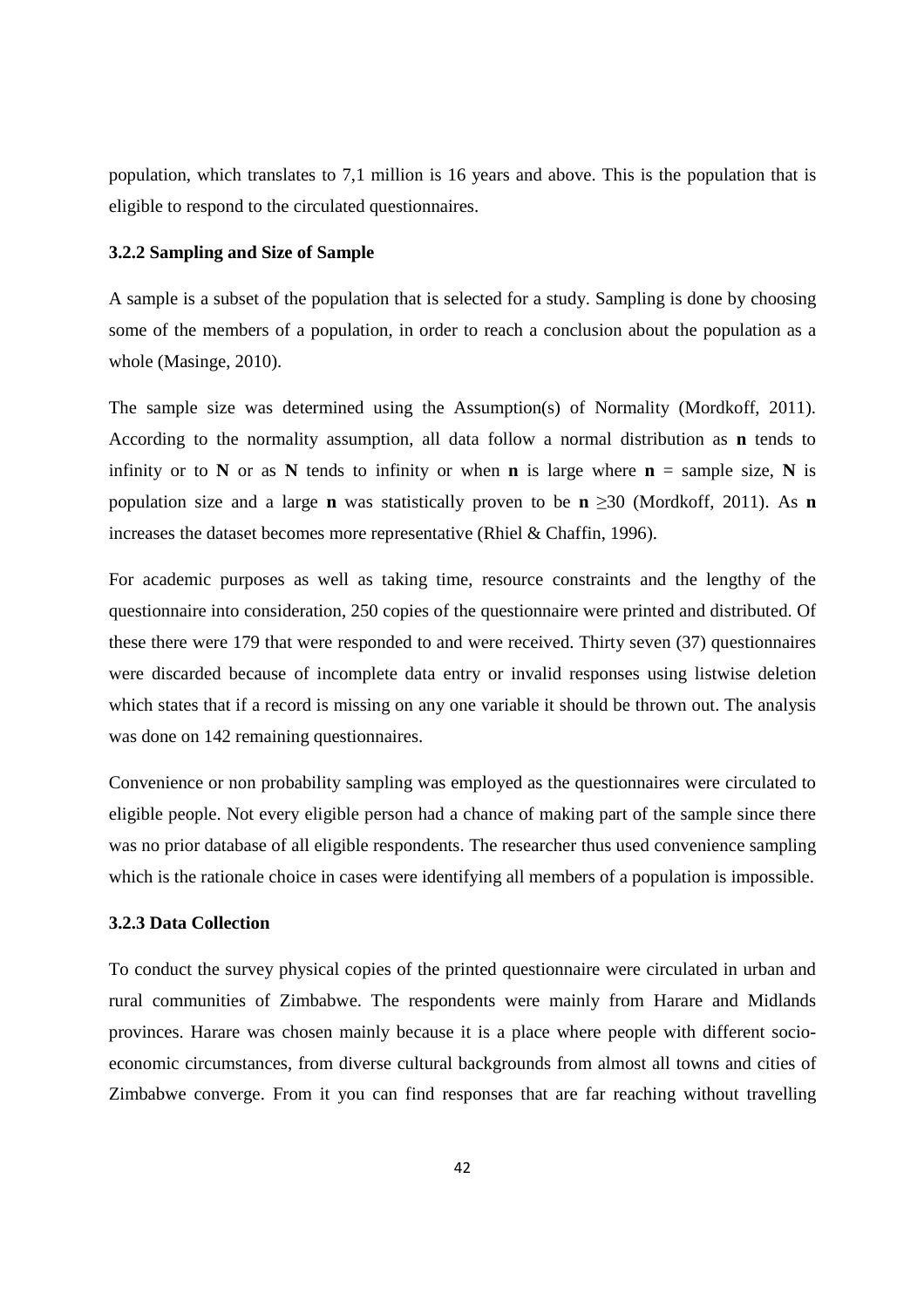much. Permission to conduct the survey was given with clearance from the ethics approval from Rhodes University.

Sixty percent of the respondents were from Harare. They include people from EyreCourt township (15%), Chitugwiza city (20%), Mbare Msika bus terminus (12%), the Central Business District (7%), some college students from the University of Zimbabwe (6%). The remaining 40% was derived from the Midlands province.



**Figure 3.1: Map of Zimbabwe**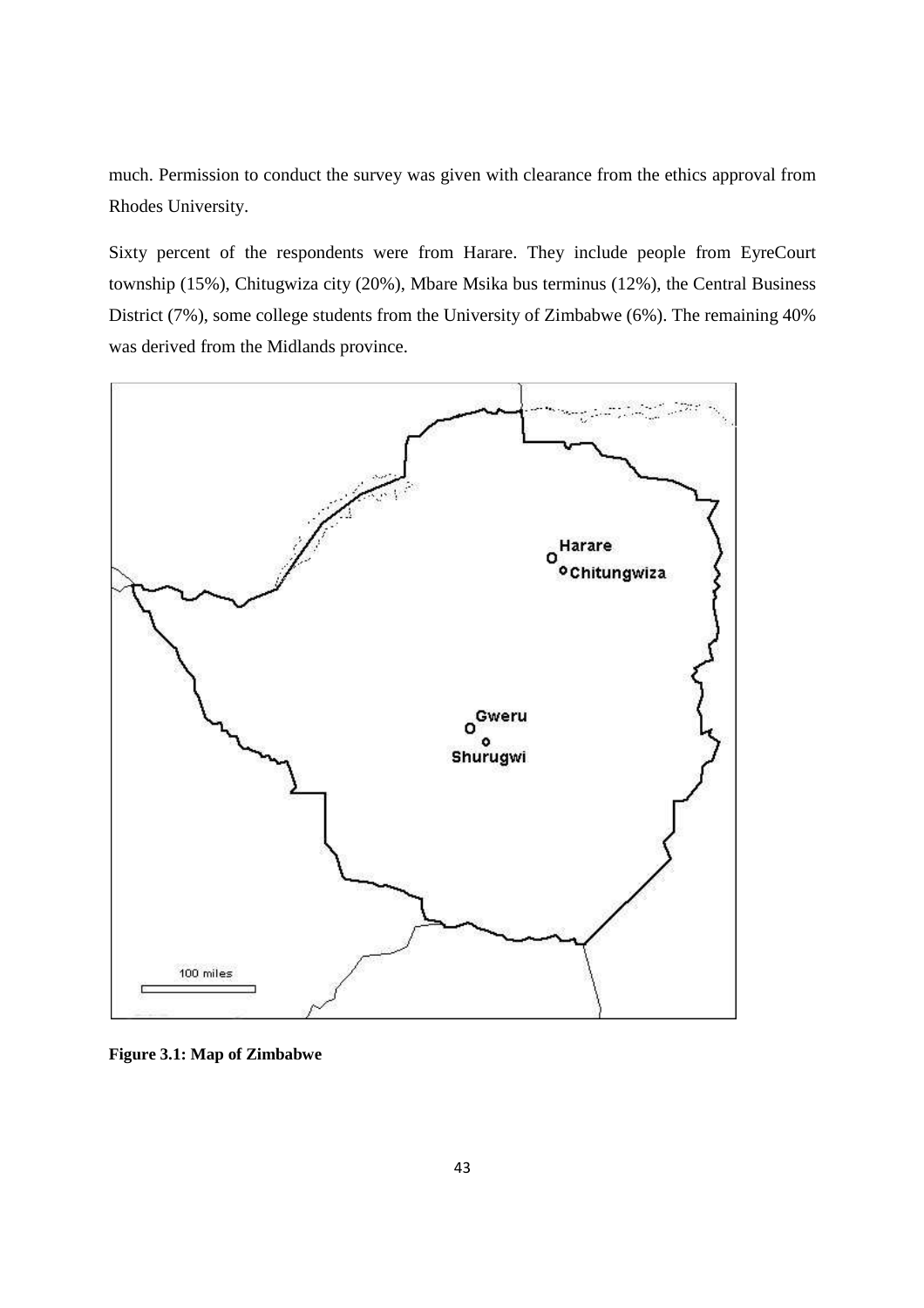Areas deemed representative of the rural, urban and farm setup of the Zimbabwean society were picked to ensure research data remains credible while containing the costs of the research. It consisted of respondents from Shurugwi town (23%) and the central city of Gweru (17%).

The questionnaire makes use of the five point Likert scale. Respondents can indicate their attitudes by checking how strongly they agree or disagree with statements constructed (Masinge, 2010). The questionnaire offered five alternatives: strongly agree, agree, undecided, disagree and strongly disagree. Respondents would choose from these when responding to posed questions to indicate their feelings or attitudes.

## **3.3 Pre-Test**

Prior to conducting the survey a pilot study was initiated for purposes of validating the instrument. This was meant to give the researcher a clear position on whether or not the respondents were facing challenges in understanding the questionnaire. It worked as a tool to discard and iron out ambiguous or biased questions. The pre-test was sent to ten respondents in two batches of five. The first five participants were requested to provide feedback pertaining to format, length, understanding of wording and the scales used on the questionnaire. Adjustments were made and the questionnaire was printed and sent to the last five pre-test respondents. The responses were used to judge how the respondents interacted with the questionnaire. After the pre-test the survey questionnaire was circulated to the whole identified sample population.

## **3.4 Survey Distribution**

Harare and Midlands provinces were the provinces in which the survey was conducted by the researcher (see map on Figure 3.1). The researcher informed the community authorities about the survey before going on the ground. The researcher assisted some respondents especially those who were illiterate on how to complete the survey since the questionnaire was written in English. English language was chosen because it is the widely used official language in Zimbabwe. The researcher explained the mobile money concept and translated some sentences into vernacular for the illiterate respondents and those who did not understand. Anyone who was 16 years and above was eligible to participate in the survey. The questionnaire was distributed in person by the researcher with respondents given time to complete the questionnaire. Some questionnaires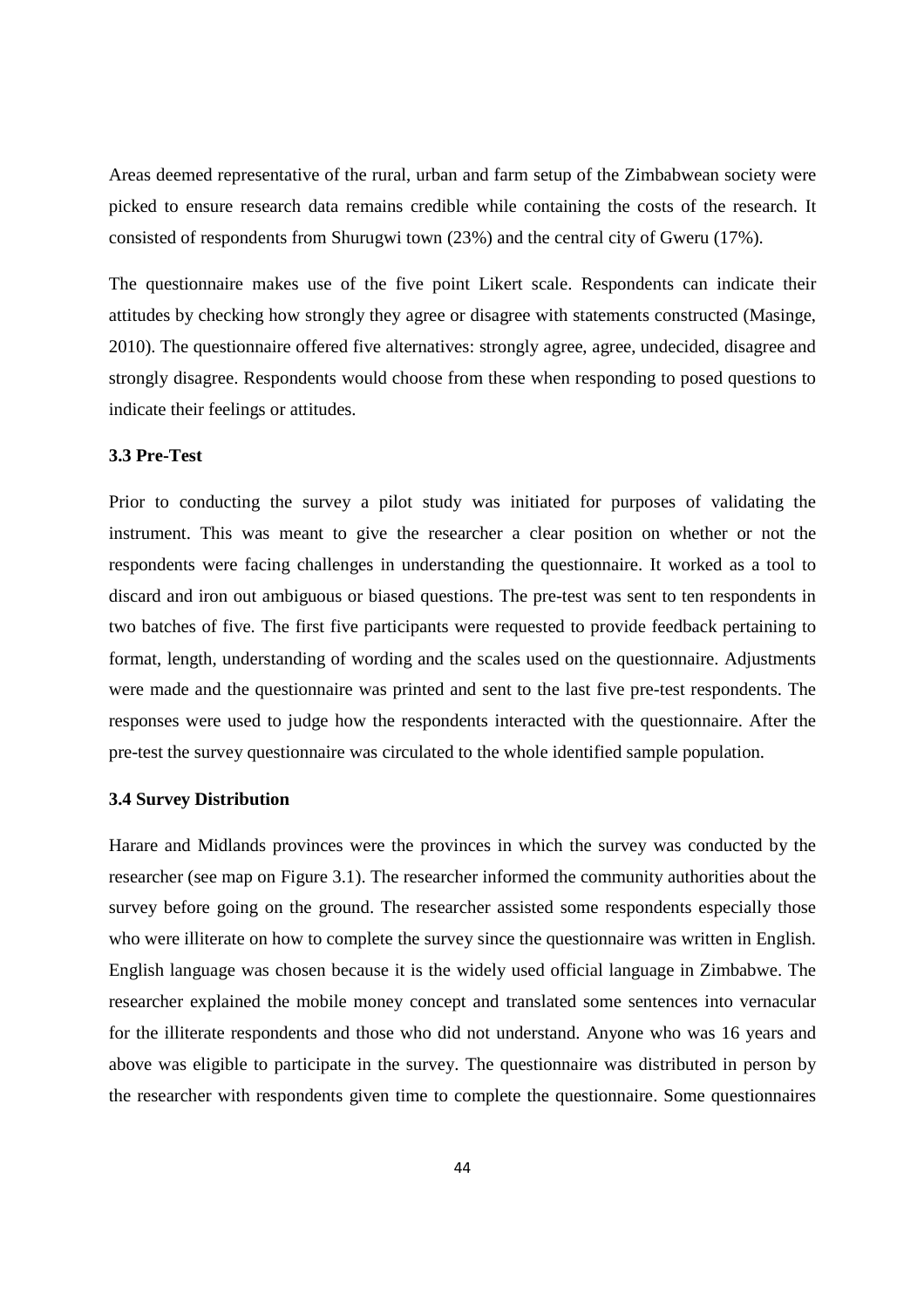were collected as soon as respondents completed while some were collected from a day to a month later.

## **3.5 The Questionnaire**

The questionnaire used in the survey had three parts, part A, B and C. The first part, part A, was concerned with gathering data from users of mobile money. The second part, part B, was a section for those who do not use mobile money. It meant to gather data on why they do not use the technology and what improvements could make them use it in future. The third section, part C, was a section for all respondents. It meant to gather demographic variables like gender, age, work status, education level and income level.

The questionnaire sought to ascertain whether the variables deemed independent had any statistically significance or correlation with adoption of mobile money. The dependent variable identified in the study is *adoption of money* while the independent variables identified in Chapter 2 were perceived ease of use, perceive usefulness, perceived cost, perceived security and perceived trust.

#### **3.6 Data Analysis**

Data from returning questionnaires was captured on to SPSS. The questions were grouped according to the applicable constructs being tested and statistical analysis was done on the collected data. The dependent variable in the study is adoption of mobile banking. The variable was grouped into three categories: users, potential users, and non users. The users were those participants who use mobile money, potential users were those respondents who do not use mobile money but intend to do so if certain conditions e.g. security aspects are met. Non users were those respondents who do not use mobile money and have no intention to use it in future.

To determine which of the independent variables had the greatest effect in determining the outcome of the dependent variable discriminant analysis was employed. There are three possible outcomes to the dependent variable which are current use of mobile money, intention to use mobile money in future or no intention to use mobile money in future. The variables analysed were perceived security, perceived ease of use, perceived usefulness, perceived cost and perceived trust.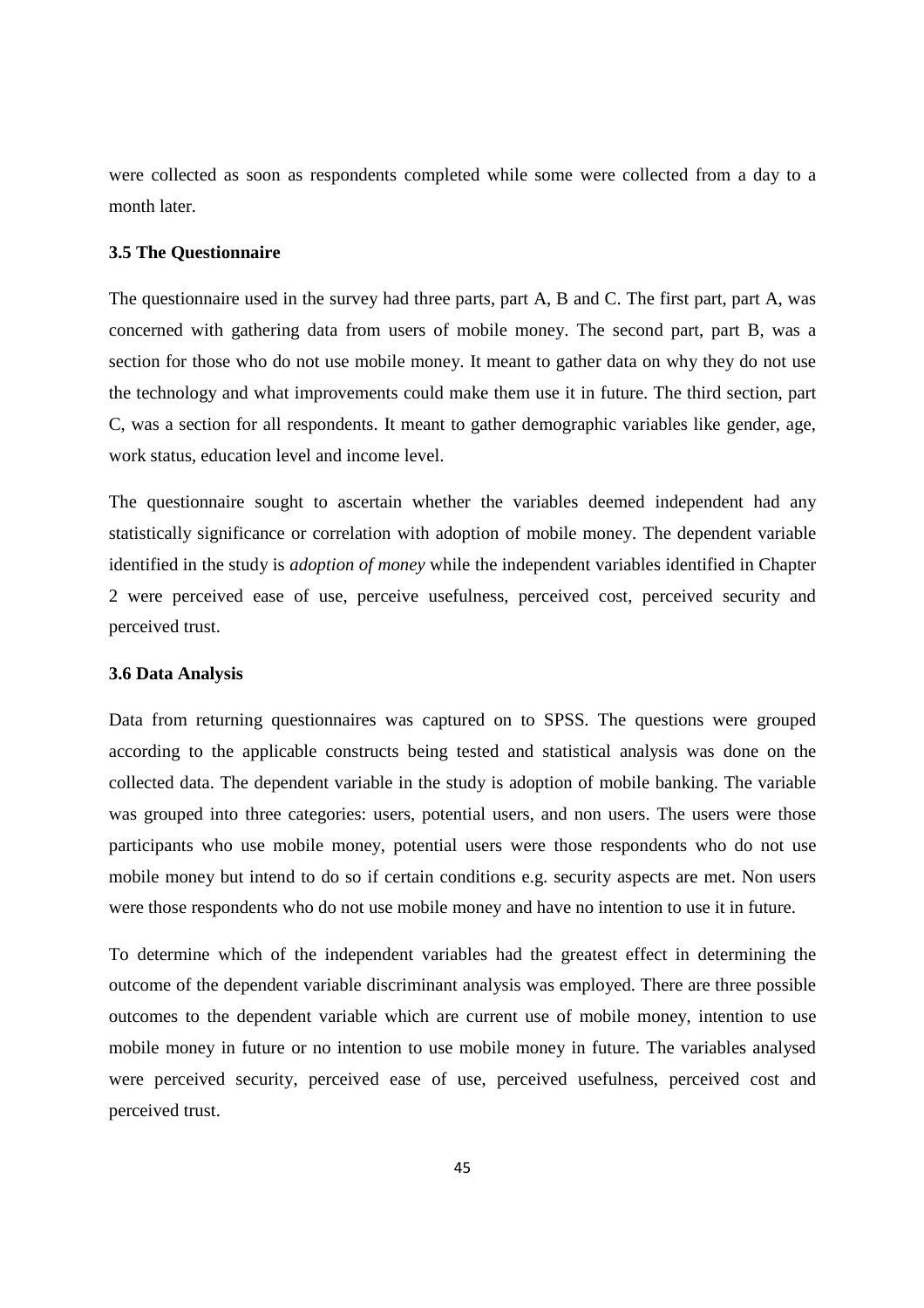## **3.7 Limitations**

The survey questionnaire was in English language only and could possibly have affected the understanding of questions by the respondents. Even though translations in vernacular were offered some aspects have got no direct translation to local languages hence there exists a possibility that respondents could pretend to understand.

## **3.8 Summary**

The chapter explained how data was obtained. It gives an overview of the limitations that exists courtesy of the data gathering instrument properties like language used. It explains how reliability of the data obtained was measured and how prior checks were made to ensure the questionnaire was understandable to the respondents. The next chapter analyses the data gathered using statistical tools. To achieve this, a software package called SPSS was used.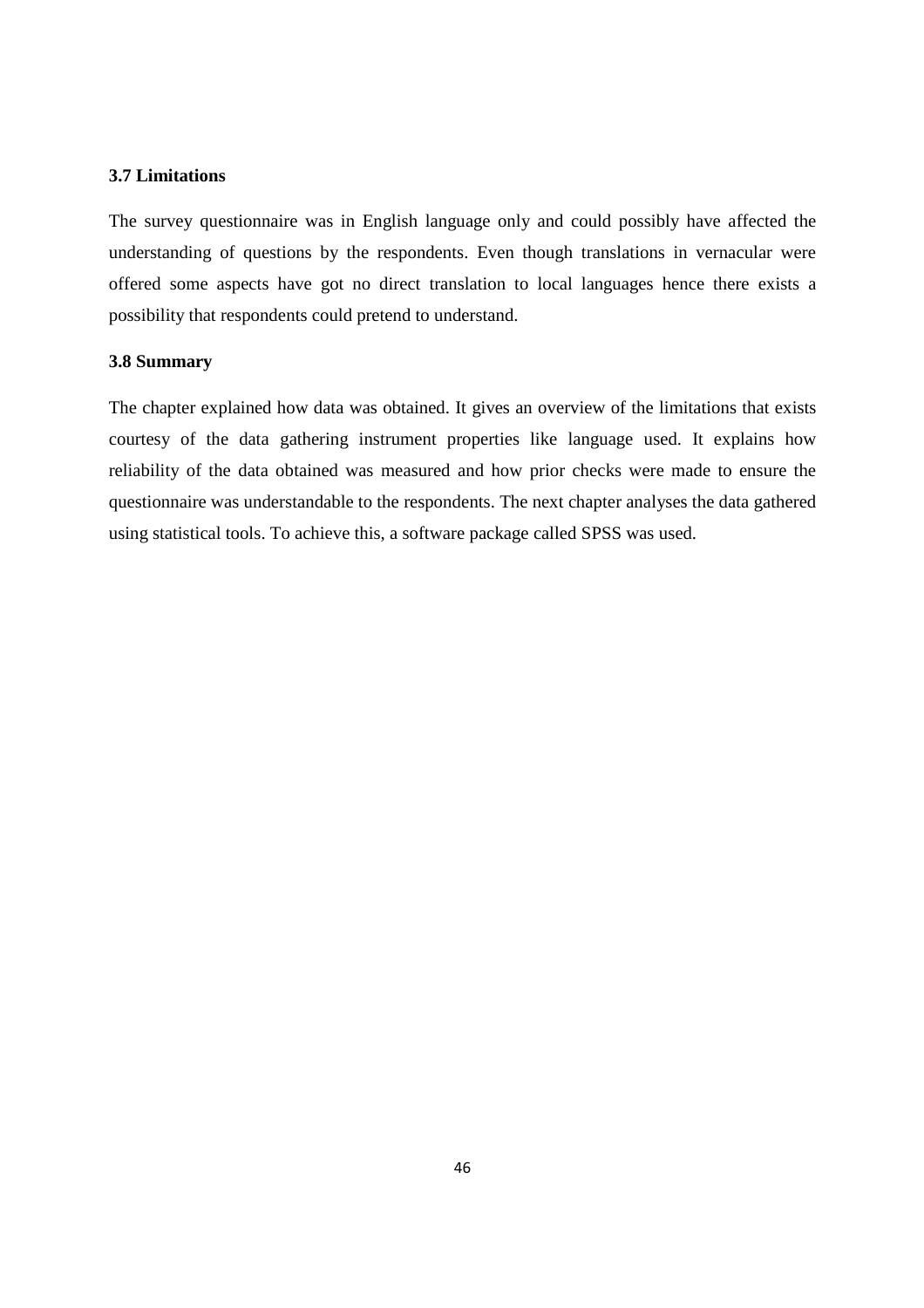# **Chapter 4 – Analysis**

# **4.1 Introduction to Results**

This chapter presents, analyses and interprets the responses that were obtained on the impacts of perceived security concerns on mobile money systems adoption. The chapter looks at the demographic information of the participants in the study and then concentrates on discussing the relationship that exists between perceived security and mobile money usage. The data for this research will be interpreted by descriptive means. A quantitative means of analyzing the data is employed for the questionnaire responses.

To evaluate the reliability of the questionnaire, we used the Cronbach's alpha. The Cronbach's alpha is a value that should range between 0.6 and 1 for it to be acceptable (Hair, Anderson, Tatham, & Black, 1998). Values above 0.6 show that measures have strong adequate reliability and discriminate validity (Sekeran, 1992). If the range is 0.6 to 0.8 it is considered acceptable, above 0.8 its good (Nunnally & Bernstein, 1994). Reliability and validity are important elements in evaluating a measurement instrument. Validity measures the extent to which an instrument measures what it is required to measure while reliability looks at how consistent the instrument is in measuring the intended aspects and the two are closely associated. Cronbach's alpha is used to measure reliability. It measures internal consistence, which describes the extent to which all the items in a test measure the same concept or construct (Tavakol & Dennick, 2011).

| Construct             | Cronbach's Alpha | Specification     |
|-----------------------|------------------|-------------------|
| Perceived security    | 0.67             | Acceptable $>0.6$ |
| Perceived usefulness  | 0.78             | Acceptable $>0.6$ |
| Perceived ease of use | 0.61             | Acceptable $>0.6$ |
| Perceived cost        | 0.80             | Good > 0.6        |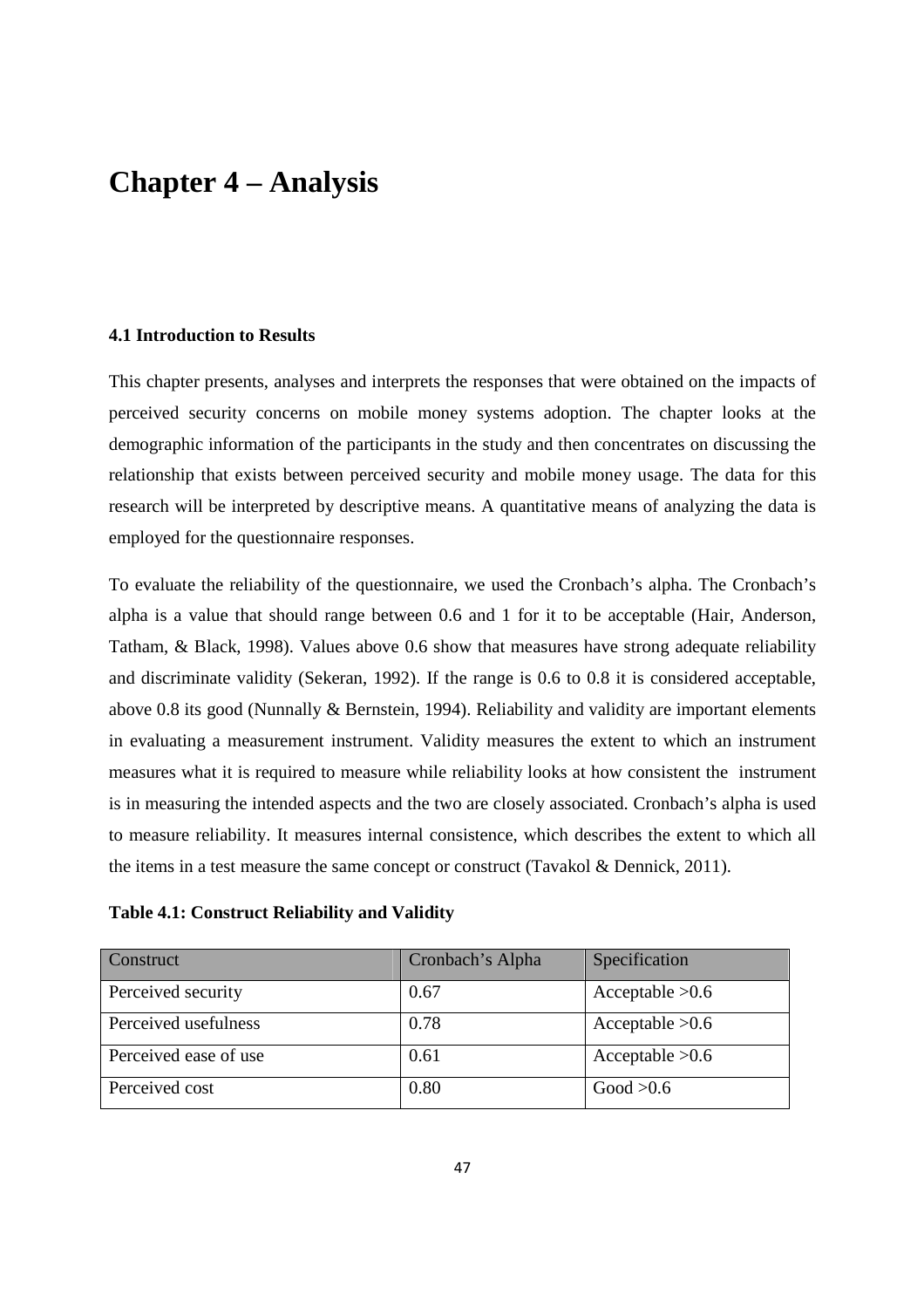## **4.2 Demographic Characteristics**

The section gives an overview on the demographic characteristics of the sample population. It looks at gender, age, race, level of education, income level, residential location as well as employment status.

## **4.2.1 Gender of the Participants**

In terms of gender 75% of respondents were male while female respondents were 25%.



## **Figure 4.1 : Gender Representation**

## **4.2.2 Age of the Participants**

The age group with the highest number of respondents was 16 to 25 years (56%), the second largest age group was between 26 and 35 years which constituted 25% of the respondents as shown in Figure 4.2. The third largest age group was 36 to 50 years which had 18% while 1% were over 50 years.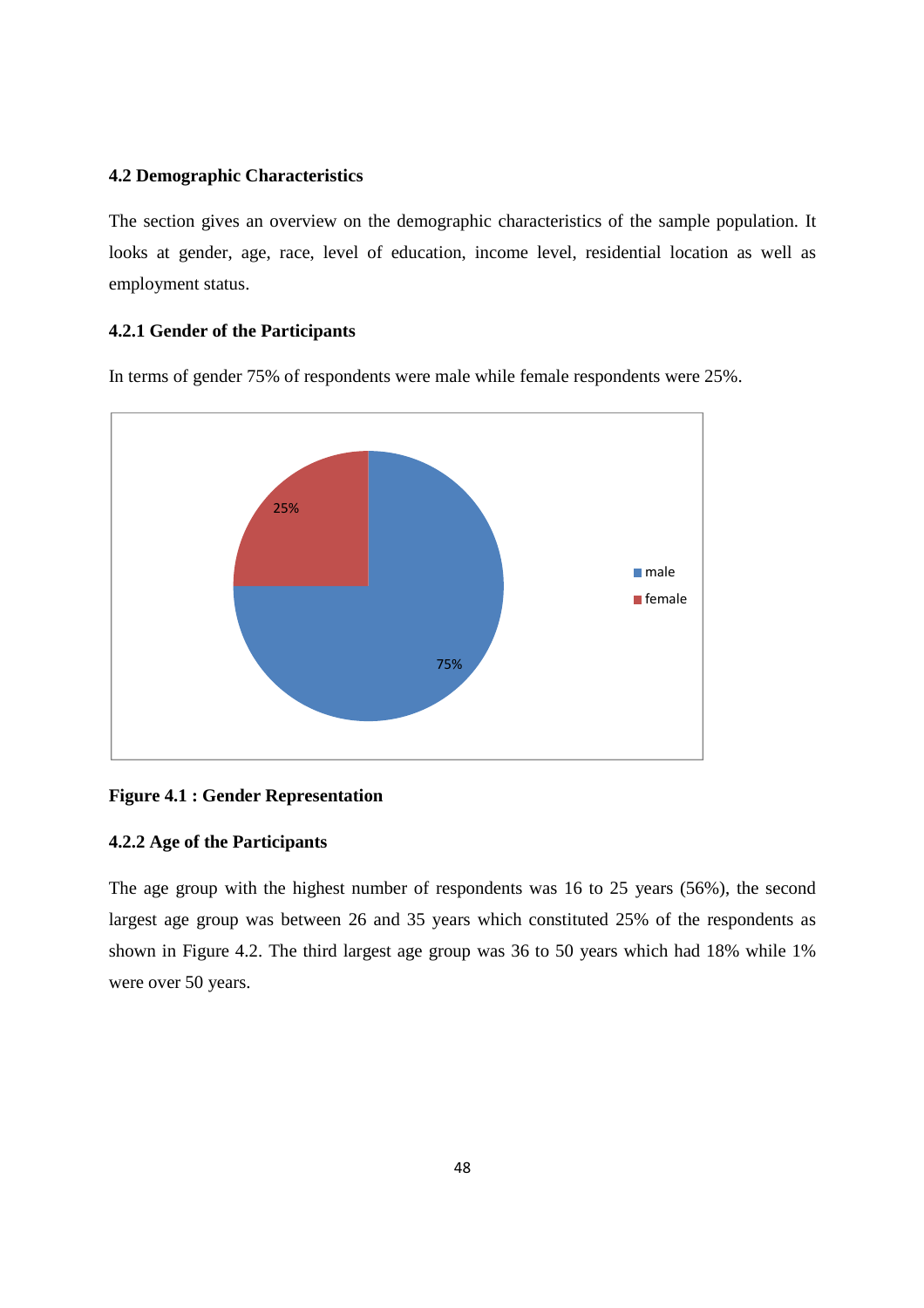

## **Figure 4.2 : Gender Representation**

# **4.2.3 Educational Level of the Participants**

The level of education of the persons who took part in the research is shown Figure 4.3. Most of the respondents had at least some basic level education (99%). These comprise of 34% who have a bachelors degree, 15% who obtained some formal education, 18% who graduated from high school, 30% who acquired diplomas, while those with a masters degree or higher accounted for 2% with only two (1%) without any form of formal education.



**Figure 4.3 : Educational Level of the Participants**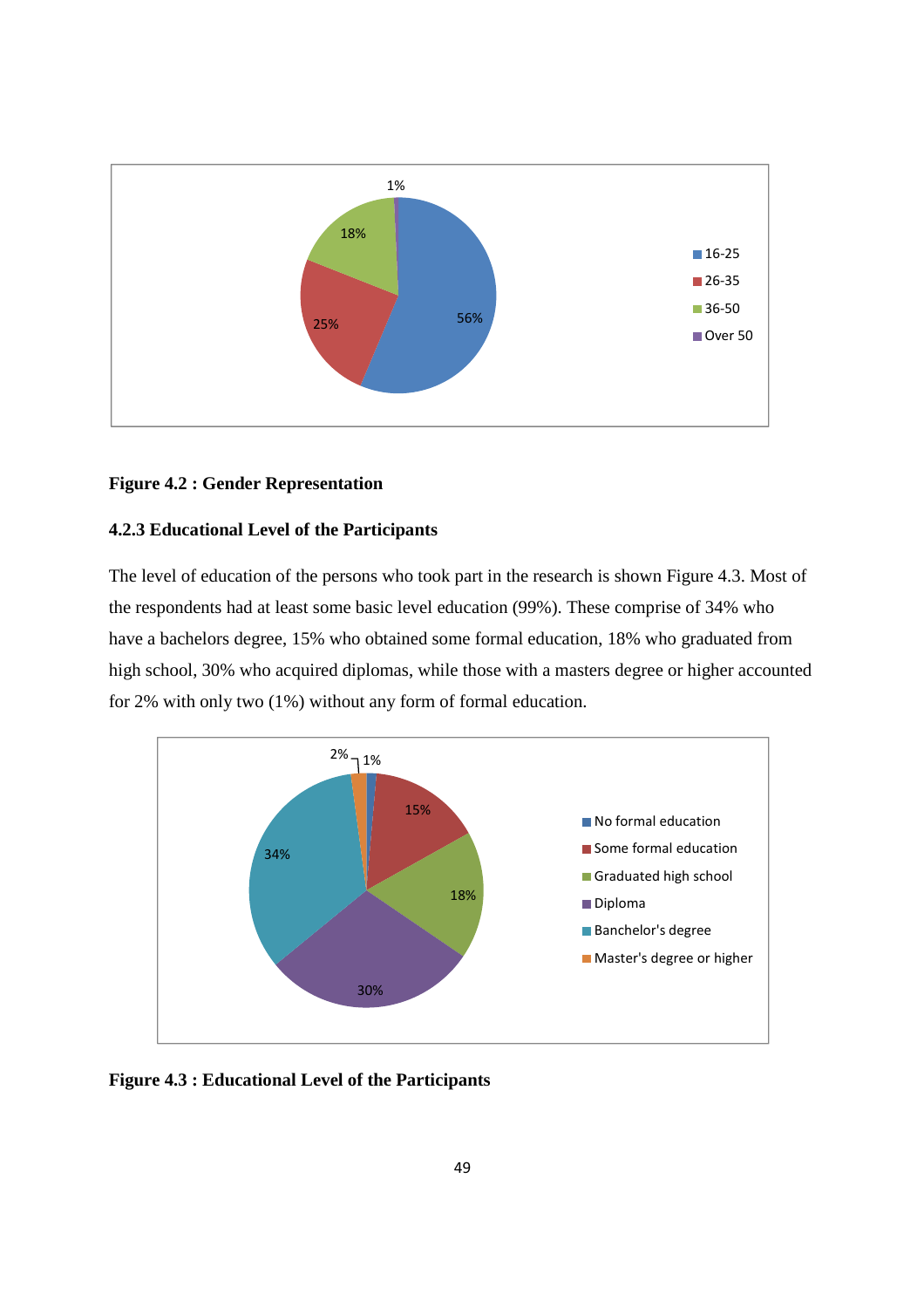## **4.2.4 Employment Status of the Participants**

Respondents who are in some form of employment accounted for 61%. These were full time employed (38%), part time employed (14%) and self employed (9%). Respondents who were unemployed accounted for 39%. Two respondents were retired accounting for 1% of respondents while 38.0% were unemployed as shown in Figure 4.4.



## **Figure 4.4 : Employment Status of the Participants**

## **4.2.5 Income Level, Residential Place and Race**

The income level of 81.7% of the respondents was below USD500 per month. A paltry 5.6% earned higher than USD1000 while the remainder of 12.7% earned between USD500 and USD1000. Most of the respondents were African (98.6%) with 2.8% being white. Asian and Coloured respondents constituted 0.7% apiece. Over two thirds (68.3%) of the respondents were urban dwellers while there were 31.7% from rural settlements.

## **4.3 Analysis of the Questionnaire**

The method of data analysis adopted was one where data obtained from the questionnaire had frequency calculated to find the rate of occurrence. The totality of responses to each individual question was summed to identify the highest count of occurrence for each peculiar response. The quantified responses to each question were made available as a percentage and presented in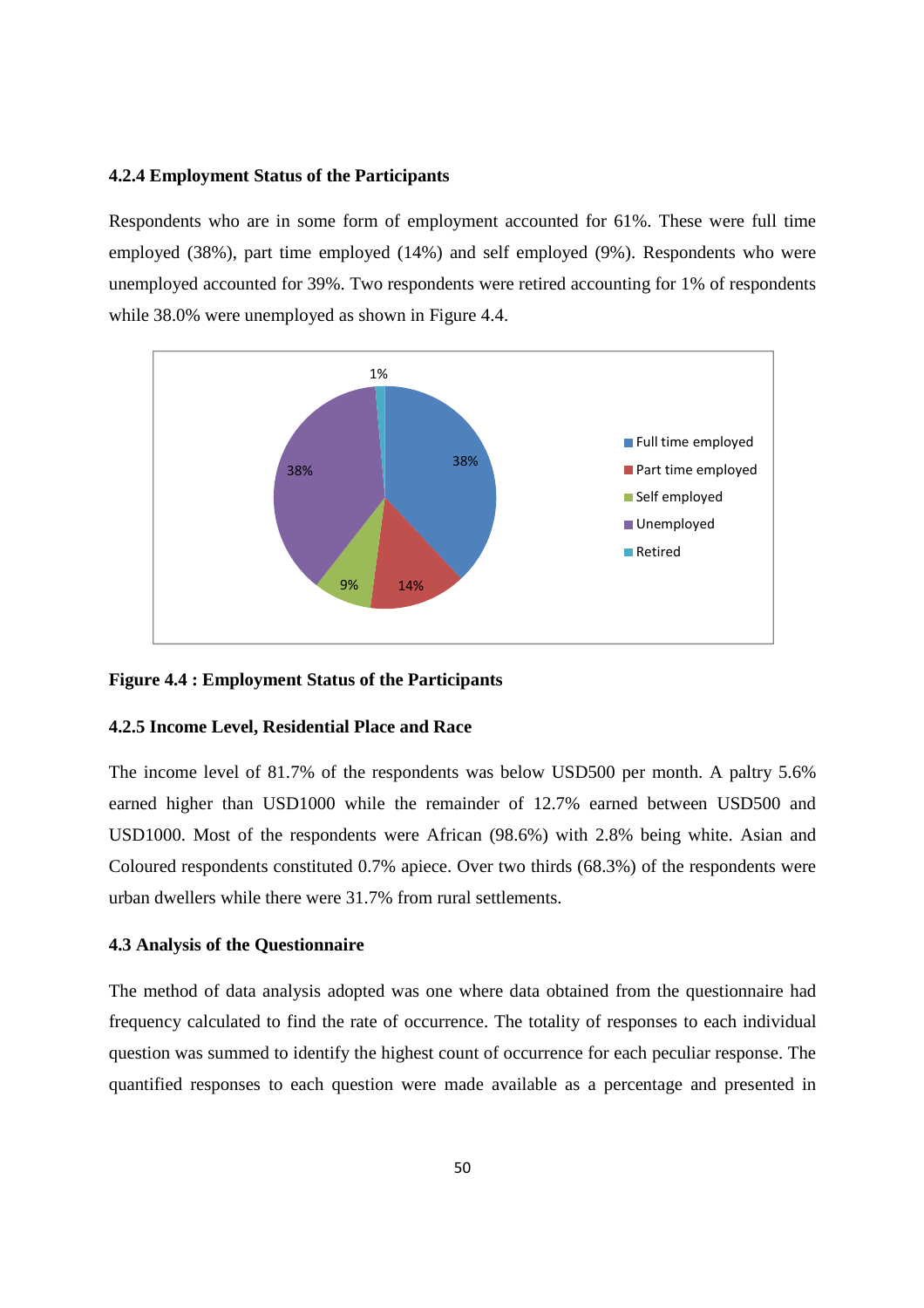tabular form. Depending on the point that the researcher wishes to put across tables containing one or more variables are used. Cross tabulation of variable responses is also used.

The questionnaire was designed with a first section that intended to identify respondents who own cellphones and use mobile money. This made it possible for the researcher to identify responses from respondents who never used mobile money to allow classification when finding reasons why they do not use the service and also find reasons why those who use the service do so. The second last part of the questionnaire was designed to distinguish between those respondents who do not use mobile money, to split them into two categories i.e. those who will use mobile money in future and those who will not use it for life and get the reasons for their decisions too. This allowed the researcher to come up with the three groups of users, potential users and non users.

### • *Mobile Money Use By Participants*

The first part of the questionnaire was used to determine who amongst the respondents are mobile money users and those who are not. Table 4.2 shows the frequencies obtained for each group.

| Q2 Do you use mobile money? |                  |            |  |
|-----------------------------|------------------|------------|--|
| <b>Possible Response</b>    | <b>Frequency</b> | Percentage |  |
| Yes                         | 106              | 74.6       |  |
| No                          | 36               | 25.4       |  |
| <b>Total</b>                | 142              | 100        |  |
| $N = 142$                   |                  |            |  |

**Table 4.2 : Mobile Money Use by Participants**

Table 4.2 shows that 74.6% of the respondents use mobile money. Just over a quarter (25.4%) of the respondents do not use mobile money. The total number of those who explicitly specified that they use mobile money and those who also explicitly specified that they do not use mobile money was regarded as the totality of the sample size. Judging from the fact that this is based on the responses of the respondents other than speculation the results are reliable. The results show that a high number of respondents use mobile money.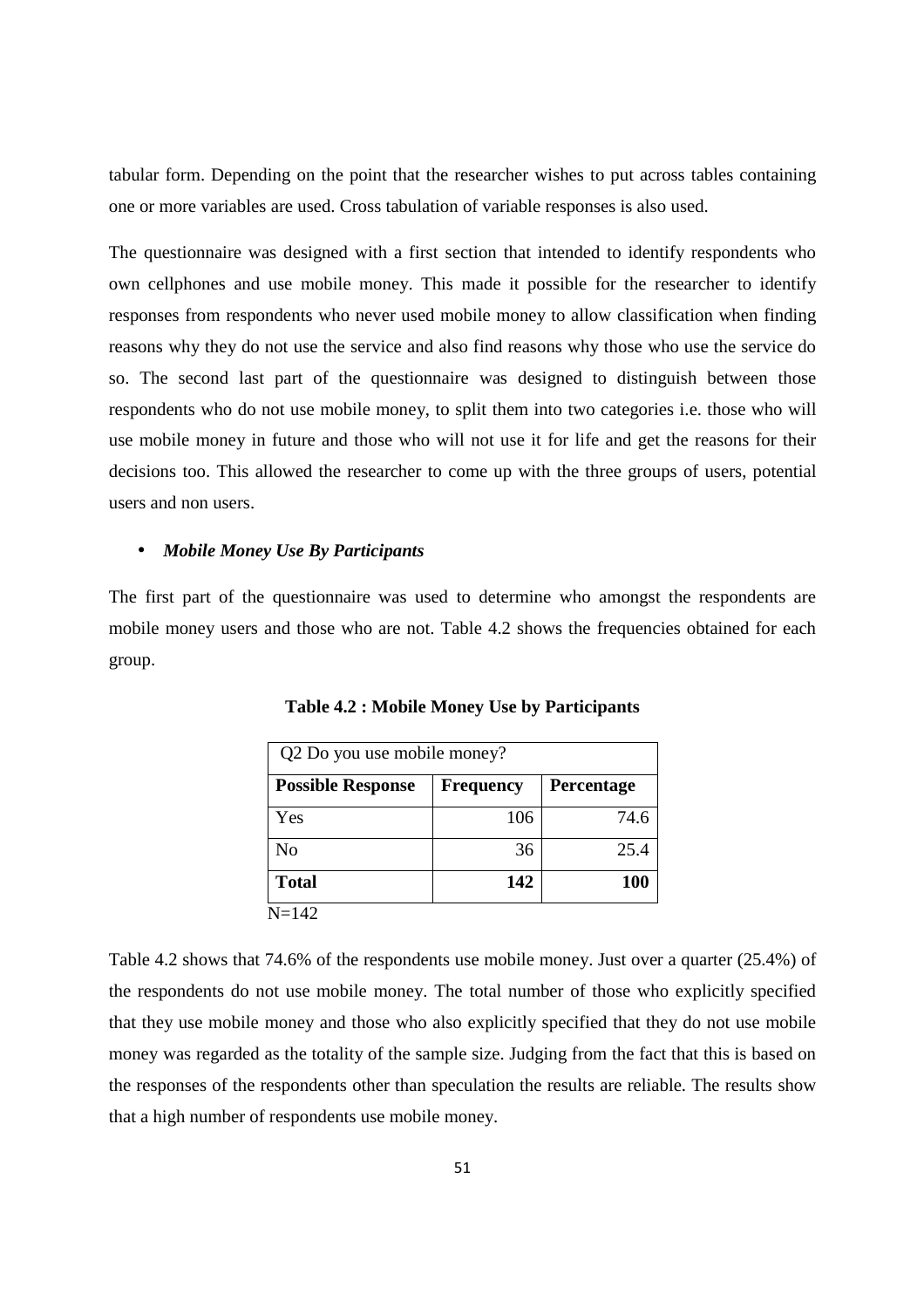Basing on the data obtained we have 106 mobile users and 36 who do not use. Of these 36 who do not use mobile money 33 indicated that they intend to use mobile money in future while 3 do not intend to do so. These three groups will be referred to as users (106), potential users (33) and non-users (3) respectively. In order to get the reasons behind these actions of respondents with regard to mobile money use and perceived security issues, their responses will be analysed separately and a conclusion will be made on each group.

#### **4.4 Perceived Security Construct**

The perceived security construct is a construct that is made up of a number of tributary questions. Most of the questions asked in the questionnaire (see Appendix A) were those that relate to the perceived security construct since the key focus of the research was on the impact of perceived security on mobile money systems adoption. The results found on analysis of each of these questions added towards the overall perception about the perceived security construct. Each of these questions was analysed independently and a conclusion about its findings made in relation to the perceived security construct.

The analysis was divided into two parts, one which looked at consumer beliefs with regard to perceived security issues on mobile money. This looked at what respondents thought and believe is right. The next part looked at what the respondents do in practice to show their allegiance to their beliefs. The first section looks at the users, to get to understand why they use mobile money.

## **4.4.1 Conceptual Beliefs of Respondents - Users**

The questionnaire included questions that looked at the ideal mobile money characteristics that users expect and believe should be implemented in order for them to adopt mobile money. This included processes like trainings, awareness adverts and the characteristics of an ideal provider like trustworthiness.

Questions that were thought to represent user beliefs were analyzed in the context of users in the sections that follow to get a firm understanding of why they use mobile money.

## • *Effects of Security Features on System User Friendliness*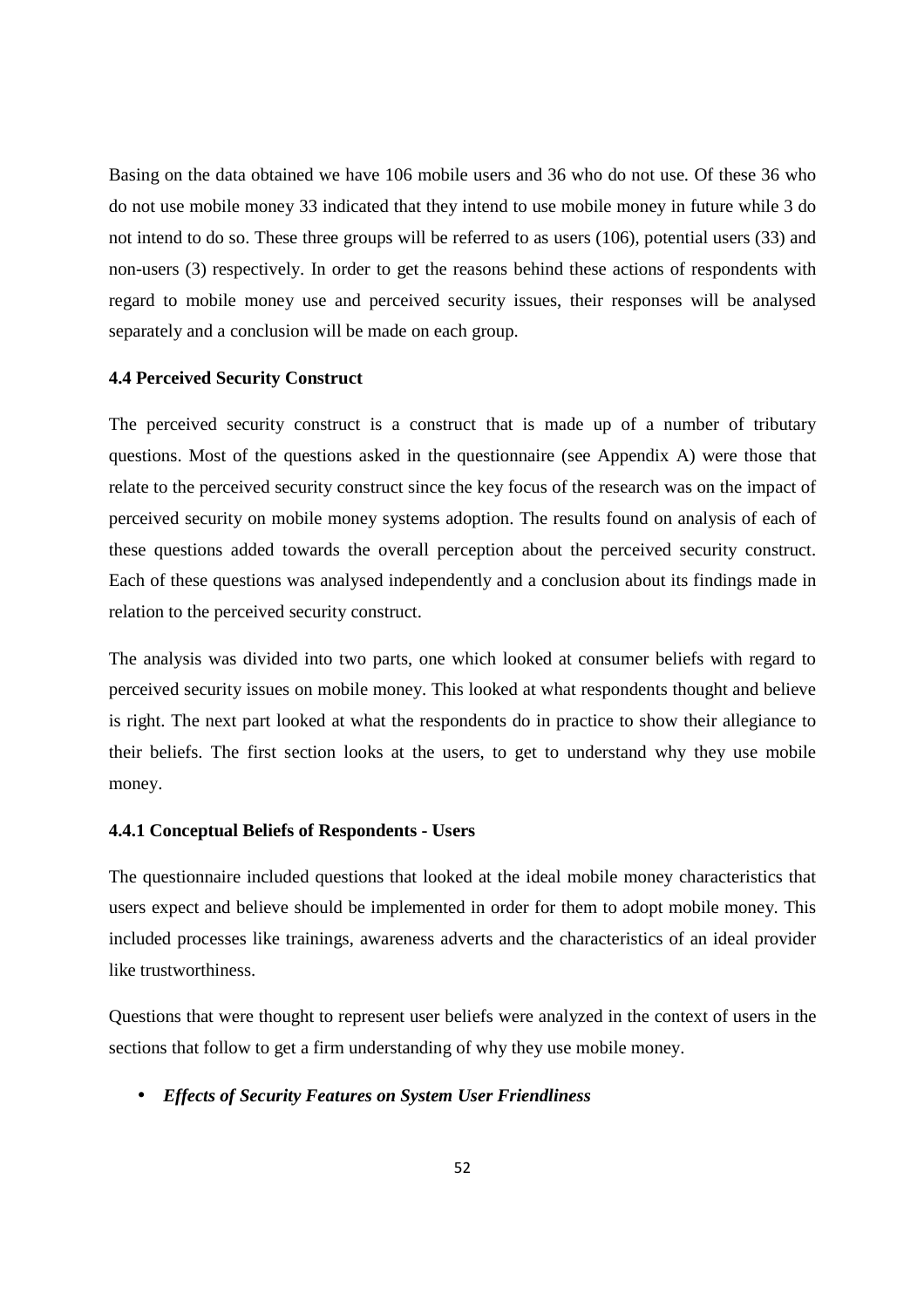Respondents were asked whether they thought security features reduce user friendliness or not on mobile money systems. Of those who use mobile money (106), there were 39.7% who explicitly agreed that security features reduce user friendliness. There were 35.8% who disagreed and 7.5% who strongly disagreed that security reduces user friendliness giving a total of 43.3% explicitly disagreeing that security features reduce user friendliness.

| Q5 Do security measures on mobile money systems reduce user friend friendliness? |                  |            |  |
|----------------------------------------------------------------------------------|------------------|------------|--|
| <b>Possible response</b>                                                         | <b>Frequency</b> | Percentage |  |
| <b>Strongly Agree</b>                                                            | 13               | 12.3       |  |
| Agree                                                                            | 29               | 27.4       |  |
| Undecided                                                                        | 18               | 17.0       |  |
| Disagree                                                                         | 38               | 35.8       |  |
| Strongly disagree                                                                | 8                | 7.5        |  |
| <b>Total</b>                                                                     | 106              | 100        |  |

**Table 4.3 : Effects of Security Features on User Friendliness** 

 $N=106$ 

According to these results in Table 4.3, of the users that explicitly specified their positions on the effects of security features on user friendliness of mobile money systems, the researcher concluded that users believe that security features are important to mobile money systems since those users who indicated that security features do not affect user friendliness (43.3%) outweighed those who believe so (39.7%). This shows that security features do not deter people from using mobile money systems as the users do not see them as deterrent.

## • *Importance of Mobile Money Security Awareness Prior to Adoption*

The researcher intended to find out whether the users of mobile money systems think it is necessary to go through awareness seminars or trainings on security aspects prior to adopting mobile money. Table 4.4 shows the results obtained from the questionnaire analysis.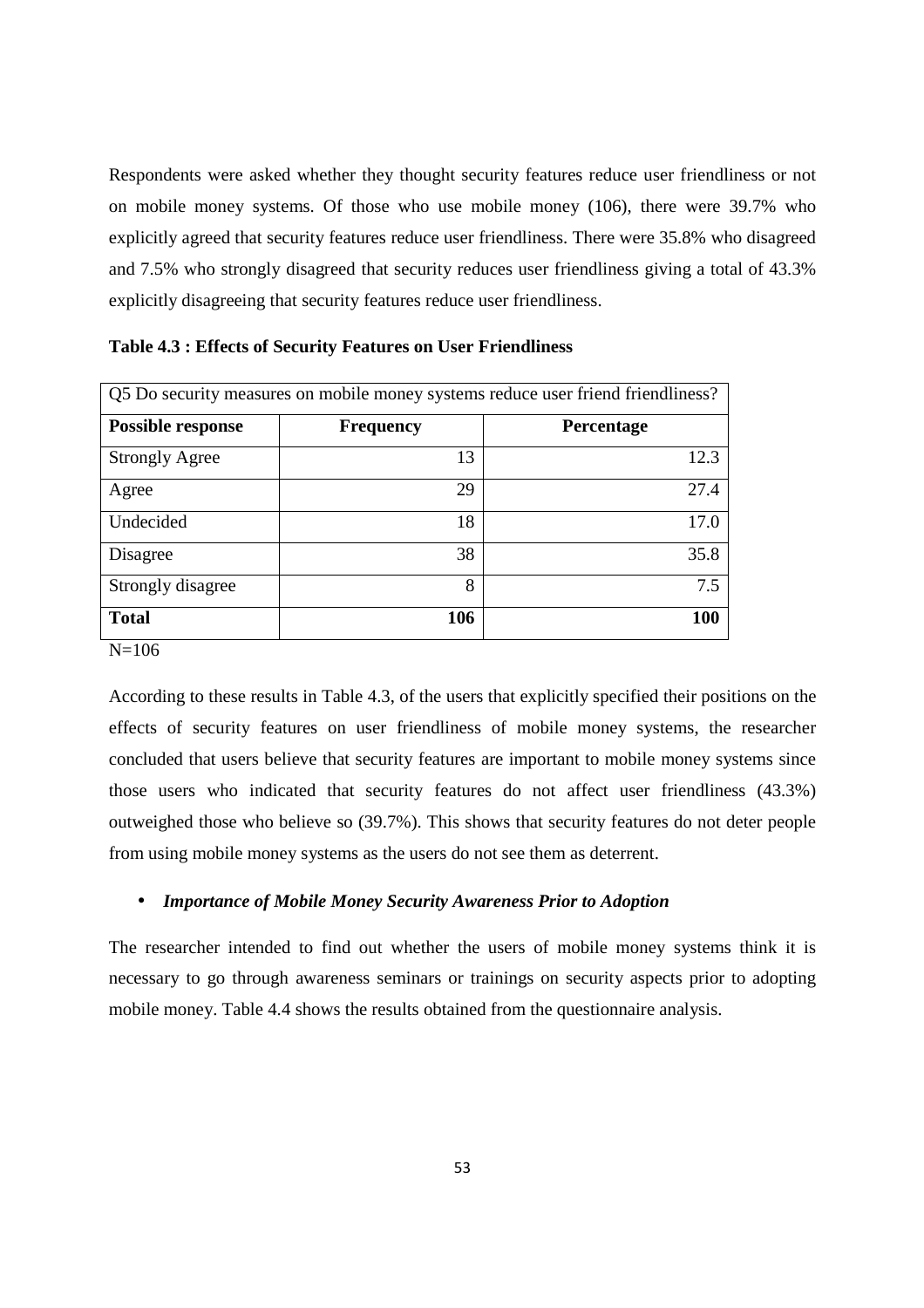# **Table 4.4 : Importance of Mobile Money Security Awareness Prior to Adoption**

| Q8 Do you think users should go through security awareness training before adopting mobile |                  |            |  |  |
|--------------------------------------------------------------------------------------------|------------------|------------|--|--|
| money?                                                                                     |                  |            |  |  |
| <b>Possible response</b>                                                                   | <b>Frequency</b> | Percentage |  |  |
| <b>Strongly Agree</b>                                                                      | 51               | 48.1       |  |  |
| Agree                                                                                      | 35               | 33.0       |  |  |
| Undecided                                                                                  | 6                | 5.7        |  |  |
| Disagree                                                                                   | 10               | 9.4        |  |  |
| Strongly disagree                                                                          | $\overline{4}$   | 3.8        |  |  |
| <b>Total</b>                                                                               | 106              | 100        |  |  |
| $\mathbf{M}$ 10 $\sigma$                                                                   |                  |            |  |  |

N=106

The table shows that 51 users (48.1%) strongly agreed that users should go through security awareness trainings before adopting mobile money. In conjunction with those that agreed (33%) these make a majority of 81.1% explicitly stating that security awareness is important. A minority of 13.2% explicitly disagreed. This clearly shows that users value security consciousness of their mobile money systems.

# • *Safety of Mobile Money Transactions Over the Air*

Users were asked to specify whether they thought mobile money systems can be intercepted or not. Table 4.5 shows the tabulated results from the questionnaire analysis.

| Q10 Do you believe mobile money transactions can be intercepted? |                  |            |  |
|------------------------------------------------------------------|------------------|------------|--|
| <b>Possible response</b>                                         | <b>Frequency</b> | Percentage |  |
| Yes                                                              | 72               |            |  |
| N <sub>o</sub>                                                   | 34               | 32.1       |  |
| <b>Total</b>                                                     | 106              | 100        |  |
| $N = 106$                                                        |                  |            |  |

# **Table 4.5: Safety of Mobile Money Transactions Over the Air**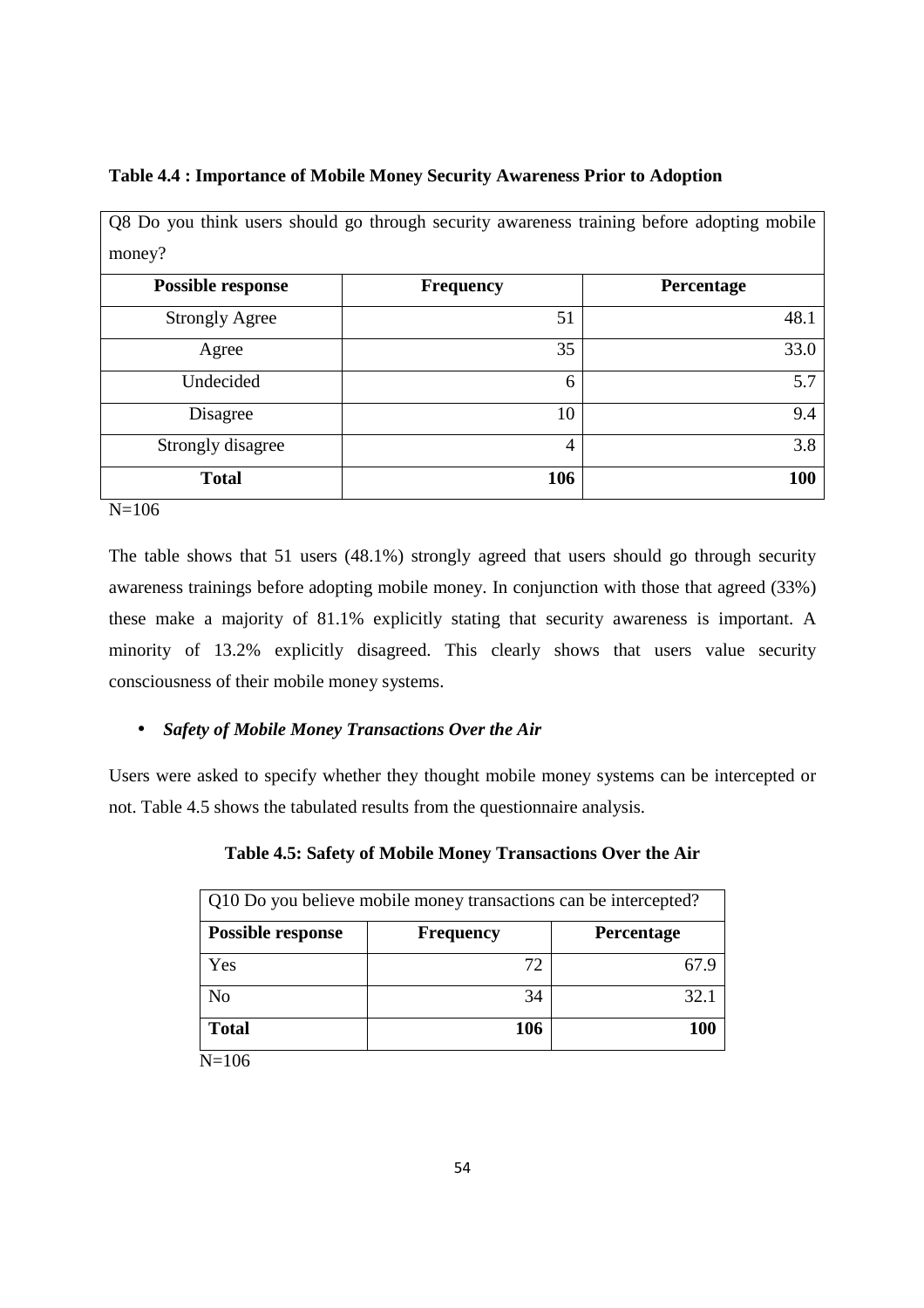Table 4.5 shows that the majority of users (67.9%) believe that mobile money transactions can be intercepted even though they use mobile money. The researcher wanted to know the likelihood of interceptions as viewed by those who believe transactions can be intercepted.

| Q10a What do you think is the likelihood of that happening? |                  |                   |  |  |  |
|-------------------------------------------------------------|------------------|-------------------|--|--|--|
| <b>Possible response</b>                                    | <b>Frequency</b> | <b>Percentage</b> |  |  |  |
| Highly likely                                               | 8                | 11.1              |  |  |  |
| Likely                                                      | 35               | 48.6              |  |  |  |
| Moderate                                                    | 24               | 33.3              |  |  |  |
| Unlikely                                                    |                  |                   |  |  |  |
| Highly unlikely                                             | 5                | 6.9               |  |  |  |
| <b>Total</b>                                                | 72               | 100               |  |  |  |
| $N=72$                                                      |                  |                   |  |  |  |

**Table 4.6 : Likelihood of Mobile Money Transaction Interceptions** 

Table 4.6 shows that of the 72 users who believe mobile money transactions can be intercepted 43 of them representing 59.7% believe that the likelihood of an interception ranges from likely to high likely. Those who think that the likelihood is moderate are 33.3% whilst those who believe it is highly unlikely constitute only 6.9%. From the findings displayed in Table 4.5 where 67.9% of users believe that the transactions they do over the air are susceptible to interceptions, and the results from Table 4.6 which shows that 59.7% of them believe that the likelihood of such is likely to highly likely, the researcher concluded that users use mobile money even though they believe it may not be very safe to do so implying a climb down on their security beliefs.

## • *Role of Users in Safeguarding Mobile Money Transactions*

The researcher intended to find out if users believe or think they have any role to play in ensuring the safety of transactions they perform on mobile money. Table 4.7 tabulates the results obtained from the questionnaire analysis. From the table, it can be seen that a huge total 86.8% of users explicitly agree that they should play a role in ensuring mobile money security.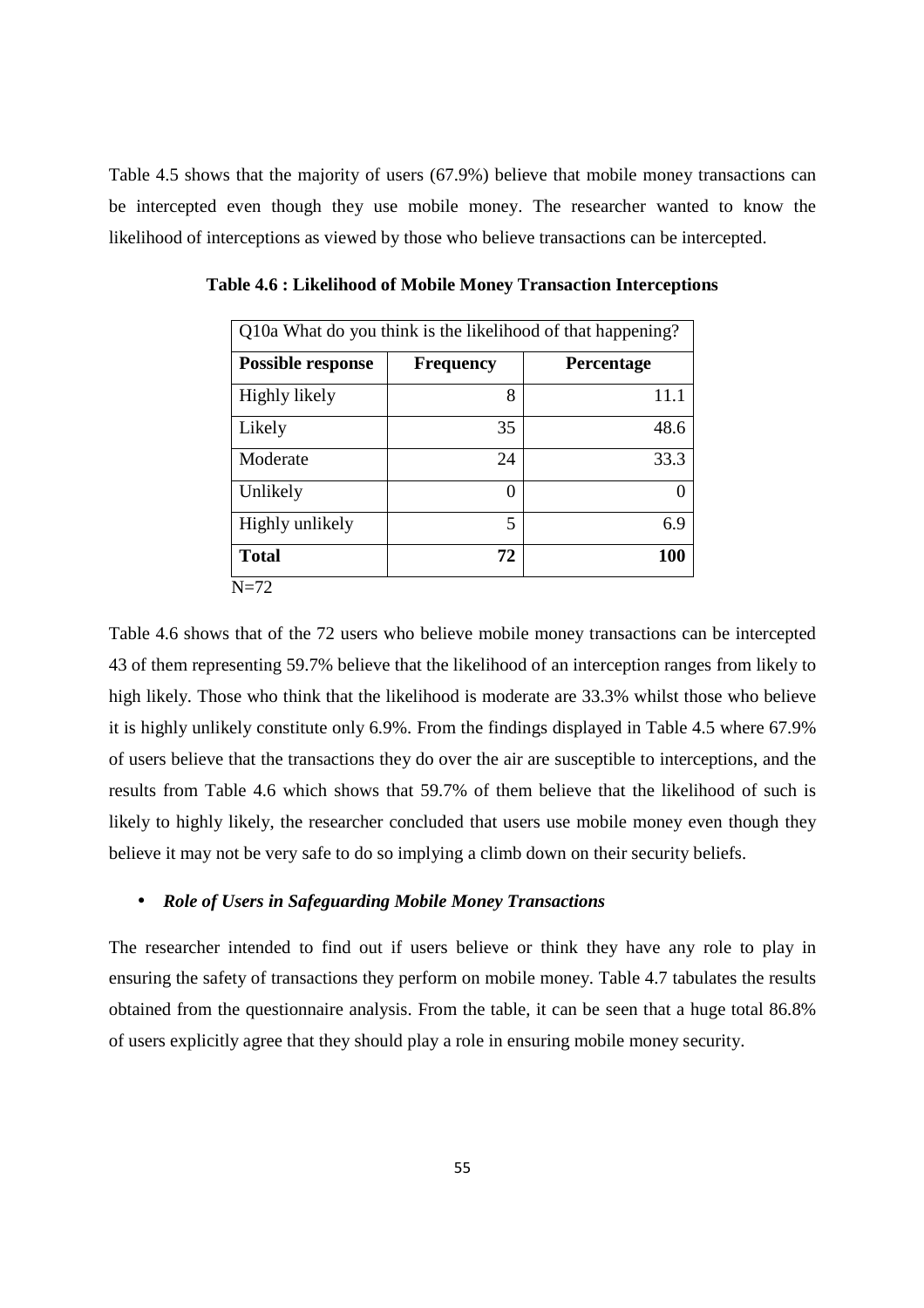| Q13 Do you believe users have a role to play in ensuring the security of their mobile money? |                  |                   |  |
|----------------------------------------------------------------------------------------------|------------------|-------------------|--|
| <b>Possible response</b>                                                                     | <b>Frequency</b> | <b>Percentage</b> |  |
| <b>Strongly Agree</b>                                                                        | 45               | 42.5              |  |
| Agree                                                                                        | 47               | 44.3              |  |
| Undecided                                                                                    | 8                | 7.5               |  |
| Disagree                                                                                     | 3                | 2.8               |  |
| Strongly disagree                                                                            | 3                | 2.8               |  |
| <b>Total</b>                                                                                 | 106              | 100               |  |

## **Table 4.7 : Role of Users in Safeguarding Mobile Money Transactions**

N=106

There were 7.5% who were undecided while the remainder of 5.6% think they do not have a role to play in ensuring the security of their mobile money systems. The researcher concluded that users believe that they should exhibit behaviour that adds to a commitment to ensuring mobile money security.

# • *Perceptions of Users on Sensitive Information Security on Mobile Money*

The researcher included questions to find out how secure users feel when they send personal information over the air on mobile money systems in order to find out if there is a correlation with adoption.

|  |  |  | Table 4.8 : Perception of Users on Security of Sensitive Information on Mobile Money |
|--|--|--|--------------------------------------------------------------------------------------|
|--|--|--|--------------------------------------------------------------------------------------|

| Q14 Do you feel secure sending sensitive information over mobile money systems? |                  |            |  |
|---------------------------------------------------------------------------------|------------------|------------|--|
| <b>Possible response</b>                                                        | <b>Frequency</b> | Percentage |  |
| <b>Strongly Agree</b>                                                           | 12               | 11.3       |  |
| Agree                                                                           | 29               | 27.4       |  |
| Undecided                                                                       | 19               | 17.9       |  |
| Disagree                                                                        | 36               | 34.0       |  |
| Strongly disagree                                                               | 10               | 9.4        |  |
| <b>Total</b>                                                                    | 106              | 100        |  |

N=106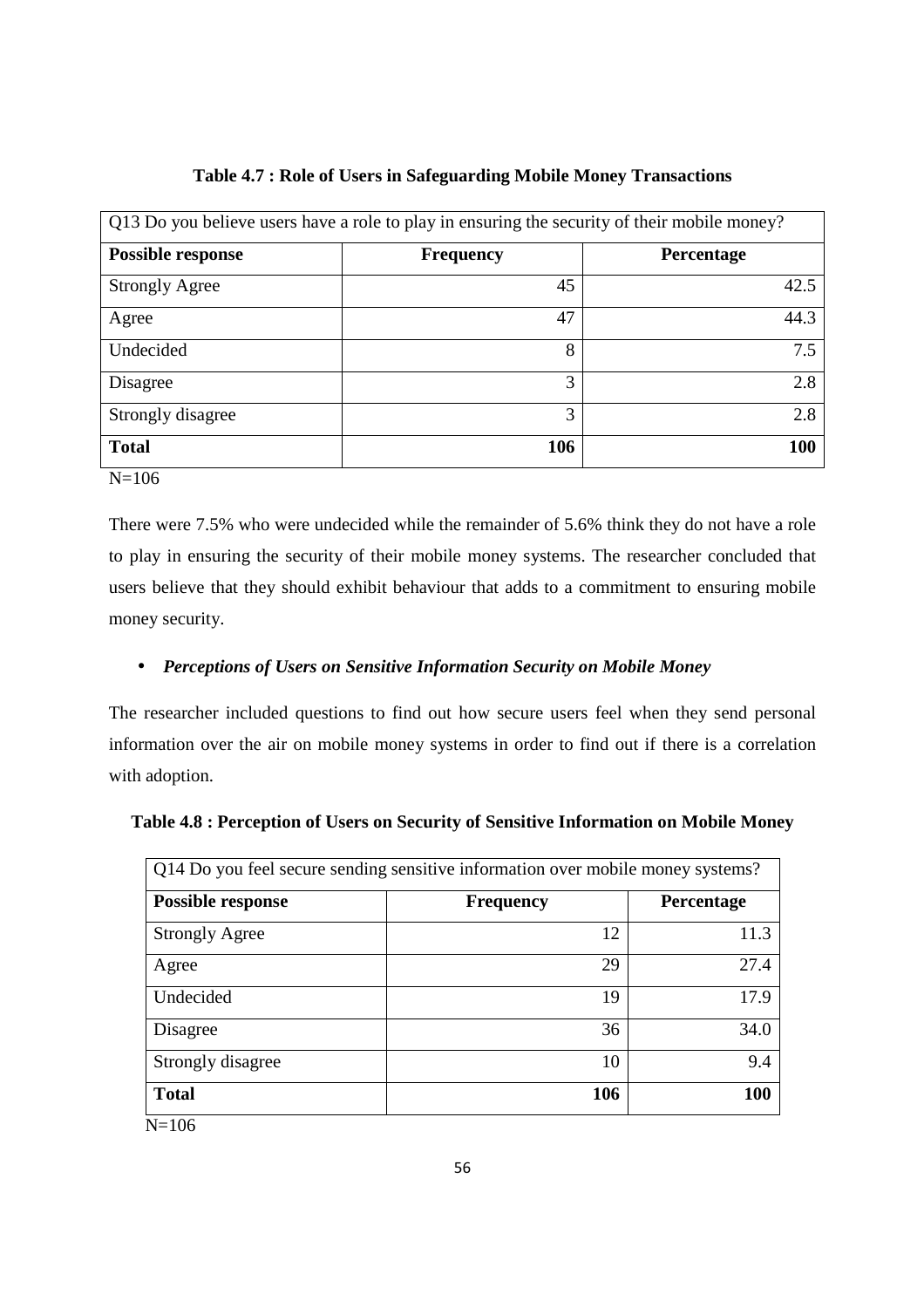Table 4.8 shows that 38.7% of users explicitly agree that they feel secure to send sensitive information over mobile money systems (see total of those who agree and strongly agree in Table 4.8). Those who do not feel secure to send sensitive information over mobile money systems were 43.4% (see Table 4.8). The fact that the users who do not feel secure sending sensitive information over mobile money systems (43.4%) outweighed those who feel secure (34.0%) got the researcher to conclude that users use mobile money systems irrespective of how secure they feel when using the systems implying that they do not value the perceived security issues.

## • *Perceived Security Against Perceived Usefulness*

To find out how perceived security aspect fares when compared against other factors that also affect the decision of a user in choosing a mobile money service, questions pertaining to that were included in the questionnaire.

| Q15 Which mobile money product attribute is more important than the other? |                  |            |  |  |
|----------------------------------------------------------------------------|------------------|------------|--|--|
| <b>Possible response</b>                                                   | <b>Frequency</b> | Percentage |  |  |
| Security                                                                   | 44               | 41.5       |  |  |
| Usefulness                                                                 | 15               | 14.2       |  |  |
| Equally important                                                          | 47               | 44.3       |  |  |
| <b>Total</b>                                                               | 106              | 100        |  |  |
| $N=106$                                                                    |                  |            |  |  |

**Table 4.9 : Perceived Security Against Perceived Usefulness** 

Table 4.9 shows that 41.5% of users rank mobile money security as more important than its usefulness while only 14.2% think usefulness is more important than security. Those who think the two attributes are equally important account for 44.3%. From these findings the researcher concluded that users believe mobile money security is more important than product usefulness.

#### • *Perceived Security Against Affordability*

The research collected responses that looked at how perceived system security fared against affordability in the mind of the users. Table 4.10 contains the tabulated results.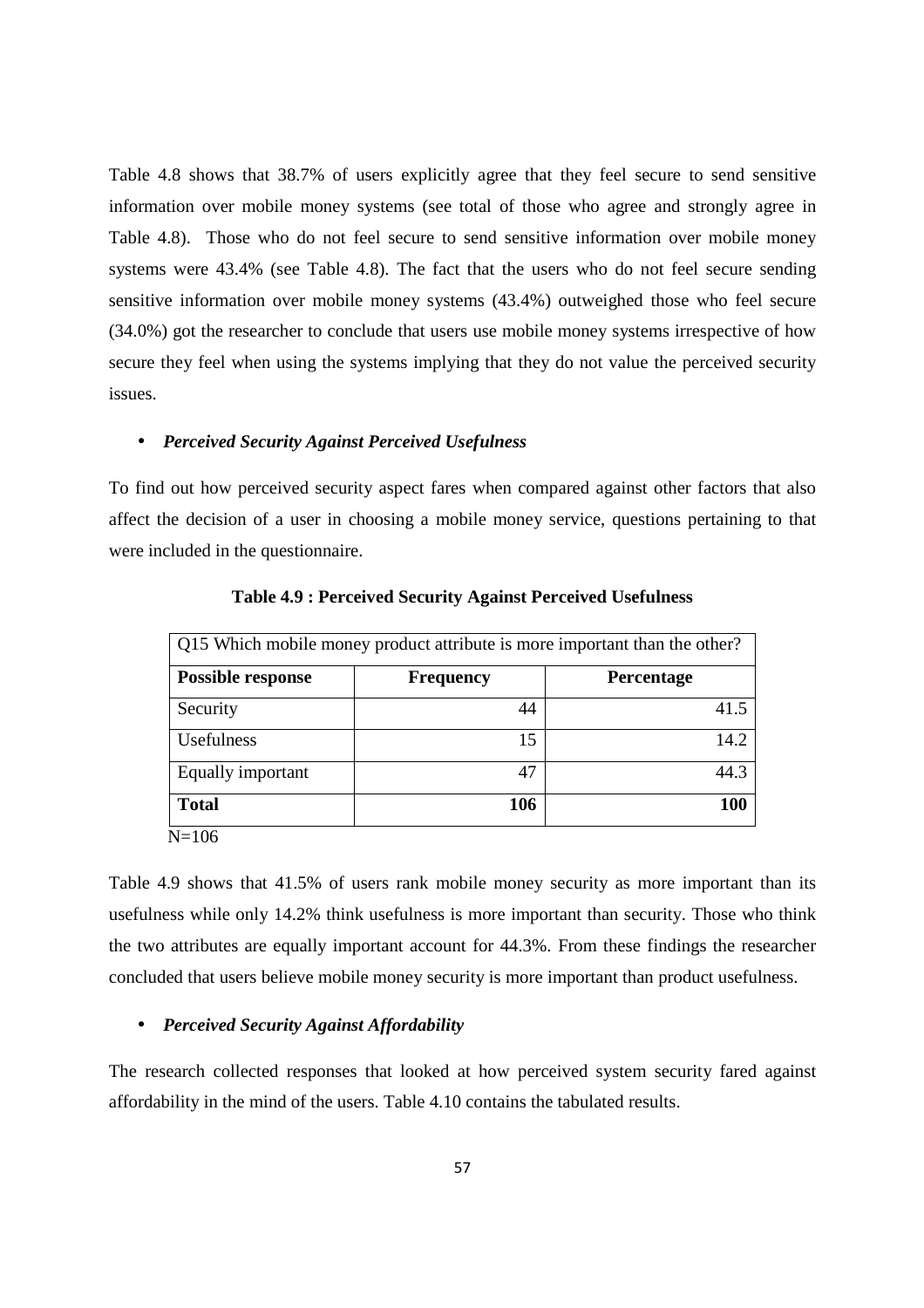| Q16 Which mobile money product attribute is more important than the other? |                  |            |  |  |
|----------------------------------------------------------------------------|------------------|------------|--|--|
| <b>Possible response</b>                                                   | <b>Frequency</b> | Percentage |  |  |
| Security                                                                   | 33               | 31.1       |  |  |
| Affordability                                                              | 26               | 24.5       |  |  |
| Equally important                                                          | 47               | 44.3       |  |  |
| <b>Total</b>                                                               | 106              | 100        |  |  |
| $N = 106$                                                                  |                  |            |  |  |

**Table 4.10 : Perceived Security Against Perceived Affordability** 

Table 4.10 shows that 31.1 % of users think security attributes of mobile money systems are more important than its affordability, while 24.5% think that affordability is more important. Those who think the two attributes are equally important are 44.3%. From the table it can be seen than more users deem security as more important than affordability.

## • *Perceived Security Against Ease of Use*

The research also gathered the perception of users with regards to the importance of perceived security when compared against mobile money ease of use.

| <b>Possible response</b> | <b>Frequency</b> | <b>Percentage</b> |
|--------------------------|------------------|-------------------|
| Security                 | 40               |                   |
| Ease of Use              | 22               |                   |
| Equally important        | 44               |                   |
| <b>Total</b>             | 106              |                   |

**Table 4.11 : Perceived Security Against Ease of Use**

As can be seen from Table 4.11 there are 37.7% of users believe mobile money security is more important than mobile money ease of use while 20.8% think ease of use is more important than security. There are 41.5% users who think these two attributes are equally important. Since the number of users who believe security is more important outweighs the number of those that think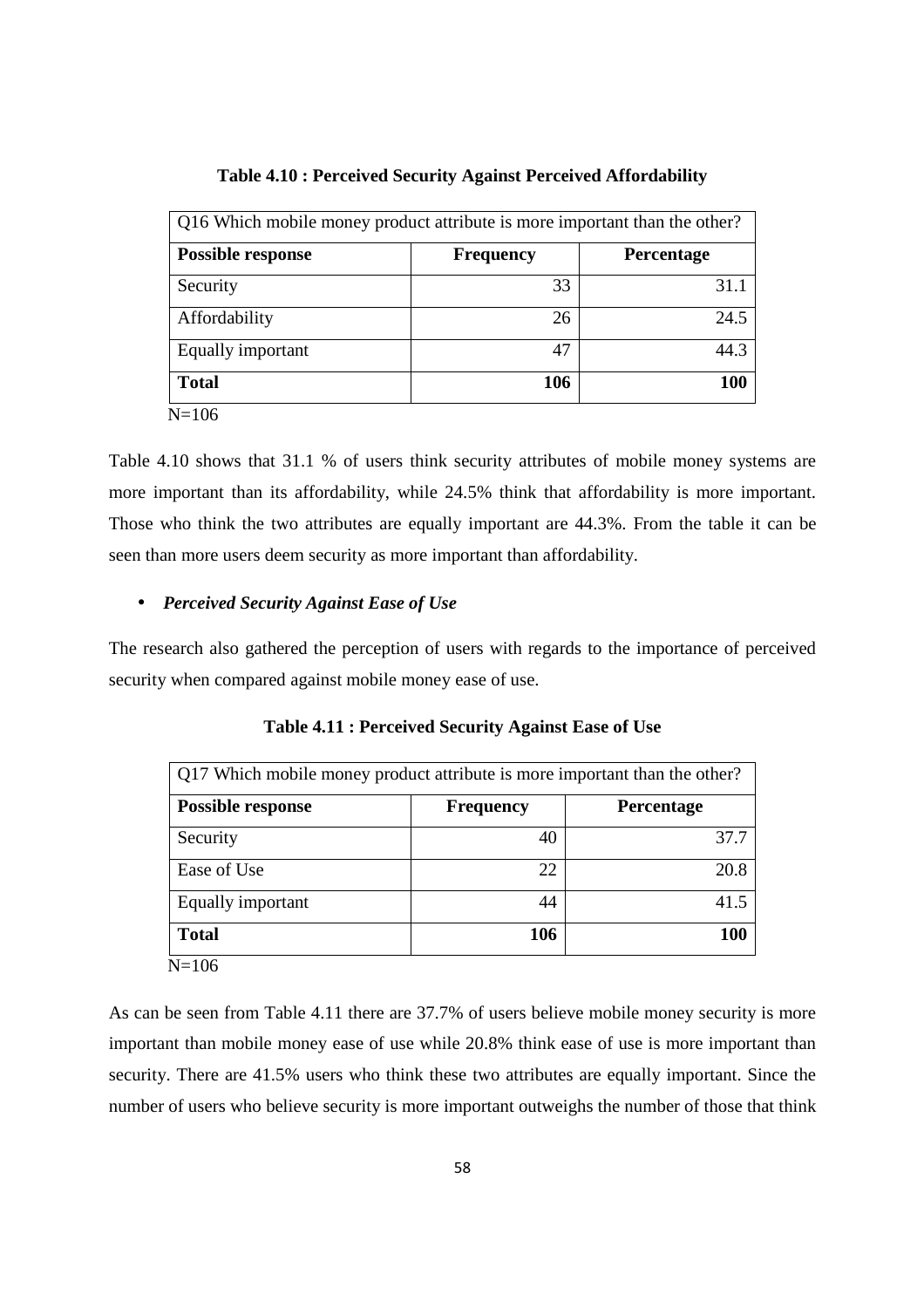ease of use is more important, without considering the neutral ones, the researcher concluded that users want mobile money product to be secure.

Findings from the three tables Table 4.9, Table 4.10 and Table 4.11 show that users believe security is more important than usefulness, affordability and ease of use since the users who are not neutral about the importance of security with each comparative attribute had a larger group picking security as the most important. This shows that users value security in their minds.

## • *Users View on Importance of Security to Mobile Money Systems*

The researcher asked respondents to rank the importance of security to mobile money systems without comparing it to any other attribute. Table 4.12 shows the tabulated responses as obtained.

| Q19 On a scale of 1-5, 1 being least important, 5 being very important, how do |                  |            |  |  |
|--------------------------------------------------------------------------------|------------------|------------|--|--|
| you rank the importance of security to mobile money systems?                   |                  |            |  |  |
| <b>Possible response</b>                                                       | <b>Frequency</b> | Percentage |  |  |
| 1 (Least important)                                                            | $\theta$         | 0.0        |  |  |
| $\overline{2}$                                                                 | $\overline{2}$   | 1.9        |  |  |
| 3                                                                              | 23               | 21.7       |  |  |
| 4                                                                              | 20               | 18.9       |  |  |
| 5 (Very important)                                                             | 61               | 57.5       |  |  |
| <b>Total</b>                                                                   | 106              | <b>100</b> |  |  |
| $N = 106$                                                                      |                  |            |  |  |

**Table 4.12 : Users View on Importance of Security to Mobile Money Systems** 

Table 4.12 shows that users who classified security as the most important are 57.5%. Those who thought it is second most important are 18.9%. These are the users who view security as a priority. Their totality accounted for 76.4% of users. Those who view the importance of security as moderate to least important accounted for 22.6% with no user ranking security as least important. The researcher concluded from this that users perceive security as important to mobile money systems.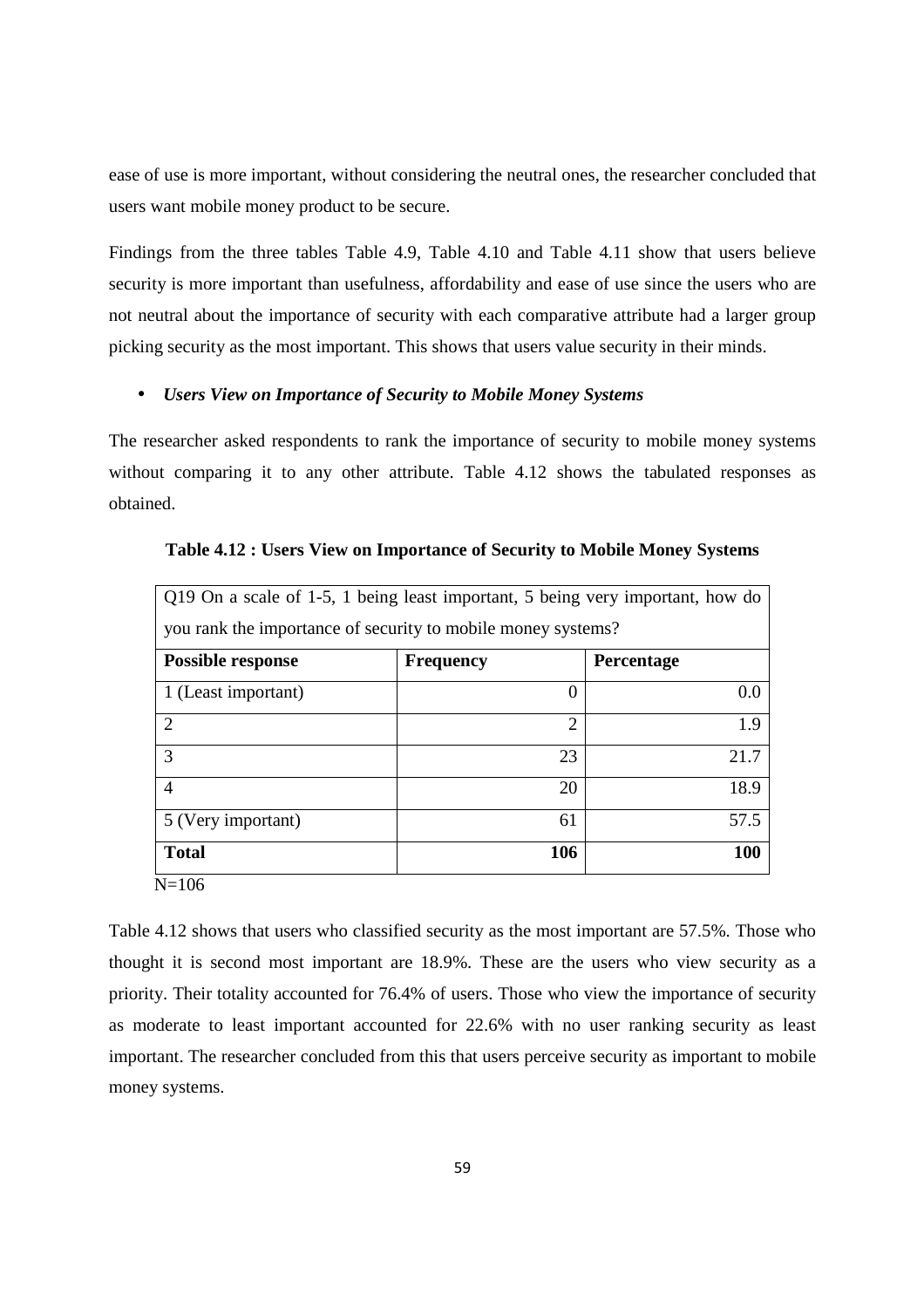#### **4.4.2 Summary on Users Conceptual Beliefs on Mobile Money Security**

The analysis done to find out the conceptual beliefs of mobile money users on security related issues showed that users do not view security features on mobile money systems as hindering adoption. Users believe they should play a role in ensuring the security of their mobile money accounts. Users of mobile money services believe security of mobile money systems is more important than other attributes namely affordability, ease of use and usefulness. The users viewed security as the most important aspect with no user ranking security as least important amongst the mobile money systems attributes. Users however feel mobile money transactions can be intercepted though they still use mobile money.

## **4.4.3 Conceptual Beliefs of Respondents - Potential Users and Non Users**

This section looks at the conceptual beliefs of potential users and non users with regards to perceived security on mobile money and other factors that may affect mobile money uptake. These respondents were asked to complete questions on the questionnaire that intended to find reasons why they do not use mobile money and indicate what can be done for them to come on board. For these respondents the reason why they do not use mobile money and what they expect to change or to be added to mobile money systems in order for them to adopt it was considered all that this group could contribute to the research therefore there is no analysis of their behaviour with regards to mobile money transactions as they do not use the service.

#### • *Reasons For Not Using Mobile Money*

The researcher gathered information from respondents who do not use mobile money on the different reasons why they do not use the service. The findings were tabulated in Table 4.13.

Table 4.13 shows that the largest group of potential and non users shun mobile money because of lack of usefulness to them. The second most recurring reason amongst the group is poor ease of use attributes. The third most recurring reason was security and affordability. There are 5.6% of non users who do not use mobile money because they do not know that it exists. It is evident from this analysis that the main reason why non users shun mobile money is because they do not see its usefulness. The second reason is because of ease of use concerns, where 22.2% of non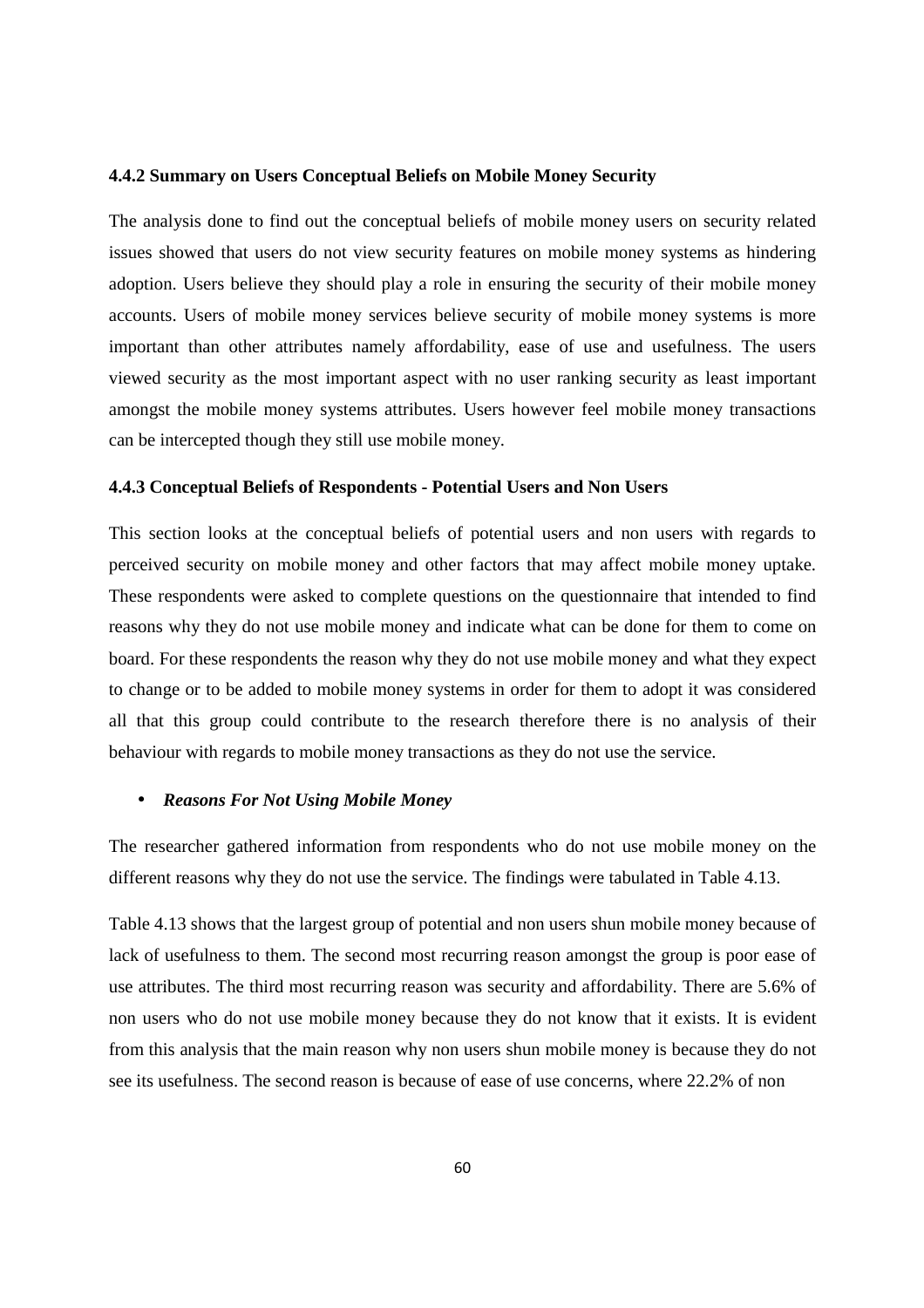| Q42 What is the primary reason why you do not use mobile money |                  |                   |
|----------------------------------------------------------------|------------------|-------------------|
| (tick one)?                                                    |                  |                   |
| <b>Possible response</b>                                       | <b>Frequency</b> | <b>Percentage</b> |
| I do not know it exists                                        | 2                | 5.6               |
| I do not think it is safe/secure to use it                     | 7                | 19.4              |
| The service is not very useful to me, it                       | 12               | 33.3              |
| does not change the way I transact.                            |                  |                   |
| It is difficult to use ( <i>i.e. learn</i> , enrol into,       | 8                | 22.2              |
| use and/or access)                                             |                  |                   |
| It is expensive to use it <i>i.e.</i> higher tariff            | 7                | 19.4              |
| charges.                                                       |                  |                   |
| Other reason                                                   | 0                | 0.0               |
| <b>Total</b>                                                   | 36               | 100               |
| $N = 36$                                                       |                  |                   |

## **Table 4.13 : Reasons For Not Using Mobile Money**

users cited difficulties in using the product. Perceived security features and cost are deterrent factors but they are not the main ones.

## • *Most Important Characteristics of Mobile Money to Potential and Non Users*

The researcher intended to find out reasons that would lure non users to the product. The non users were asked which feature on mobile money they would consider as most important if they were to use it in future. Table 4.14 shows the results obtained.

The trait most cited by the non users and potential users groups as most important was security. The second most important trait to lure non users to mobile money was jointly cited as ease of use and affordability. Product usefulness came last amongst the other traits (see Table 4.14). From the findings in Table 4.14 the researcher concluded that non users would adopt mobile money if it became secure in their view. Perceived cost and ease of use are also the joint next important.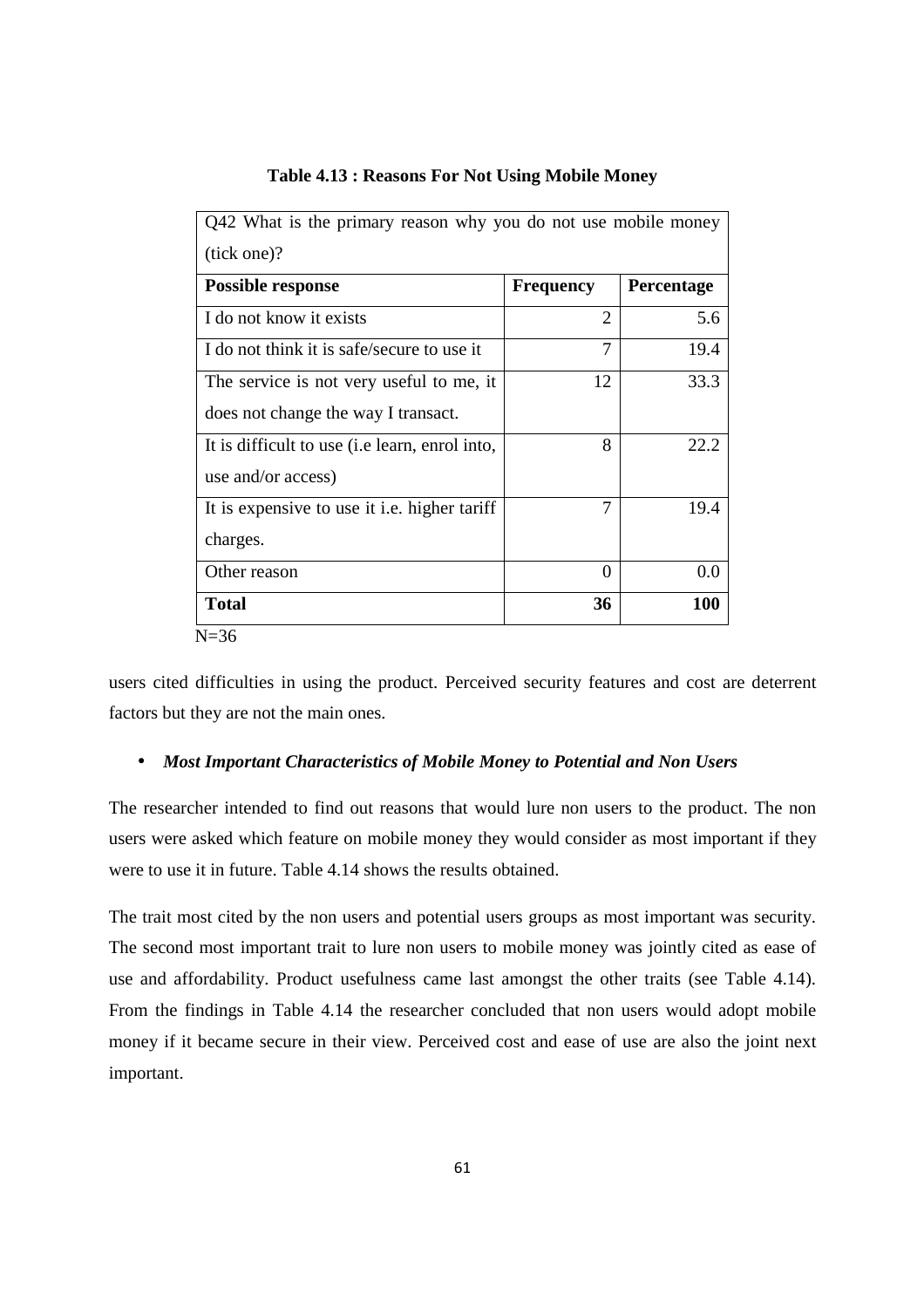## **Table 4.14 : Most Important Characteristics of Mobile Money to Potential and Non Users**

| Q43 If you decided to adopt mobile money, what factors would you consider most when<br>choosing a mobile money provider (tick one)? |                  |            |
|-------------------------------------------------------------------------------------------------------------------------------------|------------------|------------|
| <b>Possible response</b>                                                                                                            | <b>Frequency</b> | Percentage |
| The product should be secure, risk free, trustworthy and<br>reliable                                                                | 13               | 36.1       |
| It must have useful services, be innovative and improve the                                                                         | 5                | 13.9       |
| way I transact<br>It must be easy to learn, enroll and use, and should have                                                         | 9                | 25.0       |
| readily available agent outlets.                                                                                                    |                  |            |
| It must be cheap to use                                                                                                             | 9                | 25.0       |
| Other reason                                                                                                                        | $\Omega$         | 0.0        |
| <b>Total</b>                                                                                                                        | 36               | 100        |

N=36

## **4.4.4 Summary of Conceptual Beliefs of Potential and Non Users**

The researcher noted that most of the non users cited security related issues as the main characteristic that would not lure them to use mobile money systems. On reasons why they do not use mobile money most cited non usefulness of the service and mentioned security as the third most popular reason why they do not use mobile money. The results showed that the users believe security is important to mobile money systems.

## **4.4.5 Actual Behaviour of Respondents - Users**

The questionnaire that was circulated to respondents had questions that were meant to gather information on what the respondent thought in terms of characteristics that are ideal for mobile money systems (conceptual). It also contained questions that checked how in practice those users behave, to see if the conceptual and the observed trends match. An evaluation of the practiced and the conceptualized was then made to give a conclusion to the research.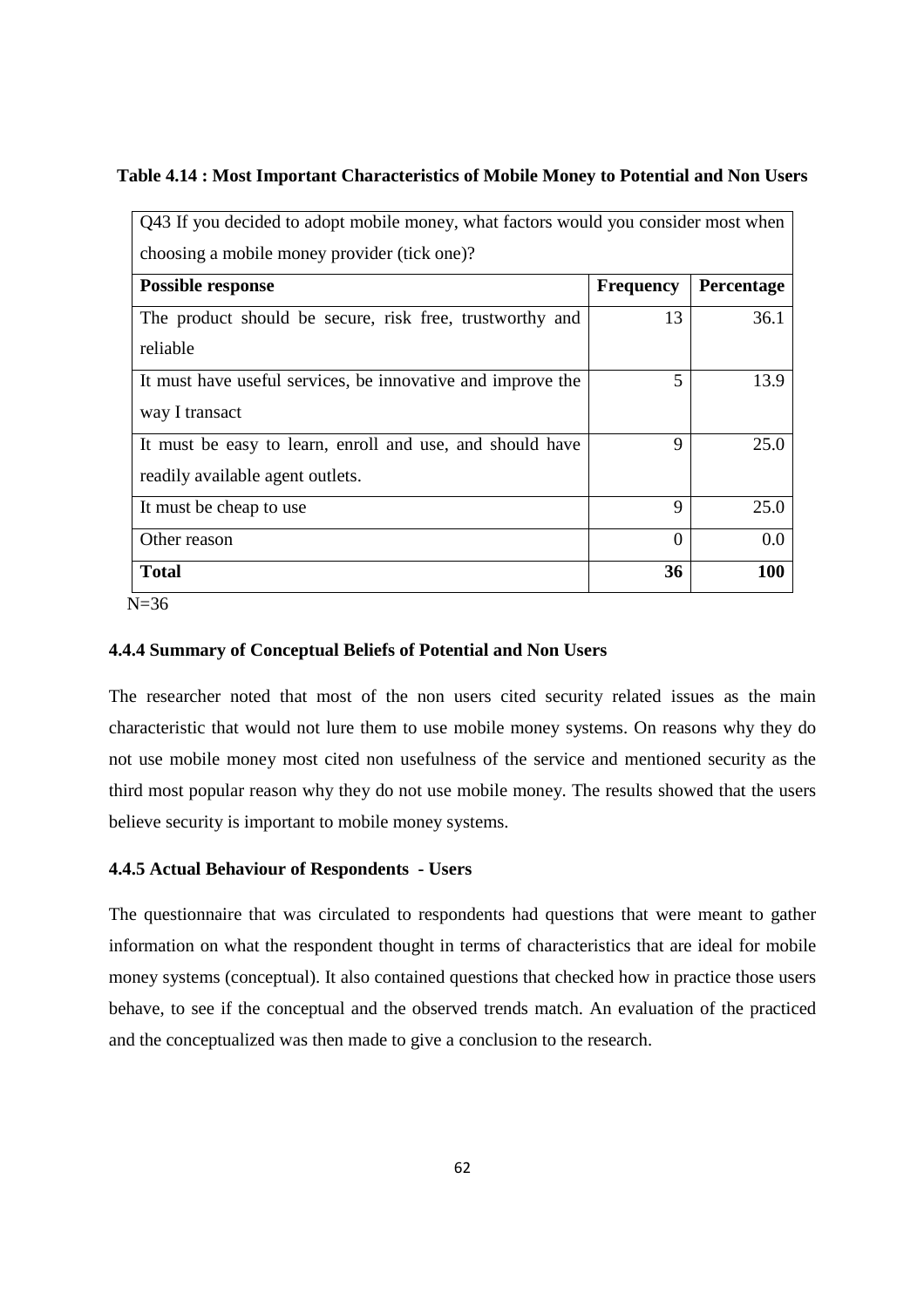### • *Awareness of Security Features on Adopted Mobile Money System*

The research sought to find out if users are aware of security features available on their mobile money systems.

Table 4.15 shows that 66.0% of respondents who are mobile money users are aware of security features present on the mobile money service they use. The remainder of 34.0% are not aware. Table 4.15 also shows that 59.4% of these users check on the security of the mobile money product they use, whilst 40.6% do not.

| <b>Frequency</b><br>70                                                | Percentage<br>66.0 |
|-----------------------------------------------------------------------|--------------------|
|                                                                       |                    |
|                                                                       |                    |
|                                                                       | 34.0               |
| 106                                                                   | 100                |
| Q40 Do you check on the security of the mobile money product you use? |                    |
| <b>Frequency</b>                                                      | Percentage         |
| 63                                                                    | 59.4               |
| 43                                                                    | 40.6               |
| 106                                                                   | 100                |
|                                                                       | 36                 |

**Table 4.15 : Awareness of Security Features on Adopted Mobile Money System** 

 $N=106$ 

From Table 4.15 it can be observed that the number of users who are aware of security features available on their mobile money service outweighs that of unaware users. This shows that users are security conscious when choosing a mobile money service.

### • *Customer Reaction To Enhanced Security Features on Mobile Money*

Table 4.16 shows that 97.9% of the users who are aware of security features available on their mobile money would continue to use the service even if the security features were enhanced. Only 2.1% would not. This is in agreement with the earlier observation (see Table 4.3) were users agreed that they do not see security features as deterrent to the use of mobile money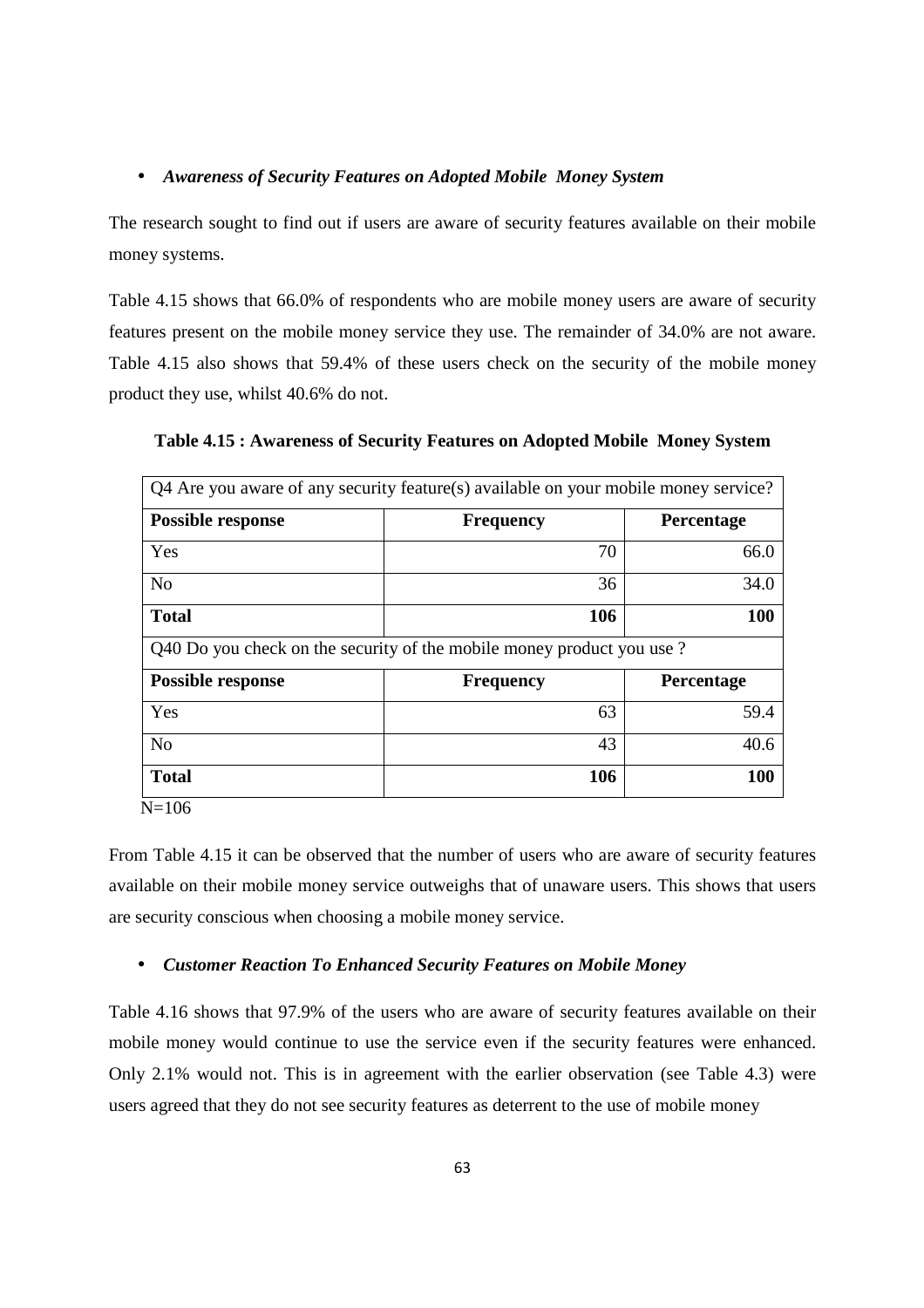## **Table 4.16 : Customer Reaction To Enhanced Security Features on Mobile Money**

| Q4a Would you continue using the mobile money service if these security features |                  |            |
|----------------------------------------------------------------------------------|------------------|------------|
| were increased/enhanced? (For those who are aware of security features.)         |                  |            |
| <b>Possible response</b>                                                         | <b>Frequency</b> | Percentage |
| Yes                                                                              | 68               | 97.9       |
| N <sub>o</sub>                                                                   | ◠                | 2.1        |
| <b>Total</b>                                                                     | 70               | 100        |
| $N=70$                                                                           |                  |            |

systems. From this analysis it can be said that perceived security has a positive correlation with mobile money adoption.

## • *Mobile Money Security Awareness Campaigns*

Respondents were asked about their knowledge of security features available on the mobile money systems they use and also if they think users should go through security awareness trainings before adopting mobile money. To validate this, respondents were also asked if their mobile money service provider airs adverts on the security features available on their service. Table 4.17 shows the responses.

| Q6 Does your mobile money service provider air adverts on |                  |                   |
|-----------------------------------------------------------|------------------|-------------------|
| the security features available on their service?         |                  |                   |
| <b>Possible response</b>                                  | <b>Frequency</b> | <b>Percentage</b> |
| Yes                                                       | 58               | 54.7              |
| N <sub>0</sub>                                            | 48               | 45.3              |
| <b>Total</b>                                              | 70               | 100               |

**Table 4.17: Mobile Money Security Awareness Campaigns** 

Table 4.17 shows that there are 54.7% of respondents from the users group whose mobile money service provider airs adverts on the security features available on the mobile money service. The remainder of 45.3%, use a mobile service provider who do not do that. From the above findings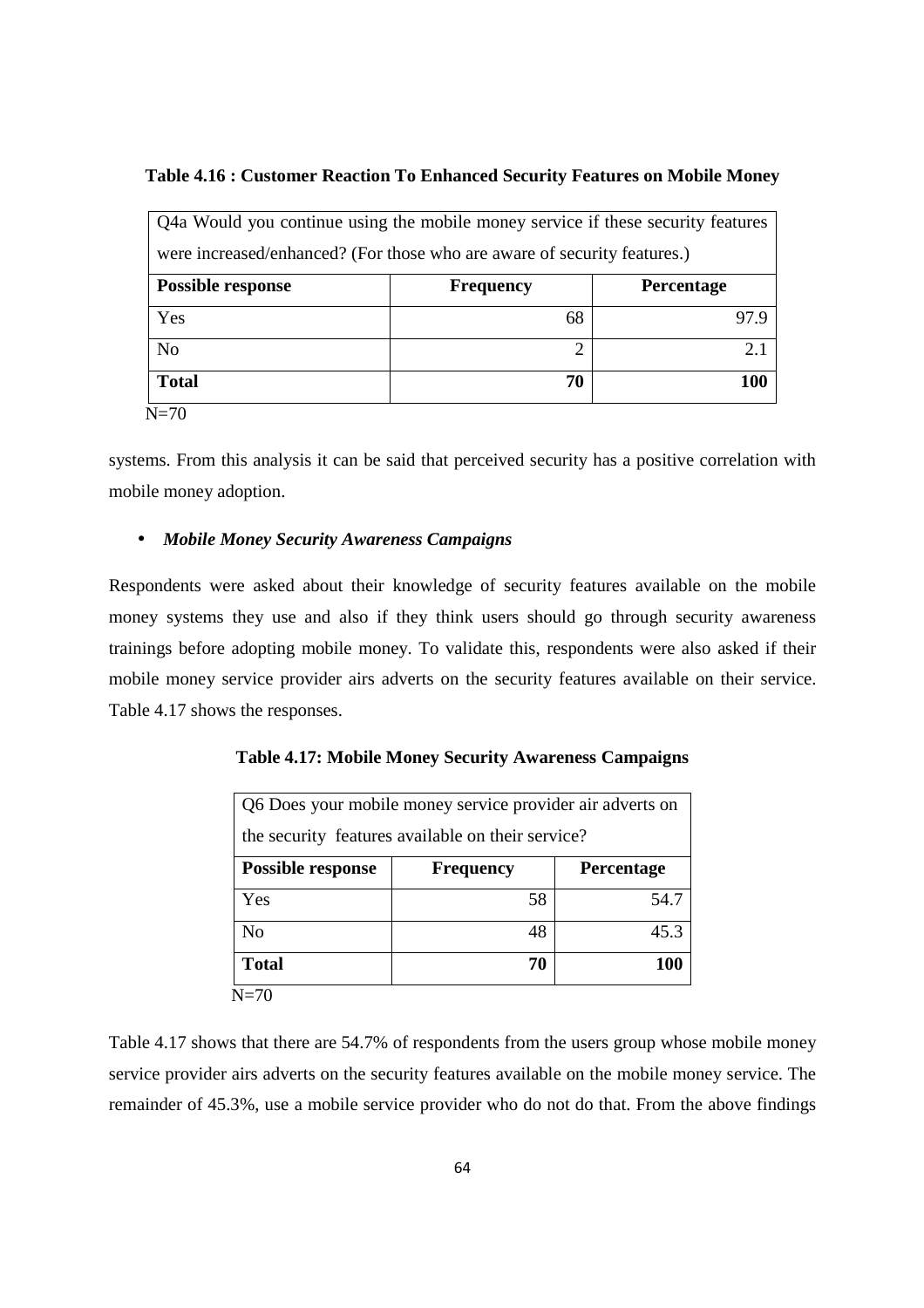it can be seen that there are more users of mobile money services who are aware of security features on their mobile money service than those who are not.

## • *Attendance of Mobile Money Security Awareness Campaigns*

The researcher intended to find out if users of mobile money systems actually went through mobile money security awareness prior to adopting their current services. Table 4.18 shows the responses obtained.

Q7 Did you go through a mobile money security awareness training before using mobile money? **Possible response** Frequency Percentage  $Yes$  15 14.2 No 35.8 **Total 106 100**

**Table 4.18: Attendance of Mobile Money Security Awareness Campaigns** 

N=106

Findings displayed on Table 4.18 show that 85.8% of the users did not attend a mobile money security awareness campaign. Only 14.2% did attend. This shows that users did not attach much importance to security or did not get access to such trainings. However they still went on to use the service without such trainings hence they did not see the trainings as important.

#### • *Customer Awareness of Official Mobile Money SMS Notification Shortcodes*

The researcher wanted to know whether customers would survive phishing attacks through the use of bogus SMS shortcodes when transactions occur. Customers were asked about their knowledge of the official shortcodes used by their mobile money service providers. Table 4.19 shows the responses obtained.

The results from the table show that 56.6% of the users are aware of the SMS shortcodes used by their mobile money service provider for alerts relating to mobile money transactions. There are 43.4% of users who are not aware of their official mobile money service alert SMS notification shortcodes. These are the ones susceptible to bogus messages.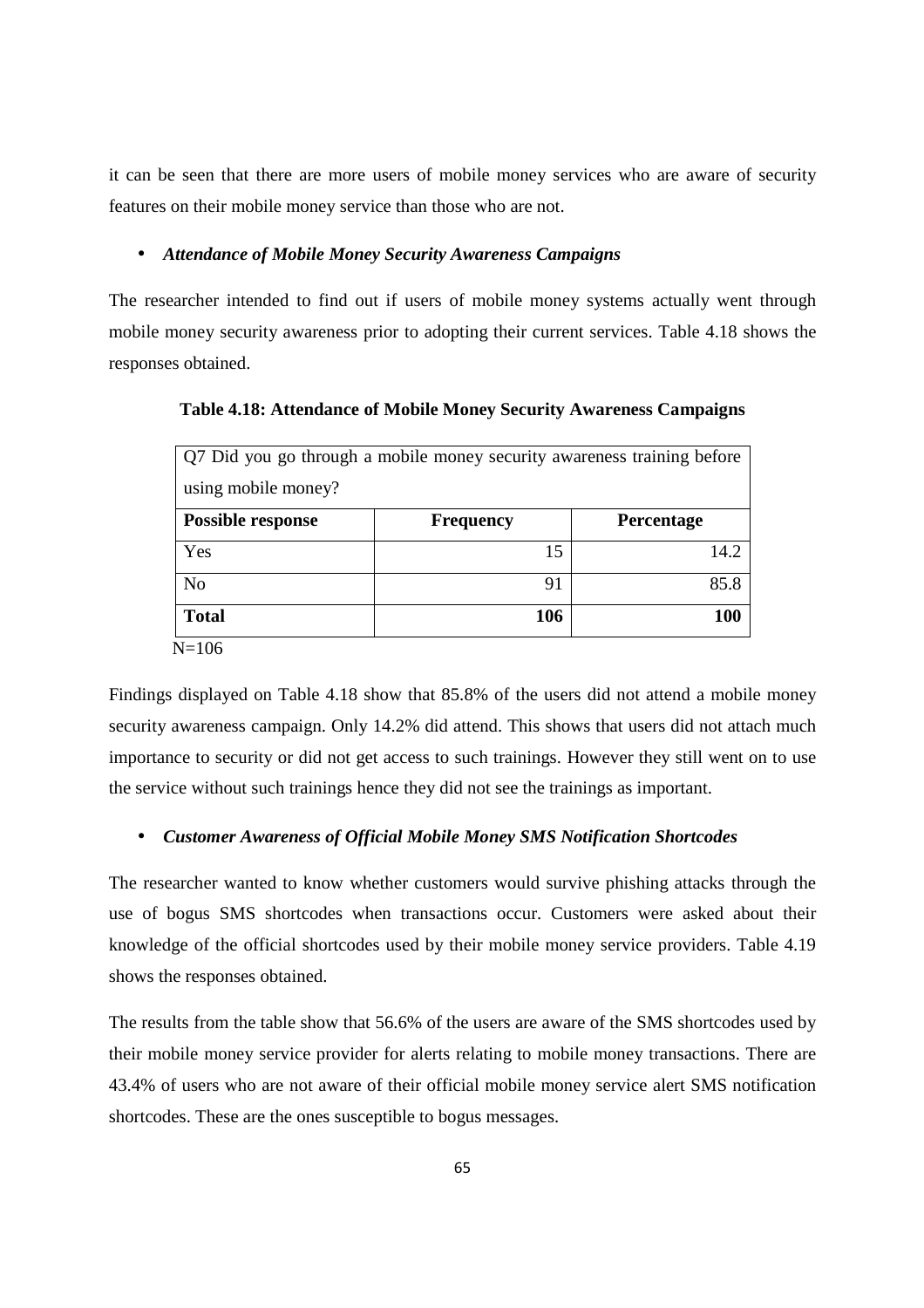## **Table 4.19: Customer Awareness of Official Mobile Money SMS Notification Shortcodes**

|                                               | Q11 Are you aware of the SMS shortcodes used by your mobile money service provider for |            |
|-----------------------------------------------|----------------------------------------------------------------------------------------|------------|
| alerts relating to mobile money transactions? |                                                                                        |            |
| <b>Possible response</b>                      | <b>Frequency</b>                                                                       | Percentage |
| Yes                                           | 60                                                                                     | 56.6       |
| N <sub>o</sub>                                | 46                                                                                     | 43.4       |
| <b>Total</b>                                  | 106                                                                                    | 100        |
| $N = 106$                                     |                                                                                        |            |

The fact that more users are aware of the official SMS shortcodes used for transactional alerts means that users reduce vulnerability to bogus SMS messages. This is a user behaviour that adds towards a commitment to improving security.

## • *Origin Verification of Mobile Money SMS Messages By Users*

Table 4.20 compliments findings from Table 4.19. There are 60.4% of users who verify the origins of mobile money SMS messages. These users have less chance of falling prey to bogus messages. There are 39.6% of users who do not verify the origins of transactional alerts. The fact

| Q12 When you receive mobile money SMS messages do you verify their origin? |                  |            |
|----------------------------------------------------------------------------|------------------|------------|
| <b>Possible response</b>                                                   | <b>Frequency</b> | Percentage |
| Yes                                                                        | 64               | 60.4       |
| N <sub>o</sub>                                                             | 42               | 39.6       |
| <b>Total</b>                                                               | 106              | 100        |

**Table 4.20: Origin Verification of Mobile Money SMS Messages By Users** 

 $N=106$ 

that there are more users who verify the transactional SMS origins compared to those who do not shows a behaviour that is pro security being exhibited by users.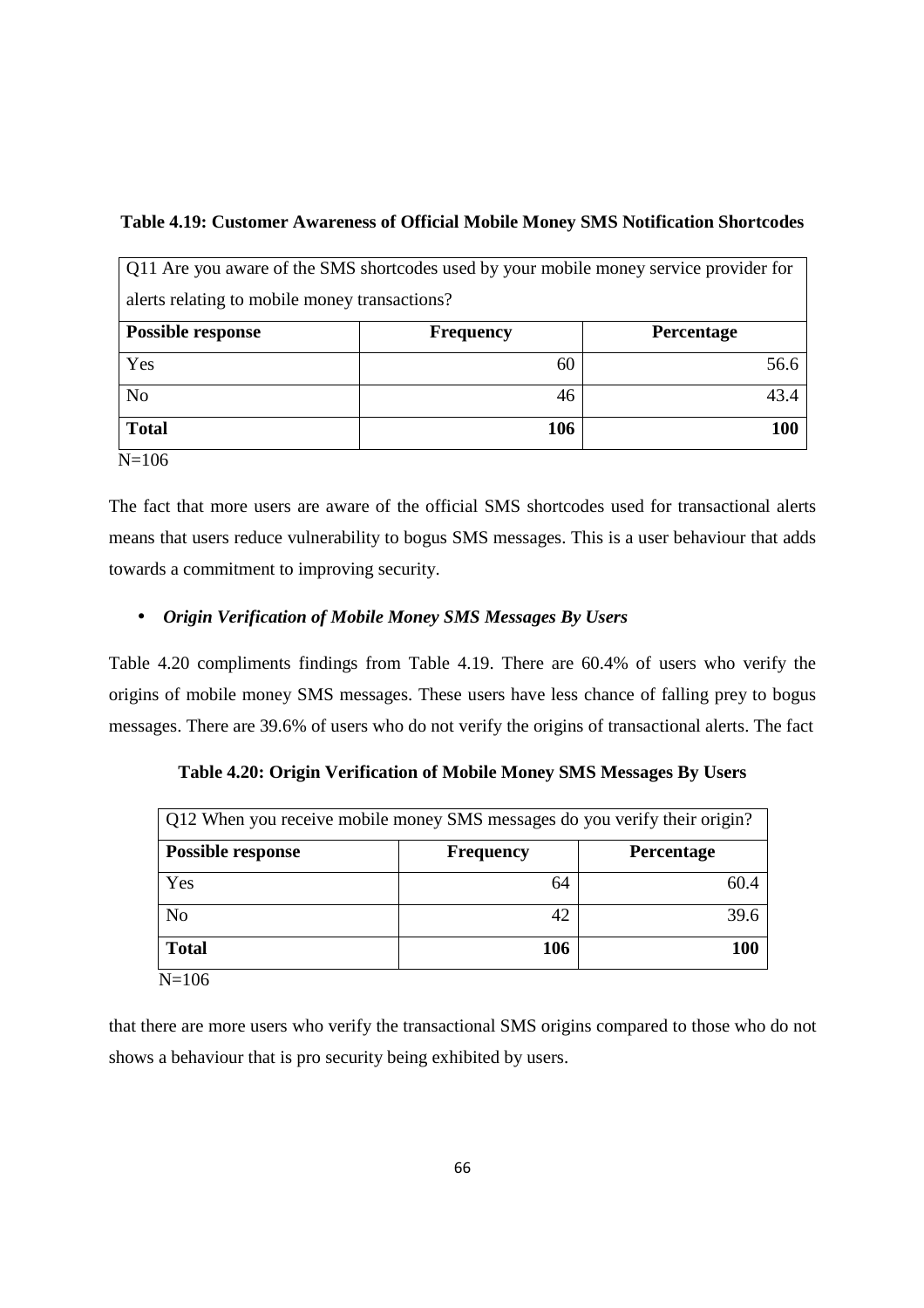## • *Most Important Mobile Money Factor for Users*

To find out the main reason considered by those who use mobile money for them to use it, the researcher included a question on that aspect. Table 4.21 shows the results of the findings tabulated.

The largest group of users chose their mobile money basing on its usefulness (see Table 4.21). The second most recurring attribute used for choosing a mobile money service was security related. Affordability was the third most cited reason to lure customers to use a service while ease of use attribute anchored the list of reasons in terms of recurrence (see Table 4.21).

| Q18 What was the most important factor you that considered when you chose your |                  |            |
|--------------------------------------------------------------------------------|------------------|------------|
| current mobile money service (tick one)?                                       |                  |            |
| <b>Possible response</b>                                                       | <b>Frequency</b> | Percentage |
| It enables me to accomplish my tasks easier due to useful,                     | 52               | 49.1       |
| innovative services                                                            |                  |            |
| Using the mobile wallet does not require a lot of mental                       | 9                | 8.5        |
| effort                                                                         |                  |            |
| The service is secure, risk free, trustworthy and reliable                     | 25               | 23.6       |
| The service is affordable to use.                                              | 17               | 16.0       |
| Other reason                                                                   | 3                | 2.8        |
| <b>Total</b>                                                                   | 106              | 100        |
| $N = 106$                                                                      |                  |            |

**Table 4.21: Most Important Characteristics of Mobile Money to Non Users** 

The remaining users (2.8%) chose theirs for other reasons which they unfortunately did not specify even though they had an option to do so. This shows that mobile money service usefulness is the most important factor for adoption. Security comes second followed by cost then ease of use amongst the user group.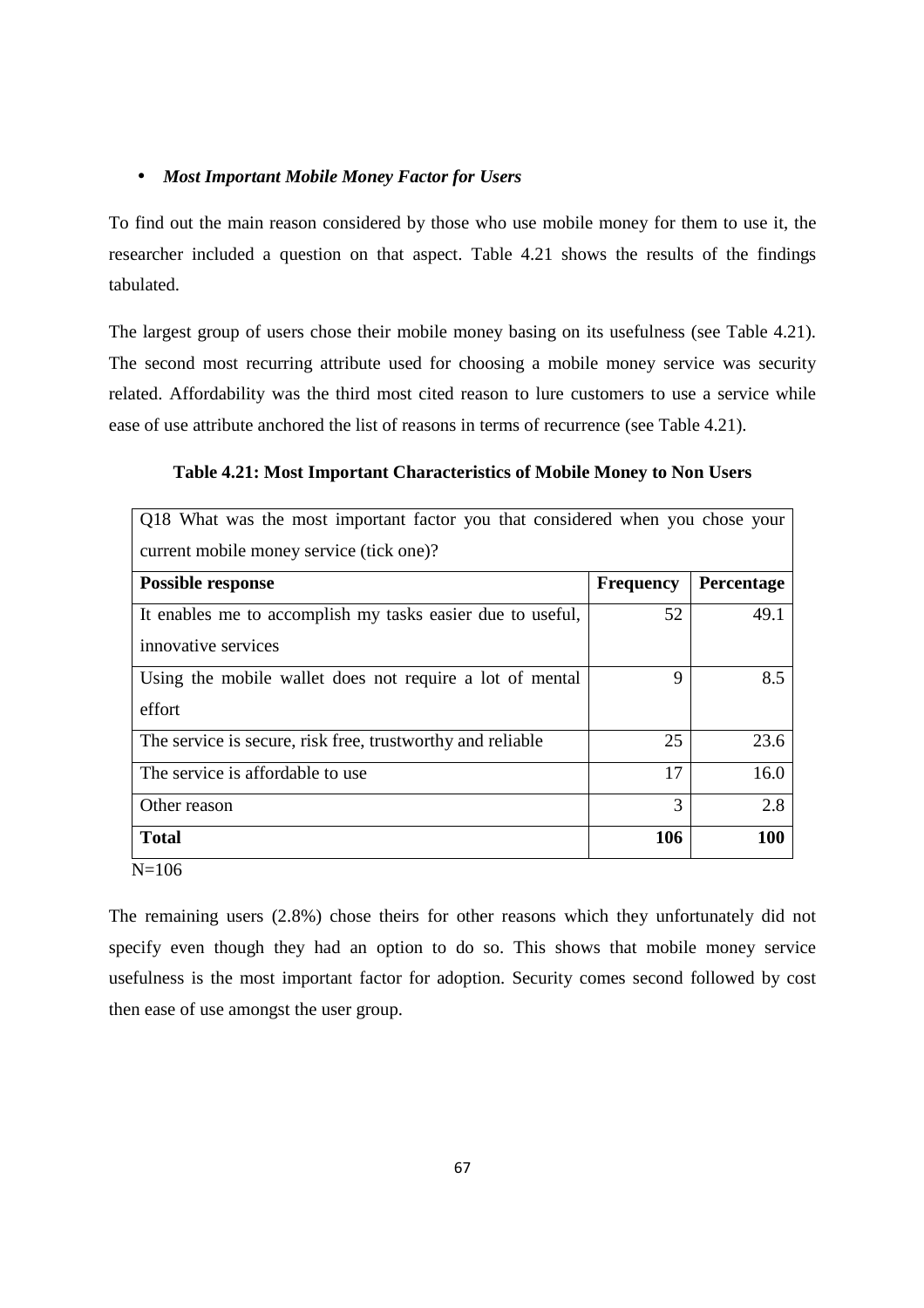#### • *User Behaviour and Handset Issues*

For the researcher to thoroughly scan the security related behaviour exhibited by the respondents who use mobile money, there was need for a background check on the handsets they use the operating system used, the behaviour the users constantly exhibit when using their mobile handsets which they in turn use for mobile money so that this behaviour can be evaluated in relation to the security issues it poses to mobile money transactions.

Information about the mobile operating systems used by users was gathered and tabulated in Table 4.22.

| <b>Possible response</b> | <b>Frequency</b> | Percentage |
|--------------------------|------------------|------------|
| Android                  | 46               | 43.4       |
| Symbian                  | 19               | 17.9       |
| Windows                  | 16               | 15.1       |
| Blackberry               | 10               | 9.4        |
| Java ME                  | 10               | 9.4        |
| Other                    | 5                | 4.7        |
| <b>Total</b>             | 106              | 100        |

**Table 4.22: Mobile Operating System of User Handsets**

The most used mobile operating system amongst mobile money adopters is Android which commands 43.4% of the users as shown on Table 4.22. The most used mobile operating system amongst adopters, Android, is the most affected by malware (Juniper Networks, 2012). This implies that mobile money users are vulnerable to the threats caused by this malware. Irrespective of this the users still use mobile money on these gadgets.

The researcher uses Table 4.23 to highlight the characteristics of mobile money users with respect to security concerns. Table 4.23 shows that 92.5% of mobile money users did not have their handsets scanned for virus prior to adopting mobile money. Only a paltry 7.5% users did scan their handsets prior to adoption. Table 4.23 also shows that less than a quarter (20.8%) of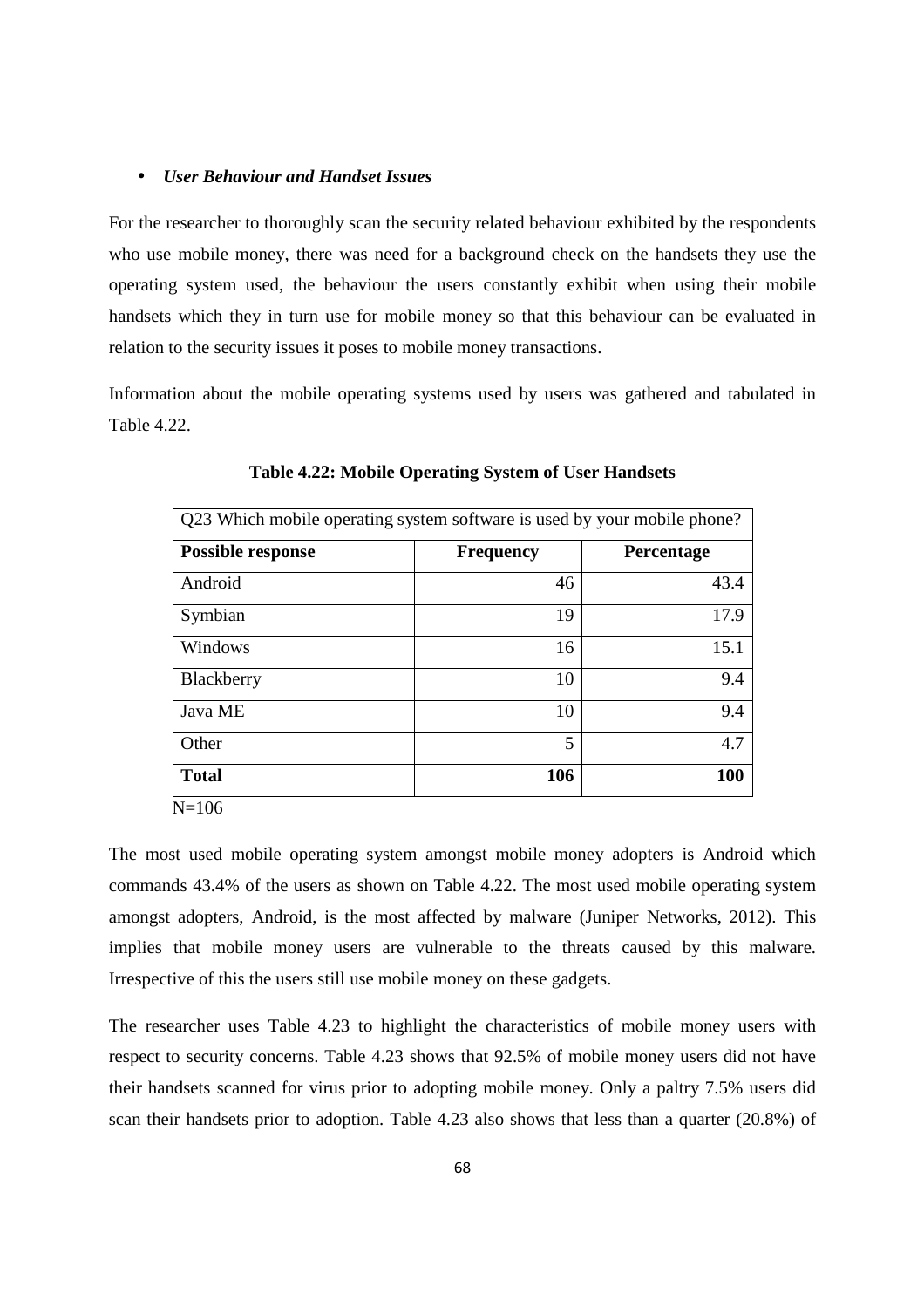mobile money users use antivirus software on their mobile phones. The majority (79.2%) of users do not use antivirus software on mobile phones which they use for mobile money irrespective of the fact that 43.4% of them use the Android platform which is the most targeted by malware (Juniper Networks, 2012).

|                                                          | Q9 Did you have your mobile handset scanned for viruses before using mobile    |            |
|----------------------------------------------------------|--------------------------------------------------------------------------------|------------|
| money?                                                   |                                                                                |            |
| Possible response                                        | <b>Frequency</b>                                                               | Percentage |
| Yes                                                      | 8                                                                              | 7.5        |
| N <sub>o</sub>                                           | 98                                                                             | 92.5       |
| <b>Total</b>                                             | 106                                                                            | 100        |
| Q20 Do you use antivirus software for your mobile phone? |                                                                                |            |
| <b>Possible response</b>                                 | <b>Frequency</b>                                                               | Percentage |
| Yes                                                      | 22                                                                             | 20.8       |
| N <sub>o</sub>                                           | 84                                                                             | 79.2       |
| <b>Total</b>                                             | 106                                                                            | 100        |
|                                                          | Q20a How often do you update the antivirus software? (For those who do update) |            |
| <b>Possible response</b>                                 | <b>Frequency</b>                                                               | Percentage |
| Daily                                                    | 5                                                                              | 22.7       |
| Twice a week                                             | $\overline{2}$                                                                 | 9.1        |
| Weekly                                                   | 3                                                                              | 13.6       |
| Monthly                                                  | 6                                                                              | 27.3       |
| Less frequently than monthly                             | 3                                                                              | 13.6       |
| Never                                                    | 3                                                                              | 13.6       |
| <b>Total</b>                                             | 22                                                                             | 100        |
|                                                          |                                                                                |            |

**Table 4.23 : Mobile Money User Behaviour Summary- Antivirus**

Of the 20.8% of users who use antivirus, the researcher wanted to get their virus updating behaviour to inquire more about their security consciousness. Table 4.23 shows that 72.8% of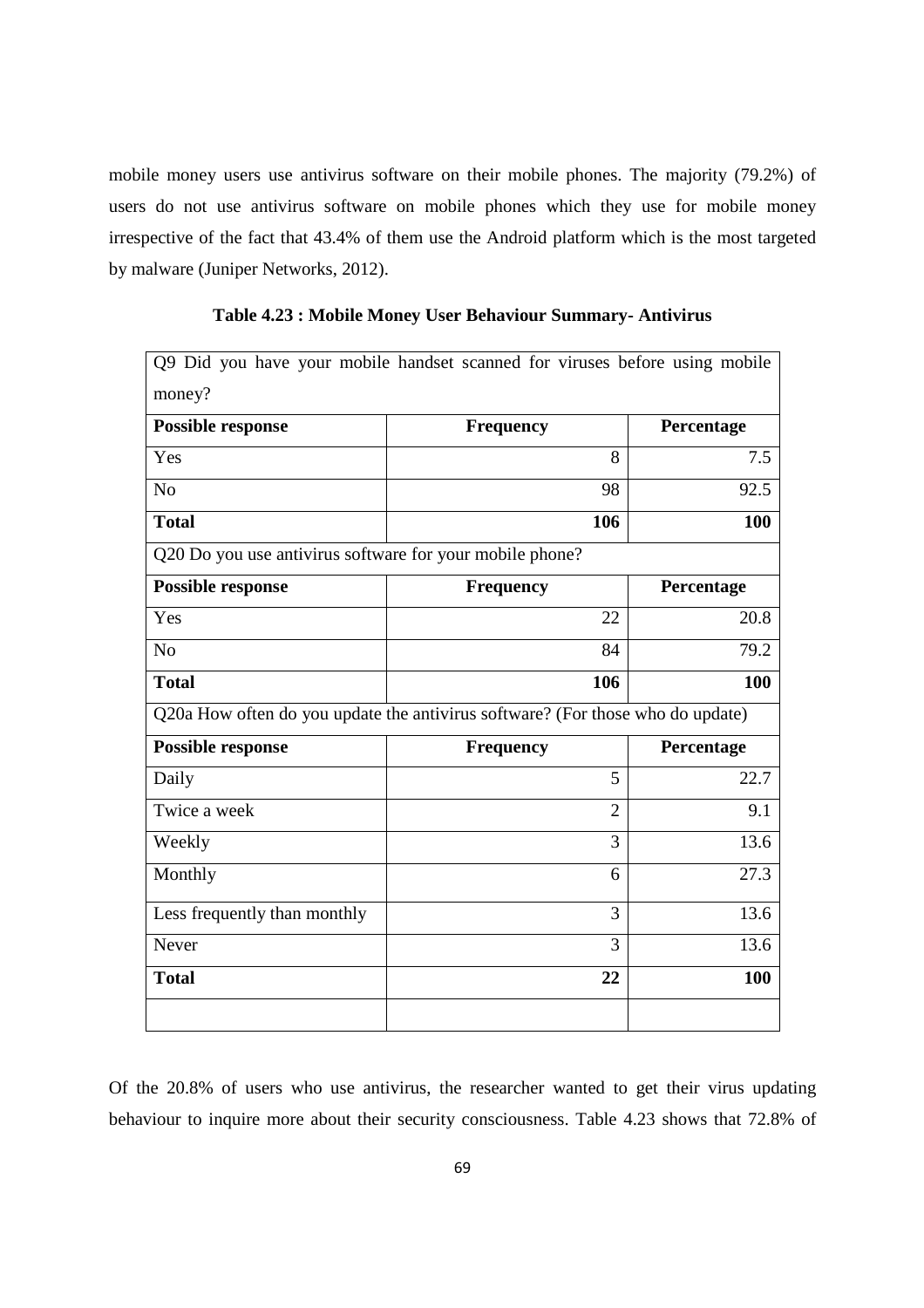these users update it at least once monthly. There are 27.2% of them who never update their antivirus or update it less frequently than monthly. The number of users who update antivirus out of those who use antivirus is encouraging but the fact that they are a majority (72.8%) of a minority group (22) still means in terms of antivirus usage on their mobile phones, the mobile money users have a behaviour that is not pro security. They however are comfortably using mobile money.

#### **Table 4.24 : Customers Mobile Phone Usage Behaviour**

|                                           | Q21 Have you verified that your mobile phone is from the displayed brand (e.g. if branded Nokia |            |
|-------------------------------------------|-------------------------------------------------------------------------------------------------|------------|
| have you verified that it is from Nokia)? |                                                                                                 |            |
| <b>Possible response</b>                  | <b>Frequency</b>                                                                                | Percentage |
| Yes                                       | 78                                                                                              | 73.6       |
| N <sub>o</sub>                            | 28                                                                                              | 26.4       |
| <b>Total</b>                              | 106                                                                                             | <b>100</b> |
|                                           | Q22 Do you download software applications to your mobile phone?                                 |            |
| <b>Possible response</b>                  | <b>Frequency</b>                                                                                | Percentage |
| Yes                                       | 75                                                                                              | 70.8       |
| N <sub>o</sub>                            | 31                                                                                              | 29.2       |
| <b>Total</b>                              | 103                                                                                             | <b>100</b> |
|                                           | Q22a Do you download from official sites only? (For those who download)                         |            |
| <b>Possible response</b>                  | <b>Frequency</b>                                                                                | Percentage |
| Yes                                       | 32                                                                                              | 42.7       |
| N <sub>o</sub>                            | 43                                                                                              | 57.3       |
| <b>Total</b>                              | 75                                                                                              | <b>100</b> |

Table 4.24 continues to look at the security related behaviour from mobile money users. The results show that 73.6% of users verify the authenticity of the mobile handset brands they use. Only 26.4% do not verify authenticity of the mobile handsets. This is a good thing from a security perspective as it allows users to know which site is official for them to get software updates for their handsets as well as other support features. Table 4.24 further shows that the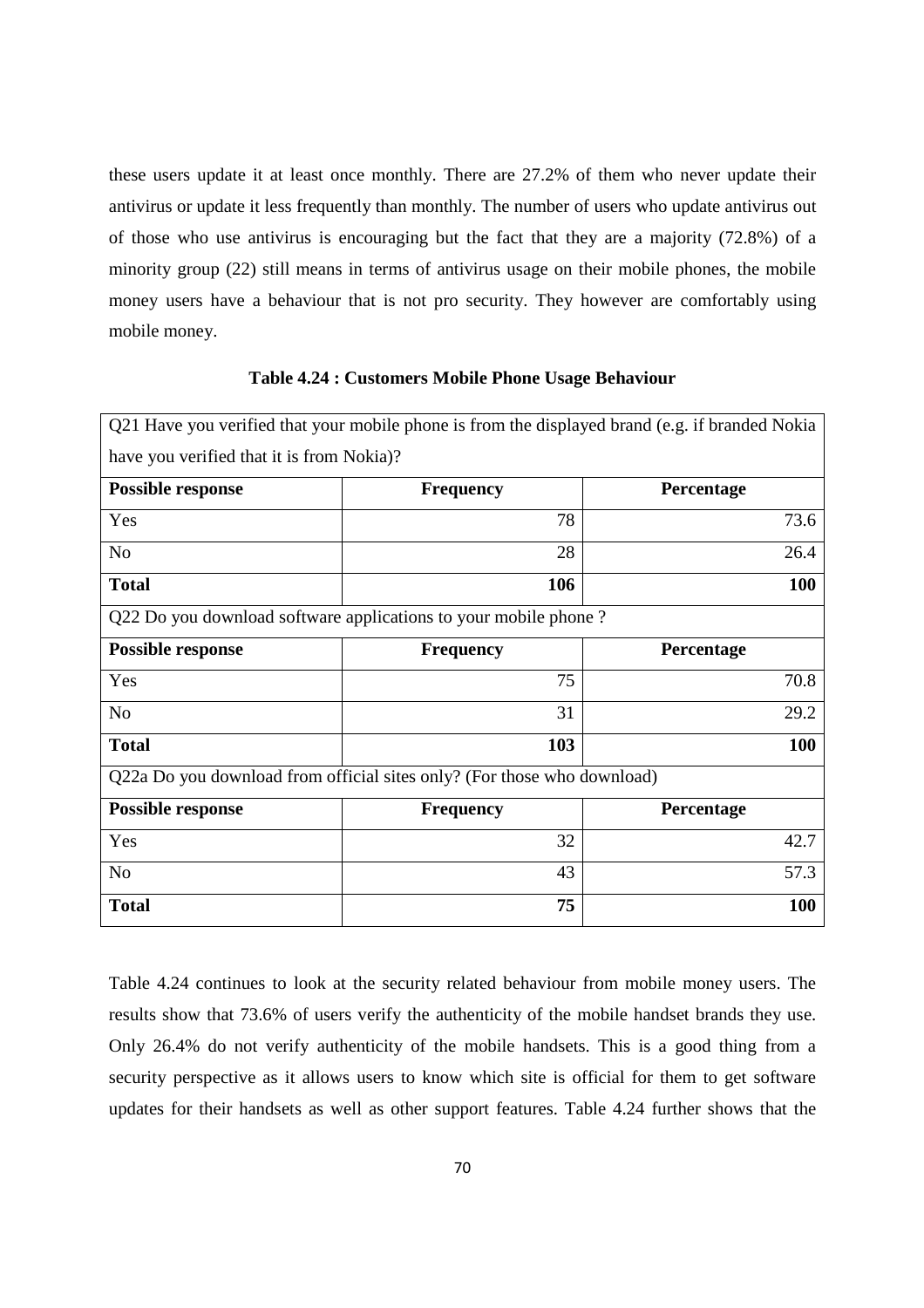majority of these users (70.8%) download software applications to their handsets while the remaining minority (29.2%) do not. It is critical to look at the behaviour of interaction of these users who download applications with the download sites.

Table 4.24 shows that most of these users (57.3%) with a habit of downloading applications download them from third part websites which are unofficial. A lesser number (42.7%) of them do download from official websites. According literature review done in the second chapter of this document, unofficial websites have applications that can contain viruses as no one bothers to monitor such sites (Juniper Networks, 2012). This behaviour by the users is not good for their security given the malicious abilities of malware once it becomes resident on their gadgets. It can be concluded from this reckless behaviour that users are not very serious about their mobile handset security, which can affect their mobile money transaction security.

| Q24 Does your phone have Bluetooth capabilities? |                                                                            |                   |
|--------------------------------------------------|----------------------------------------------------------------------------|-------------------|
| <b>Possible response</b>                         | <b>Frequency</b>                                                           | Percentage        |
| Yes                                              | 96                                                                         | 90.6              |
| N <sub>0</sub>                                   | 10                                                                         | 9.4               |
| <b>Total</b>                                     | 106                                                                        | 100               |
|                                                  | Q24a Do you always switch it off after use? (For those who have Bluetooth) |                   |
| <b>Possible response</b>                         | <b>Frequency</b>                                                           | <b>Percentage</b> |
|                                                  |                                                                            |                   |
| Yes                                              | 78                                                                         | 81.3              |
| N <sub>o</sub>                                   | 18                                                                         | 18.7              |

**Table 4.25 : Customers Mobile Phone Usage Behaviour - Bluetooth**

Table 4.25 shows that a majority of mobile money users use handsets that have Bluetooth capabilities. Only a minority of 9.4% of users have mobile handsets without Bluetooth capabilities. Table 4.25 further shows that most of these users with handsets that have Bluetooth capabilities do switch off their Bluetooth after using it. A smaller number of them (18.7%) do not switch it off after use. Bluetooth if not switched off, allows malicious elements to control the handset of a user, allowing them to clandestinely send SMS messages or even make phone calls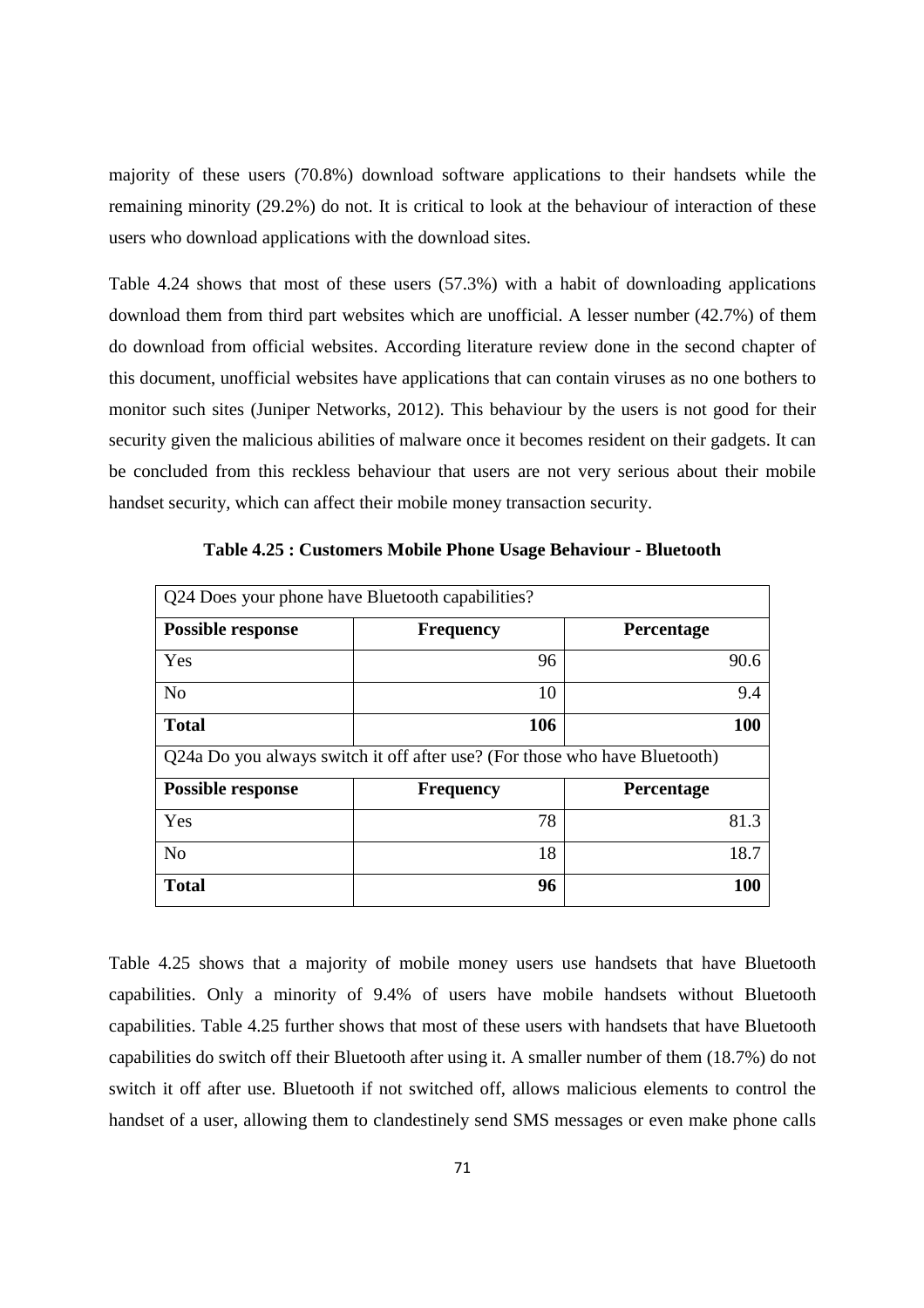without the consent of the owner (US-CERT, 2010). From a mobile money perspective this poses threats as the users may have confidential information sent to attacker defined destinations for improper use. The fact that most of the users with Bluetooth enabled handsets switch it off after use shows that users are security conscious and are therefore less vulnerable to such attacks.

| Q25 Do you share your mobile phone with others?        |                  |                   |  |  |
|--------------------------------------------------------|------------------|-------------------|--|--|
| <b>Possible response</b>                               | <b>Frequency</b> | <b>Percentage</b> |  |  |
| Yes                                                    | 27               | 25.2              |  |  |
| N <sub>0</sub>                                         | 80               | 74.8              |  |  |
| <b>Total</b>                                           | 107              | 100               |  |  |
| Q29 Do you use the security lock on your mobile phone? |                  |                   |  |  |
|                                                        |                  |                   |  |  |
| <b>Possible response</b>                               | <b>Frequency</b> | Percentage        |  |  |
| Yes                                                    | 65               | 63.1              |  |  |
| N <sub>0</sub>                                         | 38               | 36.9              |  |  |

**Table 4.26: Customers Mobile Phone Usage Behaviour - Handset**

A majority of mobile money users do not share their mobile handsets with anyone whilst a minority do share theirs with others (see Table 4.26). Sharing handsets increases vulnerability of the mobile money related data contained in these handsets. Since most of the mobile money users (74.8%) do not share their handsets with others it implies their mobile money related information resident on these handsets is less vulnerable to eavesdropping. This behaviour of most users of not sharing their handsets, coupled with the fact that most of them (63.1%) use security lock on their phones shows a security conscious mobile money user population.

Table 4.27 contains information about the way users manage their personal identification credentials on mobile money systems. A large number (73.6%) of the users do not share their mobile money usage credentials with others whereas the remaining 26.4% do share. Sharing of mobile money usage credentials is risky as accountability becomes difficult. However the majority of users (see Table 4.27) do not share their mobile money usage credential. This observation shows a user population with mobile money security awareness.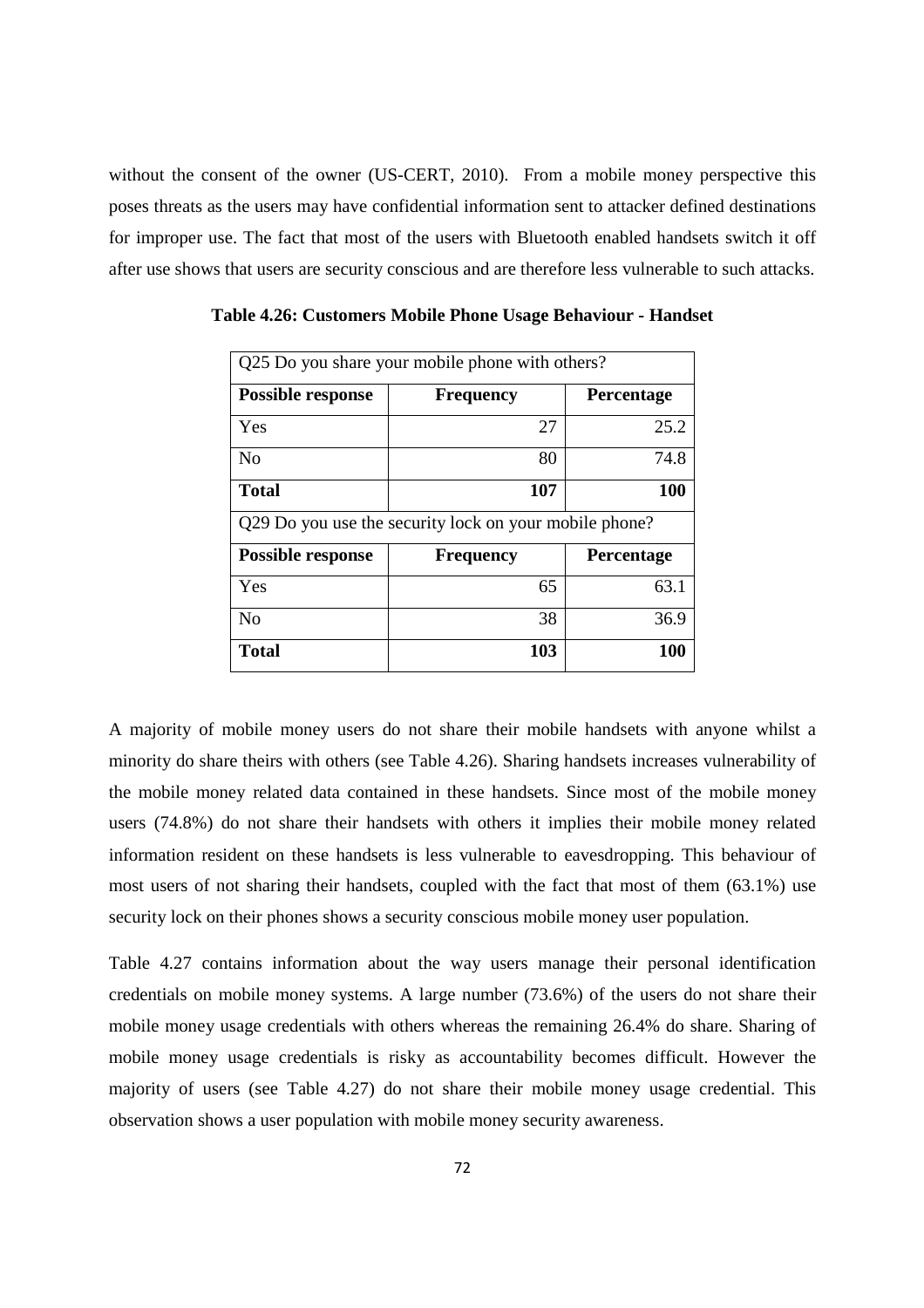|                                                        | Q26 Do you share your mobile wallet usage credentials with others (spouse, friends or relative)? |            |  |
|--------------------------------------------------------|--------------------------------------------------------------------------------------------------|------------|--|
| <b>Possible response</b>                               | <b>Frequency</b><br>Percentage                                                                   |            |  |
| Yes                                                    | 28                                                                                               | 26.4       |  |
| N <sub>o</sub>                                         | 78                                                                                               | 73.6       |  |
| <b>Total</b>                                           | 106                                                                                              |            |  |
|                                                        | Q30 Do you renew/change the password/personal identification number (PIN) of your mobile         |            |  |
| money account?                                         |                                                                                                  |            |  |
| <b>Possible response</b>                               | <b>Frequency</b>                                                                                 | Percentage |  |
| Yes                                                    | 47                                                                                               | 44.3       |  |
| N <sub>o</sub>                                         | 59                                                                                               | 55.7       |  |
| <b>Total</b>                                           | 106                                                                                              | 100        |  |
| 30a How often do you change it? (For those who change) |                                                                                                  |            |  |
| <b>Possible response</b>                               | <b>Frequency</b>                                                                                 | Percentage |  |
| Daily                                                  | 4                                                                                                | 8.5        |  |
| Twice a week                                           | 3                                                                                                | 6.4        |  |
| Weekly                                                 | 8                                                                                                | 17.0       |  |
| Monthly                                                | 13                                                                                               | 27.7       |  |
| Less frequently than monthly                           | 17                                                                                               | 36.2       |  |
| Never                                                  | $\overline{2}$                                                                                   | 4.3        |  |
| <b>Total</b>                                           | 47                                                                                               | 100        |  |

## **Table 4.27: Customers Mobile Money Usage Behaviour -PINs**

Below half of users change their PINs whilst 55.7% do not change their PINs ( see Table 4.27). Although most of the mobile money users do not share their PINs most of them (55.7%) do not change their PINs. This increases the chances of ill meaning elements with access to mobile money accessing gadgets to guess these credentials ending up abusing funds stored in a mobile money account belonging to a user. The fact that most users do not change their PINs shows a user population not very concerned about the security of their mobile money accounts.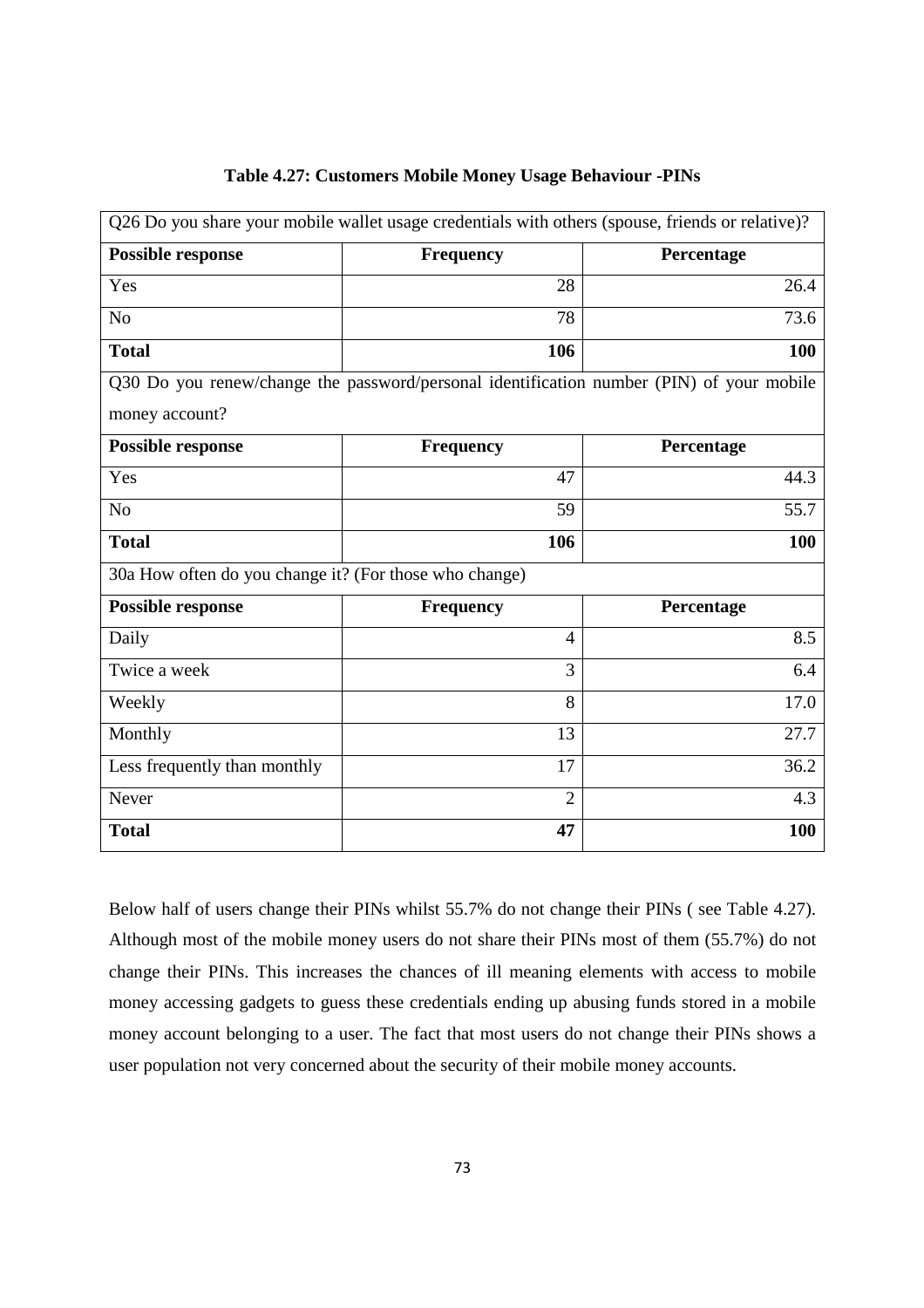Table 4.27 reveals that only 44.3% of mobile money users do change their PINs on their mobile money systems. Of these 8.5% change it daily, another 6.4% twice a week and another 17.0% weekly. There are 27.2% who change monthly. The component of these users adds up to 59.6% who change mobile money system PINs at least once a month. Those users who change it less frequently than monthly make up the rest (40.5%). Changing PINs on mobile money systems reduces the chances of having accounts accessed by malicious elements without the consent of the legitimate owner. The fact that more users (59.6%) of those who change their mobile money PINs change it at least once a month is a positive security related behaviour.

## • *Mobile Money User Experiences*

To further analyse the behaviour of mobile money users the researcher looked further at user experiences concerning mobile money with a view to find out why they exhibit the tendencies they have shown in the prior findings revealed. Table 4.28 shows the results tabulated from the findings.

A huge number of users use subscriptions registered in their own names to perform mobile money transactions whilst 9.4% of them do not (see Table 4.28). Using subscriptions registered in names of other users to perform mobile money transactions has got risks such as the rejection of erroneous transaction reversals presented by the user who is not registered as the official user of the transacting account. The fact that most of the users (90.6%) use subscriptions registered in their own names shows that the user population is conscious of the security issues surrounding borrowing a mobile money account.

A majority of users are not aware of someone they know who have suffered from a security breach or theft as a result of a mobile device being hacked and they themselves have also not become victims (see Table 4.28). Only a paltry 9.4% of users have experienced that. This may be the reason for the behaviour that shows lack of security consciousness exhibited by some mobile money users as revealed by some sections in the prior analysis done.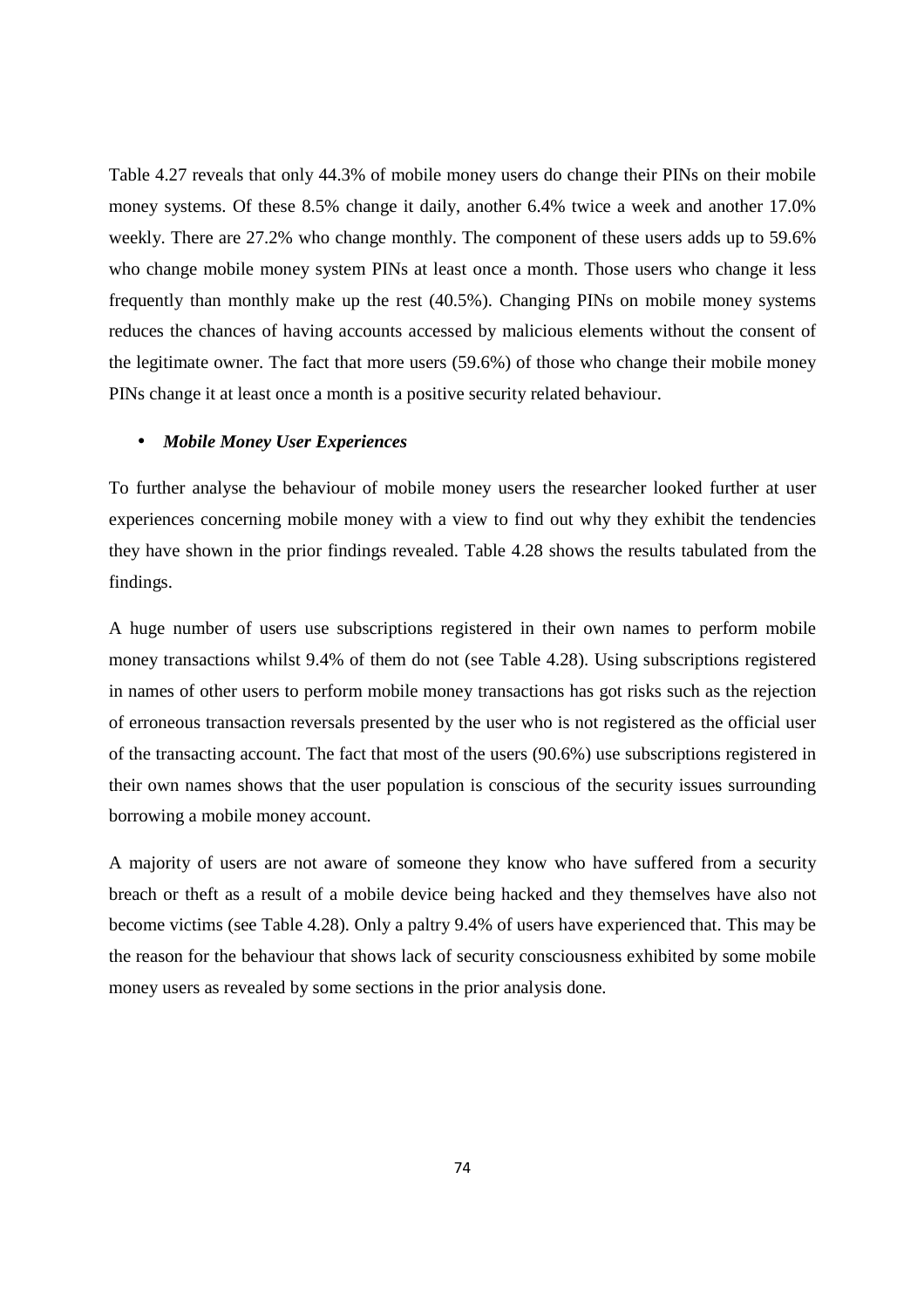## **Table 4.28: Mobile Money User Experiences**

|                                                                                    | Q31 Is the subscription (mobile number) you use for performing transactions registered in |            |  |  |
|------------------------------------------------------------------------------------|-------------------------------------------------------------------------------------------|------------|--|--|
| your name?                                                                         |                                                                                           |            |  |  |
| <b>Possible response</b>                                                           | <b>Frequency</b><br>Percentage                                                            |            |  |  |
| Yes                                                                                | 96                                                                                        |            |  |  |
| N <sub>o</sub>                                                                     | 10                                                                                        |            |  |  |
| <b>Total</b>                                                                       | 106                                                                                       |            |  |  |
|                                                                                    | Q32 Have you or someone you know suffered from a security breach or theft as a result of  |            |  |  |
| your mobile device being hacked?                                                   |                                                                                           |            |  |  |
| <b>Possible response</b>                                                           | Percentage<br><b>Frequency</b>                                                            |            |  |  |
| Yes                                                                                | 10                                                                                        | 9.4        |  |  |
| N <sub>o</sub>                                                                     | 96                                                                                        |            |  |  |
| <b>Total</b>                                                                       | 106                                                                                       |            |  |  |
|                                                                                    | Q33 When you lose your SIM card, are you satisfied with the security checks taken by your |            |  |  |
|                                                                                    | provider to ensure only the legitimate owner replaces a SIM card?                         |            |  |  |
| <b>Possible response</b>                                                           | <b>Frequency</b><br>Percentage                                                            |            |  |  |
| Yes                                                                                | 89                                                                                        | 84.0       |  |  |
| N <sub>o</sub>                                                                     | 17                                                                                        |            |  |  |
| <b>Total</b>                                                                       | 106                                                                                       |            |  |  |
| Q34 Do mobile money banking services sometimes fail to perform well due to network |                                                                                           |            |  |  |
| problems?                                                                          |                                                                                           |            |  |  |
| <b>Possible response</b>                                                           | Percentage<br><b>Frequency</b>                                                            |            |  |  |
| <b>Strongly Agree</b>                                                              | 51                                                                                        | 48.1       |  |  |
| Agree                                                                              | 41                                                                                        | 38.7       |  |  |
| Undecided                                                                          | 5                                                                                         | 4.7        |  |  |
| Disagree                                                                           | 3                                                                                         | 2.8        |  |  |
| <b>Strongly Disagree</b>                                                           | 6                                                                                         | 5.7        |  |  |
| <b>Total</b>                                                                       | 106                                                                                       | <b>100</b> |  |  |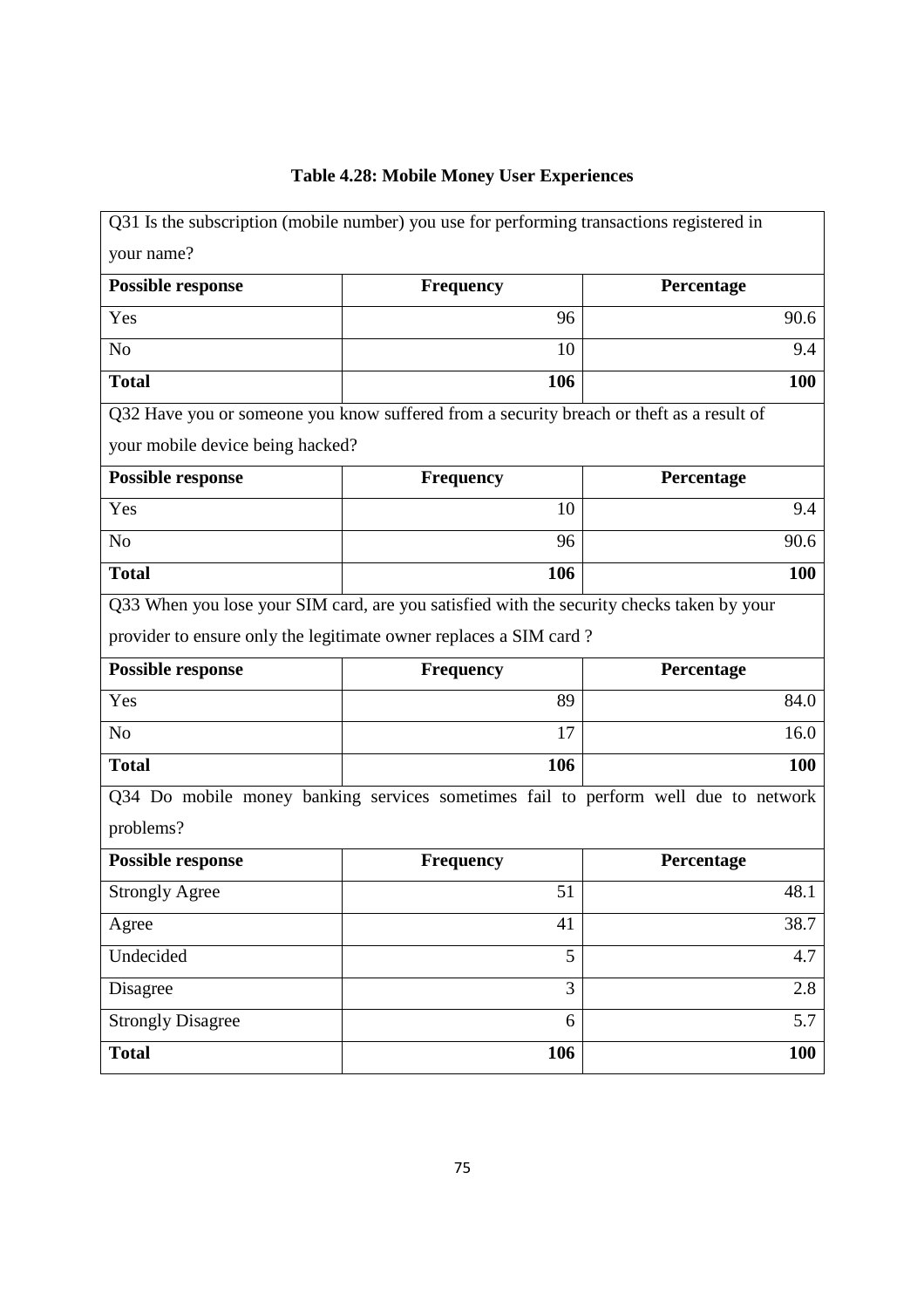Mobile money users are satisfied with the security checks taken by their mobile money provider to ensure that only the legitimate owner replaces a missing SIM card (see Table 4.28) whilst 16.0% do not. In STK based systems like OneWallet the physical SIM card plays a major role in safeguarding the mobile money account of a subscriber. If a SIM card is cloned or replaced, the mobile money system automatically overrides the existing access credentials and gives the new SIM card owner the chance to key in new credentials (PIN). This may result in cloned or wrongly replaced SIM cards accessing the wrong accounts. Malicious elements can exploit this. The fact that more users (84.0%) are satisfied that the SIM replacement procedures uniquely identify the legitimate owner shows that they are conscious of this security issue.

The researcher needed to get an insight into the mobile users experience with regard to mobile money systems availability. Just like confidentiality and integrity, availability is a key issue of system security. Table 4.28 shows that 86.8% of users explicitly agree that mobile money banking services sometimes fail to perform well due to network problems. The fact that the majority of users (86.8%) are in agreement that network challenges have a negative effect on system availability but still use the mobile money systems shows that they do not really see occasional system unavailability as an impediment to usage.

## **4.4.6 Summary on Actual Behaviour of Mobile Money Users**

The researcher noted that most of the mobile money users claim to be aware of security features available on their mobile money systems and they do check on the security features available on their services (see Table 4.15). They also use services from service providers who make them aware of security features available on their mobile money services through adverts (see Table 4.17). Most of the mobile money users are aware of transactional alert shortcodes from their providers and would verify the origins of mobile money transactional alert messages.

The users of mobile money ranked security as the second most important reason why they chose their mobile money service after usefulness. Users check the authenticity of the handsets they use for mobile money so as to get software updates from official websites. Most users have Bluetooth enabled handsets but switch the service off immediately after use. Users of mobile money do not share their phones with others and use security lock features present on the gadgets. They do not share mobile money account usage credentials and those who change these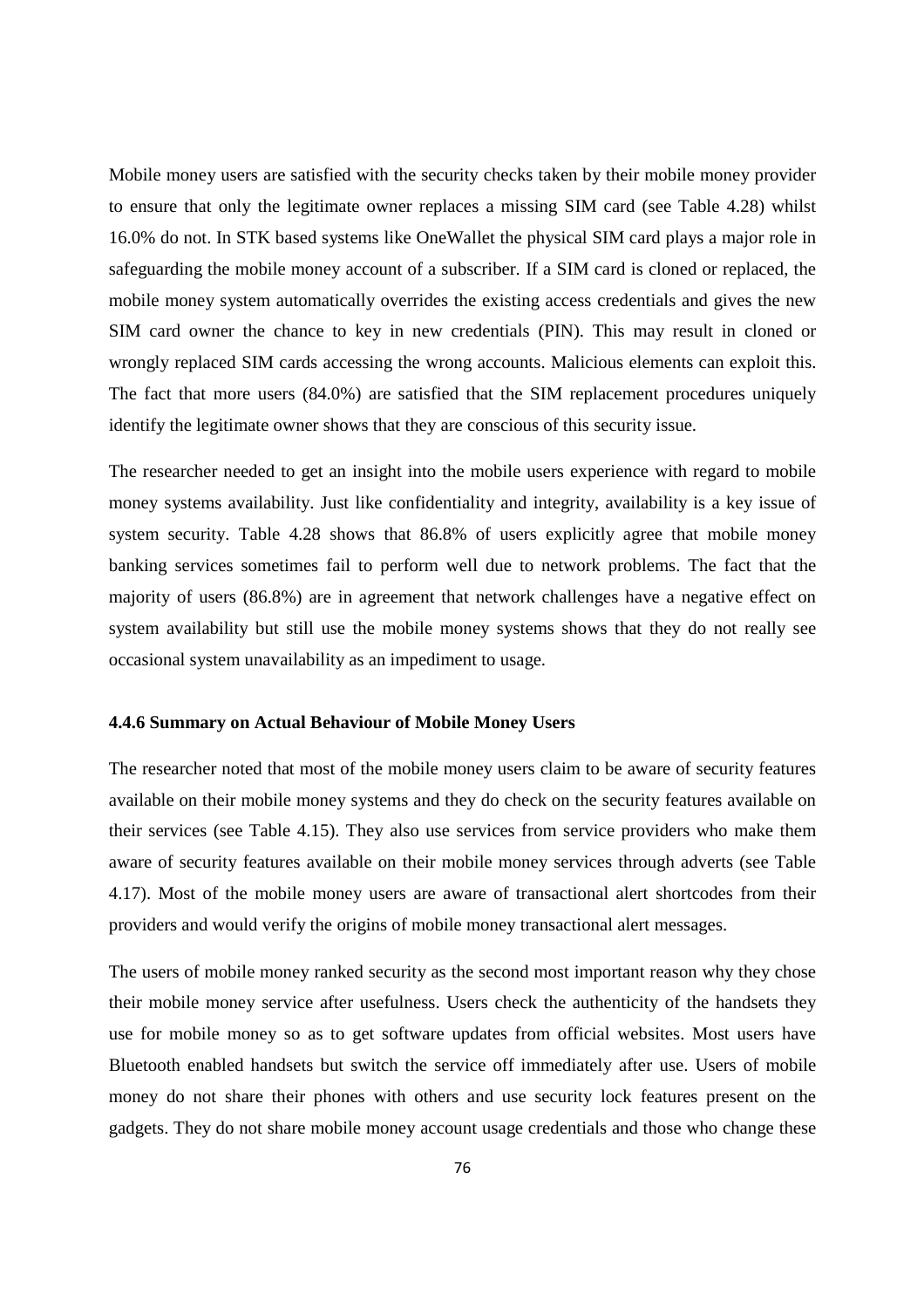credentials change them at least once a month. They do not borrow mobile money accounts but use their own. The surveyed users are satisfied with the security related conduct exhibited by their mobile money service providers. The users have not fallen prey or had anyone who has fallen prey to malicious elements on mobile money systems.

 Users however exhibit behaviour that makes them vulnerable to attacks on mobile money systems. Most of them did not attend awareness trainings prior to adopting mobile money. A large group of the users use the Android operating system on their handsets which is prime target of most malware developers (FBI and Department of Homeland Security, 2013). Most of them do not use antivirus software on their phones and those who use antivirus do not update it or take longer to update it exposing themselves to malware threats. The majority of these users download applications from unofficial sites further increasing the risk they expose themselves to. A large group of users do not change their mobile money account access credentials thereby increasing the risk of having the credentials guessed by malicious elements. Most of these users are aware that network issues may affect system availability but still use the services.

## **4.4.7 Summary**

The chapter looked at the demographic aspects of the respondents. It looked at the perceived security construct of the research by looking at the conceptual elements of users, potential users and non users of mobile money. It then looked at the actual behaviour of users to get a good understanding of the value they attach to perceived security as an aspect of mobile money. The next chapter continues to look at perceived trust, ease of use, affordability and perceived usefulness to see how they affect mobile money adoption then gives a conclusion to the findings.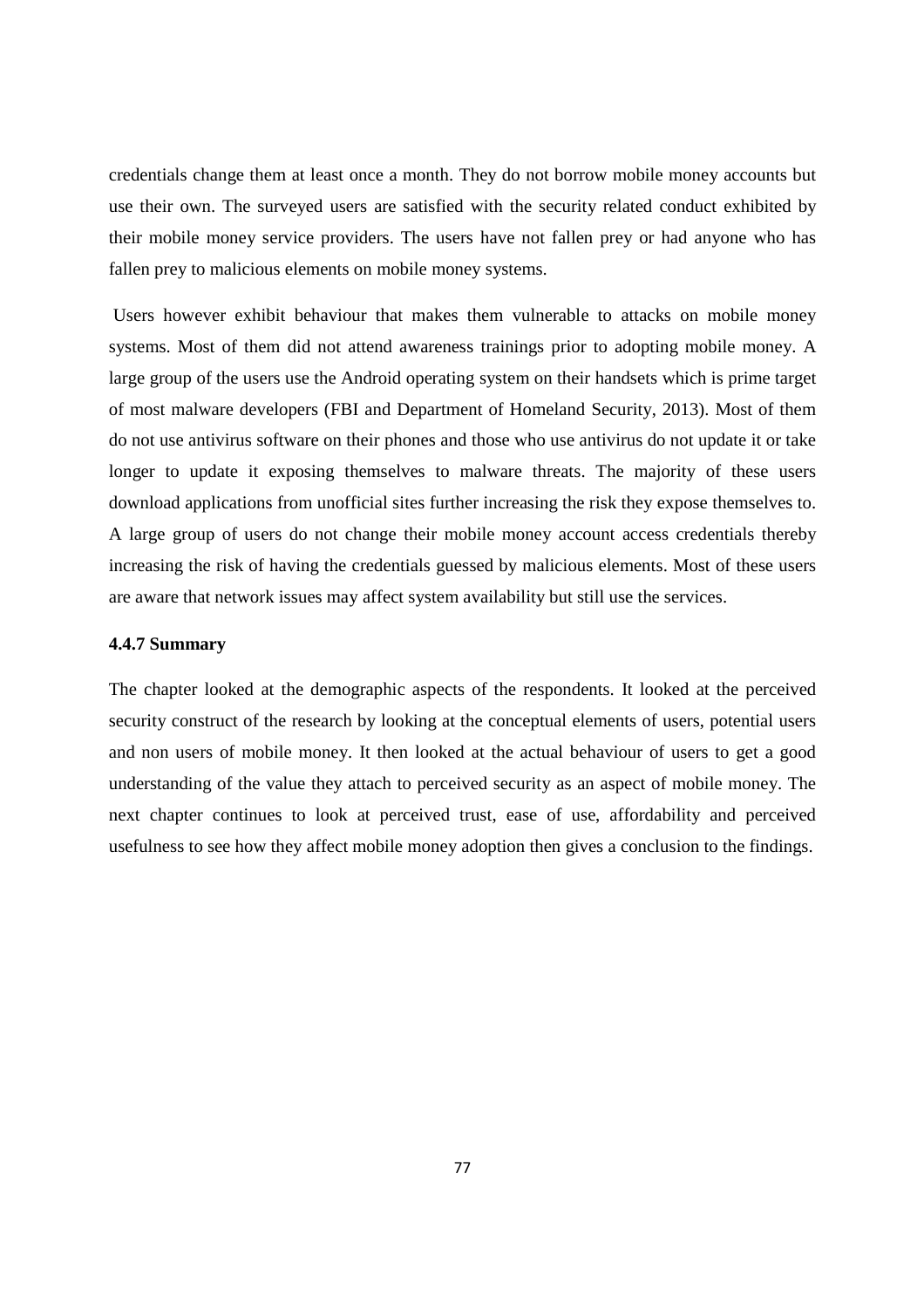# **Chapter 5 – Presentation of Results**

## **5.1 Introduction**

This chapter continues to analyse the research results and interprets them in the context of the research objectives. It looks at the relationship between mobile money adoption and the other constructs not looked at in the previous chapter. The constructs are perceived trust, perceived usefulness, perceived cost and perceived ease of use.

## **5.2 Perceived Trust**

The questionnaire (complete copy is contained in Appendix) included questions that sought to find out whether users trust the mobile money systems they use or not. This section analyses the questions that pertain to the perceived security construct.

## **5.2.1 Users Trust of Mobile Money Systems**

The researcher wanted to find out if users trust the mobile money systems they use. The circulated questionnaires contained questions pertaining to that. Table 5.1 shows the frequencies of the responses tabulated.

Results show that 68.9% of mobile money users believe that mobile banking service providers are fair in their conduct of customer transactions (see Table 5.1). There are 18.7% of users who do not believe that mobile banking service providers are fair in their conduct of customer transactions. Table 5.1 also shows that 65.1% of users believe that network providers are trustworthy. There are 17.0% who disagree that mobile network providers are trustworthy. Since most of the users agree that mobile network operators fairly conduct transactions and are trustworthy the findings show that mobile money users trust their mobile money service providers. This is in agreement with finding by Erdem and Swait (2004) and Yu (2012).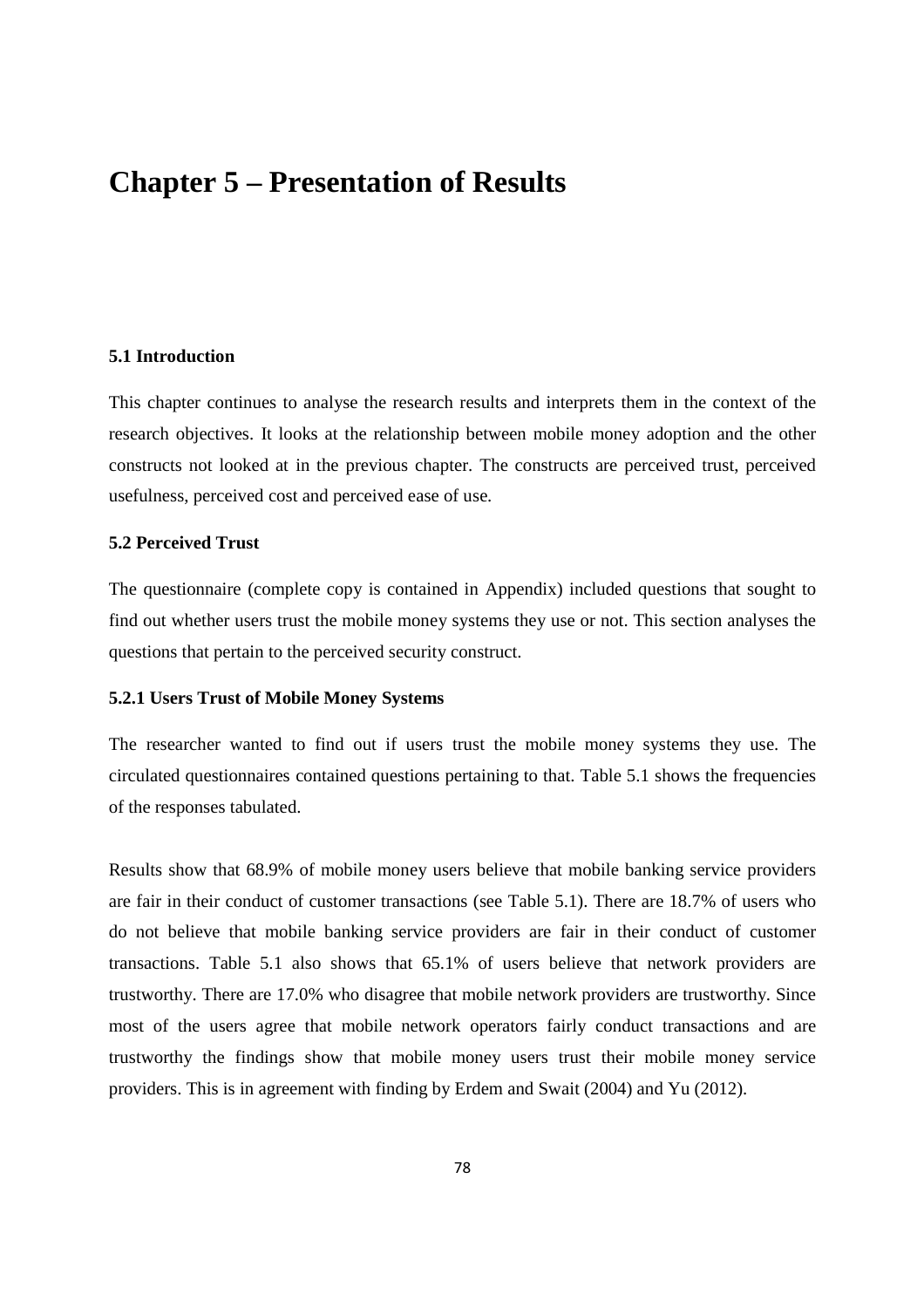|                                                            | Q35 Do you believe mobile banking service providers are fair in their conduct of customer |            |  |
|------------------------------------------------------------|-------------------------------------------------------------------------------------------|------------|--|
| transactions?                                              |                                                                                           |            |  |
| <b>Possible response</b>                                   | <b>Frequency</b>                                                                          | Percentage |  |
| <b>Strongly Agree</b>                                      | 23                                                                                        | 21.7       |  |
| Agree                                                      | 50                                                                                        | 47.2       |  |
| Undecided                                                  | 13                                                                                        | 12.3       |  |
| Disagree                                                   | 14                                                                                        | 13.2       |  |
| <b>Strongly Disagree</b>                                   | 6                                                                                         | 5.7        |  |
| <b>Total</b>                                               | 106                                                                                       | 100        |  |
|                                                            | Q36 Do you believe that mobile network providers are trustworthy?                         |            |  |
| <b>Possible response</b>                                   | <b>Frequency</b>                                                                          | Percentage |  |
| <b>Strongly Agree</b>                                      | 19                                                                                        | 17.9       |  |
| Agree                                                      | 50                                                                                        | 47.2       |  |
| Undecided                                                  | 19                                                                                        | 17.9       |  |
| Disagree                                                   | 13                                                                                        | 12.3       |  |
| <b>Strongly Disagree</b>                                   | $\overline{5}$                                                                            | 4.7        |  |
| <b>Total</b>                                               | 106                                                                                       | 100        |  |
| Q37 Do you believe wireless infrastructure can be trusted? |                                                                                           |            |  |
| <b>Possible response</b>                                   | <b>Frequency</b>                                                                          | Percentage |  |
| <b>Strongly Agree</b>                                      | 18                                                                                        | 17.0       |  |
| Agree                                                      | 50                                                                                        | 47.2       |  |
| Undecided                                                  | 11                                                                                        | 10.4       |  |
| Disagree                                                   | 20                                                                                        | 18.9       |  |
| <b>Strongly Disagree</b>                                   | $\overline{7}$                                                                            | 6.6        |  |
| <b>Total</b>                                               | 106                                                                                       | 100        |  |

## **Table 5.1: Users Trust of Mobile Money Systems**

Table 5.1 further shows that 64.2% of users believe mobile wireless infrastructure can be trusted. The remaining 25.5% do not believe mobile wireless infrastructure can be trusted. The fact that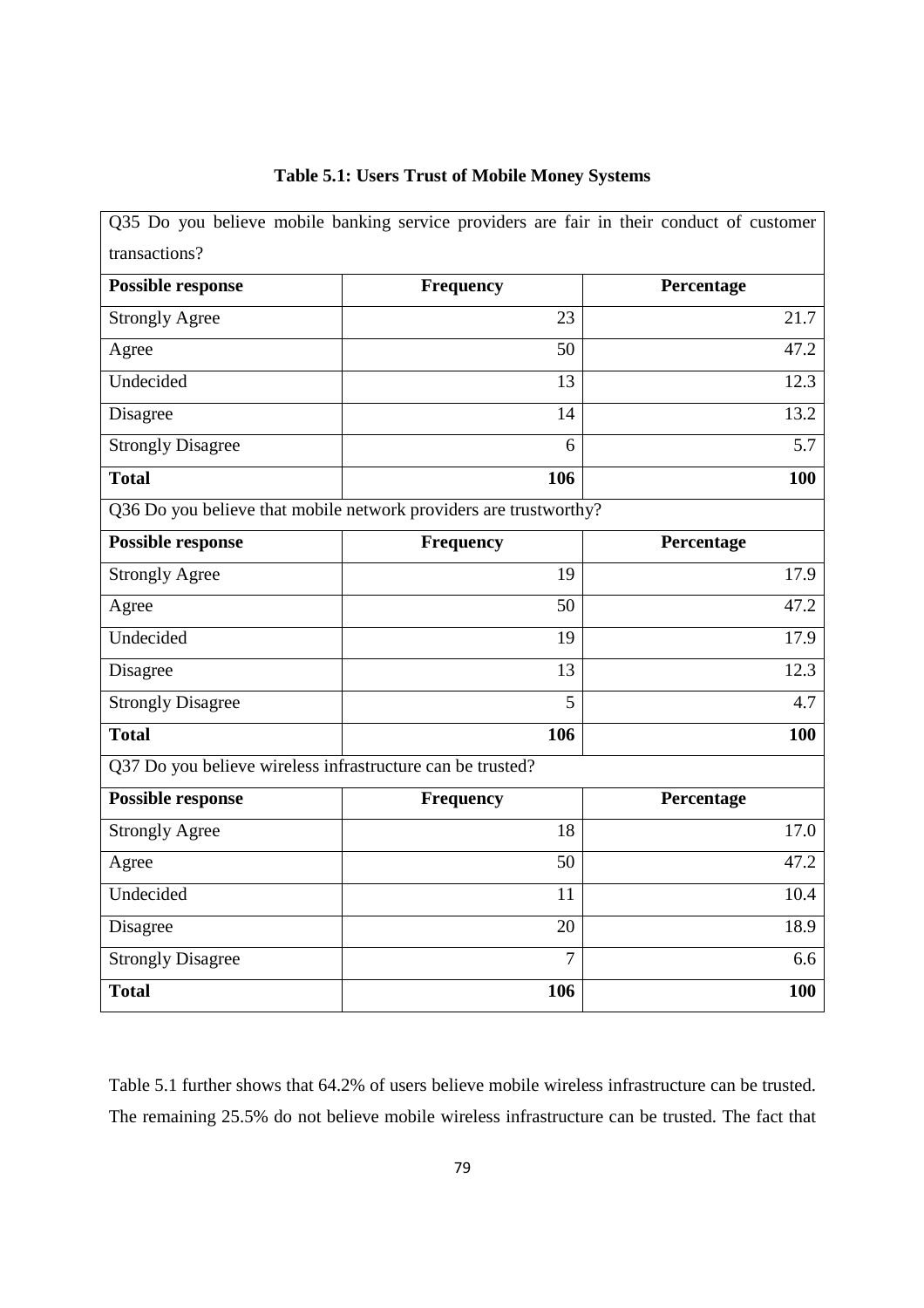the number of users who trust wireless infrastructure (64.2%) outweighs that of users who do not trust wireless infrastructure shows that mobile money users trust wireless infrastructure.

## **5.2.2 Users Operational Concerns on Mobile Money Systems**

There are 56.6% of users believe that mobile banking services may not perform well or may incorrectly process payments (see Table 5.2). There are 27.3% who do not believe that mobile

**Table 5.2: Users Operational Concerns on Mobile Money Systems**

|                          | Q38 Do you believe that mobile banking services may not perform well or may incorrectly      |            |
|--------------------------|----------------------------------------------------------------------------------------------|------------|
| process payments?        |                                                                                              |            |
| <b>Possible response</b> | <b>Frequency</b>                                                                             | Percentage |
| <b>Strongly Agree</b>    | 16                                                                                           | 15.1       |
| Agree                    | 44                                                                                           | 41.5       |
| Undecided                | 17                                                                                           | 16.0       |
| Disagree                 | 26                                                                                           | 24.5       |
| <b>Strongly Disagree</b> | 3                                                                                            | 2.8        |
| <b>Total</b>             | 106                                                                                          | 100        |
|                          | Q39 When transferring money through mobile banking, do you fear that you will lose money due |            |
|                          | to careless mistakes such as wrong input of account number or wrong input of amount of       |            |
| money?                   |                                                                                              |            |
| <b>Possible response</b> | <b>Frequency</b>                                                                             | Percentage |
| <b>Strongly Agree</b>    | 35                                                                                           | 33.0       |
| Agree                    | 41                                                                                           | 38.7       |
| Undecided                | 11                                                                                           | 10.4       |
| Disagree                 | 18                                                                                           | 17.0       |
| <b>Strongly Disagree</b> | $\mathbf{1}$                                                                                 | 0.9        |
|                          |                                                                                              |            |

banking services may not perform well or may incorrectly process payments. The fact that more users (56.6%) believe that mobile banking services may not perform well or may incorrectly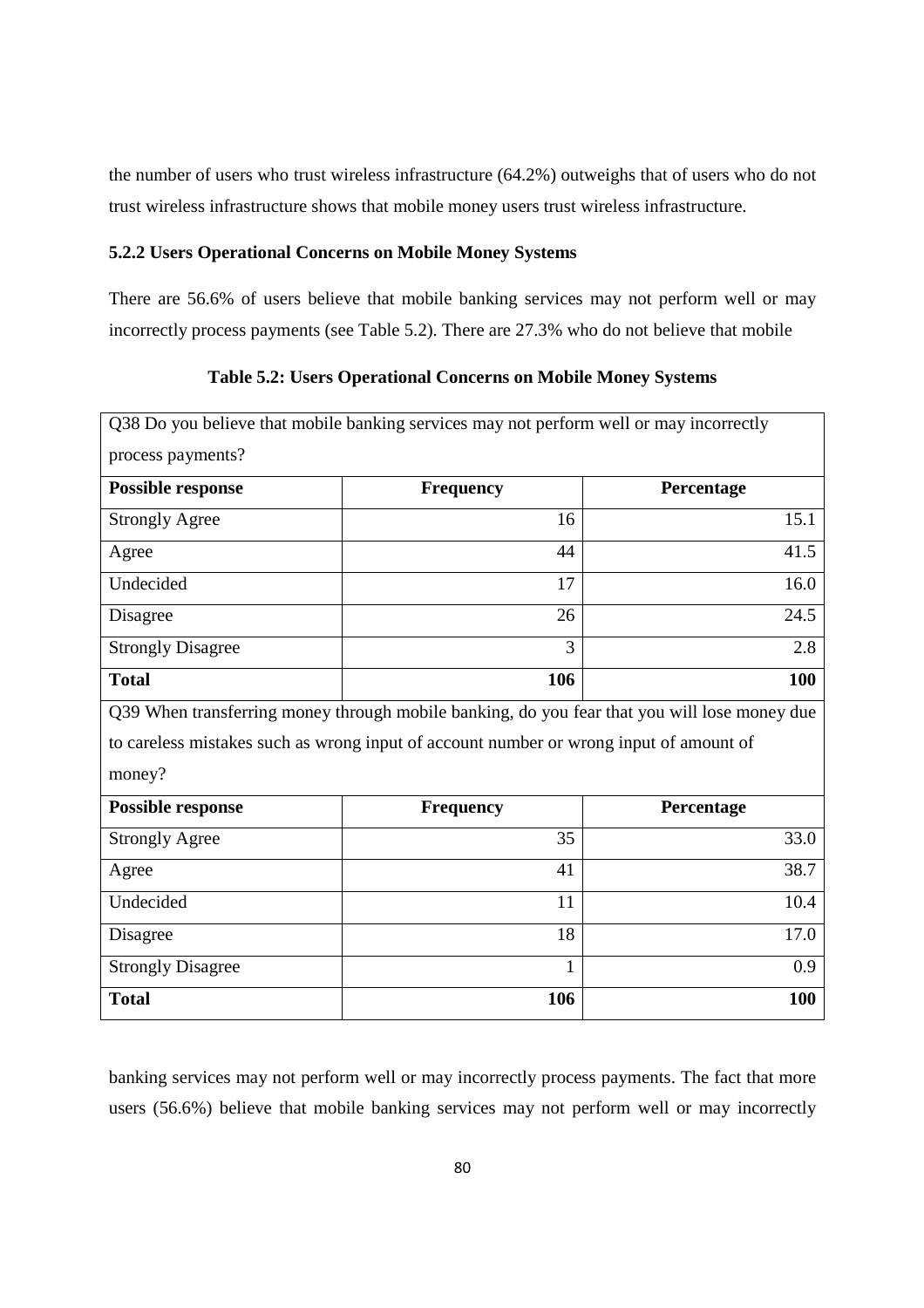process payments shows that customers have less trust in mobile money systems. They however use these services.

Table 5.2 shows further that 71.7% of users fear to lose money when transferring money through mobile banking due to careless mistakes such as wrong input of account number or wrong input of amount of money. There are 17.9% who do not fear that they will lose money through such mistakes (see Table 5.2). The fact that the majority (71.7%) of users fear to lose money through carelessness means they do not trust mobile money systems.

### **5.2.3 Summary on Perceived Trust**

The researcher noted that most of the mobile money users trust that their service providers are fair in their conduct of transactions done by customers. Most of these customers have trust in the mobile network providers. The users also trust the wireless infrastructure used by the network providers. They however believe that mobile money systems may incorrectly process transactions. They fear also that careless mistakes can make them lose money whilst transacting on these mobile money systems. Generally though users of mobile money systems trust the mobile money service they use.

### **5.3 Most Important Characteristic for Mobile Money Adoption**

The researcher wanted to find the most important characteristic of mobile money. Table 5.3 shows the results obtained from the analysis of data obtained from non users, potential users and users. The most important factor that affects mobile money adoption is reached at through the amalgamation of the reasons for not using mobile money of non users and potential users, the reasons that would make them use mobile money and the reasons that made users to adopt mobile money. The most important factor as can be seen from the frequency column in Table 5.3 is perceived usefulness, followed by perceived security. Perceived cost is the third most important with perceived ease of use being the least important as shown in Table 5.3.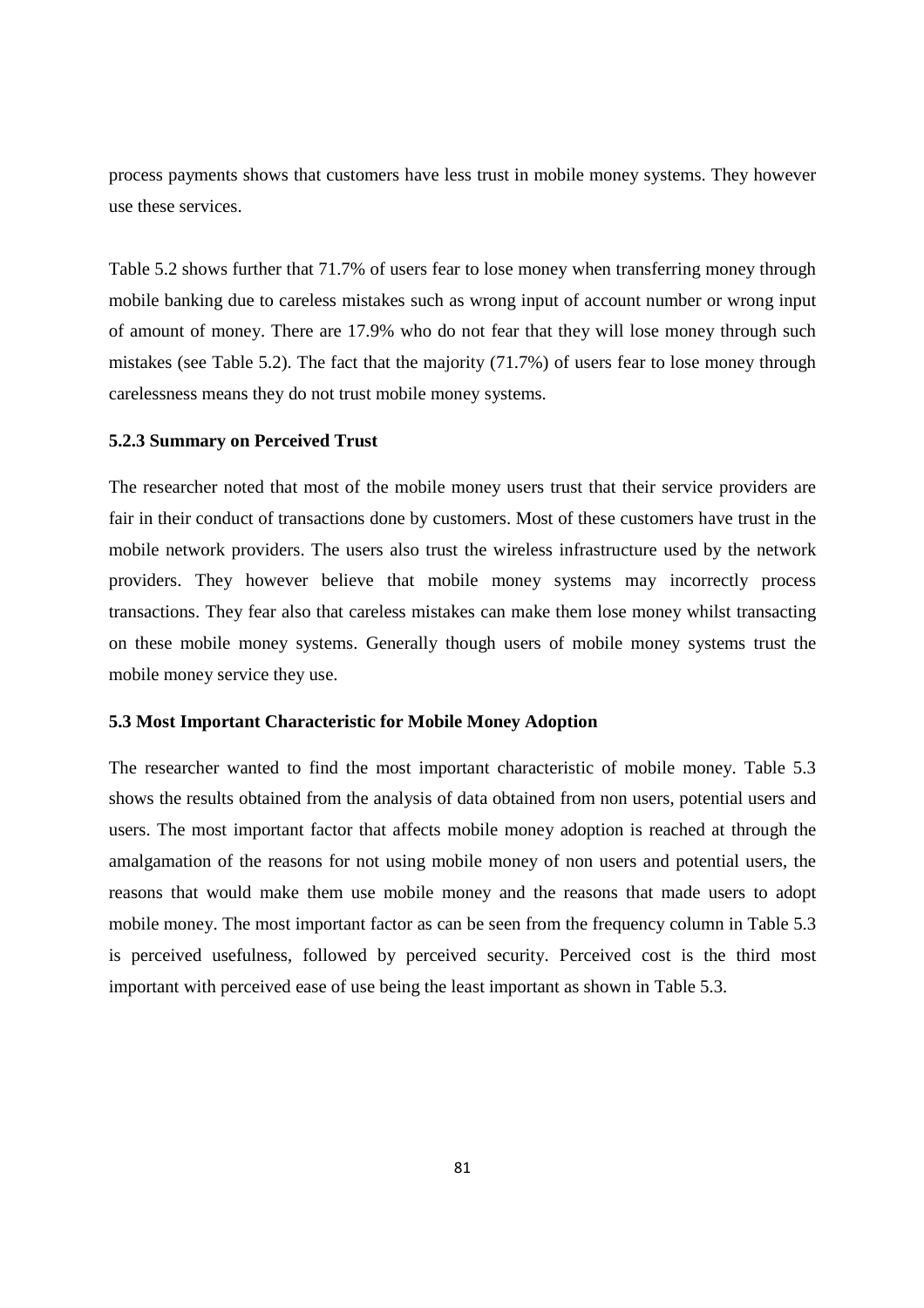| <b>Perceived</b><br><b>Construct</b> | <b>Non</b><br><b>Users</b><br>(Shun<br><b>Reason</b> ) | <b>Non</b><br><b>Users</b><br>(Expected<br><b>Attribute</b> ) | <b>Calculated</b><br>Average | <b>Users</b><br>(Usage<br><b>Reason</b> ) | <b>Frequency</b> | $\frac{6}{9}$ |
|--------------------------------------|--------------------------------------------------------|---------------------------------------------------------------|------------------------------|-------------------------------------------|------------------|---------------|
| Usefulness                           | 12                                                     | 5                                                             | 8.5                          | 52                                        | 60.5             | 42.6          |
| Security                             | 7                                                      | 13                                                            | 10                           | 25                                        | 35.0             | 24.6          |
| Cost                                 | 7                                                      | 9                                                             | 8.0                          | 17                                        | 25               | 17.6          |
| Ease of Use                          | 8                                                      | 9                                                             | 8.5                          | 9                                         | 17.5             | 12.3          |
| Other<br>$\mathbf{v}$ $\mathbf{v}$   | $\overline{2}$                                         | $\Omega$                                                      |                              | 3                                         | $\overline{4}$   | 2.8           |

**Table 5.3: Most Important Construct on Mobile Money Adoption** 

N=142

## **5.4 Hypothesis Analysis of All Constructs**

Table 5.4 shows the calculated P values for each construct to ascertain whether there exists a correlation between adoption of mobile money and the construct. The constructs looked at are perceived usefulness, perceived security, perceived cost, perceived ease of use and perceived trust.

**Table 5.4 : Computed Coefficients**

| <b>Perceived</b> | Unstandardized |                   | Standardized |       | <b>Sig</b> |
|------------------|----------------|-------------------|--------------|-------|------------|
| <b>Construct</b> | Coefficients   |                   | Coefficients | t     | (P-Value)  |
|                  | B              | <b>Std. Error</b> | <b>Beta</b>  |       |            |
|                  |                |                   |              |       |            |
| Usefulness       | .221           | .333              | .445         | 6.129 | .000       |
| Security         | .242           | .046              | .465         | 3.312 | .002       |
| Cost             | .112           | .036              | .484         | 7.144 | .002       |
| Ease of Use      | .231           | .031              | .458         | 3.937 | .001       |
| Trust            | .165           | .047              | .309         | 3.375 | .004       |

**Dependent variable : Mobile Money Adoption.**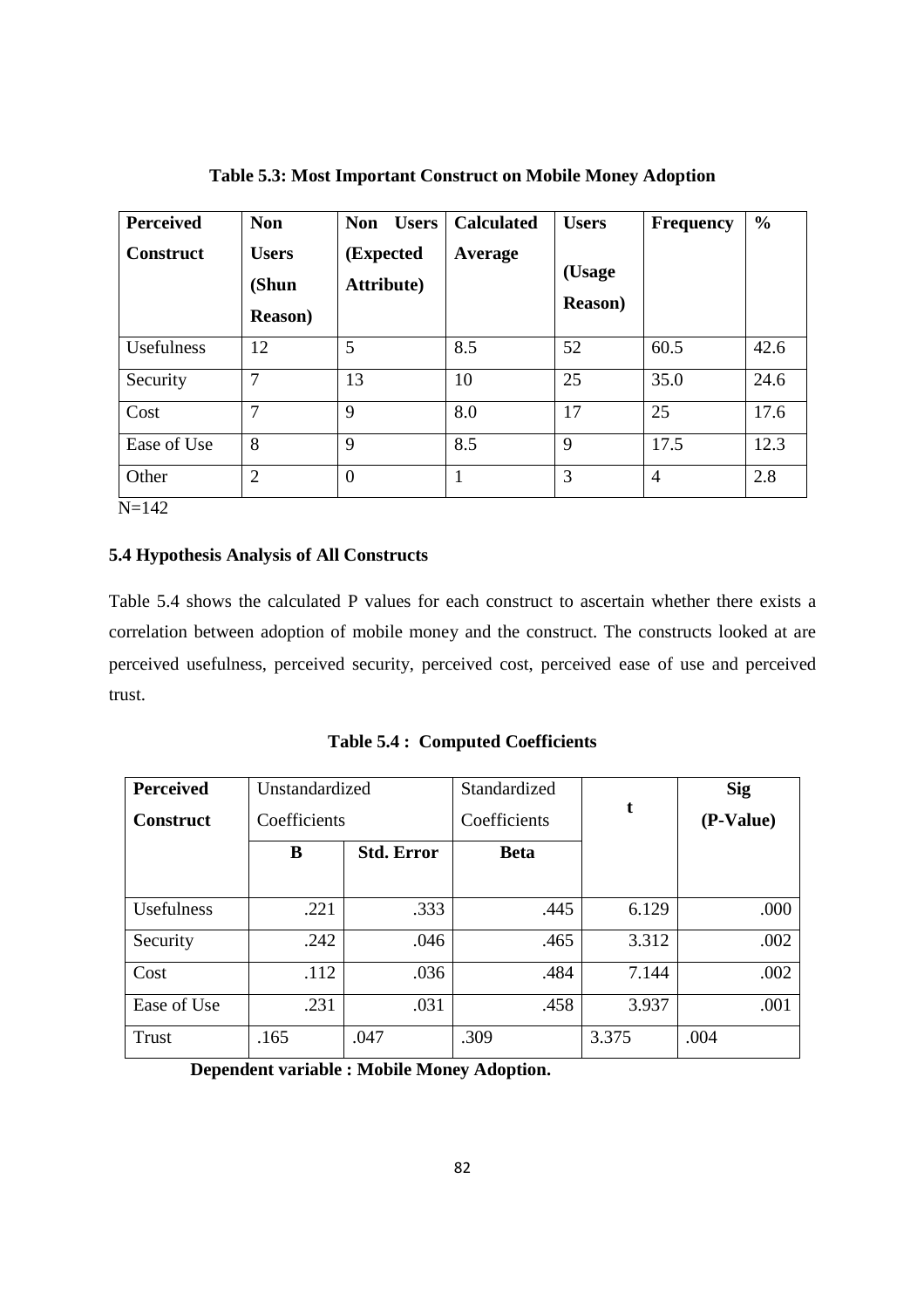Table 5.4 shows that all five of the null hypotheses have been rejected. This confirms a significant relationship between adoption of mobile money and perceived usefulness, security, cost, trust and ease of use. The values obtained for each construct are as follows, Usefulness  $(P<0.05)$ , Security  $(P<0.05)$ , Trust  $(P<0.05)$ , Cost  $(P<0.05)$  and Ease of Use  $(P<0.05)$  thus there is adequate evidence to suggest a correlation between all constructs and adoption of mobile money systems.

The findings are in agreement with Masinge (2010) who noted that customers at the Bottom of the Pyramid (BOP) will consider adopting mobile banking as long as it is perceived to be useful, easy to use and not expensive. The research is also in agreement with Tobbin and Kuwornu (2011) who noted that perceived usefulness and perceived ease of use are important factors in the adoption of mobile money in the study done in Ghana. Luarn and Lin (2005), Wang et al (2003), Saleem and Rashid (2011), Brown et al (2003), Benamati and Serva (2007) also found perceived trust and perceived risk to significantly affect behavioural intention to adopt mobile money. This research is in agreement with these findings. The study by Chitungo and Munongo (2013) reported that cost, perceived usefulness and ease of use positively contribute towards mobile banking adoption which is in agreement with this research and other studies looked at this far.

## **5.5 Mobile Money Usage Against Demographic Characteristics**

The researcher looked at the relationship between mobile money usage and demographic characteristics of the respondents like age, education levels and income level. These were discussed individually in sections 5.5.1, 5.5.2, 5.5.3 and 5.5.4. Table 5.5 shows The P values obtained at 5% significance level for testing of the independence of association between demographic characteristics and mobile money usage.

| <b>Demographic Variable</b> | <b>Computed Pearson Chi-Square P Value</b> |
|-----------------------------|--------------------------------------------|
| Residential area            | 0.057                                      |
| <b>Employment</b> status    | 0.004                                      |
| Age                         | 0.055                                      |
| Earnings                    | 0.105                                      |

**Table 5.5: Chi-Square Mobile Money Usage Versus Demographic Characteristics**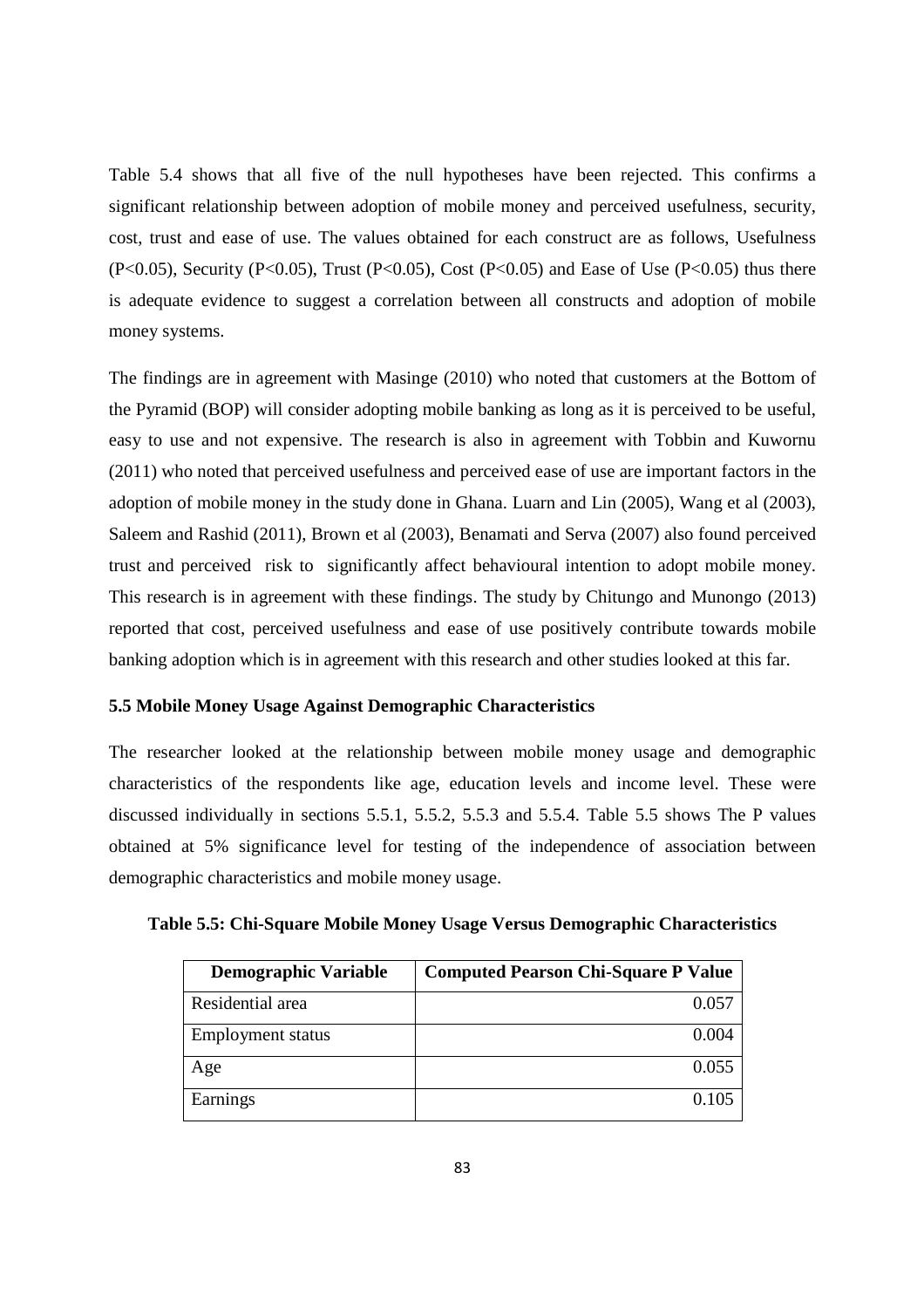A chi-square hypothesis testing was carried out at 5% significance level where Ho is rejected if  $P > 0.05$ 

The following hypotheses were tested.

### **5.5.1 Relationship Between Mobile Money Usage and Respondent Residential Area**

Ho: There is no association between mobile money service use and the residential area of a respondent

## **Decision**

The P value of 0.057 for residential area obtained from SPSS shown in Table 5.5 shows that the test is insignificant and thus we fail to reject Ho and conclude that there no association between mobile money service use and the residential area of a respondent.

## **5.5.2 Relationship Between Mobile Money Usage and Employment Status**

Ho: There is no association between mobile money service use and the employment status of a respondent.

## **Decision**

The P value of 0.004 for employment status obtained from the SPSS shown in Table 5.5 shows that the test is significant and thus we reject Ho and conclude that there is adequate evidence to suggest an association between mobile money service use and employment status of a respondent.

## **5.5.3 Relationship Between Mobile Money Usage and Age**

Ho: There is no association between mobile money service use and the age of a respondent

## **Decision**

The P value of 0.055 for age obtained from the SPSS shown in Table 5.5 shows that the test is insignificant and thus we fail to reject Ho and conclude that there no association between mobile money service use and the age of a respondent.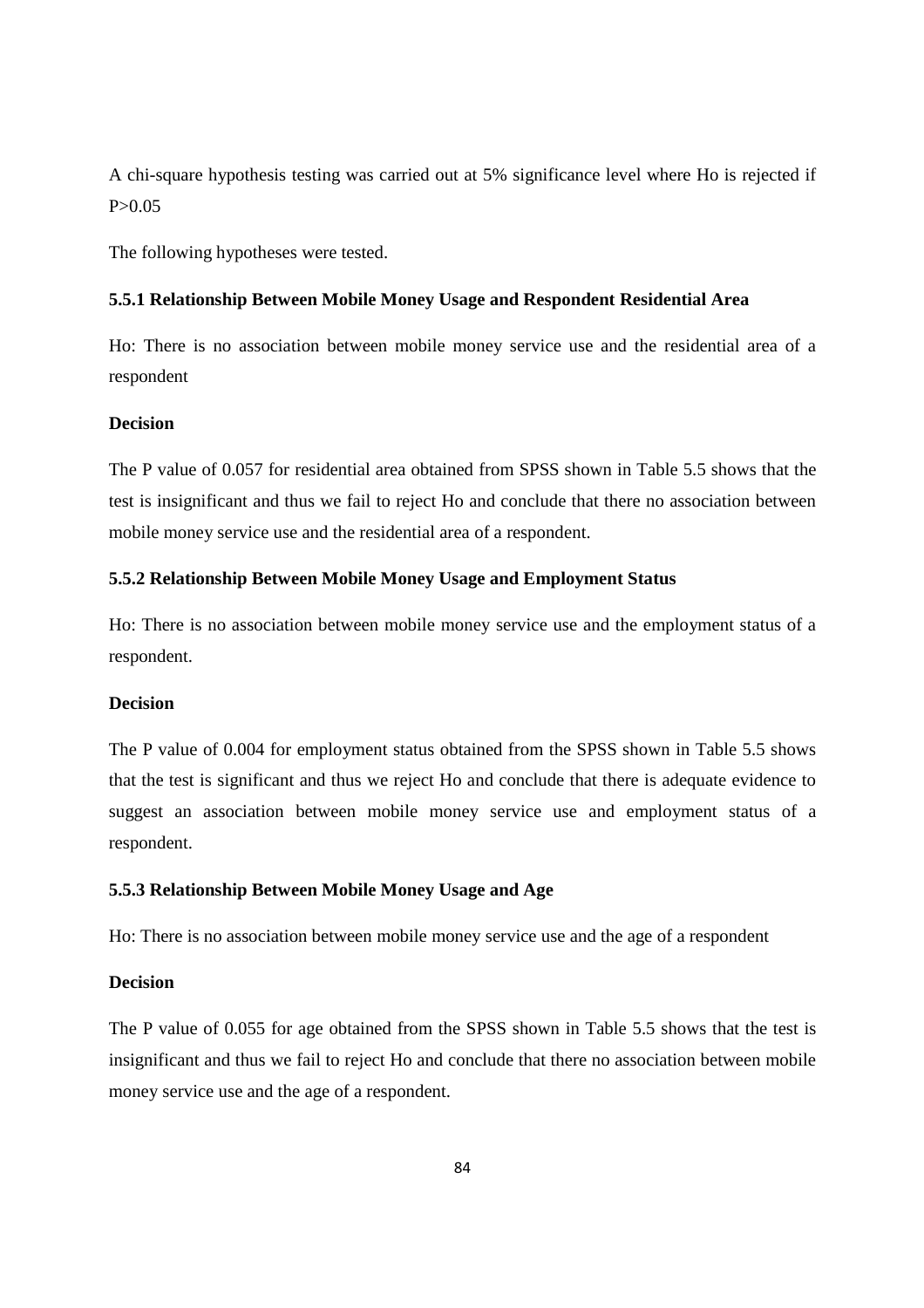#### **5.5.4 Relationship Between Mobile Money Usage and Earnings**

Ho: There is no association between mobile money service use and earnings

## **Decision**

The P value of 0.105 for earnings obtained from the SPSS shown in Table 5.5 shows that the test is insignificant and thus fail to reject Ho and conclude that there no association between mobile money service use and the earnings of a respondent.

#### **5.5.5 Summary on Adoption Versus Demographic Characteristics**

The findings in Section 5.5 shows that there is no evidence to suggest a correlation between mobile money adoption and three of the demographic characteristics namely, residential area, age and monthly earnings. There however is a correlation between mobile money adoption and employment status. These may be due to the fact that people who are in some form of employment are usually the breadwinners hence need to send money to their dependencies.

### **5.6 Analysis of Perceived Security Construct**

The results of the questionnaire analysis resulted in the following observations being drawn. The analysis done to find out the conceptual beliefs of mobile money users on security related issues showed that users do not view security features on mobile money systems as hindering adoption. Users believe they should play a role in ensuring the security of their mobile money accounts. Users of mobile money services believe security of mobile money systems is more important than other attributes namely affordability, ease of use and usefulness. The users viewed security as the most important aspect with no user ranking security as least important amongst the mobile money systems attributes This is in agreement with findings by Brown et al (2003, Featherman and Pavlou (2003), GaneshSankar (2011), Koenig-Lewis et al (2010) and Martin (1998). Users however feel mobile money transactions can be intercepted though they still use mobile money.

The researcher noted that most of the non users cited security related issues as the main characteristic that would lure them to use mobile money systems. On reasons why they do not use mobile money most cited non usefulness of the service and mentioned security as the third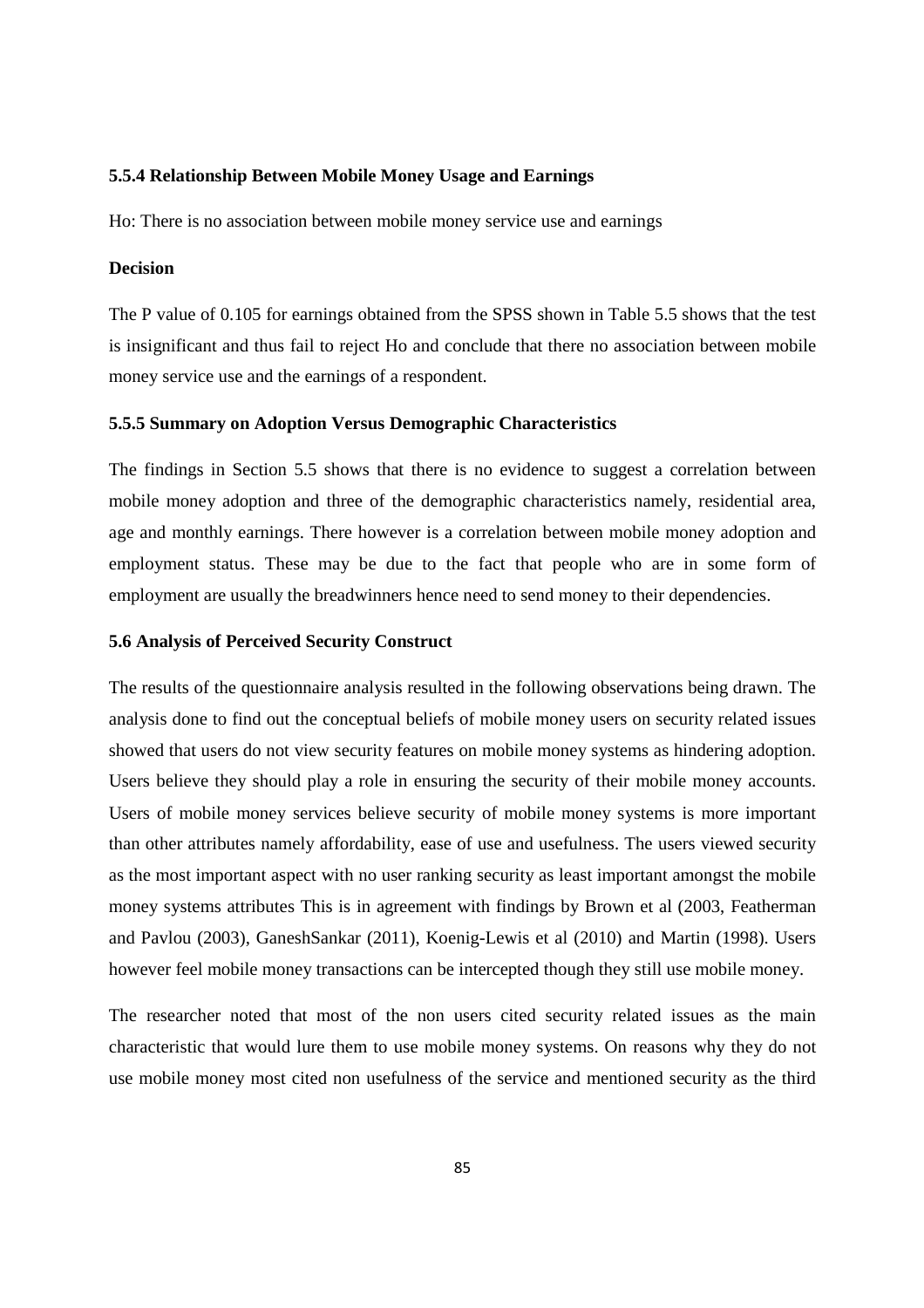most popular reason why they do not use mobile money. The results showed that the users believe security is important to mobile money systems.

The researcher noted that most of the mobile money users are aware of security features available on their mobile money systems and they do check on the security features available on their services. They also use services from service providers who make them aware of security features available on their mobile money services through adverts. Most of the mobile money users are aware of transactional alert shortcodes from their providers and would verify the origins of mobile money transactional alert messages.

The users of mobile money ranked security as the second most important reason why they chose their mobile money service after usefulness. Users check the authenticity of the handsets they use for mobile money so as to get software updates from official websites. Most users have Bluetooth enabled handsets but switch the service off immediately after use. Users of mobile money do not share their phones with others and use security lock features present on the gadgets. They do not share mobile money account usage credentials and most of those who change these access credentials change them at least once a month. They do not borrow mobile money accounts but use their own. The users are satisfied with the security related conduct exhibited by their mobile money service providers. The users have not fallen prey or had anyone who has fallen prey to malicious elements on mobile money systems.

 Users however exhibit behaviour that makes them vulnerable to attacks on mobile money systems. Most of them did not attend awareness trainings prior to adopting mobile money. A large group of the users use the Android operating system on their handsets which is prime target of most malware developers (Phifer, 2013). Most of them do not use antivirus software on their phones and those who have it do not update it or take longer to update it exposing themselves to malware threats. The majority of these users download applications from unofficial sites further increasing the risk they expose themselves to. A large group of users do not change their mobile money account access credentials thereby increasing the risk of having the credentials guessed by malicious elements. Most of these users are aware that network issues may affect system availability but still use the services.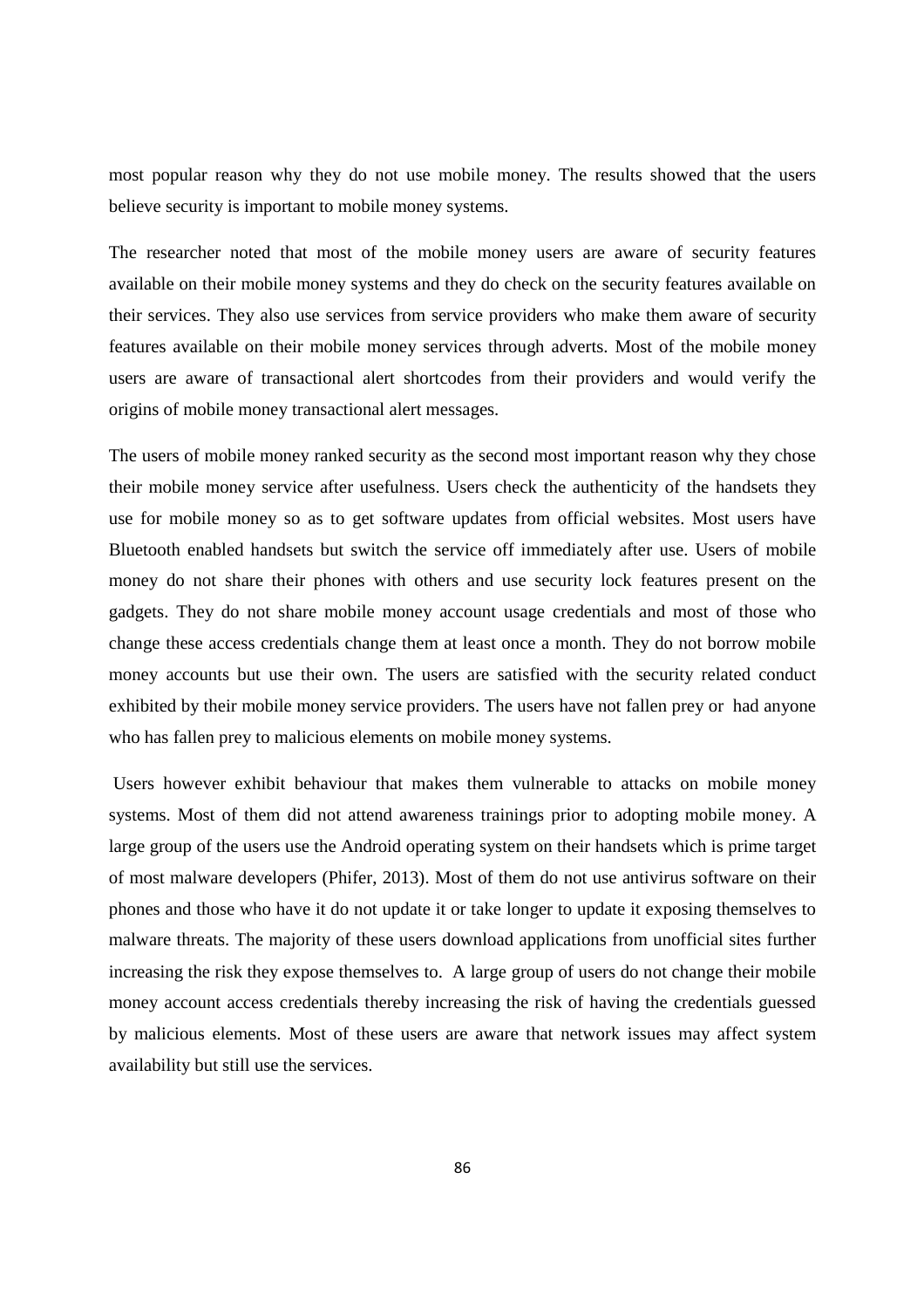The researcher noted that most of the mobile money users trust that their service providers are fair in their conduct of transactions done by customers. Most of these customers have trust in the mobile network providers. The users also trust the wireless infrastructure used by the network providers. They however believe that mobile money systems may incorrectly process transactions. They also fear that careless mistakes can make them lose money whilst transacting on these mobile money systems. Generally though users of mobile money systems trust the mobile money service they use.

From the analysis the researcher concluded that users conceptually value security. They also exhibit traits that reveal the wish to have a secure mobile money account. They however show characteristics that expose them to risks as they transact on the mobile money systems like downloading applications from third part sites. However for them to adopt a mobile money package it is what they think more than what they will do when they are now using the service that matters. Basing on this, the researcher concluded that the conceptual points raised coupled with a number of positive security related behaviour exhibited by users, perceived security has got an impact on the adoption of mobile money. Users expect mobile money systems to be secure for them to use them.

## **5.7 Research Objectives**

This section looks at how research questions were answered and how research objectives were met. It also looks at the outcome of the hypothesis testing done in order to assist in answering the research questions and meet the objectives. This section ties back the results to the research objectives and give the extent to which each of the objectives was met. The objectives are listed and a brief of how each was met or not met is given below each objective.

## **5.7.1 To establish whether there exists a correlation between security concerns of GSM mobile money systems and their adoption.**

The research results in Section 5.4 showed that there exists adequate evidence to suggest a correlation between perceived security and mobile money adoption (P<0.05 see Table 5.4). Section 5.6 further shows that users value mobile money security. In Section 5.3 mobile money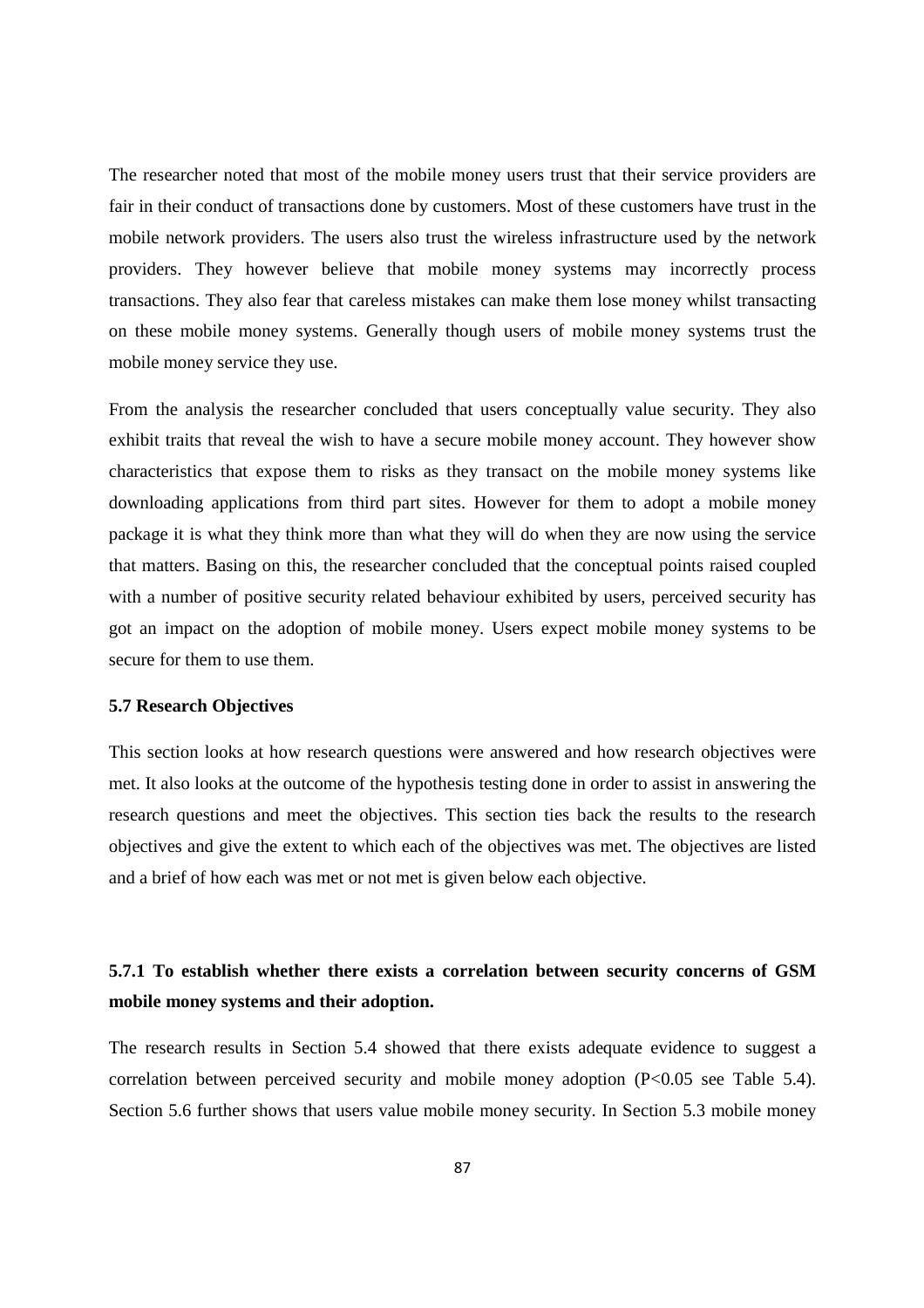perceived security was seen to be the second most important aspect considered by consumers when they chose a mobile money service. These findings show that there is a correlation between security concerns of GSM mobile money systems and their adoption agreeing with earlier research by Laforet and Li (2005), Luarn and Lin (2005), Yang (2009).

## **5.7.2 To find factors that affect uptake rate of GSM mobile money by users in order of precedence**

The results in Section 5.3 (see Table 5.3) showed perceived usefulness to have a significant influence on the adoption of mobile money over cellular networks. It is the most important aspect of mobile money systems agreeing with Mas (2013), Koenig-Lewis et al (2010) and Nzoutchoum (2012). People adopt mobile money when they deem that the product is of value and will benefit them. Respondents who are currently using mobile money thought of it as useful. The second most important attribute is perceived security, followed by perceived cost then lastly perceived ease of use (see Table5.3).

## **5.7.3 To give a guideline of the acceptable tradeoff between security and other system critical factors to be considered by operators on GSM mobile money product implementation**

Results in Section 5.3 show that perceived usefulness is the most important aspect of mobile money considered by users. Security is the second most important (see Table 5.3). All other perceived constructs (trust, cost, ease of use) have a correlation with mobile money adoption as well as shown in Section 5.4 even though they may not be as influential as perceived usefulness and perceived security. It is critical for mobile money service providers to know how to fuse the attributes together in their product to come up with the optimum product for their market. This research shows that perceived security and perceived usefulness require bigger attention than other attributes in designing the mobile money package.

## **5.8 Research Questions**

This section seeks to show how research questions were answered and give the extent to which this was so. The questions are listed and a brief of how each was answered or not answered is given below each question.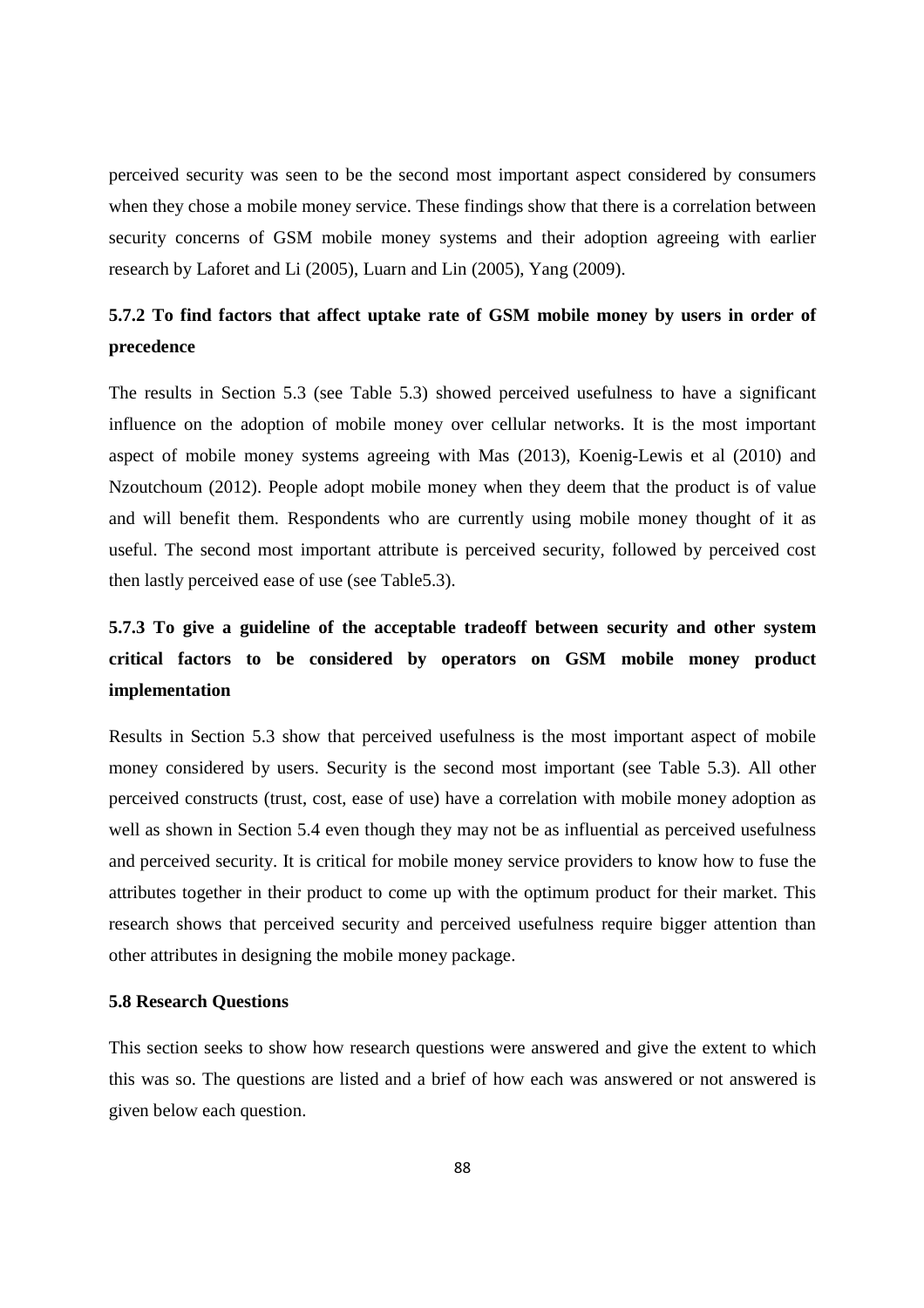#### **5.8.1 What are the security risks associated with mobile money over cellular networks?**

Section 2.4 looked at the security risks posed by the GSM architecture like man in the middle attacks caused by one way authentication and IMSI theft. Section 2.5 then looked at SIM card security, explaining the risks posed by the use of SIM cards in mobile money like SIM cloning. Section 2.6 then looked at handset security, giving an insight into some of the security issues that could arise because of the mobile operating systems used by the mobile money gadgets like malware infections. The combination of these sections shows that mobile money over GSM is not without its worries in terms of security.

## **5.8.2 Why is mobile money uptake rate higher in Africa compared to the developed world?**

The biggest reason why there is a higher uptake of mobile money in Africa compared to the developed world is the lack of financial inclusion options for the majority. Traditional banks are scarce and their requirements are not within reach for the majority as seen in Section 2.7. In Europe and the developed world people can choose such that mobile money is not a necessity.

### **5.8.3 How does the security of USSD and STK based systems compare?**

STK systems are more secure than USSD systems. STK does not display customer personal identification numbers, it encrypts. STK is like a dedicated channel from a security perspective. The advantages of USSD are that it is cheaper to implement and is universally accessible to every phone (see Section 2.8).

## **5.8.4 Do users in Africa value security when adopting a mobile money technology?**

The research was done in parts of Zimbabwe an African country. Section 5.4 showed that there is enough evidence to suggest a correlation between perceived security and mobile money adoption in the study population. Section 5.6 also showed that users value security of their mobile money systems. Since Zimbabwe is an African country, it can be taken as a representative sample of the African continent population. The researcher thus concluded that African users value mobile money security.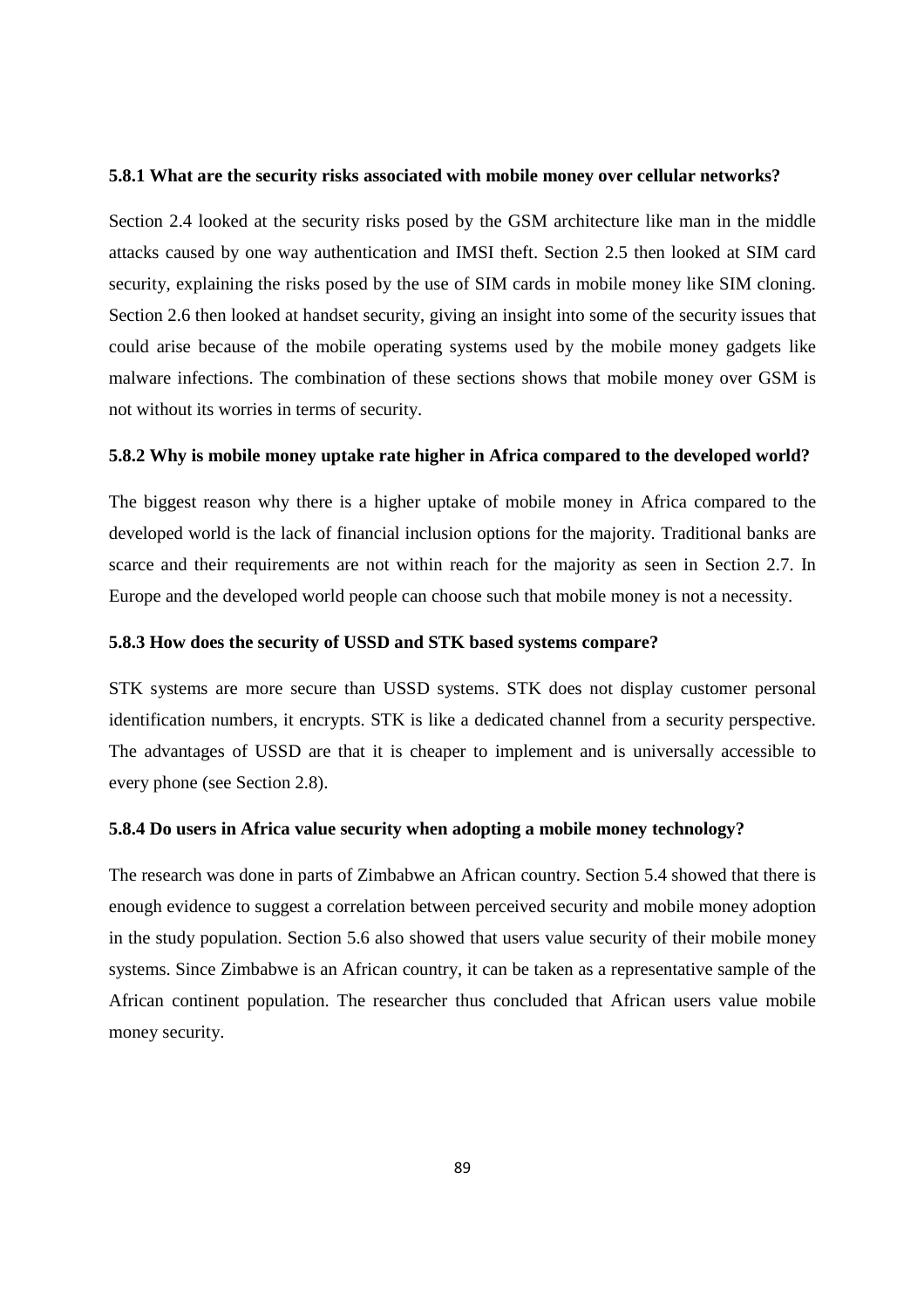#### **5.8.5 What was the best way for NetOne to follow in rolling out its mobile money project?**

Results in Section 5.3 show that perceived usefulness is the most important aspect of mobile money considered by users. Security is the second most important (see Table 5.3). All other perceived constructs (trust, cost, ease of use) have a correlation with mobile money adoption as well as shown in Section 5.4 even though they may not be as influential as perceived usefulness and perceived security. It is critical for mobile money service providers like NetOne to know how to fuse the attributes together in their product to come up with the optimum product for their market. This research shows that perceived security and perceived usefulness require bigger attention than other attributes in designing the mobile money package.

Results indicate that users will adopt mobile money if they regard it as easy to use (see Table 5.4). It is thus of high importance to develop mobile money systems that are easier to use. Factors that make a product qualify as easier to use include wide screens on mobile devices, easy to understand terminology on product menus, portability of product on all gadget forms, usable keypads, easier access of agent network and easy registration or enrollment into the mobile money systems as well as flexible working hours for agents.

The obtained results indicate that perceived cost is of significance influence to the adoption of mobile money (see Table 5.4). High tariffs on product usage are thus a deterrent factor to mobile money usage. People tend to shun highly priced products. Zimbabwe as a country is experiencing low employment rates and lower salaries and wages as depicted by the demographic results (see Section 4.2.5). The setting of the research may thus be a contributing factor. This is an area that may need a relook in a different setting in future for comparison of results.

Results indicate that users will adopt a mobile money product they deem to be secure (see Table 5.4). The users conceptually want mobile money products that address their security concerns. They however may exhibit behaviour that contradicts this characteristic. None of the users indicated knowledge of a relative or friend who has lost money due to hackings or related breaches and practices. Perceived security/risk issues are thus of significance to the adoption of mobile money systems but not the only thrust.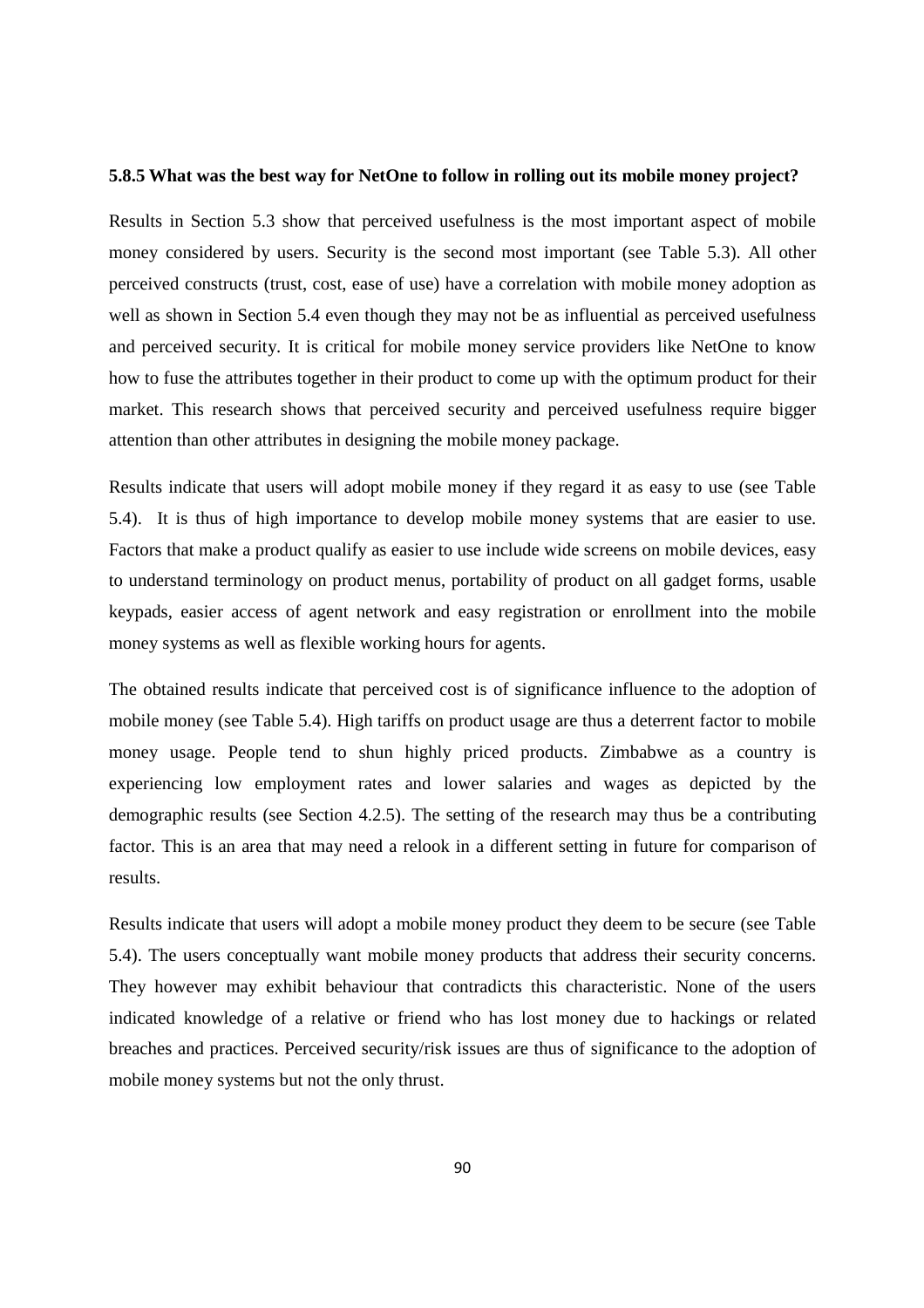NetOne as a firm invested a huge amount of money in acquiring STK based secure mobile money system whose cost is not justifying the returns. According to the research this was a proper way to do things but the company may need to look at other factors that may be hindering adoption of its product. The company needs to look at other marketing strategies to lure customers to use its product like increasing product usefulness as shown by Table 5.3.

The results obtained point to a trend whereby users of mobile money adopt the product when they regard providers and the enabling technology to be trustworthy. The customer's trust will affect the customer's behavioural intention and loyalty. According to (Masinge, 2010) trust has negative significant correlation with perceived risk/security. It is therefore critical that mobile money providers like NetOne and would be implementers of the mobile money service should maintain high standards of trustworthiness at all levels.

## **5.9 Chapter Conclusion**

The chapter analysed the questionnaire data and interpreted results to give meaning to findings. The findings revealed that all the five constructs, perceived usefulness, perceived security, perceived cost, perceived trust and perceived ease of use affect mobile money adoption. The findings also revealed that the most important attribute of mobile money is perceived usefulness followed but perceived security. Users may exhibit behaviour that exposes them to risks as they transact but they expect the systems to be secure before they adopt them. The research also showed that users trust the mobile money systems they use.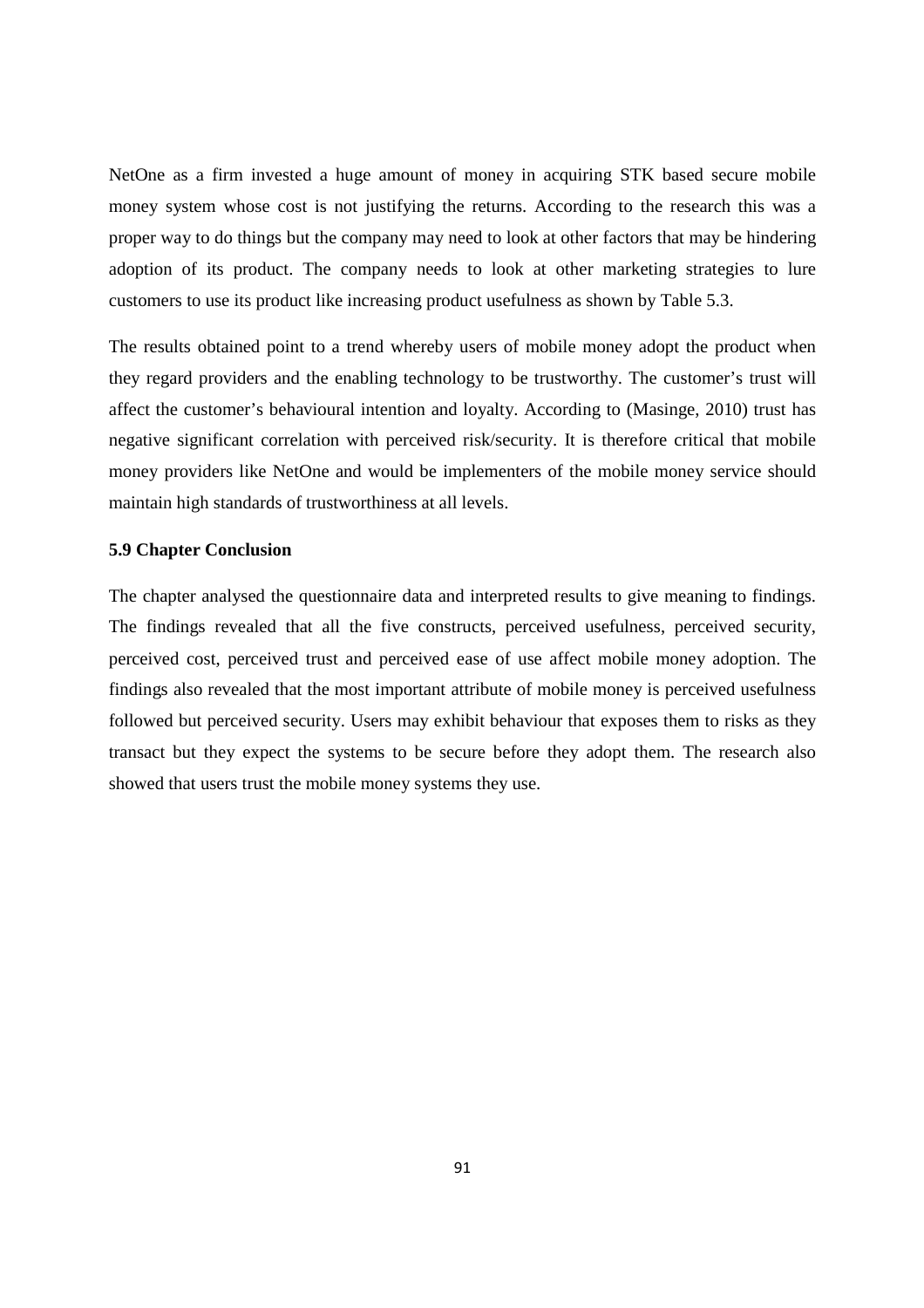# **Chapter 6 – Conclusions and Recommendations**

## **6.1 Introduction**

This chapter reviews the research background and objectives and proceeds to summarise the research findings. It then concludes with recommendations for future work in the related field.

## **6.2 Research Background and Objectives - Review**

The study aimed to investigate the effects of security concerns on the adoption of mobile money over cellular networks and find other factors that affect adoption. It sought to find security risks associated with mobile money over cellular networks. The research intended to answer the following:

What are the security risks associated with mobile money over cellular networks? Why is mobile money uptake rate higher in Africa compared to the developed world? Do users in Africa value security when adopting a mobile money technology? What factors do the users consider when adopting mobile money? How does the security of USSD and STK based systems compare? What was the best way for NetOne to follow in rolling out its mobile money project?

The factors that the study focused on were:

- Perceived usefulness of mobile money systems
- Perceived ease of use of mobile money systems
- Perceived cost of mobile money services
- Perceived security/risk of mobile money services (divided into facets, financial risk, performance risk, security privacy risk)
- Perceived trust (from two perspectives: wireless infrastructure and service providers)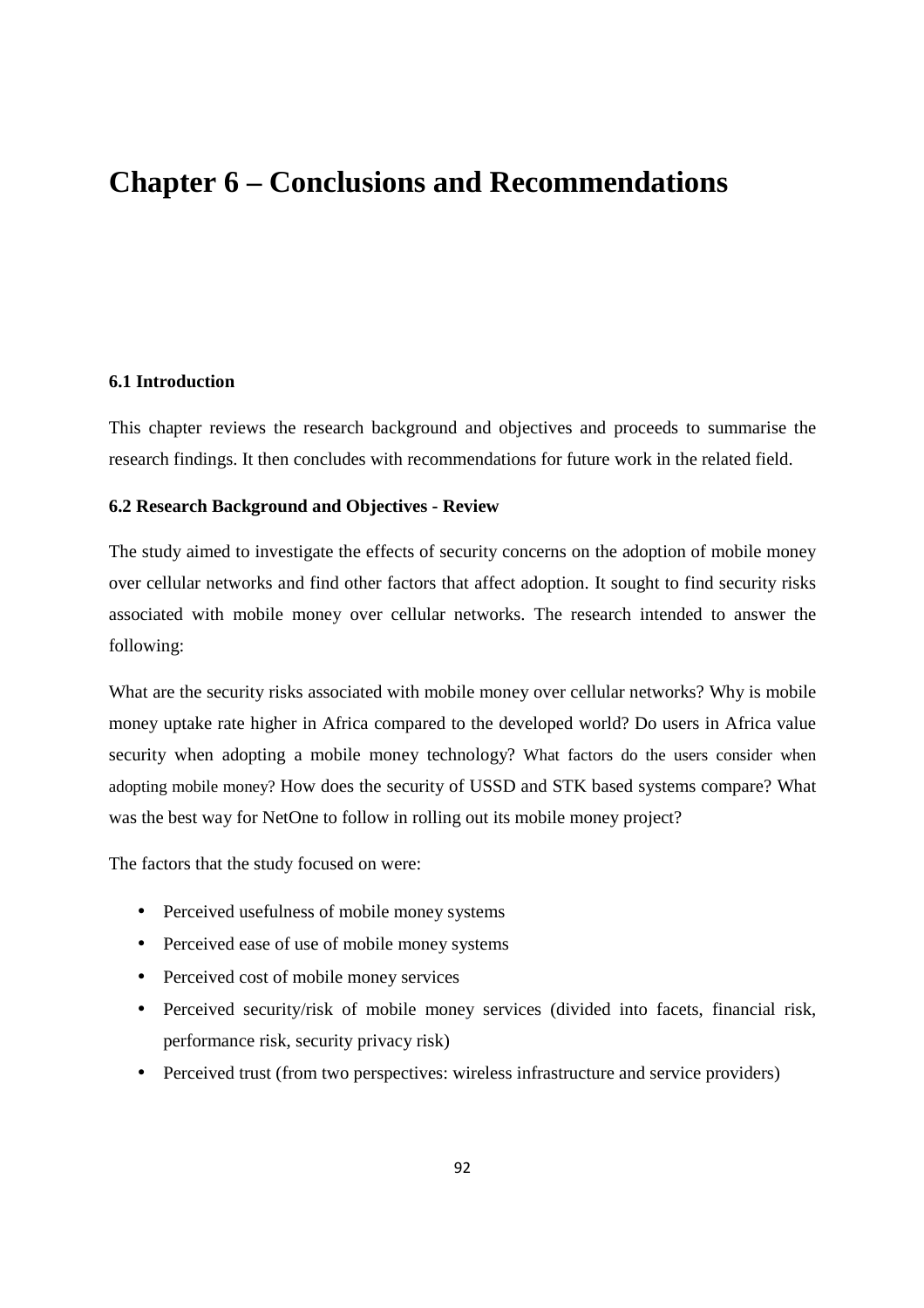#### **6.3 Practical Implications for Business**

Results obtained indicate that 74.6% of respondents are currently using mobile money while 25.4% do not use. Of those who use 97.2% use the non STK based service while 2.8% use the security focused STK based service. The research revealed that customers are security conscious. The researcher noted that most of the non users cited usefulness and security related issues as the main characteristic that would lure them to use mobile money systems. Mobile money providers should thus concentrate their energies towards product security and product usefulness without ignoring ease of use and cost. Marketing drive should emphasize on those key issues.

Customers need to know that service providers and their service enabling technologies can be trusted. Marketing teams need to always advertise capabilities that are achievable and already implemented on their mobile money systems to avert customer frustration and distrust. Customer trust has an effect on customer loyalty thus trusted mobile money service providers have a better opportunity of gaining market share (Masinge, 2010).

Cost has significant influence on mobile money adoption thus mobile money providers should seriously consider reducing the costs of mobile money to lure more customers. Users will increase due to reduced costs and the provider will benefit from driving volumes. It will be less costly and justifiable to establish new branches in previously un-serviced locations thereby increasing product visibility and accessibility which benefits both the provider and the customer.

Some users showed lack of knowledge about mobile money. Mobile money providers should conduct awareness programs for both enrolled an un-enrolled customers to increase product knowledge. Trainings should cover functionality, benefits and safety of the product to instill a culture of technology usage in the population that will make it easier to introduce new innovative products to an embracing population.

#### **6.4 Recommendation for Future Research**

The research results indicated that customers consider security when adopting a mobile money service. The role played by demographic variables on mobile money adoption was not explored extensively. Future research may need to explore the effects of demographic variables like age,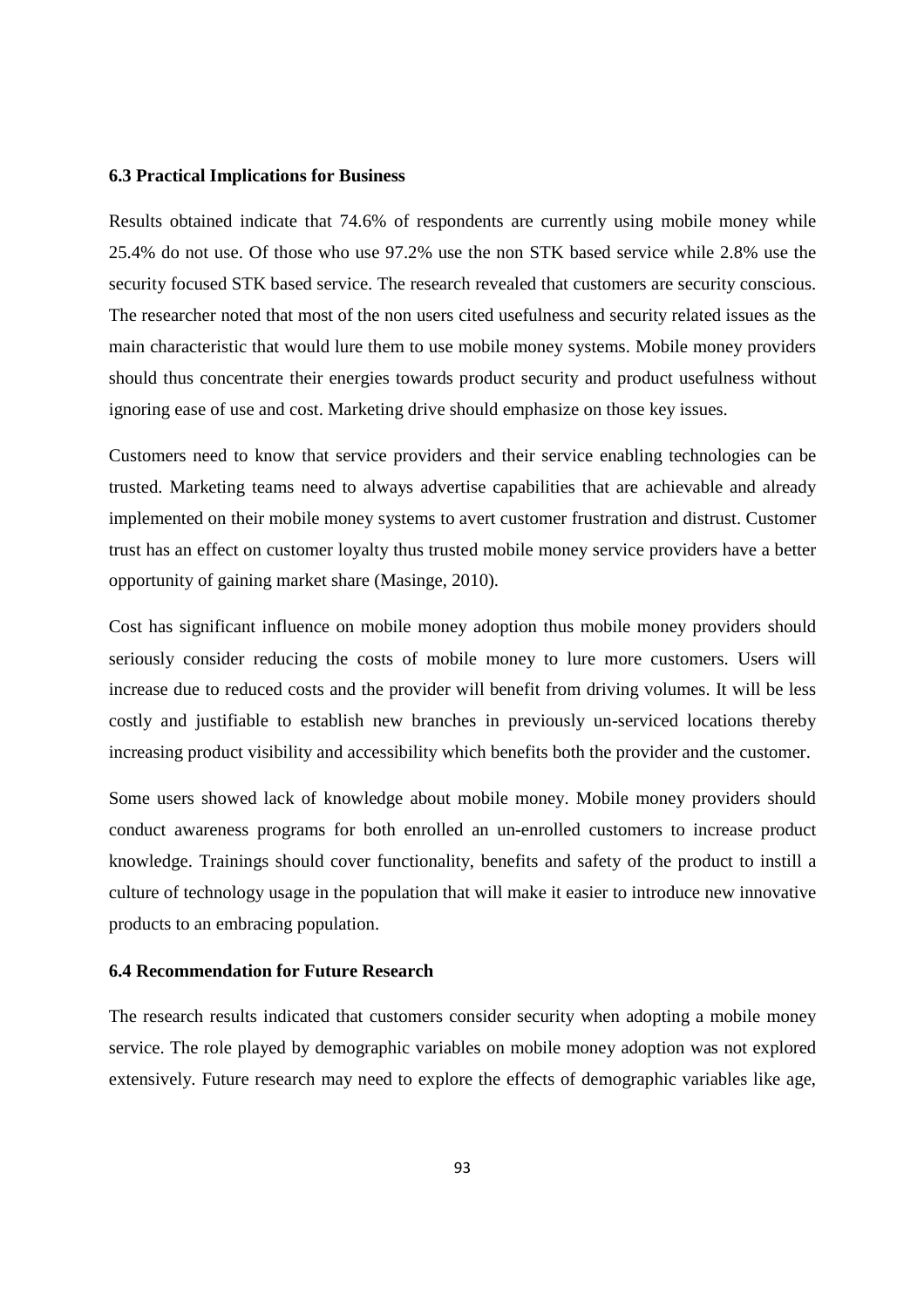gender, race, education level, average income, religion and culture on adoption of mobile money systems.

The study was conducted in an environment that does not offer many options to consumers. It was also done in an environment where MFS is fairly new. It may be necessary to perform the study again in a changed environment when mobile money technology has aged and customers are more informed about mobile money. Adoption of mobile financial services in developed nations may be driven more by convenience than by the need to provide infrastructure for electronic access to financial services and products as in developing nations like Zimbabwe (Cheney, 2008).

The research did not look at the adoption factors that have to do with the marketing strength of the mobile money services provider. Marketing strategies and promotions do persuade users to adopt a service they would otherwise not have used. Users end up adopting and getting used to a service which seemed alien to them in a not so distant past because of good marketing skills. Future research may consider this.

## **6.5 Conclusion**

The mobile money market is influenced by many factors which are mutually interconnected. The main aim is to develop working systems in which all stakeholders play their appropriate roles. The only way to achieve the aim is to have the final consumers adopt the end product. The main aim of this research was to point out a whole series of factors which are crucial to the adoption of mobile money with special emphasis on perceived security/risk.

The research successfully identified security loopholes in mobile money as posed by the nature of GSM and the other enabling technologies and customer behaviour. It managed to highlight the reasons for different adoption patterns mobile money in the developed and the developing world. The research contributes to the IT/IS systems acceptance research as it successfully revealed the effects of perceived security concerns on adoption of mobile money over cellular networks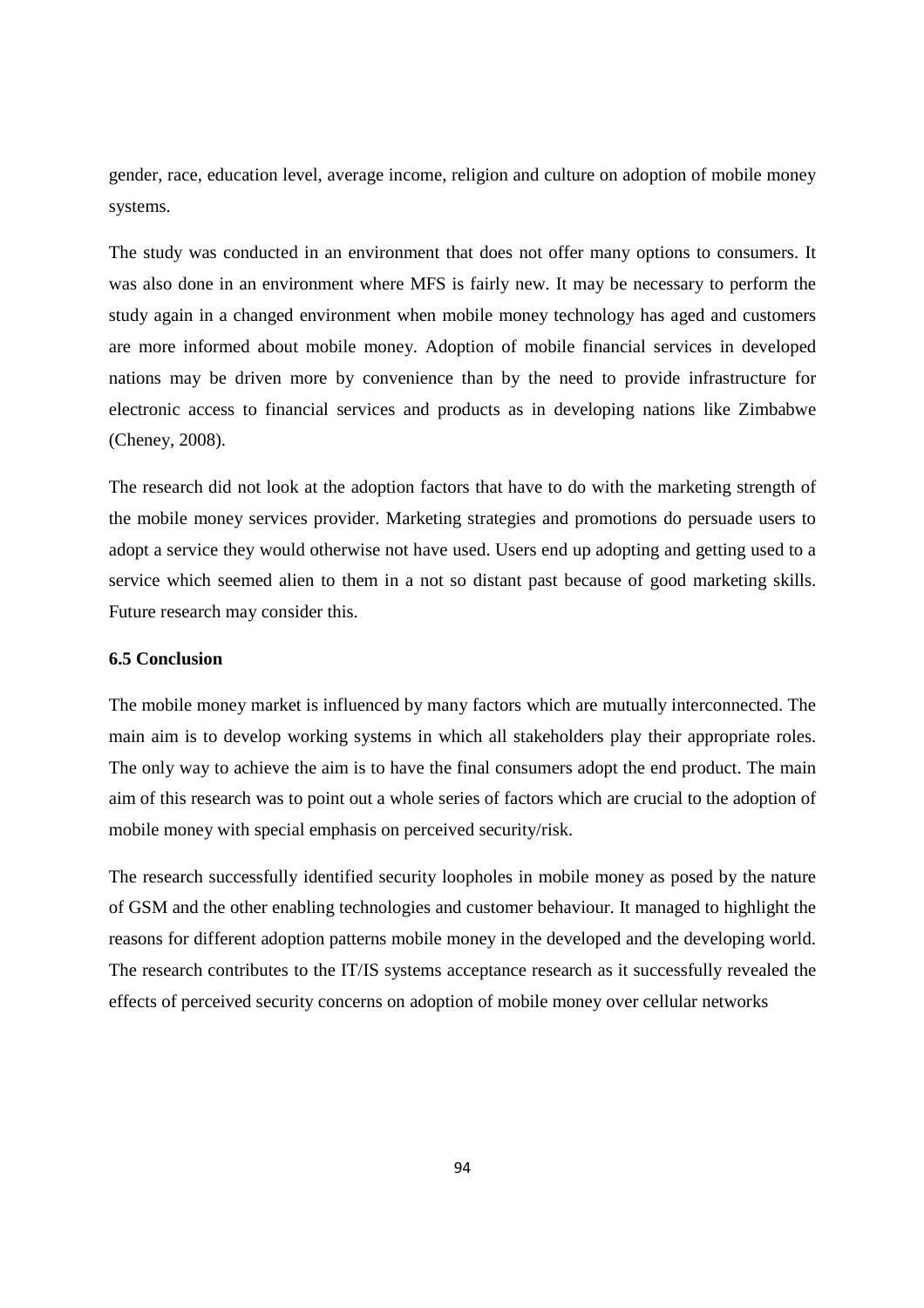## **References**

- ABA Banking Journal. (2011). Mobile banking security concerns stalling adoption. *ABABankingJournal*. Retrieved November 7, 2012, from http://www.ababj.com/tech-topics-plus/mobile-banking-securityconcerns-stalling-adoption-2205.html
- Abunyang, E. (2007). *Mobile Banking in Developing Countries: Secure Framework for Delivery of SMSbanking Services*. Retrieved from http://masalai.files.wordpress.com/2009/03/sms-bank-indeveloping-countries.pdf
- Aker, J. C., & Mbiti, I. M. (2010). Mobile Phones and Economic Development in Africa. *Journal of Economic Perspectives*, *24*, 207–232.
- Al-Muhtadi, J., Mickunas, D., & Campbell, R. (2002). A lightweight reconfigurable security mechanism for 3G/4G mobile devices. *Wireless Communications, IEEE*, *9*(2), 60–65.
- Ashford, W. (2012). Security concerns hold back mobile banking adoption. Retrieved March 18, 2013, from http://www.computerweekly.com/news/2240163841/Security-concerns-hold-back-mobilebanking-adoption
- Aweda, T. (2010). *The Value in Value Added Services*. *Ciuci Consulting*. Retrieved from http://www.ciuci.us/newsletter/ValueAdded.pdf
- Barati, S., & Mohammad, S. (2009). An efficient Model to Improve Customer Acceptance of Mobile Banking. *In World Congress on Engineering and Computer Science* (Vol. 2, pp. 20–22). San Fransisco , USA.
- Barkan, E., Biham, E., & Keller, N. (2003). Instant Ciphertext-Only Cryptanalysis of GSM Encrypted Communication. *In Advances in Cryptology-CRYPTO 2003* (pp. 600–616). Springer Berlin Heidelberg. Retrieved from http://www.ma.huji.ac.il/~nkeller/biham\_gsm.pdf
- Beheshti, A. A., & Toorani, M. (2008). Solutions to the GSM Security Weaknesses. *2nd International Conference on Next Generation Mobile Applications, Services, and Technologies (NGMAST'08)* (pp. 576–581). Cardiff: IEEE. doi:DOI 10.1109/NGMAST.2008.88
- Benamati, B., & Serva, A. (2007). Trust and distrust in online banking: Their role in developing countries. *Information Technology for Development*, *13*(2), 161–175.
- Boden, R. (2014). Two thirds of UK smartphone owners open to the idea of mobile wallets. *NFC World*. Retrieved July 22, 2014, from http://www.nfcworld.com/2014/07/10/330302/two-thirds-uksmartphone-owners-open-idea-mobile-wallets/
- Brookson, C. (1994). *GSM (and PCN ) Security and Encryption*. Retrieved from http://www.brookson.com/gsm/gsmdoc.doc
- Brookson, C. (2005). Smart card cloning is easy! (GSM SIMs). Retrieved April 2, 2012, from http://www.brookson.com/gsm/cardclone.pdf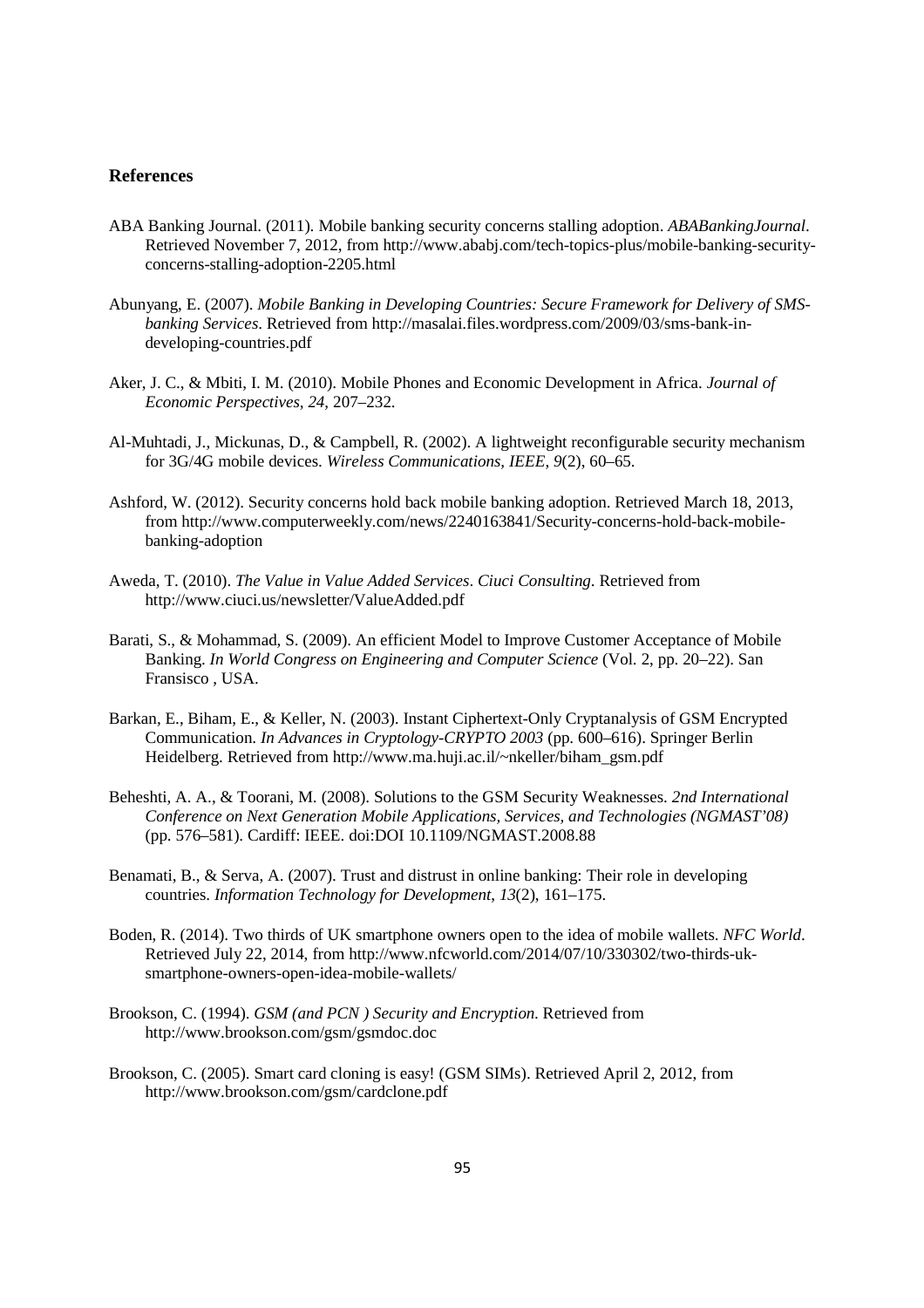- Brown, I., Cajee, Z., Davies, D., & Stroebel, S. (2003). Cell phone banking: predictors of adoption in South Africa -an exploratory study. *International Journal of ¡nformation Management*, *23*, 381– 394.
- Carlsson, C., Walden, P., & Bouwman, H. (2006). Adoption of 3G+ services in Finland. *International Journal Mobile Communications*, *4*(4), 369–385.
- Chemwe, G. W. (2010). Security issues faced by mobile cash transfer applications in Kenya on GSM and 3G networks. *JKUAT Scientific ,Technological and Industrialisation Conference* (pp. 330–336). Nairobi. Retrieved from elearning.jkuat.ac.ke/journals/ojs/index.php/jscp/article/view/714/659
- Cheney, J. S. (2008). An Examination of Mobile Banking and Mobile Payments: Building Adoption as Experience Goods? Retrieved from http://www.philadelphiafed.org/consumer-credit-andpayments/payment-cards-center/publications/discussion-papers/2008/D2008MobileBanking.pdf
- Chitungo, S. K., & Munongo, S. (2013). Extending the Technology Acceptance Model to Mobile Banking Adoption in Rural Zimbabwe. *Journal of Business Administration and Education*, *3*(1), 51– 79.
- Chung, N., & Kwon, S. J. (2009). The Effects of Customers' Mobile Experience and Technical Support on the Intention to Use Mobile Banking. *CyberPsychology and Behavior*, *12*(5).
- Cobert, B., Helms, B., & Parker, D. (2012). Mobile money: Getting to scale in emerging markets. McKinsley and Company.
- Dammann, J. (2011). IMSI-Catcher and Man-in-the-Middle attacks. *Seminar Mobile Security*. Retrieved from http://cosec.bit.uni-bonn.de/fileadmin/user\_upload/teaching/10ws/10ws-semmobsec/talks/dammann.pdf
- David, N., & Penicaud, C. (2011). *State of the Industry: Results from the 2011 Global Mobile Money Adoption Survey*.
- Dimov, D. (2013). Mobile Phone Spying Software: Legality, Symptoms, and Removal. *Infosec Institute*. Retrieved March 4, 2014, from http://resources.infosecinstitute.com/mobile-phone-spying-softwarelegality-symptoms-and-removal/
- Dube, T., Njanike, K., Manomano, C., & Chiriseri, L. (2011). Adoption And Use of SMS/Mobile Banking Services in Zimbabwe: An Exploratory Study. *Journal of Internet Banking and Commerce*, *16*(2).
- Erdem, T., & Swait, J. (2004). Brand credibility, brand consideration, and choice. *Journal of Consumer Research*, *31*(1), 191–198.
- FBI and Department of Homeland Security. (2013). Threats to Mobile Devices Using the Android Operating System. Retrieved November 20, 2013, from http://info.publicintelligence.net/DHS-FBI-AndroidThreats.pdf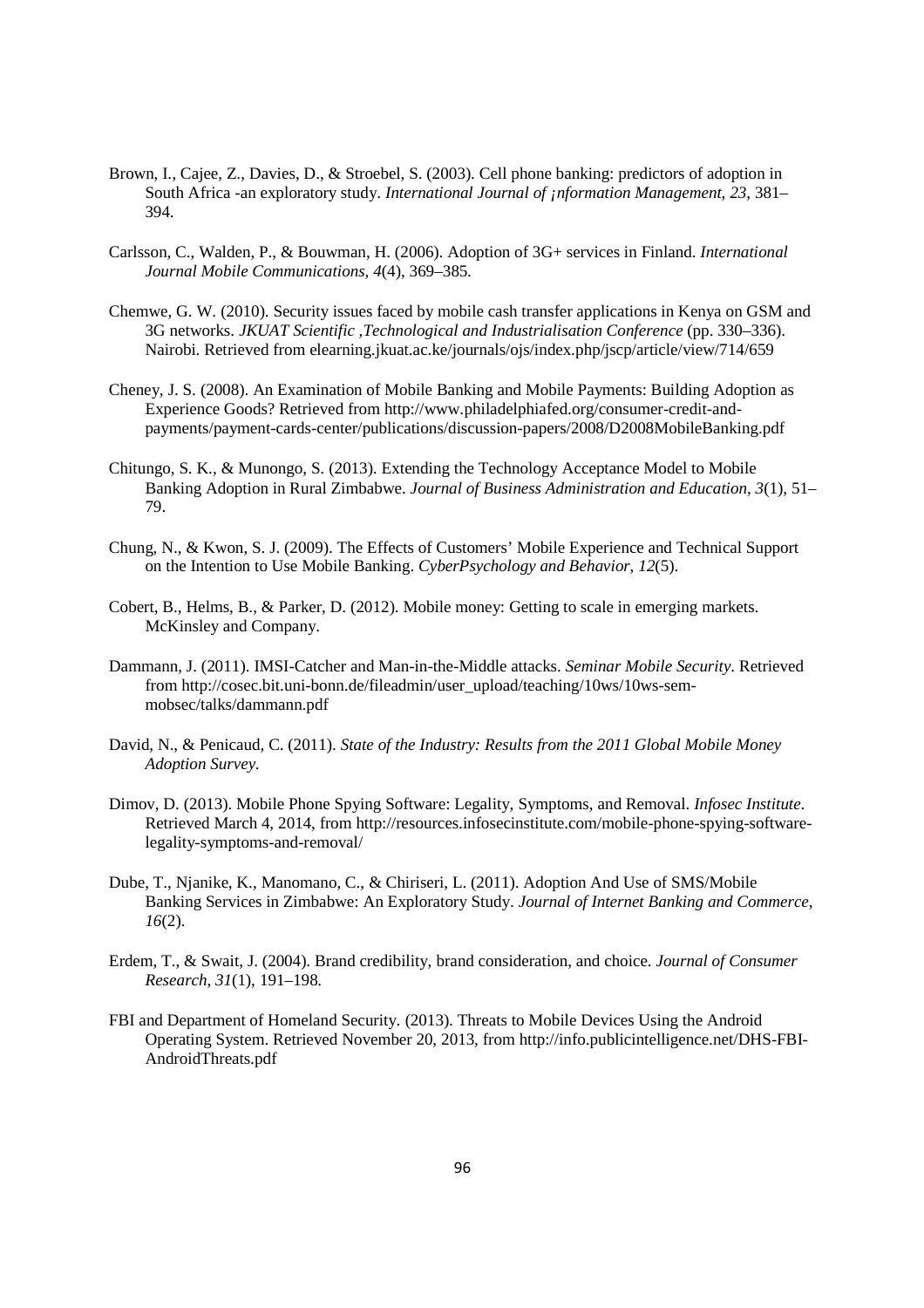Featherman, M. S., & Pavlou, P. A. (2003). Predicting e-services adoption: A perceived risk facets perspective. *International Journal of Human-Computer Studies*, *59*, 451–474.

Gadaix, E. (2001). GSM and 3G Security. *Proceedings of Black Hats Conference*. Singapore: eGlobal.

- GaneshSankar, B. M. (2011). *Trust and Security Issues in Mobile Banking and its effects on customers*. Blekinge Institute of Technology. Retrieved from http://www.bth.se/fou/cuppsats.nsf/all/d50bc0fa6f021c46c125795900768dd1/\$file/BTH2011Bilal.p df
- Gold, S. (2011). Cracking GSM. *Network Security*, *2011*(4), 12–15.
- Golde, N. (2012). E-Plus GSM privacy/TMSI allocation leak. Retrieved May 28, 2014, from http://nion.modprobe.de/blog/archives/705-E-Plus-GSM-privacyTMSI-allocation-leak.html
- Hair, J. F. J., Anderson, R., Tatham, R., & Black, W. C. (1998). Multivariate Data Analysis (5th ed.). Upper Saddle River, New Jersey: Prentice Hall.
- Hord, J. (2005). How SMS Works. *HowStuffWorks.com*. Retrieved May 28, 2014, from http://computer.howstuffworks.com/e-mail-messaging/sms.htm
- InterMedia. (2013). *Mobile money in Tanzania Use, Barriers and Opportunities*. Retrieved from http://www.intermedia.org/wp-content/uploads/FITS\_Tanzania\_FullReport\_final.pdf
- International Telecommunications Union. (2009). *Information Society Statistical Profiles 2009 Africa*. Retrieved from http://www.itu.int/dms\_pub/itu-d/opb/ind/D-IND-RPM.AF-2009-PDF-E.pdf
- Jimenez, A., & Vanguri, P. (2010). Cash Replacement through Mobile Money in Emerging Markets: The FISA Approach. New York. Retrieved from http://www-05.ibm.com/za/office/pdf/g-cash.pdf
- Jorja, W., Dawson, M. E., & Omar, M. (2012). Cyber Security and Mobile Threats: The need for Antivirus Applications for Smart Phones. *Journal of Information Systems and Planning*, *5*(14), 40– 50.
- Jover, R. P., & Giura, P. (2013). How Vulnerabilities in Wireless Networks Can Enable Advanced Persistent Threats. *International Journal on Information Technology*.
- Juniper Networks. (2012). *2011 Mobile Threats Report*. Retrieved from http://www.juniper.net/us/en/local/pdf/additional-resources/jnpr-2011-mobile-threats-report.pdf
- Kabweza, L. S. M. (2012). EcoCash mobile money registered users now over 1.7 million. *TechZim*. Retrieved June 10, 2013, from http://www.techzim.co.zw/2012/10/ecocash-mobile-moneyregistered-users-now-over-1-7-million/
- Kessler, S. (2011). Near Field Communication: A Quick Guide to the Future of Mobile. Retrieved January 26, 2014, from http://mashable.com/2011/08/11/near-field-communication-guide/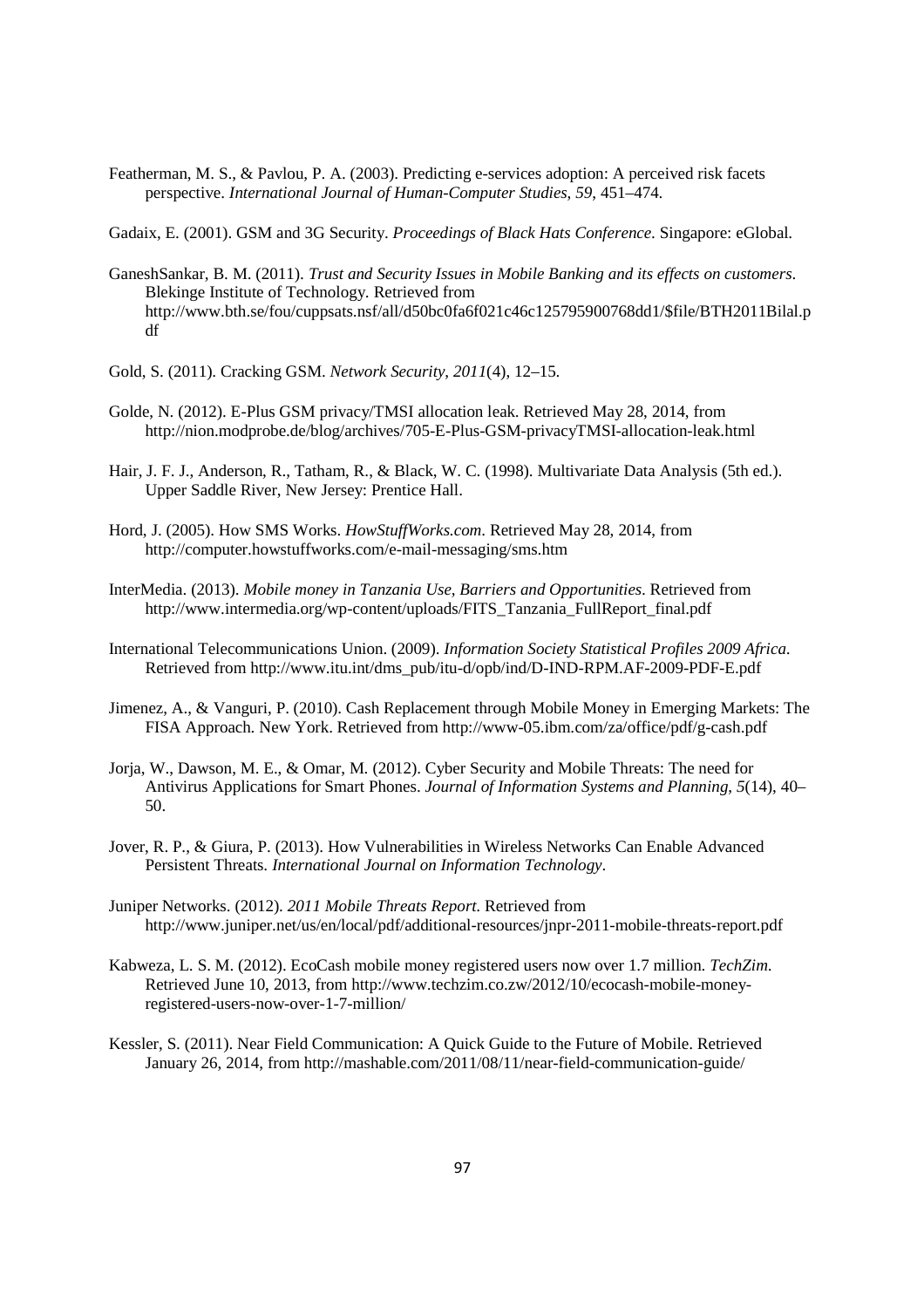- Khan, W., & Ullah, H. (2010). Authentication and Secure Communication in GSM, GPRS, and UMTS Using Asymmetric Cryptography. *International Journal of Computer Science Issues*, *7*(3), 10–16. Retrieved from http://ijcsi.org/papers/7-3-9-10-16.pdf
- Koenig-Lewis, N., Palmer, A., & Moll, A. (2010). Predicting young consumers' take up of mobile banking services. *International Journal of Bank Marketing*, *28*(5), 410–432.
- Korhan, J. (2011). How QR Codes Can Grow Your Business. Retrieved January 26, 2014, from http://www.socialmediaexaminer.com/how-qr-codes-can-grow-your-business/
- Krugel, G. T. (2007). *An Overview of the different mobile banking technology options, and their impact on the mobile banking market.* Retrieved from http://www.gsma.com/mobilefordevelopment/wpcontent/uploads/2012/06/finmark\_mbt\_aug\_07.pdf
- Kumar, M. (2013). Sim Card Cloning Hack affect 750 million users around the world. Retrieved January 26, 2014, from http://thehackernews.com/2013/07/sim-card-cloning-hack-affect-750.html
- Laforet, S., & Li, X. (2005). Consumers' attitudes towards online and mobile banking in China. *International Journal of Bank Marketing*, *23*(5), 362–380.
- Lee, A. (2008). STK Toolkit up to 36 times faster than hardware encryption. Retrieved August 10, 2014, from http://www.primefactors.com/press-releases/89-alex-lee-inc-solves-pci-performance-problemwith-software-encryption-from-prime-factors
- Lee, J.-H. (2013). Effects of Trust and Perceived Risk on User Acceptance of a New Technology Service. *Social Behaviour and Personality*, *41*(4), 578–598.
- Luarn, P., & Lin, H.-H. (2005). Toward an understanding of the behavioral intention to use mobile banking. *Computers in Human Behavior*, *21*(6), 873–891.
- Lyne, M. (2009). What Is A QR Code And Why Do You Need One? Retrieved January 26, 2014, from http://searchengineland.com/what-is-a-qr-code-and-why-do-you-need-one-27588
- Martin, J. (1998). Say goodbye to bankers' hours. *Management Review*, *87*(1), 33–37.
- Mas, I. (2013). Why is the Progress of Mobile Money So Gradual and Patchy. Retrieved April 18, 2014, from http://www.cgap.org/blog/why-progress-mobile-money-so-gradual-and-patchy
- Masinge, K. (2010). *Factors influencing the adoption of mobile banking services at the Bottom of the Pyramid in South Africa*. Maters thesis, University of Pretoria , Pretoria, South Africa.
- Matuszewski, D. (2012). GSM Security. São Paulo. Retrieved from http://grenoble.ime.usp.br/~gold/cursos/2012/movel/GSM security.pdf
- Metaforic. (2012). *Mobile banking, Consumer Security Practices and the growing risk to banks*. Retrieved from http://info.metaforic.com/MobileSecPopup.html?CID=70120000000pGVd&status=Responded&s= Website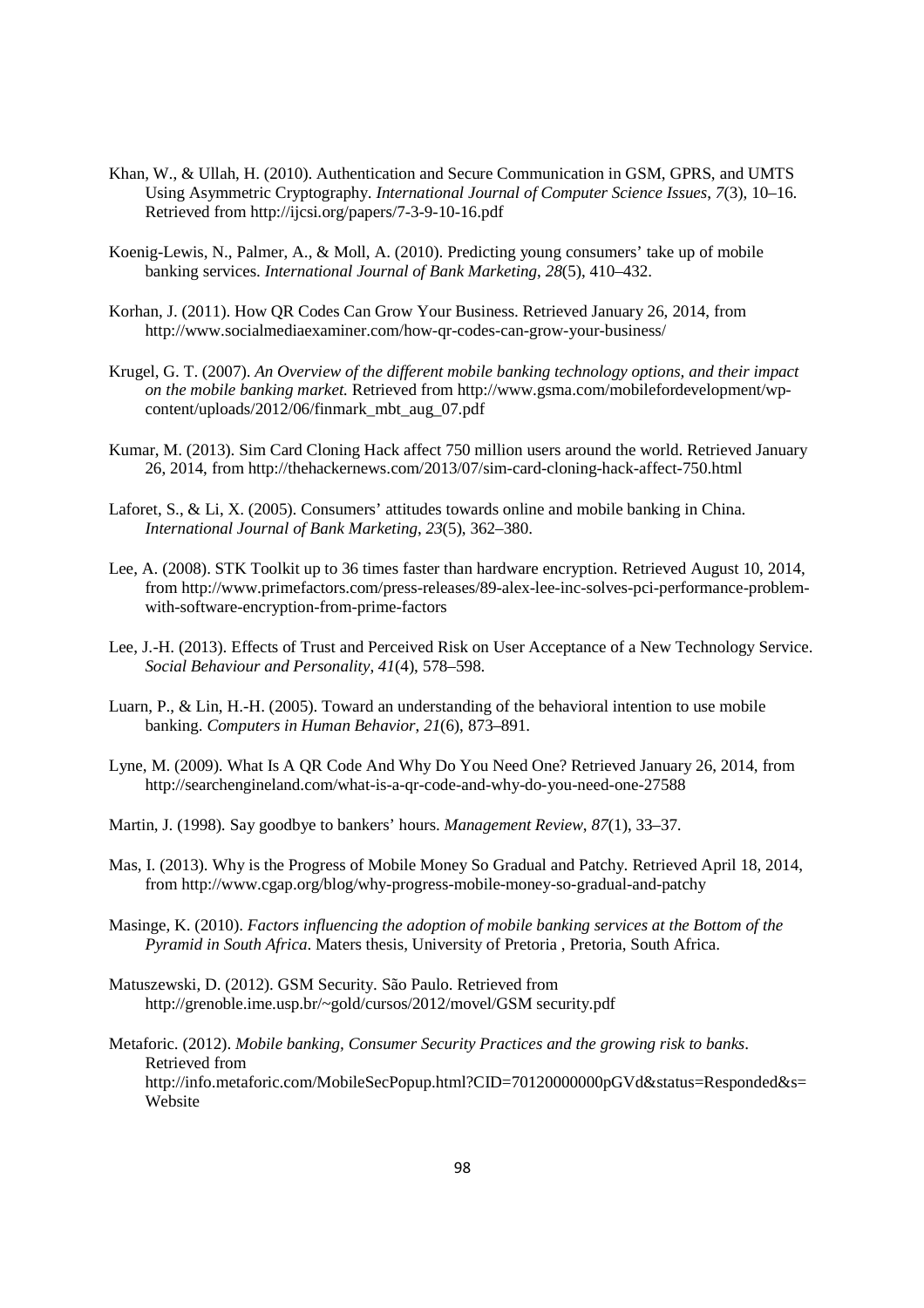- Michaels, L. (2011). It's Better Than Cash: Kenya Mobile Money Market Assessment. Retrieved from http://www.merchantpro.co/betterthancash.pdf
- Mikesell, A. (2012). 4 main technologies underlying mobile commerce apps. Retrieved January 26, 2014, from http://www.mobilemarketer.com/cms/opinion/columns/13201.html
- Moran, A. (2011). Mobile Money. *YouGov*. Retrieved June 20, 2014, from http://yougov.co.uk/news/2011/06/17/mobile-money
- Mordkoff, T. J. (2011). *The Assumption(s) of Normality*. Retrieved from http://www2.psychology.uiowa.edu/faculty/mordkoff/GradStats/part 1/I.07 normal.pdf
- Nohl, K. (2013). "SIM card exploitation" at OHM, Aug 3 2013. Retrieved January 26, 2014, from https://srlabs.de/sim-card-exploitation-at-ohm-aug-3-2013/
- Nokia. (2002). GSM Architecture. Retrieved April 20, 2014, from http://www.roggeweck.net/uploads/media/Student\_-\_GSM\_Architecture.pdf

Nunnally, J. C., & Bernstein, I. H. (1994). *Psychometric Theory* (3rd ed.). New York: McGraw-Hill.

- Nzoutchoum, T. A. L. (2012). *Customer adoption and financial services literacy in mobile financial services Case Study in Uganda*. Master's thesis, Université Libre de Bruxelles. Retrieved from http://www.professionsfinancieres.com/docs/2013140936\_201\_vn\_m\_customer\_adoption\_and\_fina ncial\_literacy.pdf
- Pallant, J. ., & Tennant, A. (2007). An introduction to the Rasch measurement model: An example using the Hospital Anxiety and Depression Scale (HADS). *British Journal of Clinical Psychology*, *46*, 1– 18.
- Penicaud, C. (2012). *State of the Industry: Results from the 2012 Global Mobile Money Adoption Survey*. Retrieved from http://www.gsma.com/mobilefordevelopment/wpcontent/uploads/2013/02/MMU\_State\_of\_industry.pdf
- Phifer, L. (2013). Comparing mobile operating systems' manageability and security. Retrieved January 26, 2014, from http://searchconsumerization.techtarget.com/tip/Comparing-mobile-operatingsystems-manageability-and-security
- Rao, J., Rothagi, P., & Scherzer, H. (2002). Partitioning Attacks: Or How to Rapidly Clone Some GSM Cards. *IEEE Symposium on Security and Privacy* (pp. 31–41). Oakland: IEEE. doi:dx.doi.org/10.1109/SECPRI.2002.1004360
- Rhee, M. Y. (2009). *Mobile Communication Systems* (pp. 10–12). John Wiley and Sons (Asia) Pte Ltd.
- Rhiel, S. G., & Chaffin, W. W. (1996). An Investigation of the Large-Sample/Small-Sample Approach to the One-Sample Test for a Mean (Sigma Unknown). *Journal of Statistics Education*, *4*(3). Retrieved from http://www.amstat.org/publications/jse/v4n3/rhiel.html
- Rizzo, C., & Brookson, C. (2014). Security for ICT the Work of ETSI. Retrieved from http://www.etsi.org/images/files/ETSIWhitePapers/etsi\_wp1\_security.pdf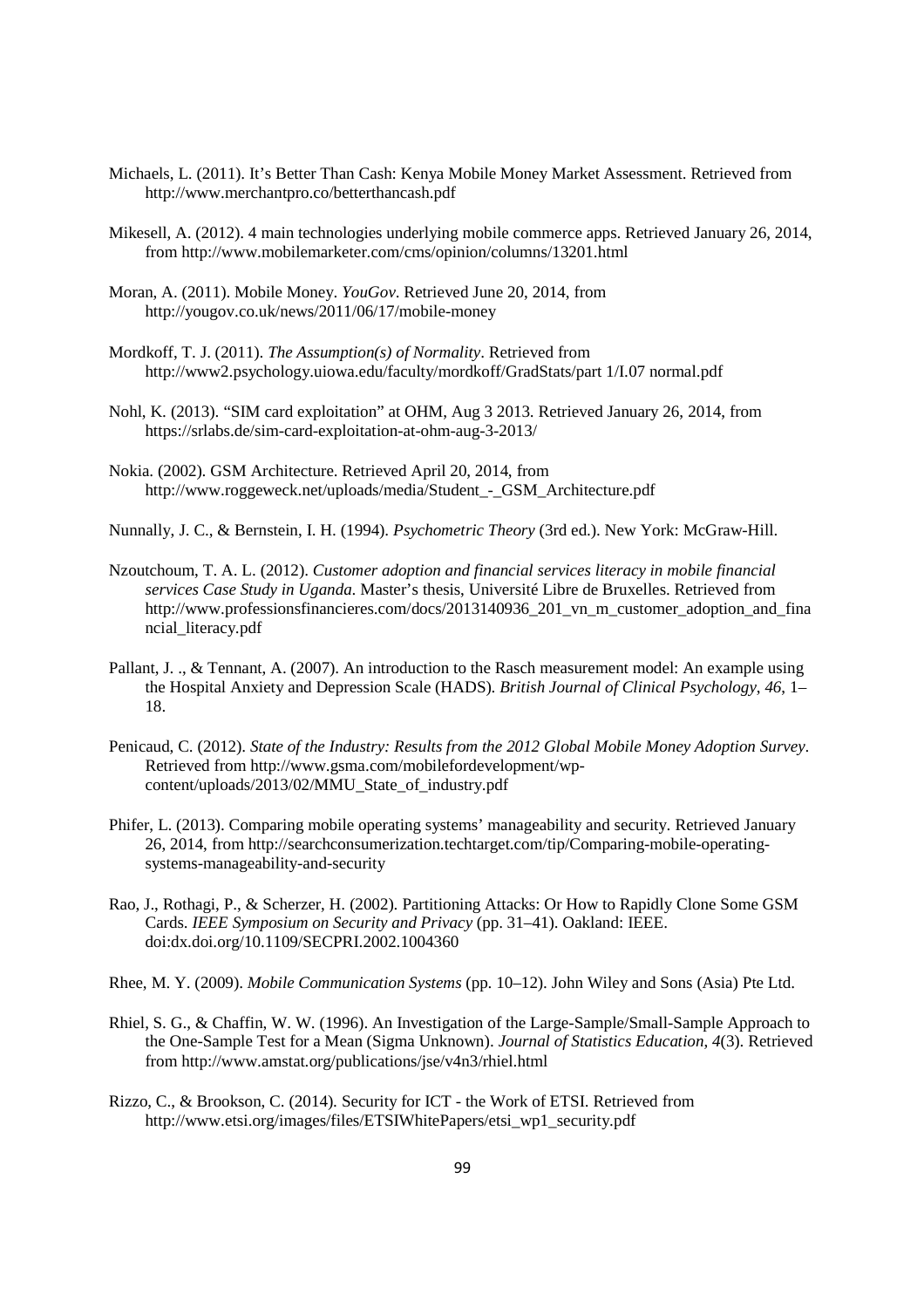- Roboff, G., & Charles, C. (1998). Privacy of financial information in cyberspace: banks addressing what consumers want. *Journal of Retail Banking Services*, *20*(3), 51–56.
- Rogers, E. M. (1995). *Diffusion of innovations*. *Diffusion of innovations* (4th ed., p. 518). New York: Free Press.
- Rouse, M. (2010). WAP (Wireless Application Protocol). Retrieved January 26, 2014, from http://searchmobilecomputing.techtarget.com/definition/WAP
- Ruggiero, P., & Foote, J. (2011). *Cyber Threats to Mobile Phones*. Retrieved from https://www.uscert.gov/sites/default/files/publications/cyber\_threats-to\_mobile\_phones.pdf
- SANS Institute. (2001). *The GSM Standard (An overview of its security)*. Retrieved from http://www.sans.org/reading-room/whitepapers/telephone/gsm-standard-an-overview-security-317
- Sahin, I. (2006). Detailed Review of Rogers' Difussion of Innovations Theory and Educational Technology-Related Studies Based on Roger's Theory. *The Turkish Online Journal of Educational Technology*, *5*(2), 14–23.
- Saleem, Z., & Rashid, K. (2011). Mobile Banking Adoption in Banking Sector of Pakistan. *Journal of Yasar University*, *21*(6), 3538–3560.

Sanganagouda, J. (2011). USSD: A Communication technology to potentially oust SMS dependency. Retrieved from http://www.aricent.com/sites/www.aricent.com/files/pdf/Aricent\_USSD\_WhitePaper.pdf

- Sathye, M. (1999). Adoption of Internet banking by Australian consumers: an empirical investigation. *International Journal of Bank Marketing*, *17*(7), 324–334.
- Sayid, O. (2012). Investigating Mobile Money Acceptance in Somalia: An Empirical Study. *Pakistan Journal of Commerce and Social Science*, *6*(2), 269–281.
- Sekeran, U. (1992). *Research Method for Business A Skill Building Method*. (J. Marshall & P. McFadden, Eds.) (4th ed., p. 326). Illinois: John Wiley and Sons, Inc.
- Singh, T., Kumar, A., & Liu, Y. (2011). Channels and Identities in GSM. *International Journal of Electronics and Communication Technology*, *2*(3), 210–214.
- Smart City Magazine. (2013). *The rise of mobile money- how a low tech revolution is re-shaping the global economy*. Retrieved from https://s3-eu-west-1.amazonaws.com/smartcity/SCM\_The\_Rise\_of\_Mobile\_Money\_2013-interactive.pdf
- Smith, M., Schridde, C., & Freisleben, B. (2008). *An Identity-Based Key Agreement Protocol for the Network Layer*. (R. Ostrovsky, R. De Prisco, & I. Visconti, Eds.)*Security and Cryptography for Networks* (pp. 409–422). Marburg: Springer Berlin Heidelberg. doi:10.1007/978-3-540-85855-3\_27

Srlabs. (2013). Rooting SIM cards. Retrieved January 26, 2014, from https://srlabs.de/rooting-sim-cards/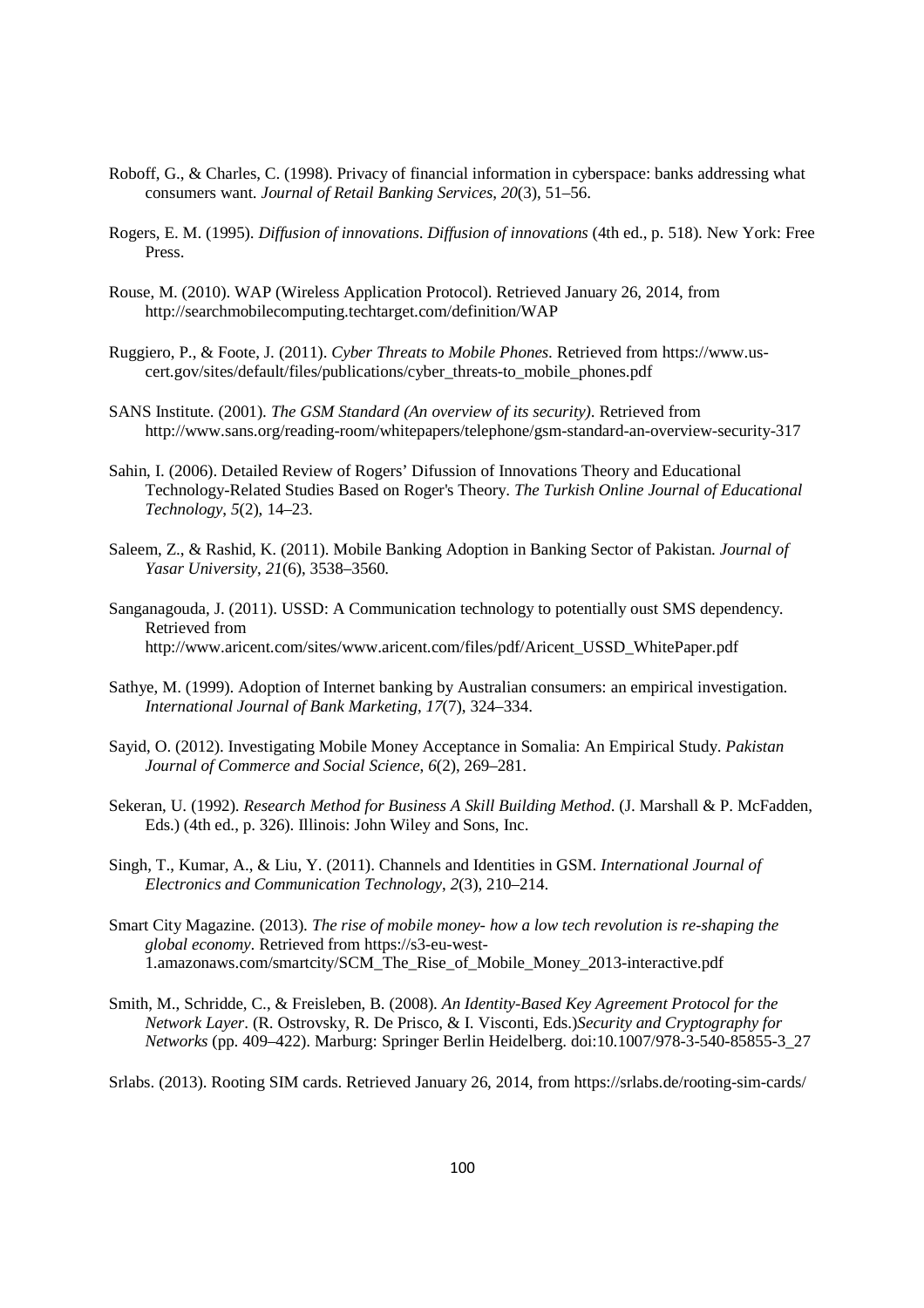- Tan, M., & Teo, T. S. H. (2000). Factors Influencing the Adoption of Internet Banking. *Journal of the Association for Information Systems*, *1*(5), 1–42.
- Tavakol, M., & Dennick, R. (2011). Making sense of Cronbach's alpha. *International Journal of Medical Education*, *2*, 53–55. doi:10.5116/ijme.4dfb.8dfd
- Telecom-week. (2012). Banking on the unbanked in Africa. *AfricaTelecomsNews*. Retrieved November 10, 2012, from http://www.africantelecomsnews.com/resources/Mobile\_Money\_Africa\_background.shtml
- The Economist. (2012). Mobile money services Let us in. *The Economist*. Retrieved April 19, 2014, from http://www.economist.com/node/21560878
- Tiwari, R., Buse, S., & Herstatt, C. (2007). Mobile Services in Banking Sector: The Role of Innovative Business Solutions in Generating Competitive Advantage. *in: Proceedings of the International Research Conference on Quality, Innovation and Knowledge Management* (p. 3). New Delhi.
- Tobbin, P., & Kuwornu, J. K. . (2011). Adoption of Mobile Money Transfer Technology: Structural Equation Modeling Approach. *European Journal of Business and Management*, *3*(7), 59–77.
- US-CERT. (2010). Technical Information Paper-TIP-10-105-01 Cyber Threats to Mobile Devices. *United States Computer Emergency Readiness Team*. Retrieved April 20, 2014, from https://www.uscert.gov/sites/default/files/publications/TIP10-105-01.pdf
- Van de Merwe, P. B. (2003). *Mobile Commerce over GSM: A Banking Perspective on Security*. Unpublished Master's thesis, University of Pretoria, Pretoria, South Africa.
- Venkatesh, V., & Davis, F. D. (2000). A Theoretical Extension of the Technology Acceptance Model: Four Longitudinal Field Studies. *Management Science*, *46*(2), 186–204.
- Vincent, J. (2013). Sim cards hacked: A single text that unlocks millions of mobiles. *The Independent*. Retrieved from http://www.independent.co.uk/life-style/gadgets-and-tech/sim-cards-hacked-asingle-text-that-unlocks-millions-of-mobiles-8726638.html
- Wang, Y.-S., Wang, Y.-M., Lin, H.-H., & Tang, T.-I. (2003). Determinants of user acceptance of internet banking: an empirical study. *International Journal of Service Industry Management*, *14*(5), 510– 519.
- Wright, S. (2012). University researchers document Android adware privacy risks. Retrieved March 4, 2013, from http://searchsecurity.techtarget.com/news/2240147136/University-researchersdocument-Android-adware-privacy-risks
- Yan, Q., Li, Y., Li, T., & Deng, R. (2009). *Insights into Malware Detection and Prevention on Mobile Phones* (pp. 243–249). Retrieved from http://www.researchgate.net/publication/221318032\_Insights\_into\_Malware\_Detection\_and\_Preven tion\_on\_Mobile\_Phones/file/9fcfd510b06cde9307.pdf
- Yang, A. S. (2009). Exploring Adoption Difficuities in Mobile Banking Services. *Canadian Journal of Administrative Sciences*, *26*(2).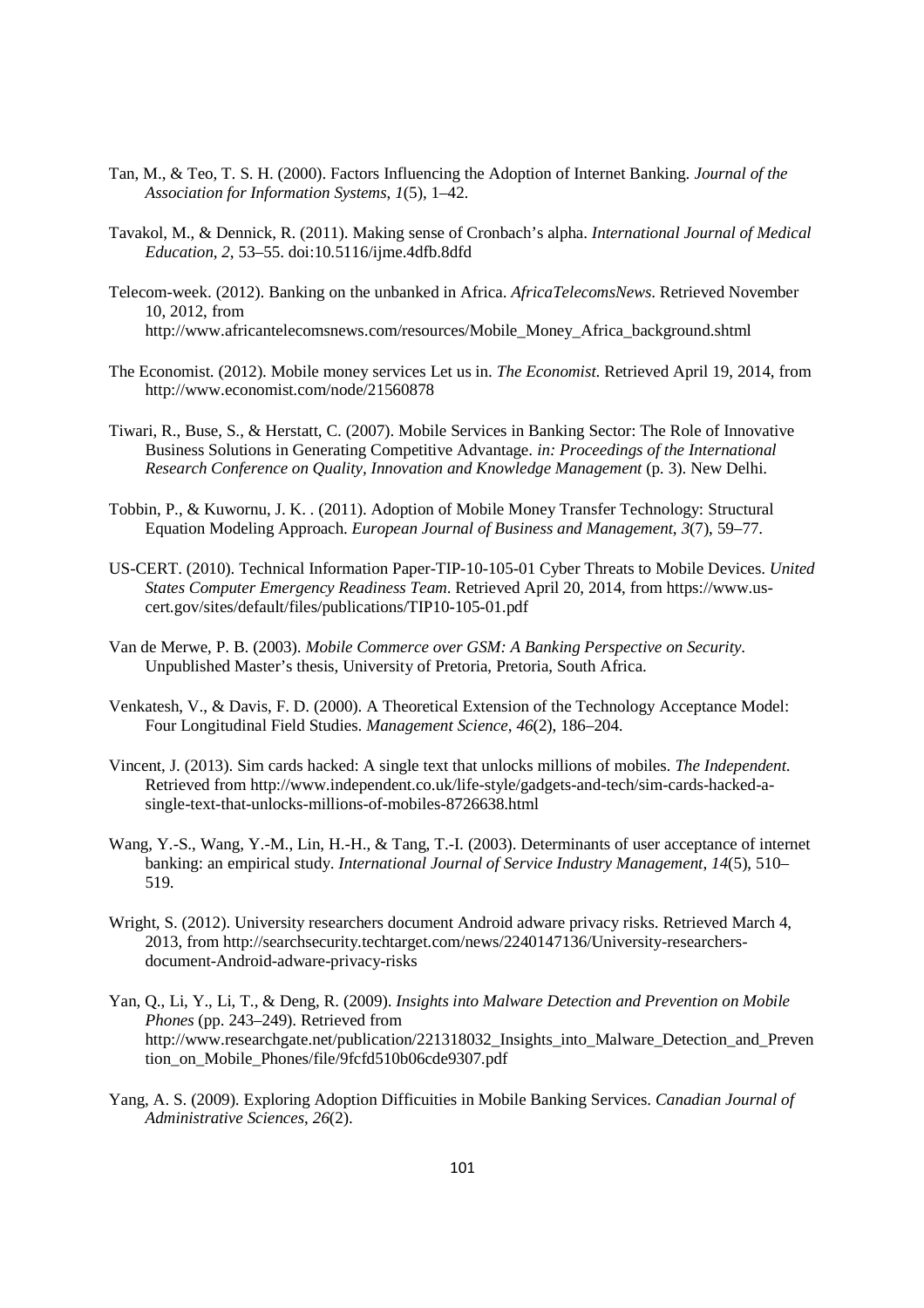- Yousef, P. (2004). *GSM-Security: A Survey and Evaluation of the Current Situation*. Unpublished Master's thesis, Linköping University, Linköping, Sweden.
- Yu, C.-S. (2012). Factors affecting individuals to adopt mobile banking: Empirical evidence from the UTAUT model. *Journal of Electronic Commerce Research*, *13*(2), 104–121.
- ZimStat. (2012). *Women and Men in Zimbabwe Report 2012*. Retrieved from http://www.zimstat.co.zw/dmdocuments/Gender/Report2012.pdf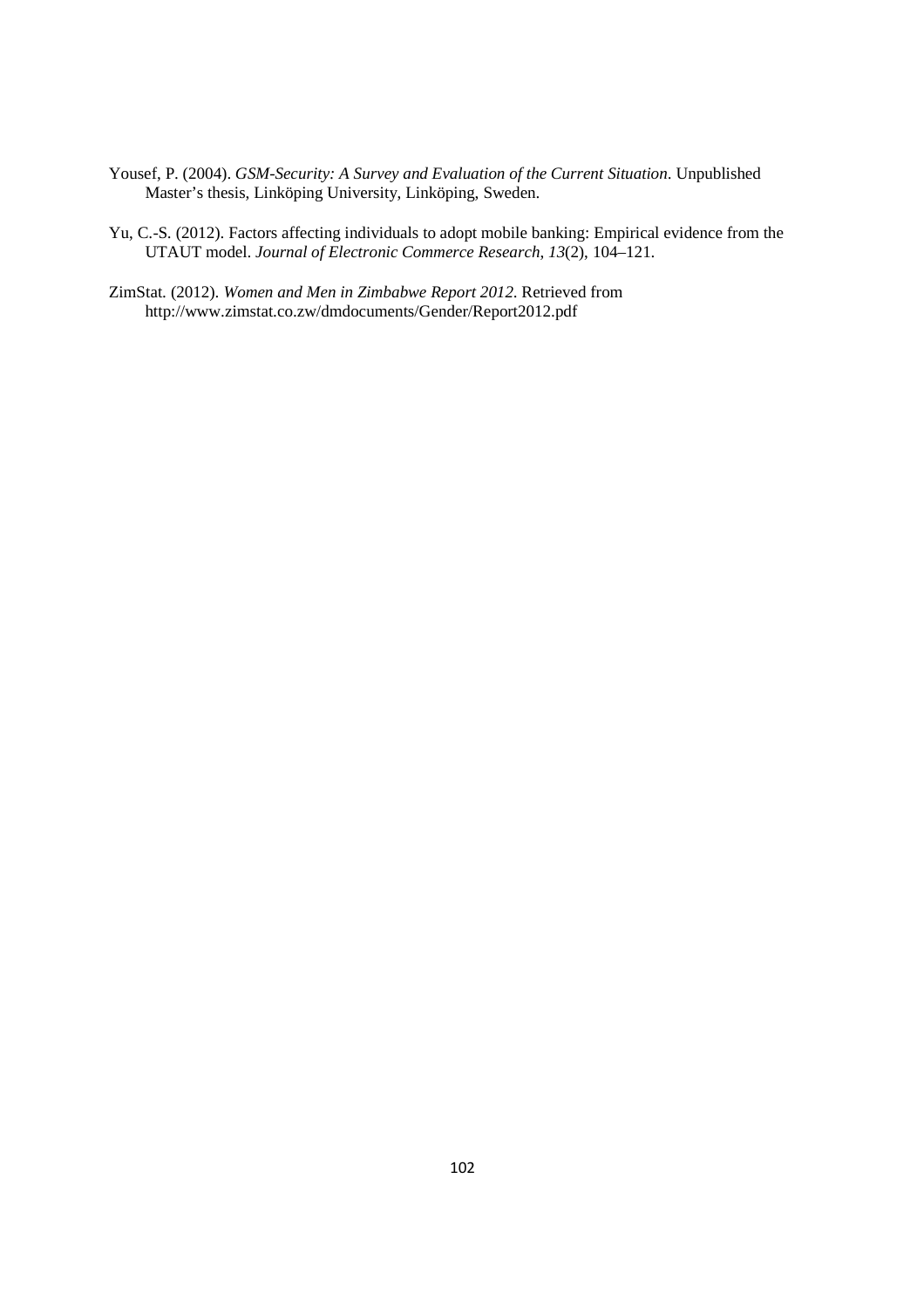## **Appendix A: Survey Questionnaire**

## **Questionnaire for mobile money users**

I am Masters student studying at Rhodes University, Grahamstown, South Africa, towards an M.Sc. in Computer Science, specialising in Information Security. As part of my research I am carrying out an investigation into the role played by security in the adoption of mobile money services on cellular networks.

Thank you for taking the time to fill in this questionnaire. This questionnaire consists of 53 questions and 9 pages. It should only take 15-20 minutes of your time. Responses are indicated by marking the appropriate box at the far right with an '**X'** or filling in more detailed responses where requested. Responses will be treated with complete confidentiality. All questions are optional, but it would assist in the research if you could complete the form as fully as possible. If you have any questions about this questionnaire, please contact Madebwe Charles (g12m7032@campus.ru.ac.za).

|                | <b>Section A</b>                                                                  |  |
|----------------|-----------------------------------------------------------------------------------|--|
|                | Do you own a cell phone?                                                          |  |
|                | Yes                                                                               |  |
|                | N <sub>0</sub>                                                                    |  |
| 2              | Do you use mobile money?                                                          |  |
|                | Yes                                                                               |  |
|                | N <sub>o</sub>                                                                    |  |
|                | If you DO NOT use mobile money, go to Section B on page 7                         |  |
| 3              | Which service do you use for mobile money?                                        |  |
|                | EcoCash                                                                           |  |
|                | OneWallet                                                                         |  |
| $\overline{4}$ | Are you aware of any security feature(s) available on your mobile money service?  |  |
|                | Yes                                                                               |  |
|                | N <sub>0</sub>                                                                    |  |
|                | If you answered yes for question 4 above, go to 4a otherwise go to question 5.    |  |
| 4a             | Would you continue using the mobile money service if these security features were |  |
|                | increased/enhanced?                                                               |  |
|                | Yes                                                                               |  |
|                | N <sub>0</sub>                                                                    |  |
| 5              | Do security measures on mobile money systems reduce user friendliness?            |  |
|                | Strongly agree                                                                    |  |
|                | Agree                                                                             |  |
|                | Undecided                                                                         |  |
|                | Disagree                                                                          |  |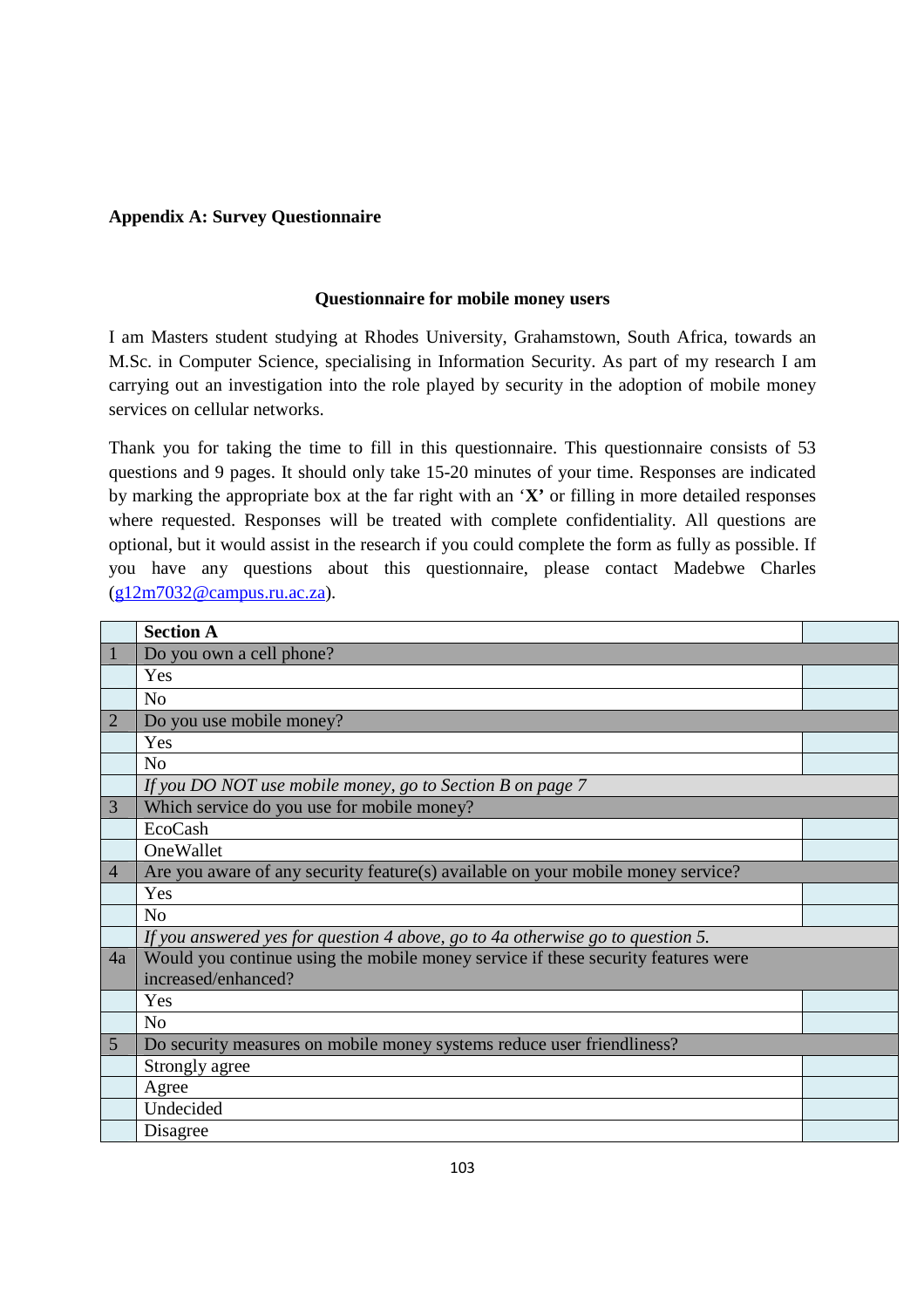|     | Strongly disagree                                                                         |  |
|-----|-------------------------------------------------------------------------------------------|--|
|     |                                                                                           |  |
| 6   | Does your mobile money service provider air adverts on the security features available on |  |
|     | their service?                                                                            |  |
|     | Yes                                                                                       |  |
|     | N <sub>o</sub>                                                                            |  |
|     | Did you go through a mobile money security awareness training before using mobile money?  |  |
|     | Yes                                                                                       |  |
|     | N <sub>o</sub>                                                                            |  |
| 8   | Do you think users should go through security awareness training before adopting mobile   |  |
|     | money?                                                                                    |  |
|     | Strongly agree                                                                            |  |
|     | Agree                                                                                     |  |
|     | Undecided                                                                                 |  |
|     | Disagree                                                                                  |  |
|     | Strongly disagree                                                                         |  |
| 9   | Did you have your mobile handset scanned for viruses before using mobile money?           |  |
|     | Yes                                                                                       |  |
|     | N <sub>o</sub>                                                                            |  |
| 10  | Do you believe mobile money transactions can be intercepted?                              |  |
|     | Yes                                                                                       |  |
|     | N <sub>o</sub>                                                                            |  |
|     | If you answered yes for question 10 above, go to 10a otherwise go to question $11$ .      |  |
| 10a | What do you think is the likelihood of that happening?<br>Highly likely                   |  |
|     | Likely                                                                                    |  |
|     | Moderate                                                                                  |  |
|     | Unlikely                                                                                  |  |
|     | Highly unlikely                                                                           |  |
| 11  | Are you aware of the SMS shortcodes used by your mobile money service provider for        |  |
|     | alerts relating to mobile money transactions?                                             |  |
|     | Yes                                                                                       |  |
|     | No                                                                                        |  |
|     |                                                                                           |  |
| 12  | When you receive mobile money SMS messages do you verify their origin?                    |  |
|     | Yes                                                                                       |  |
|     | No                                                                                        |  |
|     |                                                                                           |  |
| 13  | Do you believe users have a role to play in ensuring the security of their mobile money?  |  |
|     | Strongly agree                                                                            |  |
|     | Agree                                                                                     |  |
|     | Undecided                                                                                 |  |
|     | Disagree                                                                                  |  |
|     | Strongly disagree                                                                         |  |
|     |                                                                                           |  |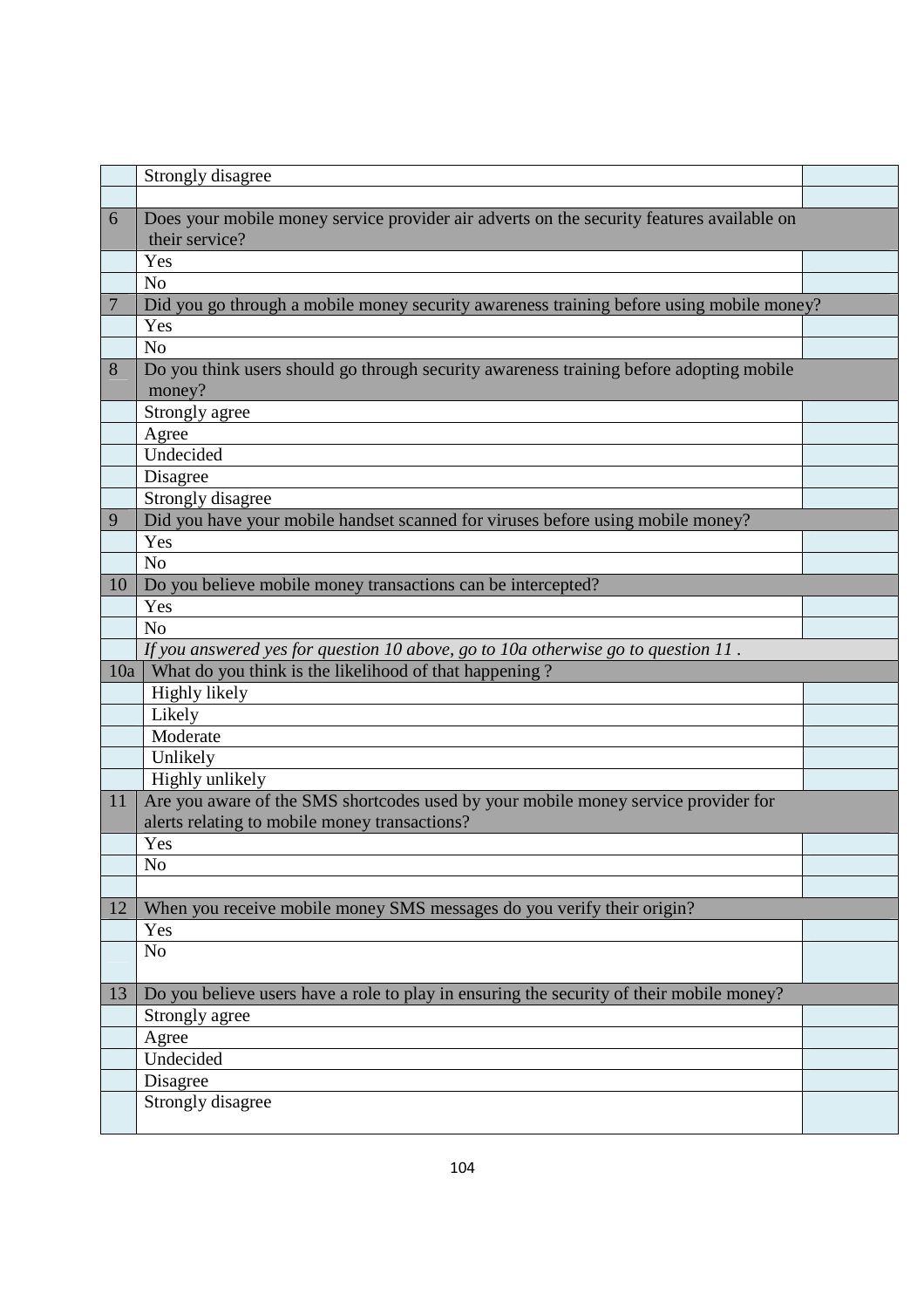| Do you feel secure sending sensitive information over mobile banking?<br>14<br>Strongly agree<br>Agree<br>Undecided<br>Disagree<br>Strongly disagree<br>Which mobile money product attribute is more important than the other?<br>15<br>Security<br>Usefulness<br>Equally important<br>Which mobile money product attribute is more important than the other?<br>16<br>Security<br>Affordability |  |
|--------------------------------------------------------------------------------------------------------------------------------------------------------------------------------------------------------------------------------------------------------------------------------------------------------------------------------------------------------------------------------------------------|--|
|                                                                                                                                                                                                                                                                                                                                                                                                  |  |
|                                                                                                                                                                                                                                                                                                                                                                                                  |  |
|                                                                                                                                                                                                                                                                                                                                                                                                  |  |
|                                                                                                                                                                                                                                                                                                                                                                                                  |  |
|                                                                                                                                                                                                                                                                                                                                                                                                  |  |
|                                                                                                                                                                                                                                                                                                                                                                                                  |  |
|                                                                                                                                                                                                                                                                                                                                                                                                  |  |
|                                                                                                                                                                                                                                                                                                                                                                                                  |  |
|                                                                                                                                                                                                                                                                                                                                                                                                  |  |
|                                                                                                                                                                                                                                                                                                                                                                                                  |  |
|                                                                                                                                                                                                                                                                                                                                                                                                  |  |
|                                                                                                                                                                                                                                                                                                                                                                                                  |  |
|                                                                                                                                                                                                                                                                                                                                                                                                  |  |
| Equally important                                                                                                                                                                                                                                                                                                                                                                                |  |
| Which mobile money product attribute is more important than the other?<br>17                                                                                                                                                                                                                                                                                                                     |  |
| Security                                                                                                                                                                                                                                                                                                                                                                                         |  |
| Ease of use                                                                                                                                                                                                                                                                                                                                                                                      |  |
| Equally important                                                                                                                                                                                                                                                                                                                                                                                |  |
| What was the most important factor that you considered when you chose your current<br>18                                                                                                                                                                                                                                                                                                         |  |
| mobile money service (tick one)?                                                                                                                                                                                                                                                                                                                                                                 |  |
| It enables me to accomplish my tasks easier due to useful, innovative services                                                                                                                                                                                                                                                                                                                   |  |
| Using the mobile wallet does not require a lot of mental effort                                                                                                                                                                                                                                                                                                                                  |  |
| The service is secure, risk free, trustworthy and reliable                                                                                                                                                                                                                                                                                                                                       |  |
| The service is affordable to use                                                                                                                                                                                                                                                                                                                                                                 |  |
| Other reason(please specify below)                                                                                                                                                                                                                                                                                                                                                               |  |
|                                                                                                                                                                                                                                                                                                                                                                                                  |  |
|                                                                                                                                                                                                                                                                                                                                                                                                  |  |
| On a scale of 1-5, 1 being least important, 5 being very important, how do you rank the<br>19<br>importance of security to mobile money systems?                                                                                                                                                                                                                                                 |  |
| 1 (Least important)                                                                                                                                                                                                                                                                                                                                                                              |  |
| $\overline{2}$                                                                                                                                                                                                                                                                                                                                                                                   |  |
| 3                                                                                                                                                                                                                                                                                                                                                                                                |  |
| $\overline{4}$                                                                                                                                                                                                                                                                                                                                                                                   |  |
| 5 (Very important)                                                                                                                                                                                                                                                                                                                                                                               |  |
| Do you use antivirus software for your mobile phone?<br>20                                                                                                                                                                                                                                                                                                                                       |  |
| Yes                                                                                                                                                                                                                                                                                                                                                                                              |  |
| N <sub>o</sub>                                                                                                                                                                                                                                                                                                                                                                                   |  |
| If you answered yes for question 20 above, go to 20a otherwise go to question 21.                                                                                                                                                                                                                                                                                                                |  |
| How often do you update the antivirus software?<br>20a                                                                                                                                                                                                                                                                                                                                           |  |
| Daily                                                                                                                                                                                                                                                                                                                                                                                            |  |
| Twice a week                                                                                                                                                                                                                                                                                                                                                                                     |  |
| Weekly                                                                                                                                                                                                                                                                                                                                                                                           |  |
| Monthly                                                                                                                                                                                                                                                                                                                                                                                          |  |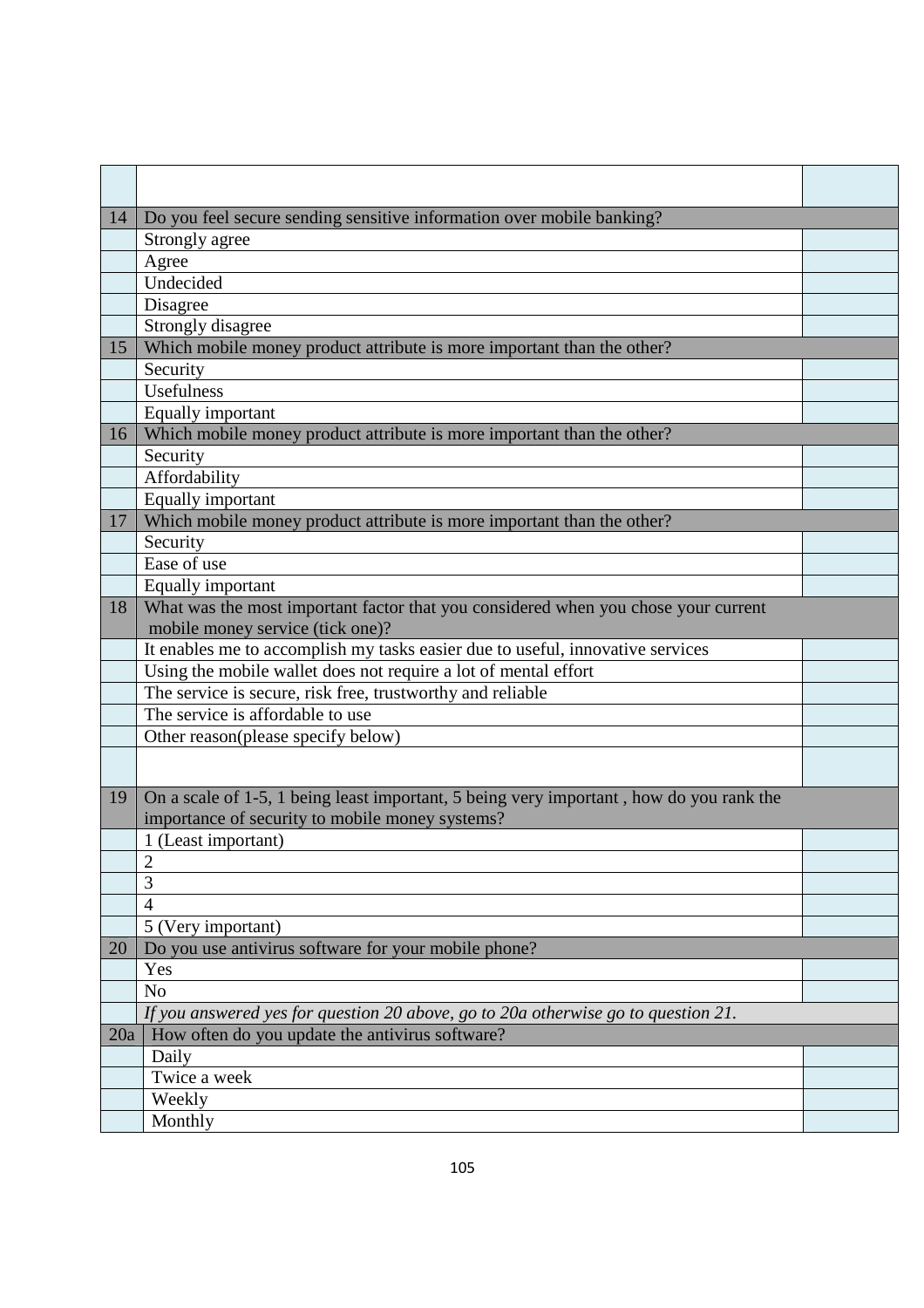|     | Less frequently than monthly                                                                 |  |
|-----|----------------------------------------------------------------------------------------------|--|
|     | Never                                                                                        |  |
| 21  | Have you verified that your mobile phone from the displayed brand (e.g. if branded           |  |
|     | Nokia, have you verified that it is from Nokia)?                                             |  |
|     | Yes                                                                                          |  |
|     | N <sub>o</sub>                                                                               |  |
| 22  | Do you download software applications to your mobile phone?                                  |  |
|     | Yes                                                                                          |  |
|     | N <sub>o</sub>                                                                               |  |
|     | If you answered yes for question 22 above, go to 22a otherwise go to question 23.            |  |
| 22a | Do you download from official sites only?                                                    |  |
|     | Yes                                                                                          |  |
|     | N <sub>o</sub>                                                                               |  |
| 23  | Which mobile operating system software is used by your mobile phone?                         |  |
|     | Android                                                                                      |  |
|     | Symbian                                                                                      |  |
|     | Windows                                                                                      |  |
|     | Blackberry                                                                                   |  |
|     | Java ME                                                                                      |  |
|     | Other(specify below)                                                                         |  |
|     |                                                                                              |  |
| 24  | Does your phone have Bluetooth capabilities?                                                 |  |
|     | Yes                                                                                          |  |
|     | N <sub>o</sub>                                                                               |  |
|     | If you answered yes for question 24 above, go to 24a otherwise go to question 25.            |  |
| 24a | Do you always switch it off after use?                                                       |  |
|     | Yes                                                                                          |  |
|     | N <sub>o</sub>                                                                               |  |
| 25  | Do you share your mobile phone with others?                                                  |  |
|     | Yes                                                                                          |  |
|     | N <sub>o</sub>                                                                               |  |
| 26  | Do you share your mobile wallet usage credentials with others (spouse, friends or relative)? |  |
|     | Yes                                                                                          |  |
|     | N <sub>o</sub>                                                                               |  |
| 29  | Do you use the security lock on your mobile phone?                                           |  |
|     | Yes                                                                                          |  |
|     | N <sub>o</sub>                                                                               |  |
| 30  | Do you renew/change the password/personal identification number (PIN) of your                |  |
|     | mobile money account?                                                                        |  |
|     | Yes                                                                                          |  |
|     | N <sub>o</sub>                                                                               |  |
|     | If you answered yes for question 30 above, go to 30a otherwise go to question 31.            |  |
|     |                                                                                              |  |
|     |                                                                                              |  |
|     |                                                                                              |  |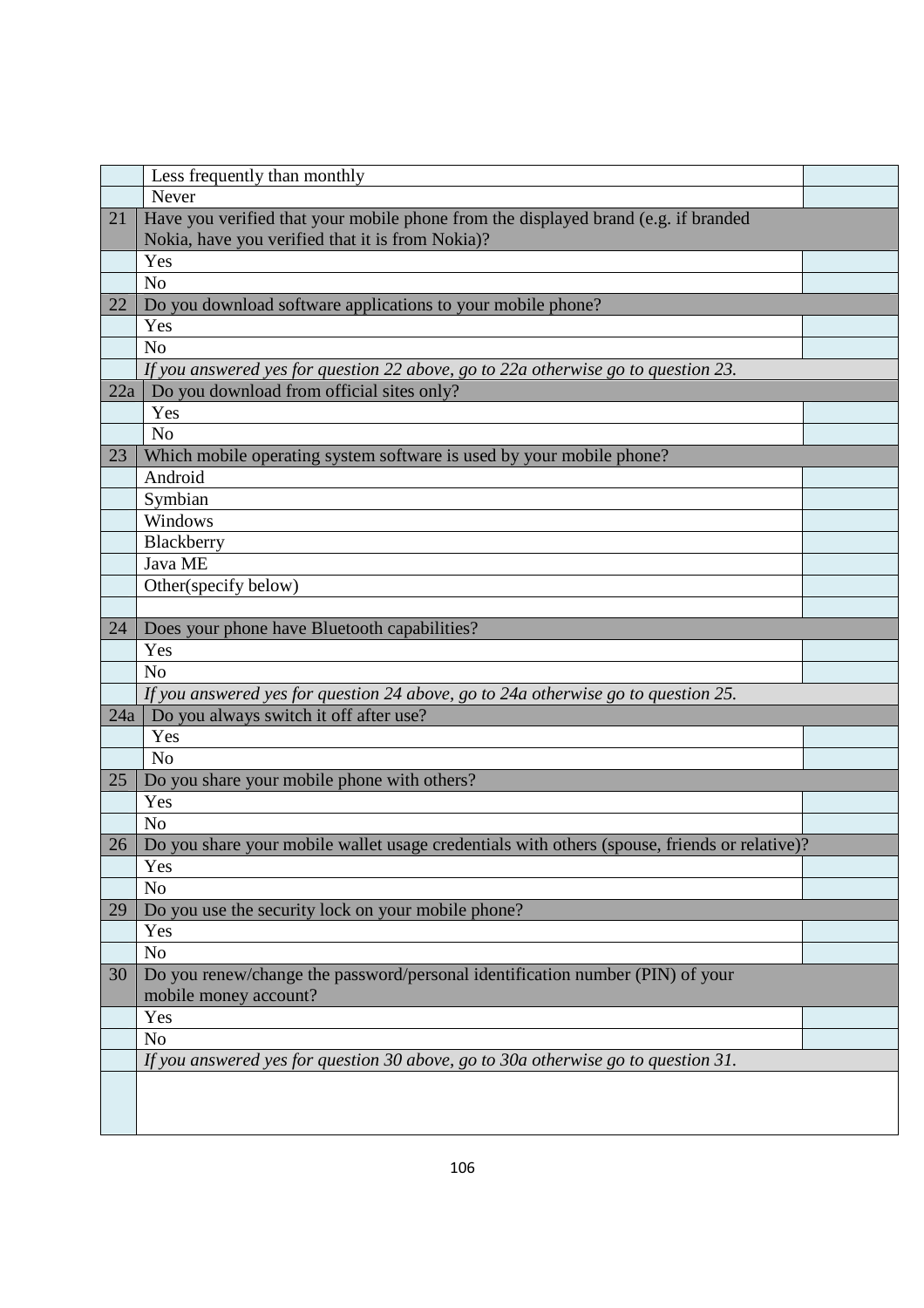| 30a | How often do you change it?                                                                         |  |
|-----|-----------------------------------------------------------------------------------------------------|--|
|     | Daily                                                                                               |  |
|     | Twice a week                                                                                        |  |
|     | Weekly                                                                                              |  |
|     | Monthly                                                                                             |  |
|     | Less frequently than monthly                                                                        |  |
|     | Never                                                                                               |  |
| 31  | Is the subscription (mobile number) you use for performing transactions registered in               |  |
|     | your name?                                                                                          |  |
|     | Yes                                                                                                 |  |
|     | N <sub>o</sub>                                                                                      |  |
| 32  | Have you or someone you know suffered from a security breach or theft as a result of                |  |
|     | your mobile device being hacked?                                                                    |  |
|     | Yes                                                                                                 |  |
|     | N <sub>o</sub>                                                                                      |  |
| 33  | When you lose your SIM card, are you satisfied with the security checks taken by your               |  |
|     | provider to ensure only the legitimate owner replaces a SIM card?                                   |  |
|     | Yes                                                                                                 |  |
|     | N <sub>o</sub>                                                                                      |  |
| 34  | Do mobile money banking services sometimes fail to perform well due to network problems?            |  |
|     | Strongly agree                                                                                      |  |
|     | Agree                                                                                               |  |
|     | Undecided                                                                                           |  |
|     | Disagree                                                                                            |  |
|     | Strongly disagree                                                                                   |  |
| 35  | Do you believe mobile banking service providers are fair in their conduct of customer transactions? |  |
|     | Strongly agree                                                                                      |  |
|     | Agree                                                                                               |  |
|     | Undecided                                                                                           |  |
|     | Disagree                                                                                            |  |
|     | Strongly disagree                                                                                   |  |
| 36  | Do you believe that mobile network providers are trustworthy?                                       |  |
|     | Strongly agree                                                                                      |  |
|     | Agree<br>Undecided                                                                                  |  |
|     |                                                                                                     |  |
|     | Disagree<br>Strongly disagree                                                                       |  |
|     | Do you believe wireless infrastructure can be trusted?                                              |  |
| 37  |                                                                                                     |  |
|     | Strongly agree                                                                                      |  |
|     | Agree<br>Undecided                                                                                  |  |
|     | Disagree                                                                                            |  |
|     | Strongly disagree                                                                                   |  |
|     |                                                                                                     |  |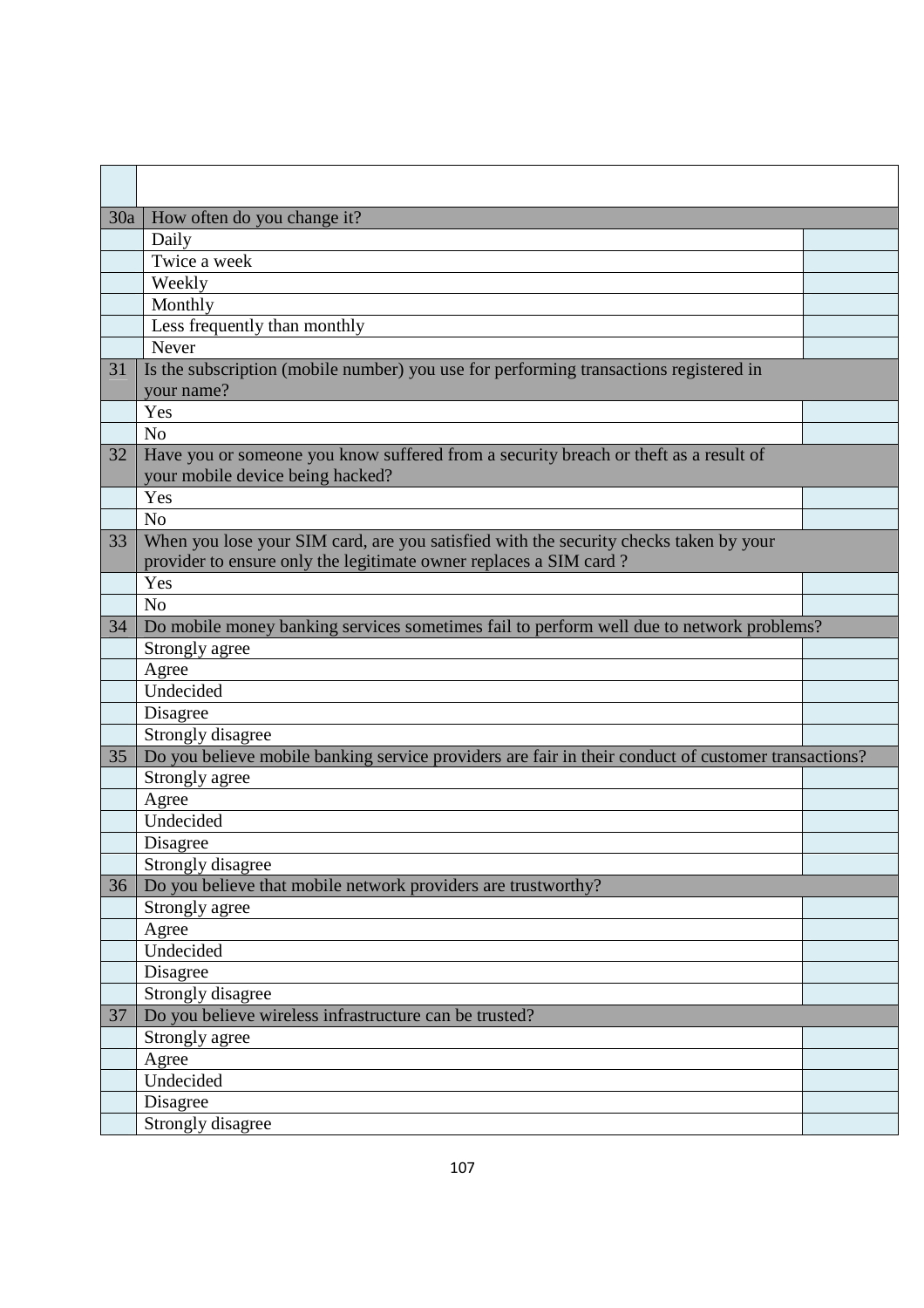| 38 | Do you believe that mobile banking services may not perform well or may incorrectly         |  |
|----|---------------------------------------------------------------------------------------------|--|
|    | process payments?                                                                           |  |
|    | Strongly agree                                                                              |  |
|    | Agree                                                                                       |  |
|    | Undecided                                                                                   |  |
|    | Disagree                                                                                    |  |
|    | Strongly disagree                                                                           |  |
| 39 | When transferring money through mobile banking, do you fear that you will lose money due to |  |
|    | careless mistakes such as wrong input of account number or wrong input of amount of         |  |
|    | money?                                                                                      |  |
|    | Strongly agree                                                                              |  |
|    | Agree                                                                                       |  |
|    | Undecided                                                                                   |  |
|    | Disagree                                                                                    |  |
|    | Strongly disagree                                                                           |  |
| 40 | Do you check on the security of the mobile money product you use?                           |  |
|    | Yes                                                                                         |  |
|    | N <sub>o</sub>                                                                              |  |
| 41 | Do you believe that the mobile money product you use is the most secure on the market?      |  |
|    | Strongly agree                                                                              |  |
|    | Agree                                                                                       |  |
|    | Undecided                                                                                   |  |
|    | Disagree                                                                                    |  |
|    | Strongly disagree                                                                           |  |

|    | Section B (For those who do not use mobile money)                                         |  |
|----|-------------------------------------------------------------------------------------------|--|
| 42 | What is the primary reason why you do not use mobile money (tick one)?                    |  |
|    | I do not know it exists.                                                                  |  |
|    | I do not think it is safe/secure to use it.                                               |  |
|    | The service is not very useful to me, it does not change the way I transact.              |  |
|    | It is difficult to use (i.e learn, enrol into, use and/or access)                         |  |
|    | It is expensive to use it i.e. higher tariff charges.                                     |  |
|    | Other reason (specify below)                                                              |  |
|    |                                                                                           |  |
| 43 | If you decided to adopt mobile money, what factors would you consider most when           |  |
|    | choosing a mobile money provider (tick one)?                                              |  |
|    | The product should be secure, risk free, trustworthy and reliable                         |  |
|    | It must have useful services, be innovative and improve the way I transact                |  |
|    | It must be easy to learn, enrol and use, and should have readily available agent outlets. |  |
|    | It must be cheap to use                                                                   |  |
|    | Other reason(specify below)                                                               |  |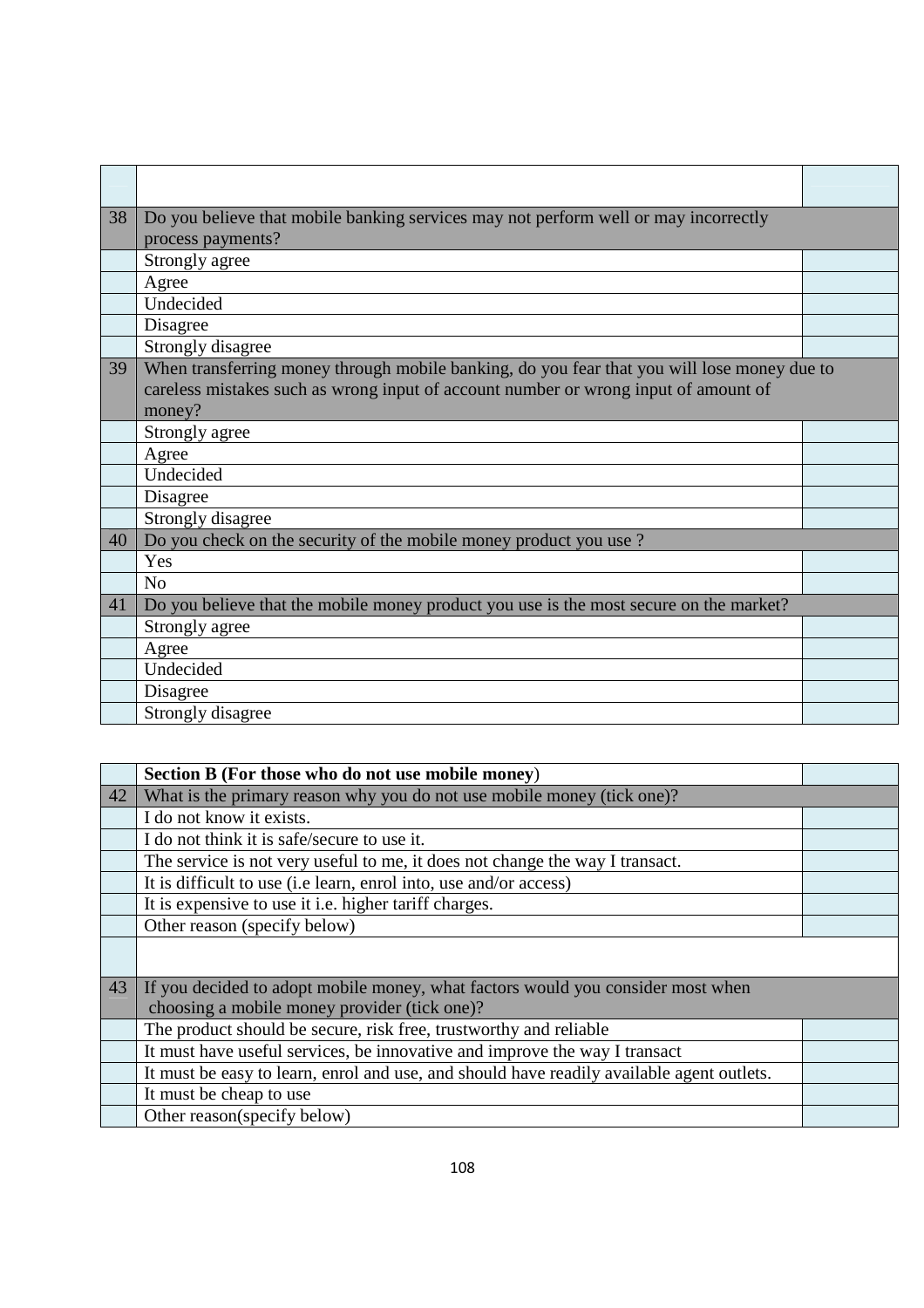| 44 | Do you intend to use mobile money in future?               |  |
|----|------------------------------------------------------------|--|
|    | Yes                                                        |  |
|    | N <sub>o</sub>                                             |  |
|    | <b>Section C (All respondents)</b>                         |  |
| 45 | Are you a bank account holder?                             |  |
|    | Yes                                                        |  |
|    | N <sub>o</sub>                                             |  |
| 46 | What is your highest level of education?                   |  |
|    | No formal education                                        |  |
|    | Some formal education                                      |  |
|    | Graduated high school                                      |  |
|    | Diploma                                                    |  |
|    | Bachelor's degree                                          |  |
|    | Master's degree or higher                                  |  |
| 47 | How would you classify your residential area?              |  |
|    | Rural                                                      |  |
|    | Urban                                                      |  |
| 48 | Do you have dependents?                                    |  |
|    | Yes                                                        |  |
|    | N <sub>o</sub>                                             |  |
| 49 | What is your gender?                                       |  |
|    | Male                                                       |  |
|    | Female                                                     |  |
| 50 | What is your employment status?                            |  |
|    | Full-time employed                                         |  |
|    | Part-time employed                                         |  |
|    | Self-employed                                              |  |
|    | Unemployed                                                 |  |
|    | Retired                                                    |  |
| 51 | What is your age group?                                    |  |
|    | Under 16                                                   |  |
|    | $16-25$                                                    |  |
|    | $26 - 35$                                                  |  |
|    | $36 - 50$                                                  |  |
|    | Over 50                                                    |  |
| 52 | What is your monthly earnings category in US dollar terms? |  |
|    | Below 500                                                  |  |
|    | 500-1000                                                   |  |
|    | 1001-2000                                                  |  |
|    | <b>Over 2000</b>                                           |  |
|    |                                                            |  |
|    |                                                            |  |